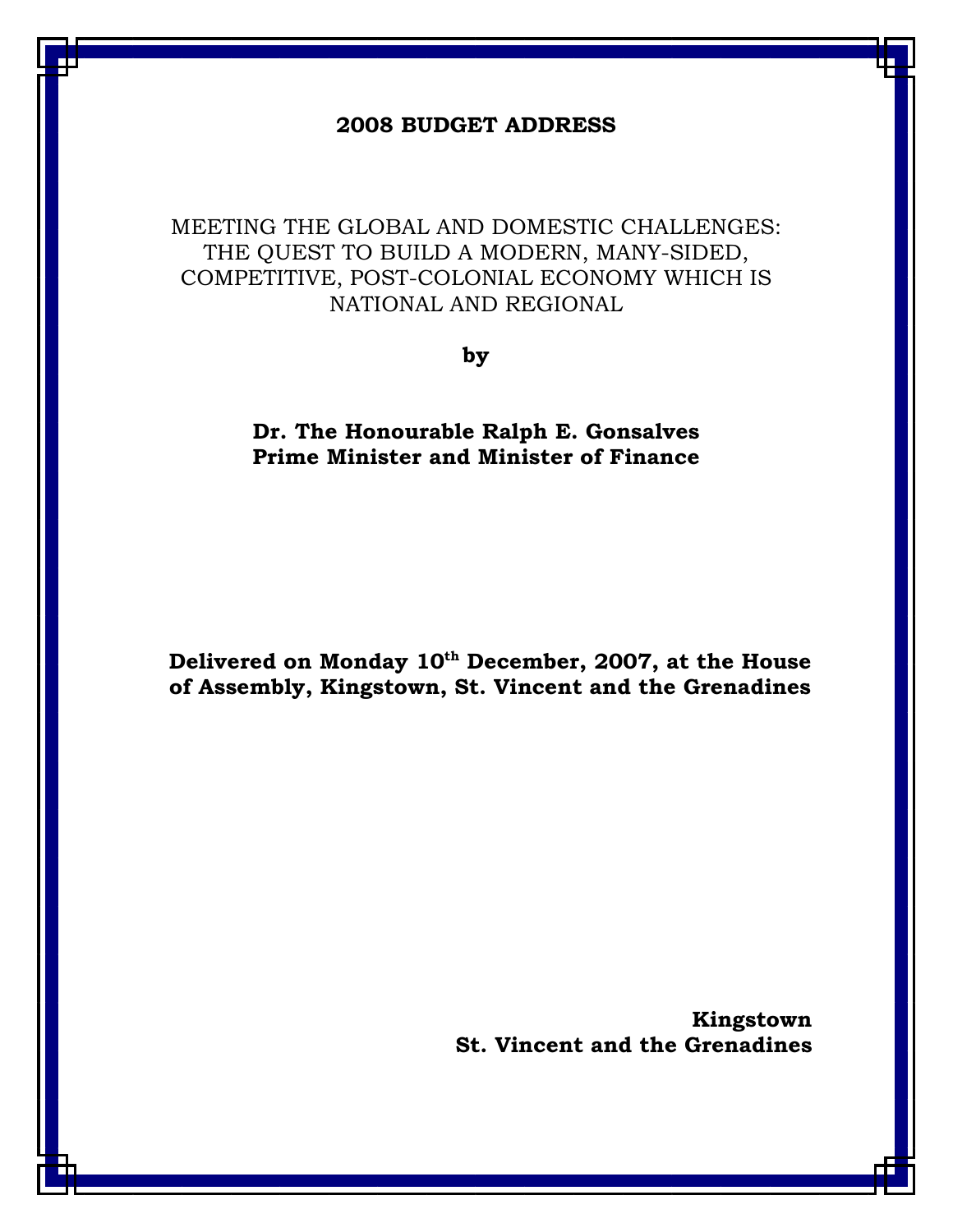#### 2008 BUDGET ADDRESS

## DELIVERED BY DR. THE HONOURABLE RALPH E. GONSALVES Prime Minister and Minster of Finance

## Monday 10<sup>th</sup> December, 2007

Mr. Speaker, Honourable Members,

The central theme in my Budget Address last year revolved around the affirmation that St. Vincent and the Grenadines was on the cusp of an advanced economic take-off through the instrumentalities of enhanced public and private sector investment, increased competitiveness and productivity, robust economic growth and people-centred sectoral policies and programmes. This year, the same focus is maintained but with timely variations and adaptations to meet the unfolding challenges in the global and domestic economies by way of elaborating and implementing more securely our on-going quest to build a modern, many-sided, competitive postcolonial economy which is at once national and regional. This path-breaking exercise in praxis, that is, the marriage of a relevant theory or model of economic development and practical outcomes, is not merely transactional; it is transformational, in the people's interest.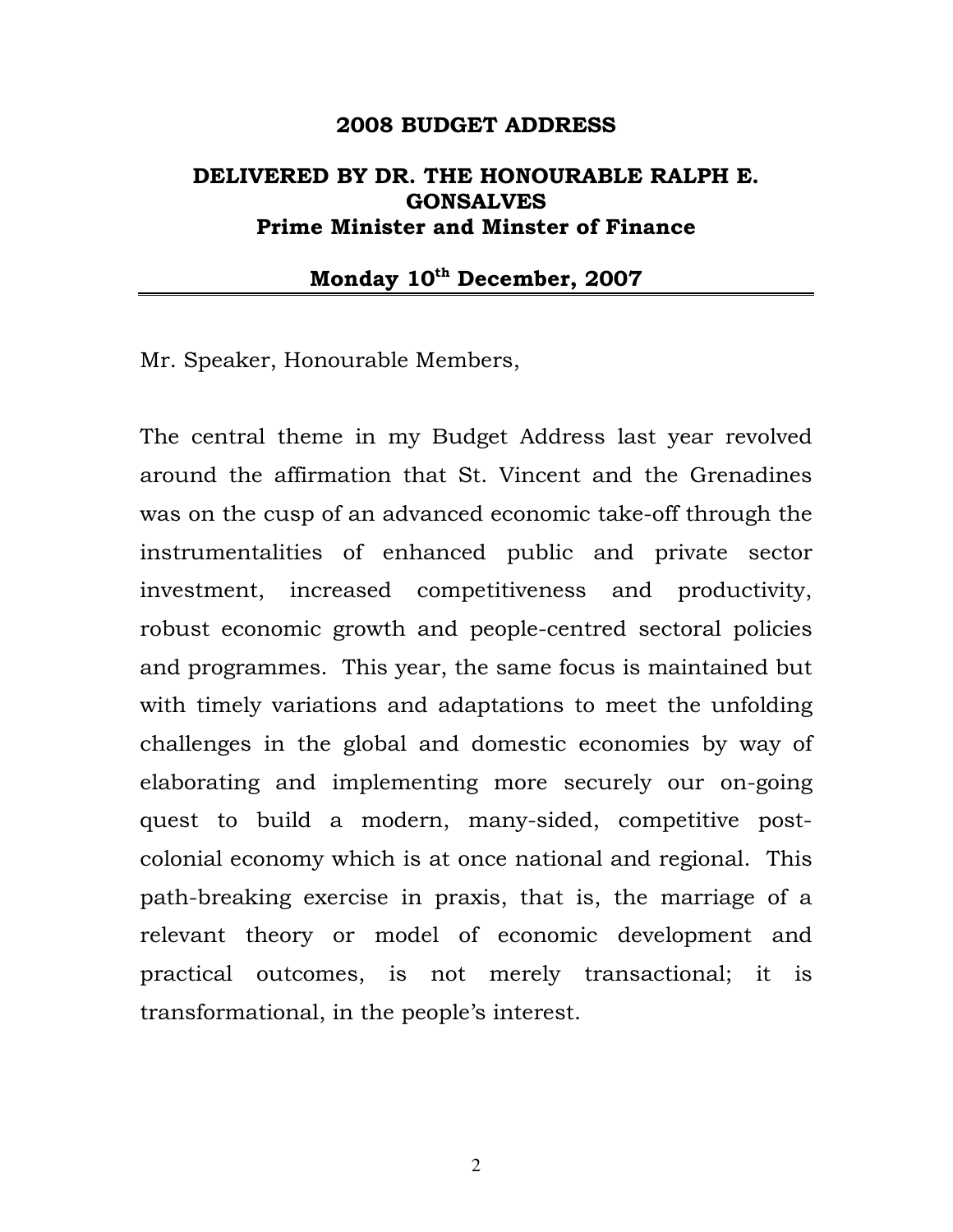The Budget Address is framed against the back-drop of continued fiscal consolidation and robust economic growth for the four-year period 2004 to 2007, inclusive, during which time St. Vincent and the Grenadines experienced economic growth in excess of 5.7 per cent on an average. Indeed, the routine Article IV Consultation by the International Monetary Fund (IMF) gave rise to an enthusiastic "Concluding Statement" by the IMF Mission in which they stressed that:

"Macro-economic outcomes in St. Vincent and the Grenadines have strengthened significantly in recent years, with growth attaining a ten-year high of about 7 per cent in 2006. The near-term outlook is also broadly favourable".

The IMF accurately commented, too, that there was a welcome strengthening of the fiscal condition in 2007.

 The 2008 Budget is fashioned, too, within a most challenging context of the global economy which exposes critical vulnerabilities of our domestic economy, namely, a dependence on imported oil, the price of which has been rising sharply; the erosion of trade preferences for bananas; the increase in the prices of imported food and other essential commodities; and the steep fall of the US dollar to which our currency is tied. Additionally, there is our country's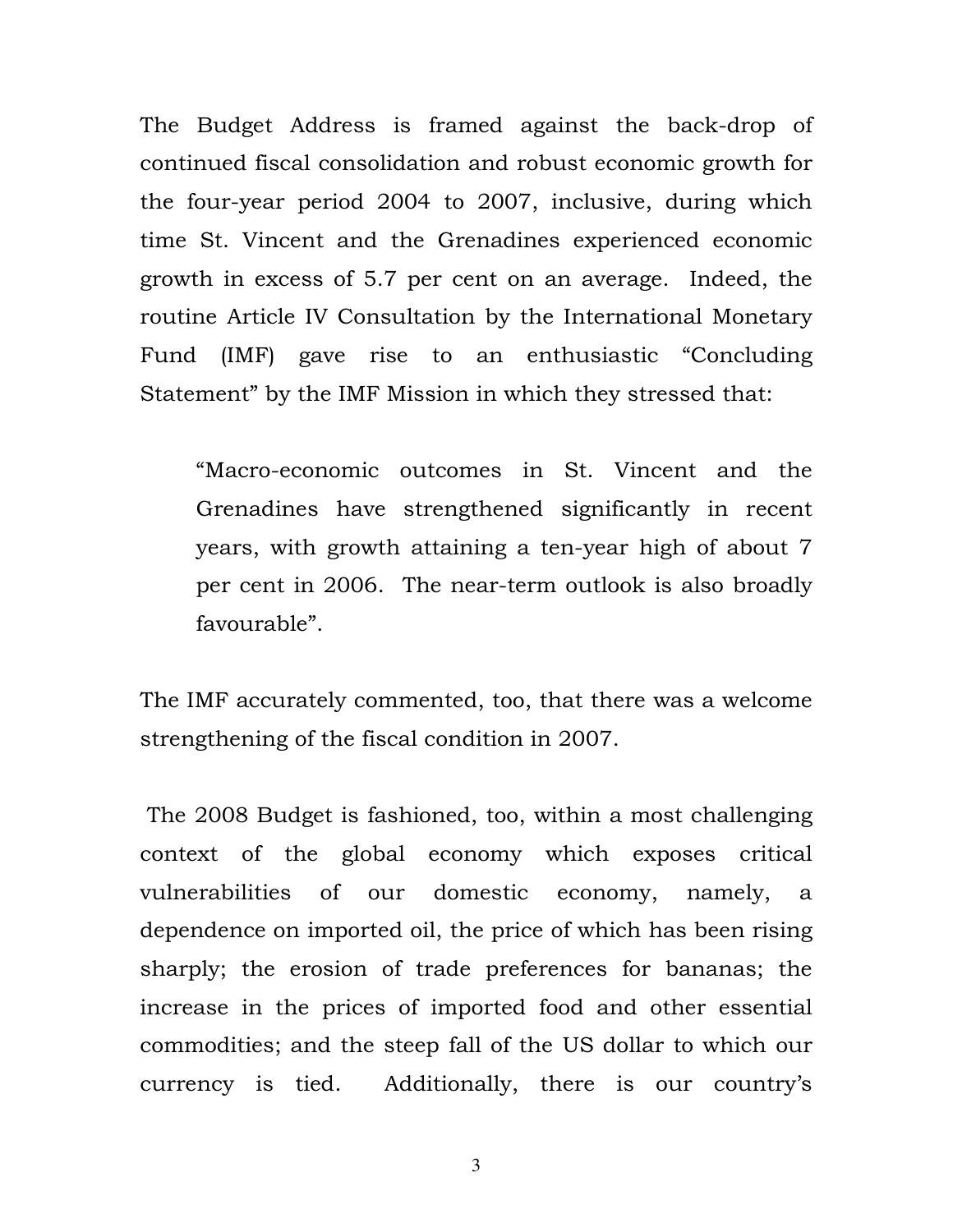proneness to natural disasters, especially hurricanes and tropical storms.

Still, the underlying growth potential of the economy of St. Vincent and the Grenadines, the resilience of our people, and the progressive policy mix of this administration, provide a base upon which to build further a modern, many-sided, competitive post-colonial economy to increase wealth, lift personal incomes, stimulate further economic growth, create jobs, reduce poverty and unemployment, and provide more, and a wider range, of quality goods and services for the people. All this must be done within reasonable bounds of fiscal discipline to ensure a continued consolidation of the government's fiscal position and a sustainable debt path, while not compromising the nation's development requisites, particularly regarding human resource upliftment, poverty reduction, and the strengthening of the physical infrastructure.

Mr. Speaker, in April this year, I authored a paper entitled The Modern, Competitive Post-Colonial Economy: The Case of St. Vincent and the Grenadines. It was published in each of the three newspapers in our country and was also distributed to a number of civil society organisations, distinguished nationals, Caribbean leaders, and regional institutions, including the Organisation of Eastern Caribbean States (OECS) and the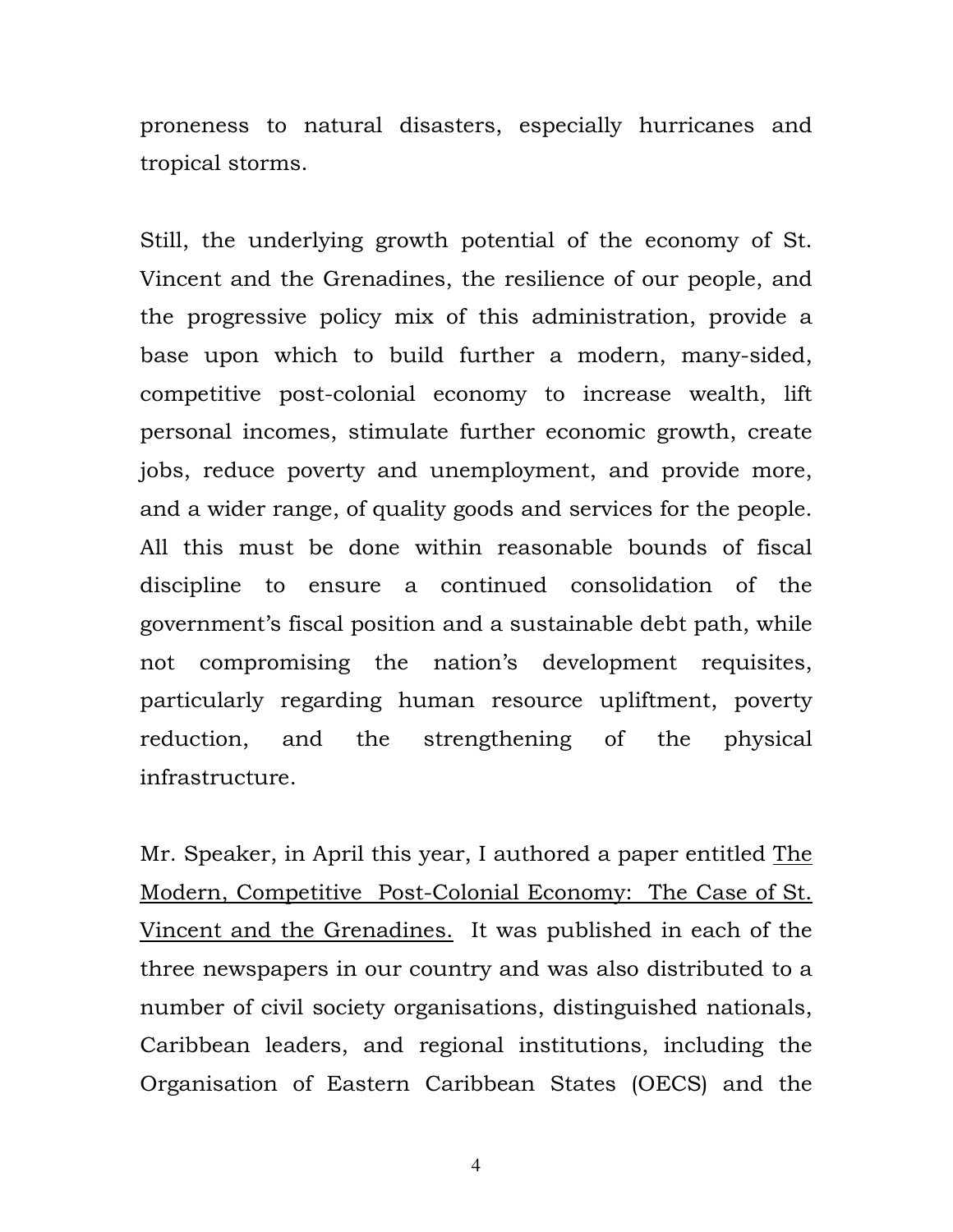Eastern Caribbean Central Bank (ECCB). This paper, which had an overwhelmingly favourable reception, provides a synthesis of the analysis, prescription, and frame for implementation of the many-sided public policies of my government to meet the extant global and domestic challenges.

Mr. Speaker, I do not intend to repeat here all of that paper's contents, which are already in the public domain; rather, I shall focus, summarily, on those central elements which are germane to this budgetary exercise. These include:

- 1. Education and training for living and production; this is absolutely vital for a modern, competitive economy with quality jobs.
- 2. A Health and Wellness Revolution to complement the Education Revolution.
- 3. Competitiveness and enhanced productivity within a more liberalised trade environment, which has seen the erosion of the preferential trading regime, especially for bananas.
- 4. Enhanced economic diversification into a top quality tourism of all types; agricultural diversification into commercial agriculture; a modern fishing industry;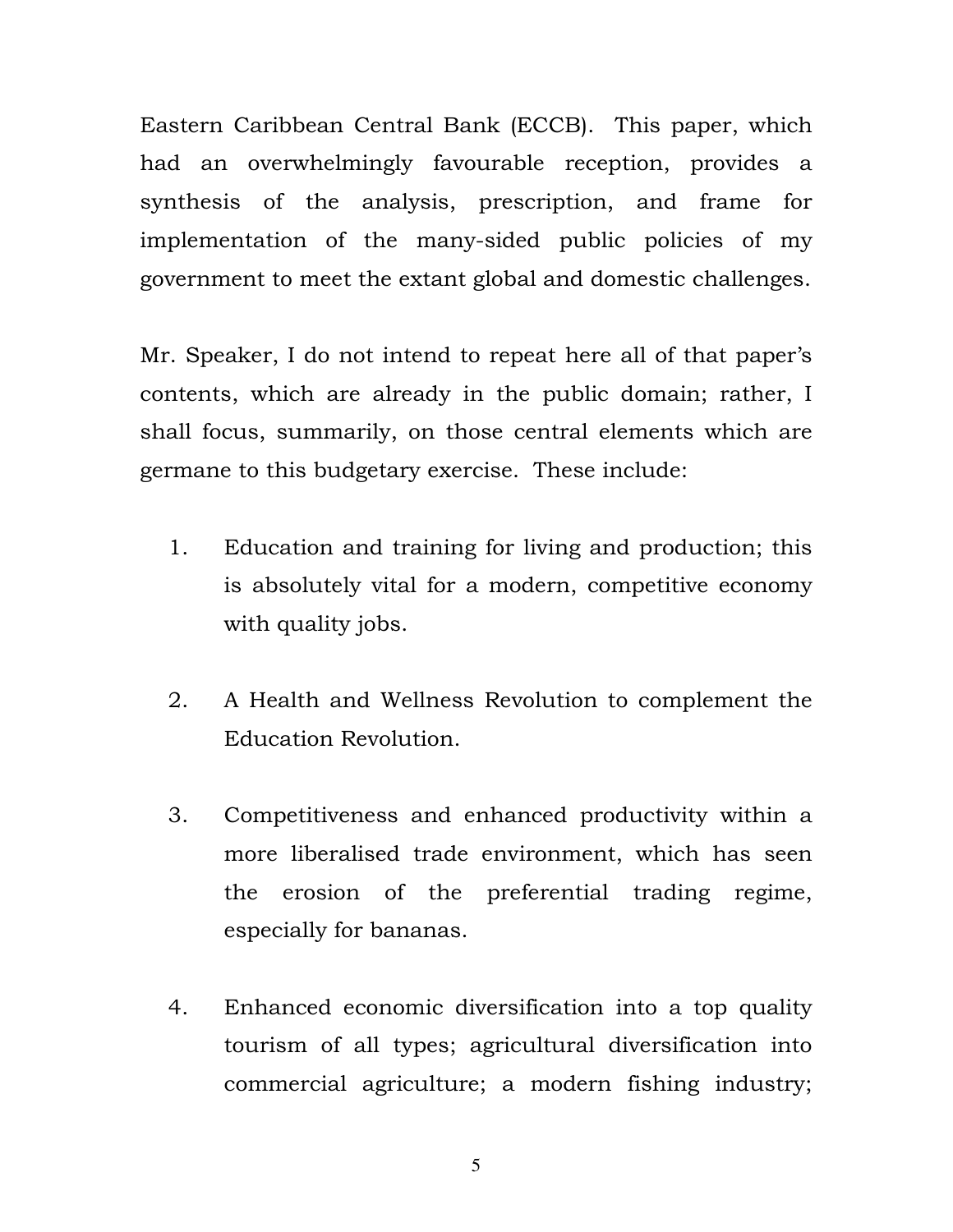niche markets; manufacturing sector; international financial services; information communication technology services; shipping, cultural and entertainment services; including the music and film industries; modern transport services; top quality retail and wholesale trade; and competitive stateprovided services.

- 5. A viable, competitive air and maritime transport system with international quality infrastructure airports and seaports.
- 6. Attracting relatively high levels of direct foreign and regional investment, supportive of strong domestic investment.
- 7. A quality business environment including a favourable tax regime, and a quality legal system, banking, insurance, and professional services.
- 8. A viable energy policy with appropriate or suitable external links and an emphasis on energy conservation and renewable sources of energy.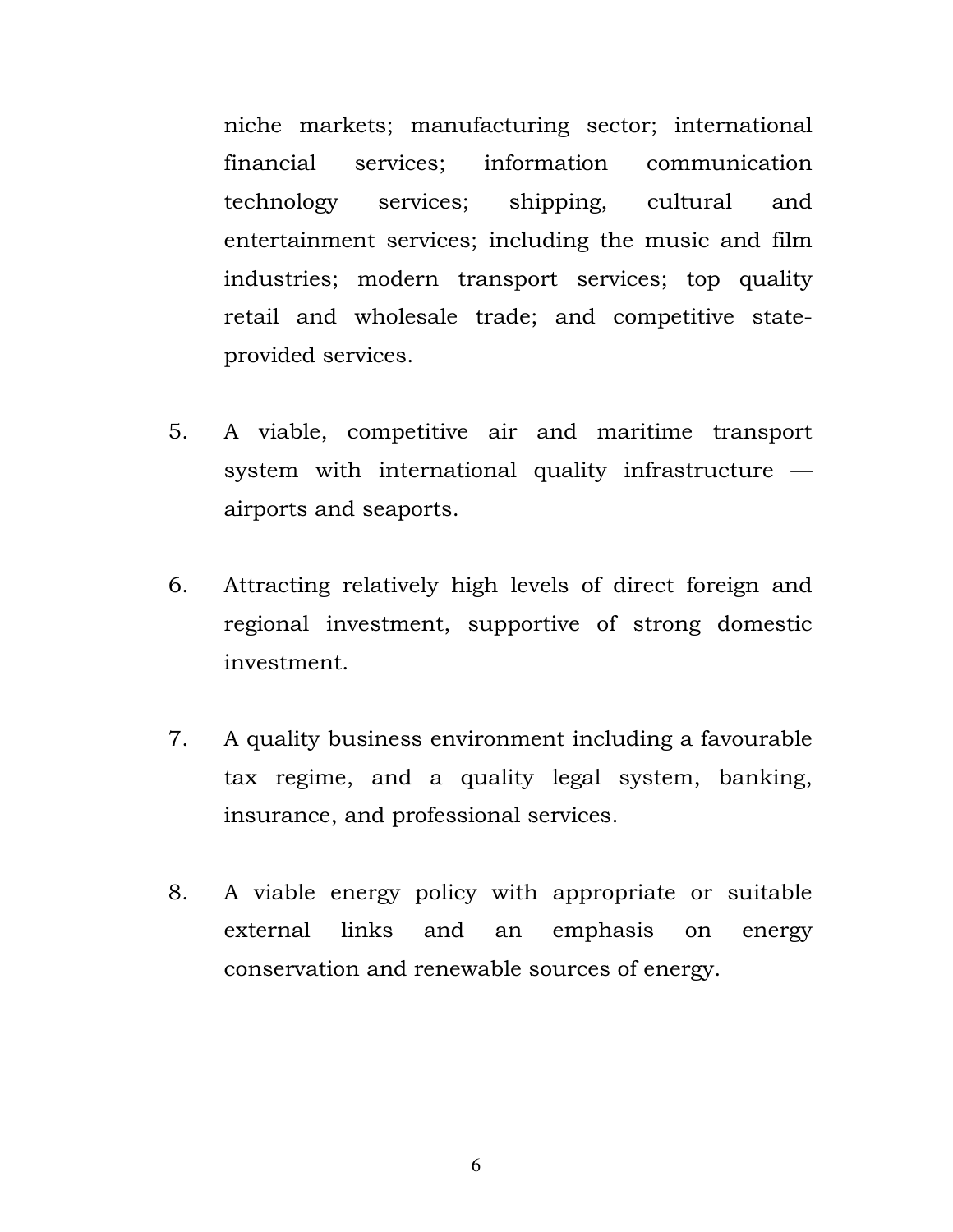- 9. The maintenance and consolidation of stable and developmental macro-economic fundamentals in the areas of monetary and fiscal policies.
- 10. A social organisation of labour, which brings enhanced benefits to the working people and keeps a focus on considerations of equity as an organising principle. Job creation, poverty reduction, and a moderation of prices for food and basic personal care products are vital here.
- 11. An independent and free people with a people-centred state apparatus and good governance, including the maintenance of law and order and the sharp reduction of criminal activities and violence.
- 12. The further elaboration and practical implementation of appropriate policies to address the physical challenges of nature, including global warming.
- 13. Deepening regional integration and integrated production.
- 14. A foreign policy, which is independent, principled, nationalist, and pragmatic and is designed to enhance our nation's capacity to address more efficaciously our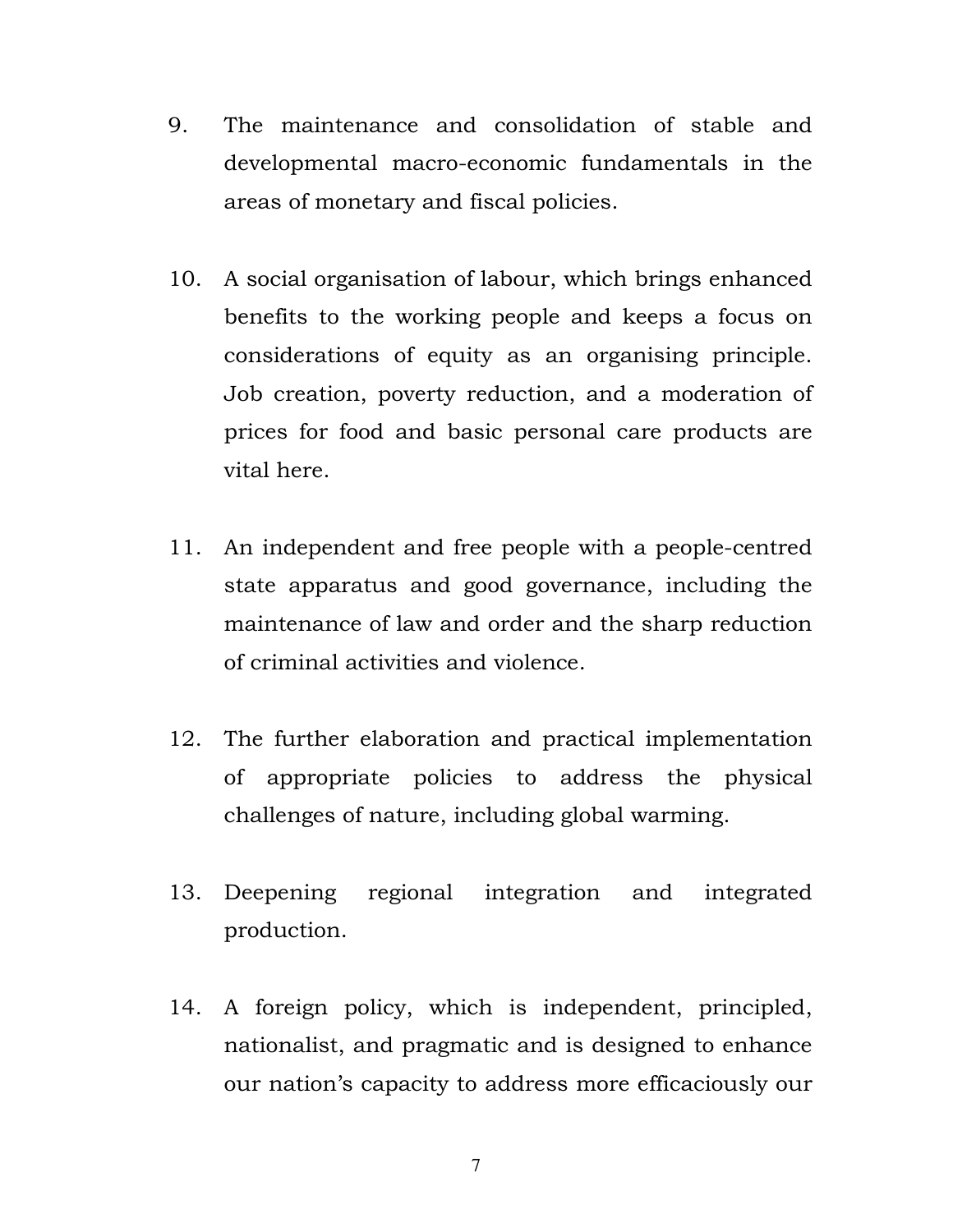external environment in the interest of our people's humanisation.

15. The building of a modern and sophisticated society, in every material respect, without abandoning the core of tried and tested values of our Caribbean civilisation and its magnificent Vincentian component. A relevant historical and cultural reclamation is vital here. So, too, is an increased political consciousness of ourselves, our nation, and our place in the world.

Clearly, the overall construction of a modern, competitive postcolonial society which is at once national and regional is, by its very nature, many-sided: economic, political, social, and cultural. Every itemised element is inextricably bound with others to constitute an organic whole in which the whole is more than a summation of the individual parts.

Mr. Speaker, amidst the bundle of considerations in this Budget, at least two stand out for immediate corrective action:

- 1. The increase in commodity prices from overseas, especially food and oil.
- 2. The matter of poverty, especially in the rural areas consequent upon the effective removal of market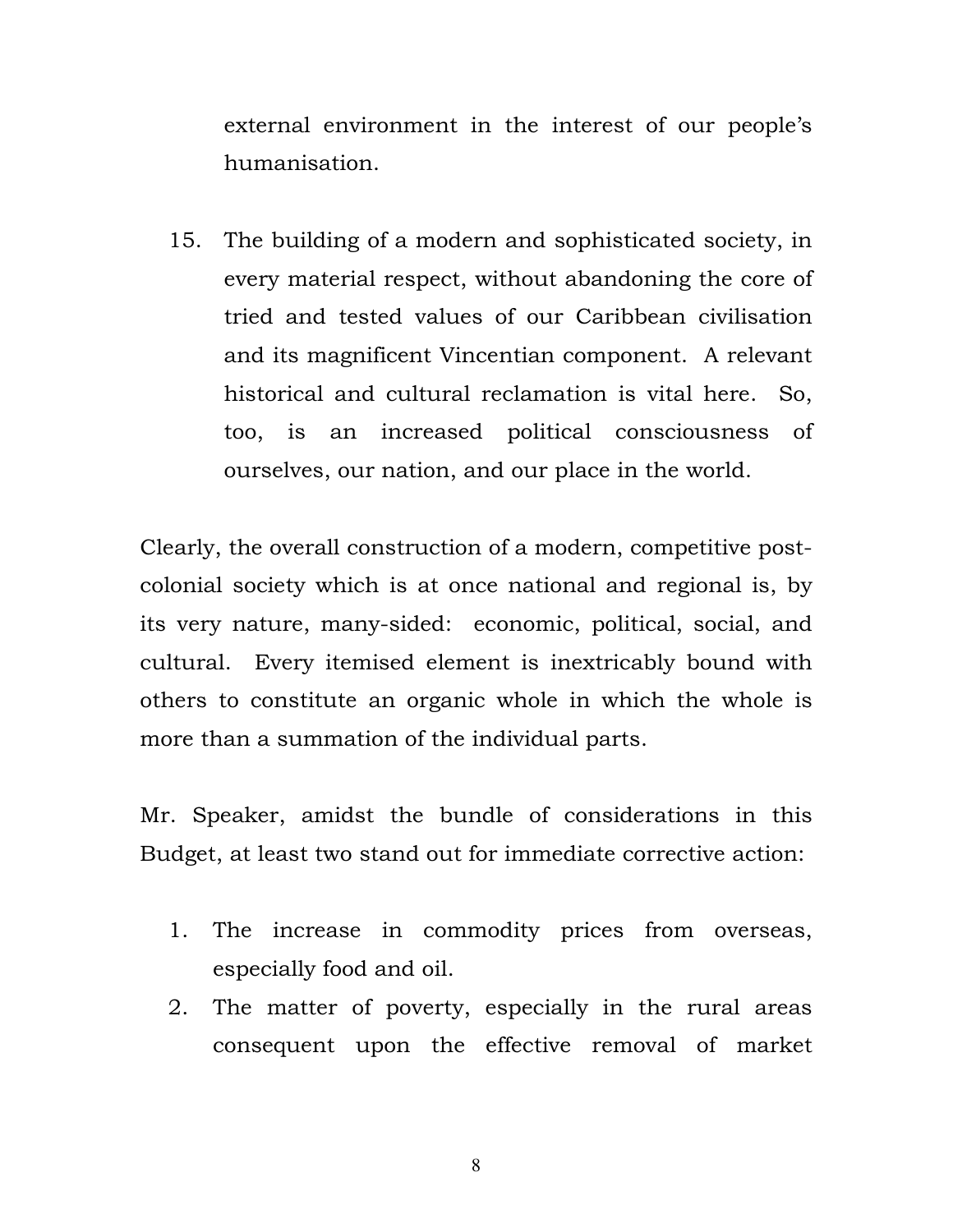preferences for our bananas in Europe, including the United Kingdom.

Mr. Speaker, rising food and energy prices throughout the region in recent months have their origins, almost entirely, overseas. St. Vincent and the Grenadines, like the rest of the CARICOM region, imports the bulk of its food commodities; and with the exception of Trinidad and Tobago, imports the energy products. The price of imported oil has been increasing sharply; the international price for a barrel of oil has moved from just over US\$60 per barrel in January 2007 to almost US\$100 recently. Speculation on oil futures, political tension, and supply-demand factors are sending the price of oil through the proverbial roof.

In the case of the hike in food prices internationally, the following, among other factors, have been at play:

(i) The steep rise in the price of grain due to the extraordinary demand for corn to be used as ethanol for vehicles; the huge decline in wheat production in Australia due to bad weather; and the significant consumer demand from countries such as China and India.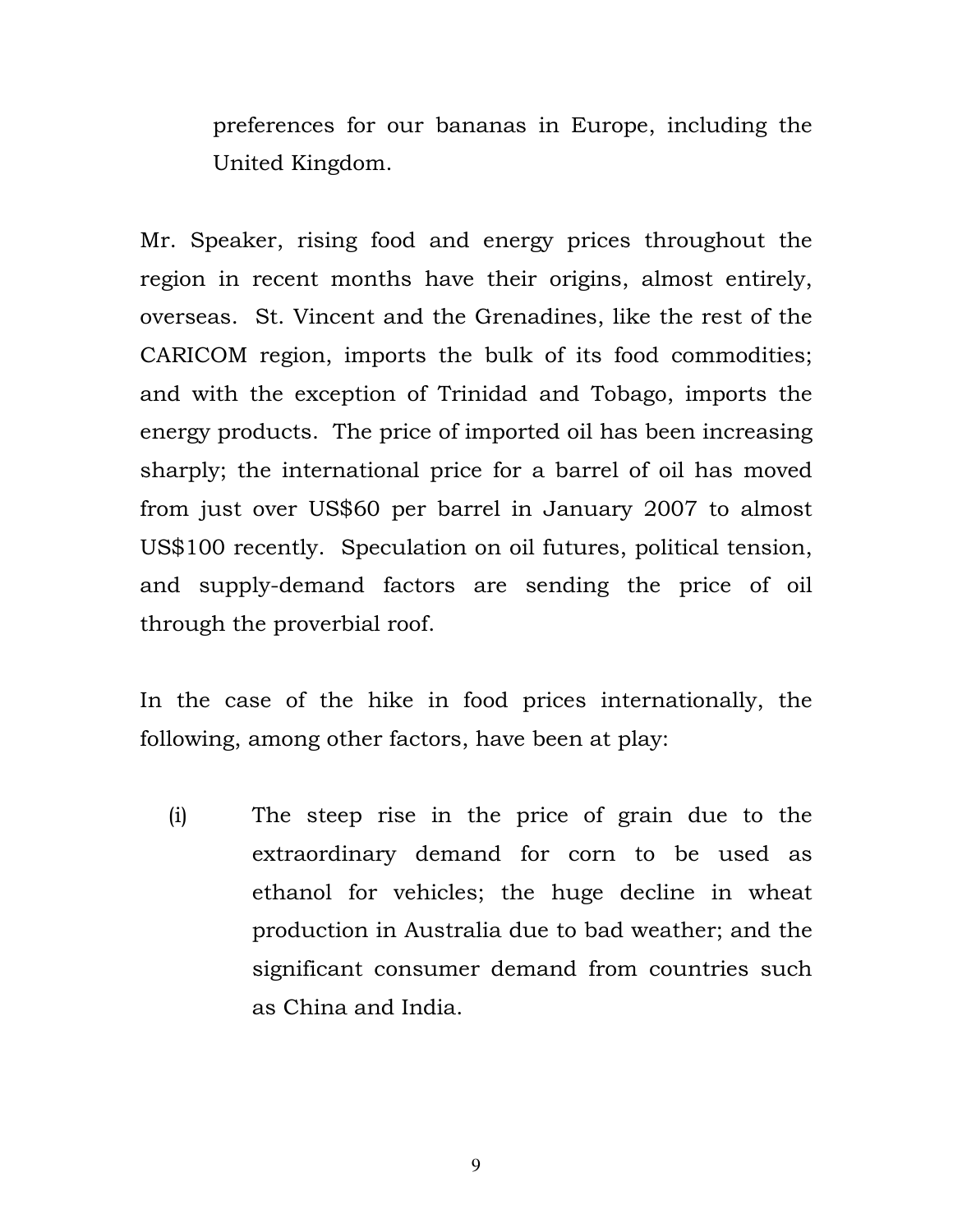- (ii) The consequential increase in the price of animal products, including chicken, beef, milk, and cheese.
- (iii) The fall in the US dollar which automatically causes an increase in the price of all commodities imported from non-American sources.
- (iv) The hike in energy prices which affects the cost of producing all goods and services.

Admittedly, too, there has been some price gouging at supermarkets and shops locally but this has been settling down more recently.

It is vital to identify correctly the causes of price rises; a wrong analysis would lead to wrong public policy. Thus, the assertion that the introduction of VAT in 2007 in St. Vincent and the Grenadines is the cause of price increases is plain wrong. How is it that zero-rated items such as chicken back and neck and milk have had increases when there is no VAT on them? And how come countries like Grenada and St. Lucia with no VAT are experiencing higher price hikes than here in St. Vincent and the Grenadines? Everywhere in the Caribbean there are steep price rises. Indeed, the price increases are more moderate here than in most of the region.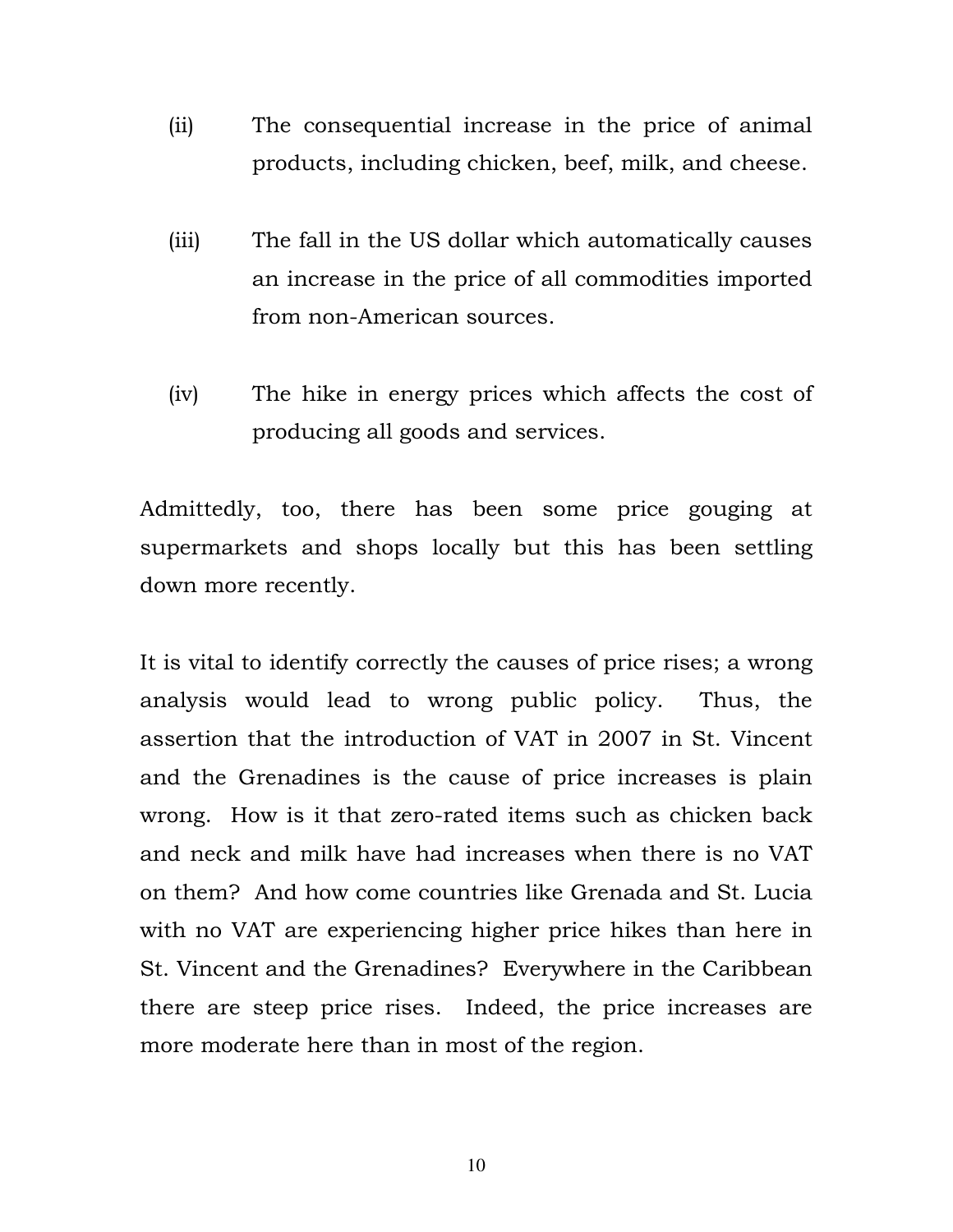Mr. Speaker, in August 2007, the Cabinet considered a paper prepared, upon my instruction, by the Ministries of Finance and Trade on the issue of increased prices for food and personal care products and with recommendations for remedial action. Subsequently, in October 2007, I raised the matter forcefully at a meeting of the Monetary Council of the Eastern Caribbean Central Bank. Then in November 2007, as a member of the CARICOM Bureau of Prime Ministers, we discussed this matter at the Bureau meeting in Barbados. And last Friday, 7th December 2007, the CARICOM Heads of Government met in a special session in Guyana to address this urgent and vexing question.

Mr. Speaker, the Government of St. Vincent and the Grenadines has drawn-up a policy response to rising food prices containing the following elements:

1. **Regulatory:** There are 75 commodities currently under price control. The Ministry of Trade has been mandated to police the pricing of the core commodities with a state of heightened vigilance. Among these commodities are basic foods. Further the Cabinet has accepted a bundle of proposals from the Ministry of Trade to streamline the price control system to make it more effective.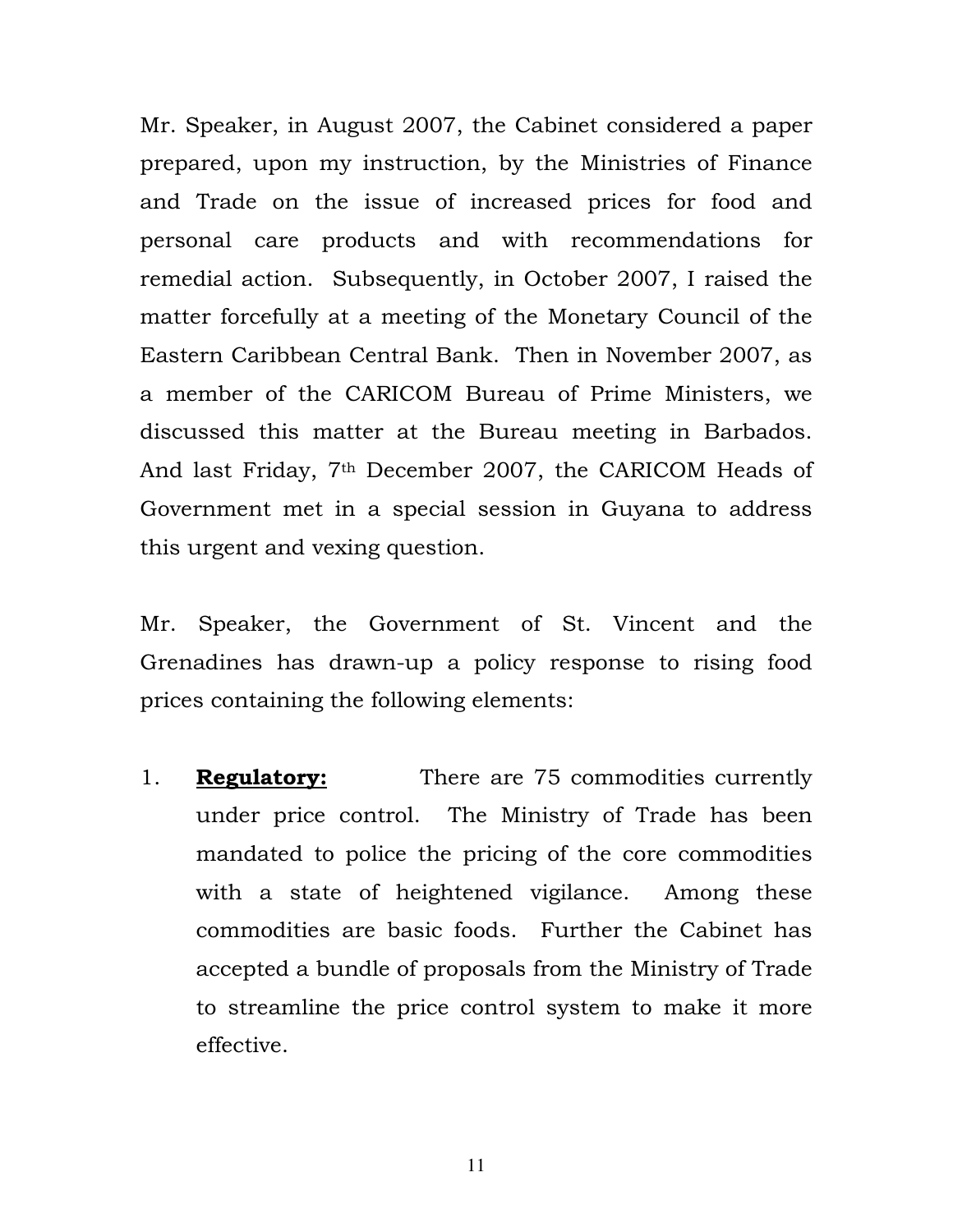### 2. **Fiscal:** This response contains three limbs:

- (a) The recalibration of the VAT in such a way as to expand the list of zero-rated and exempt items, including certain additional basic foods. The details will be revealed later in this address.
- (b) The provision of further tax relief for employees and businesses. These, too, will be detailed later.
- (c) The review of import duties, including the Common External Tariff on certain commodities.
- (3) Production: A National Food Production Plan has been drawn up by the Ministry of Agriculture; resources for the task at hand have been allocated in this year's Budget. The emphasis is on an increased and quality production of fruit, vegetables, root crops, and livestock. Already, there has been a 50 percent reduction in the price of seeds at the state-owned Inputs Warehouse Company. Additionally, the resources allocated for the further development of the fishing industry, including the \$6 million loan fund for fisherfolk to upgrade their fishing vessels, will certainly strengthen the implementation of the National Food Production Plan.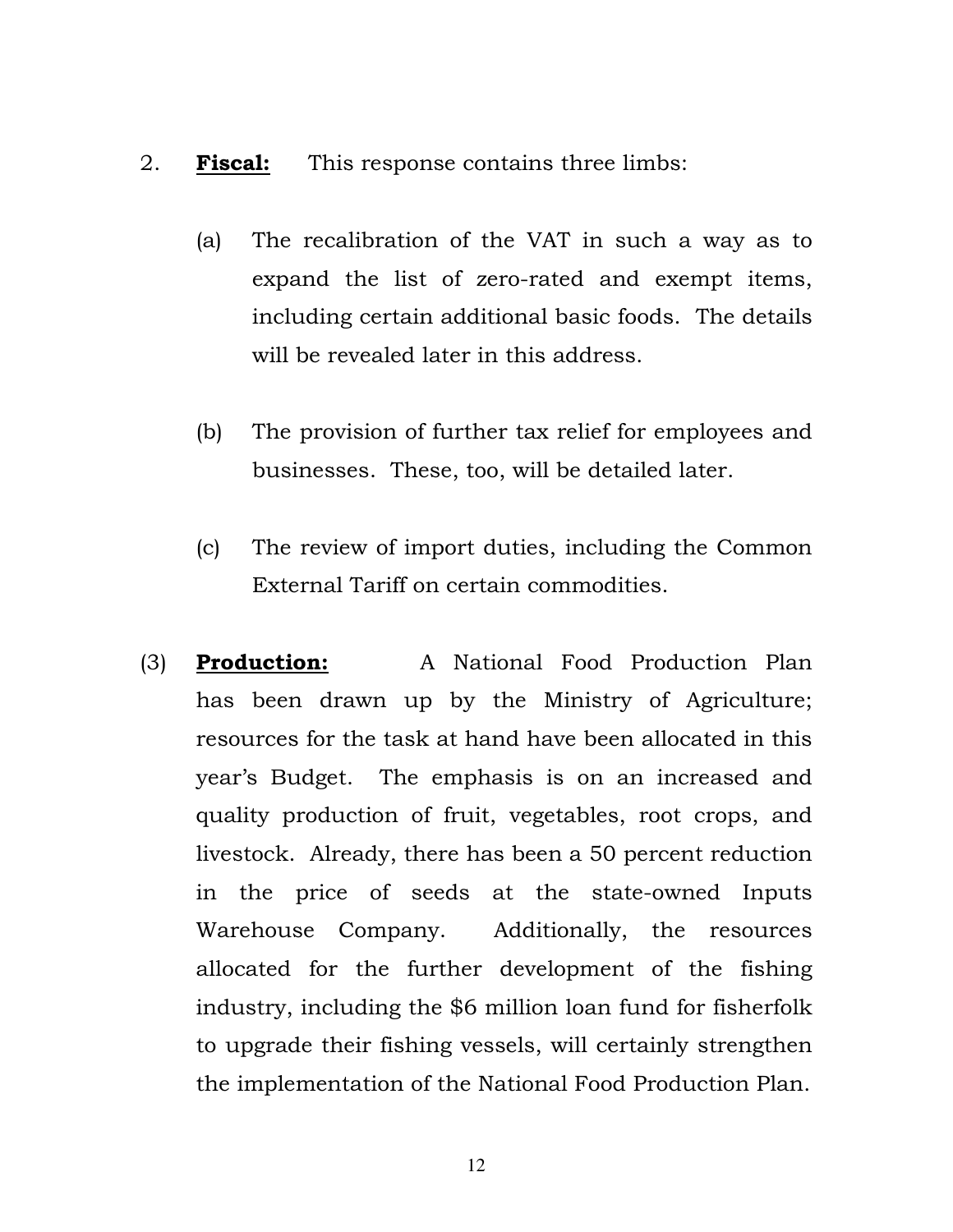Clearly, Mr. Speaker, the production and proper marketing of a greater volume of locally-produced quality foods at competitive prices would inevitably lower food prices on a sustained basis.

- (4) Consumers and Traders: Consumers are being urged to shop wisely for foods, beverages, and personal care products. The Ministry of Trade is now publishing in the newspapers comparative prices on these items from the various supermarkets. The state-owned Food City has been playing a central role in keeping prices as low as possible.
- (5) **Regional Action:** A Prices Review Task Force has already been established by the Eastern Caribbean Central Bank to address this matter. The Government of St. Vincent and the Grenadines has a technical person on this Task Force. A similar body has been established at the CARICOM level. Its work will be considered at a meeting of the Council of Ministers for Trade and Economic Development (COTED). The role of the Common External Tariff (CET) in pushing up prices on imported commodities from extra-regional sources will be assessed for remedial action.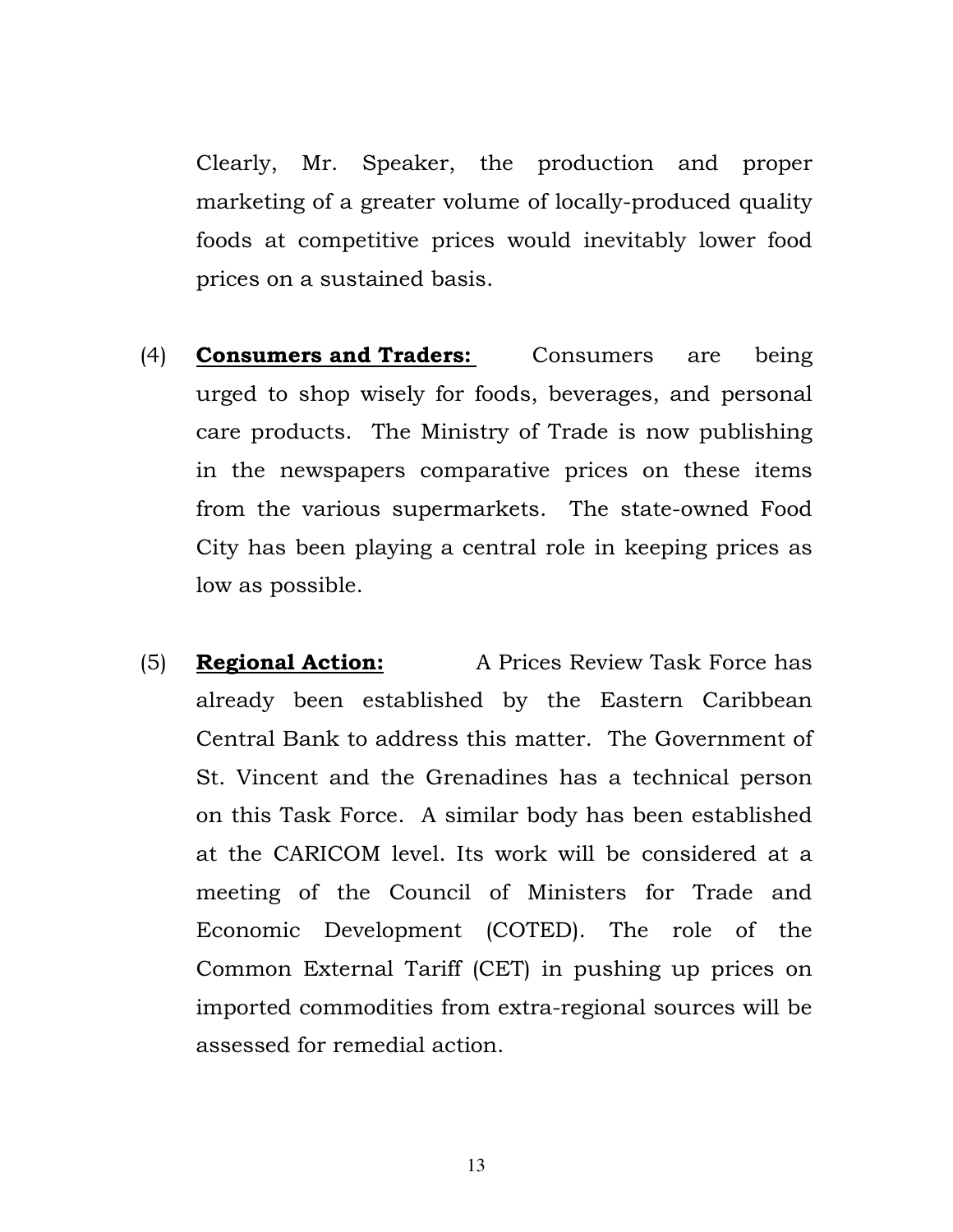These five bundles of responses demonstrate the seriousness with which this Government views the recent rush of price increases on food and personal care products, largely due to the spurt in commodity prices internationally. This government, too, is providing relief by way of pay increases, salary enhancements consequent upon the completion of the reclassification exercise, bonuses to government employees and the recipients of public assistance, and increases to the monthly stipends for persons on the NIS non-contributory aged-pension and on public assistance. The substantial package amounting to roughly \$65 million over two years in pay increases, enhancements, bonuses, benefits, and tax relief, would undoubtedly soften the impact of the increase in prices on food and other commodities.

Mr. Speaker, since 2001, this Government has waged a manysided war against poverty with much success; and this war continues. A serious challenge to our efforts has arisen from the sharp erosion of the market preferences for bananas in Europe. Strategically, the Government is meeting this challenge with a mix of policies lodged within the frame of agricultural diversification, including the further restructuring of the banana industry; alternative sustainable livelihoods including for forest users; the programmes of socio-economic development generally; and targeted interventions, to lift our people out of poverty. Littered throughout the Estimates for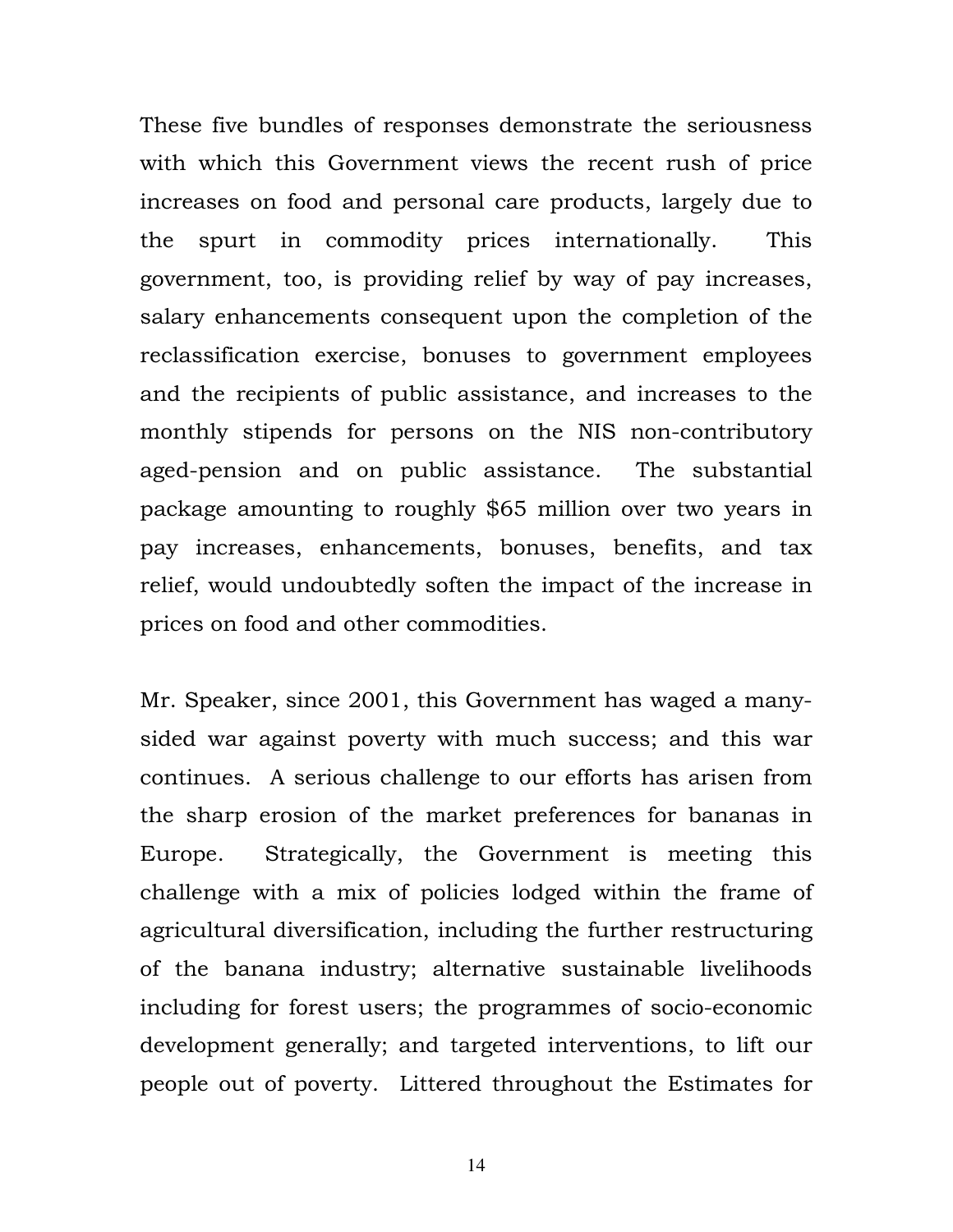2008 are programmes directed at sharpening the battles against poverty. Moreover, a poverty assessment, which includes a household expenditure survey of living conditions, a participatory poverty assessment and an assessment of the various institutions, involved in the poverty reduction drive, has been initiated by the government so as to guide public policy better and further.

Mr. Speaker, the 12-year National Economic and Social Development Plan is well underway. A draft is ready for imminent circulation. This Plan, which will run from 2008 to 2020, constitutes a veritable 2020 Vision for socio-economic take-off and socio-economic transformation.

### DOMESTIC ECONOMY

St. Vincent and the Grenadines' economy recorded a positive growth during 2006. Preliminary estimates indicate that in real terms, GDP grew last year significantly by 6.9 percent, compared with 2.6 percent recorded during 2005. This significant growth was due to improvement in activities in the Construction, Wholesale and Retail Trade, Transportation, and Agricultural sectors. In general, all sectors exhibited positive growth.

The Construction sector recorded growth of 11.4 percent, compared with 0.4 percent in 2005 as implementation of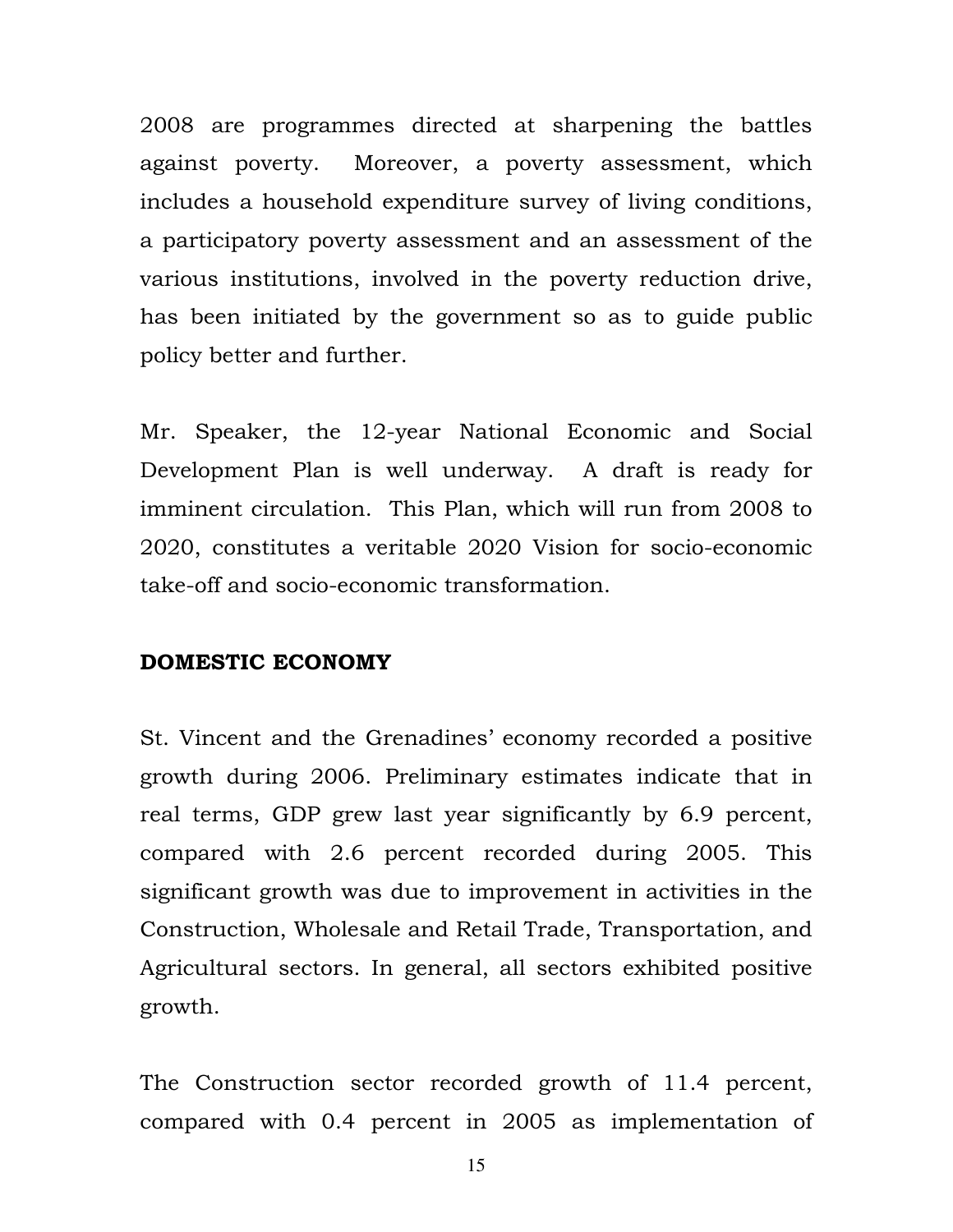major public and private sector projects accelerated. Among these were the Canouan Jet Airport project, the Correctional Facility, Learning Resource Centres, the Lowmans Bay Generation Expansion Project, the Rehabilitation of the Windward Highway, the upgrading of the Arnos Vale Playing Field, and tourism- related construction projects by the private sector.

Value-added in Wholesale and Retail Trade increased by 6.8 percent compared to 4.4 percent in 2005. Meanwhile, the Transportation sector registered an increase of 18.0 percent compared with a decline of 0.7 percent in 2005.

Output in Agriculture exhibited growth of 7.6 percent compared with a decline of 3.9 percent in 2005. The impetus for this improved performance came from the other crops subsector, which grew by 16.8 percent, and fishing, which grew by 10.0 percent in contrast to a negative 3.1 percent in 2005.

In 2006, estimates showed the external current account deficit widening to \$324.3 million (24.0 percent of GDP). The merchandise trade deficit grew by 16.9 per cent and net inflows on the services account declined. The surplus on the capital and financial account improved to \$326.2 million (24.1 percent of GDP) compared with \$208.3 million (17.3 percent of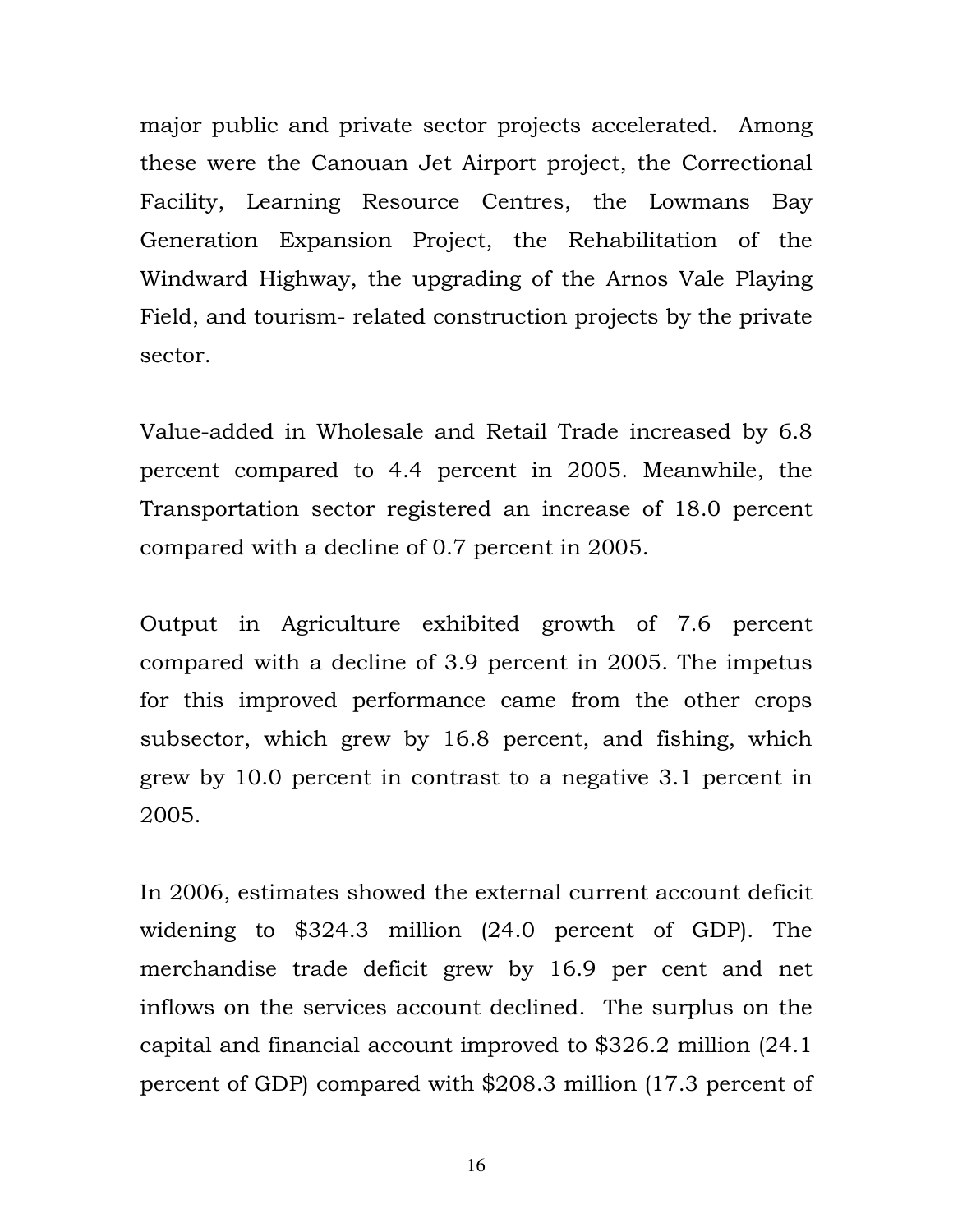GDP) in 2005. This performance was driven mainly by higher inflows from foreign direct investment and portfolio investment. The overall Balance of Payments improved, with a surplus of \$32.7 million (2.4 per cent of GDP) in 2006 in contrasted with the deficit of \$7.8m (0.7 percent of GDP) in 2005.

The average inflation rate for the year 2006 was 3.0 percent compared with 3.8 percent in 2005. The rise in prices during the year 2006 was significantly influenced by increases in the following groups: "Food" (5.7 percent), "Transport and Communication" (11.5 percent) and "Fuel and Light" (9.3 percent).

The "Transport and Communication" sub-index, which includes air transport, recorded the largest increase during the year as a result of a 25.5 percent increase in the price of petrol. Meanwhile, a higher fuel cost resulted in increases in the group "Fuel and Light".

For the fiscal year 2006, actual capital expenditure amounted to \$117.4 million, an excellent performance. This reflected an implementation rate of approximately 60 percent. A considerable amount of this expenditure was spent on further development of the social sector such as education (\$14.0 million), the improvement of the transport sector including the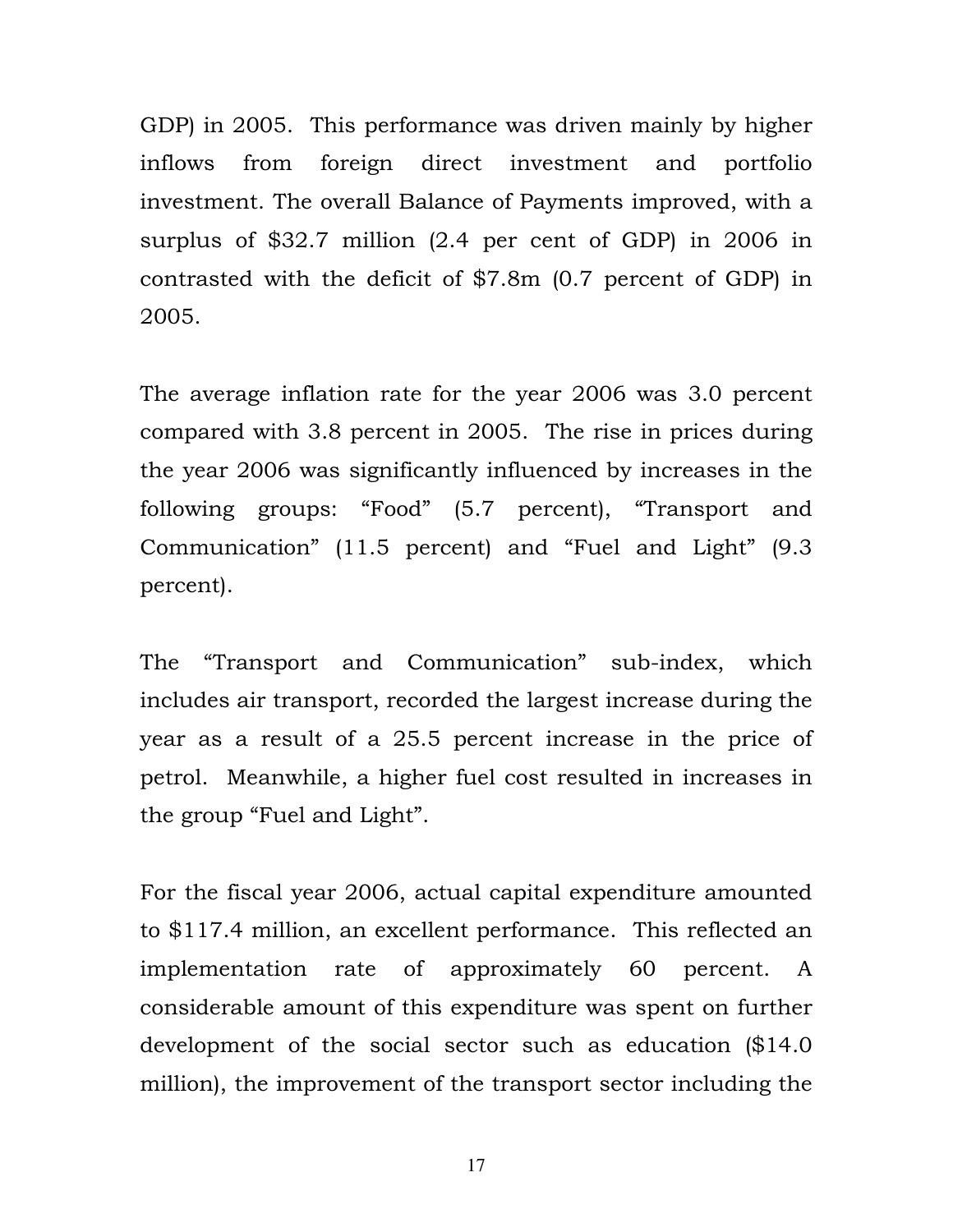rehabilitation of the Windward Highway (\$18.0 million) and the development of the Canouan Airport (\$10.3 million). A huge amount was also spent on the upgrading of the Arnos Vale Playing field at \$26.6 million.

Financing of the capital expenditure came mainly from external sources which amounted to \$62.4 million or 53 percent of the total financing. The remaining 47 percent or \$54.9 of financing for the capital budget lat year was sourced locally.

It must be noted that approximately 73 percent or \$45.4 million of the external sources comprised of external loans while \$17.0 million was grant financing. This grant financing came mainly from the Republic of China on Taiwan.

## OVERVIEW OF THE DOMESTIC ECONOMY FOR 2007

The economy is expected to strengthen further in 2007. Construction activities, Wholesale and Retail Trade, Transportation and Government services have boosted the growth of the economy. During the first nine months of the year, indicators point to good performance of these sectors. By year's end projections are for growth in excess of 5 percent. Performance in the construction sector will be further boosted by an acceleration in the implementation of major public and private sector projects already identified. For this period,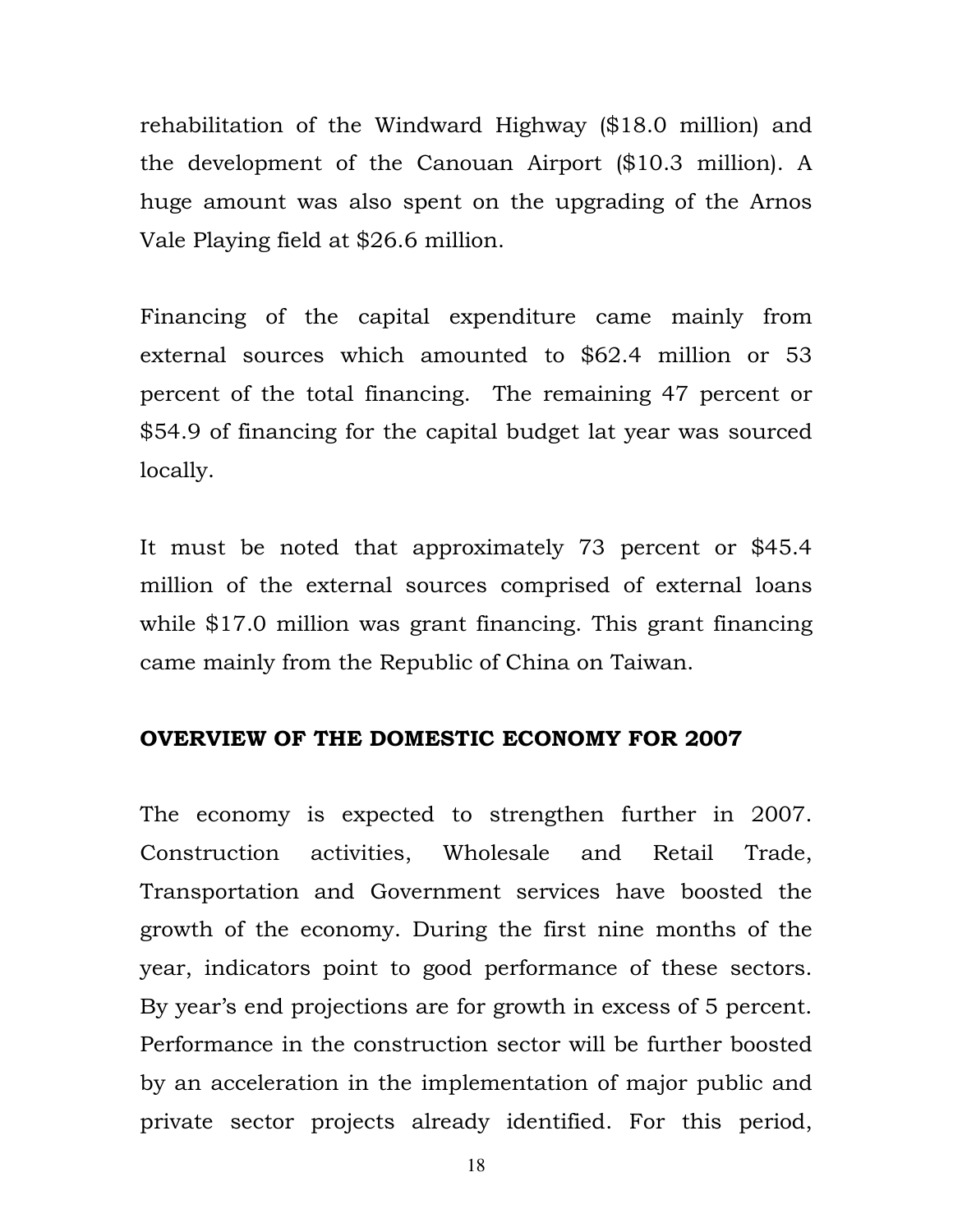expenditure on the Public Sector Investment Programme by the Central Government amounted to an increase of 64.3 percent over the comparative period of 2006 which itself was an excellent year.

On average, consumer prices rose by 6.3 percent during the period January to September 2007. The rise in prices during this period has been significantly influenced by increases in the groups mainly "Food", "Housing", "Clothing", "Transport and Communication" and "Fuel and Light".

Mr. Speaker, I am pleased to report that the fiscal operations of the Central Government for the first nine months in 2007 showed a marked improvement over the operation for the corresponding period in 2006. Projections to the end of 2007 show that the Central Government is expected to realize a current account surplus of approximately \$42 million this year (3 percent of GDP) and an overall deficit amounting to 4 percent of GDP, well below the fiscal deficit of 4.9 percent of GDP and 6.1 percent of GDP realized in 2006 and 2005 respectively. Mr. Speaker, the current account surplus for 2007 has been achieved despite heavy expenditure outlays in excess of \$25 million in back-pay, the reclassification exercise, bonuses for public employees and persons on public assistance, and other transfers.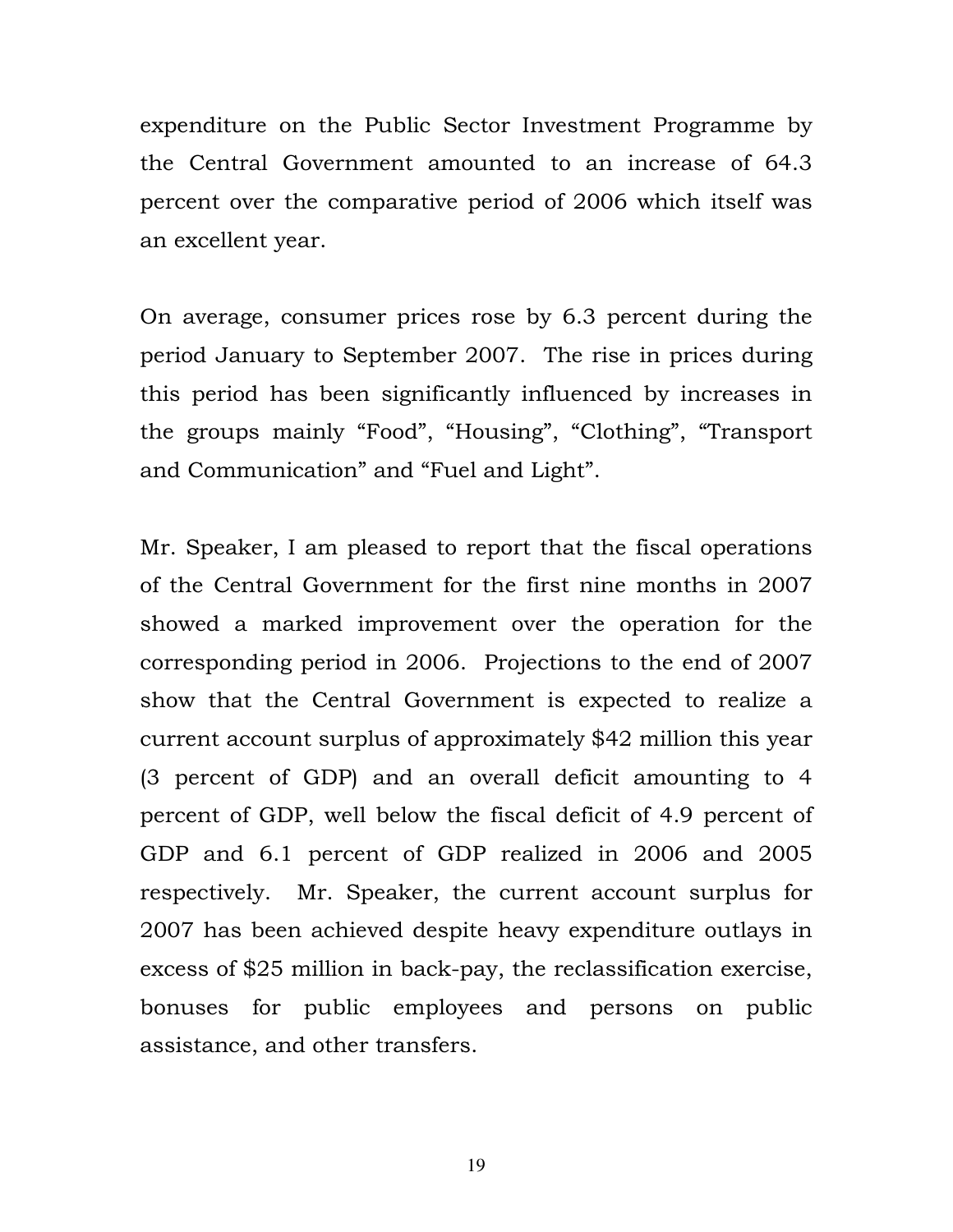For the first ten (10) months of 2007, capital expenditure amounted to approximately EC \$107.9 million. Approximately 62 percent or \$67.0 million was spent on developing the social sectors such as education and training (\$21.5 million) and enhancement of national security (\$3.3 million). Other major capital projects were in the areas of transport and communication mainly the Windward Highway (\$16.4 million), the Cross Country Road (\$4.1 million) and the improvement of the Canouan Jet Airport (\$17.2 million). A significant amount was also spent on the upgrading of the Arnos Vale Playing field (\$16.5 million).

Mr. Speaker, approximately 58 percent or \$63.0 million of the financing came from external sources with grant funds and external loans amounting to \$33.5 million and \$29.5 million respectively. The remaining 42 percent or \$44.9 million was raised locally. Approximately 40 percent or \$17.0 million of this local amount was spent on the Canouan Jet Airport, while the remaining 60 percent or \$27.9 million was spent on development of various sectors of the economy such as health, transportation, and education.

Grant financing contributed significantly to the capital programme for the first ten months of 2007. The Republic of China on Taiwan and the European Union were the main donors to the investment programme. Together, they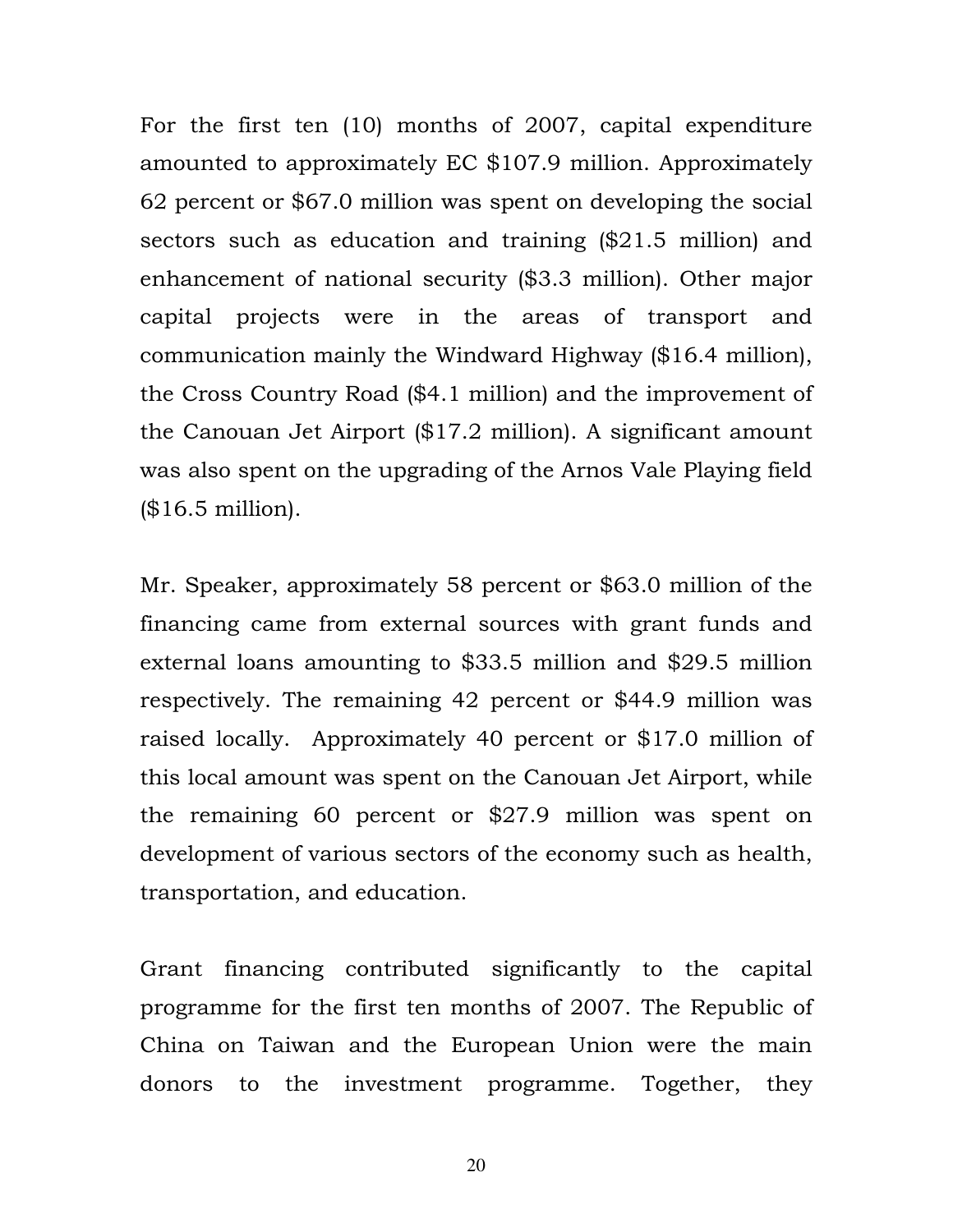contributed approximately \$29.0 million to the Public Sector Investment Programme. These funds were used mainly to continue the rehabilitation of the Windward Highway, the construction of the Cross Country Road, and the enhancement of the education sector. Other grant contributions came from the governments of Trinidad and Tobago and Venezuela, the Caribbean Development Bank and the World Bank and in kind contributions from the Government of Cuba.

#### Money and Credit

The broad money supply increased by 5.0 percent to \$986.4 million during the first nine months of 2007, consistent with the expansion in economic activity. Growth in quasi-money resulted from a 7.8 percent (\$34.4 million) expansion in private sector savings deposits. Of the components of narrow money, increases were recorded in private sector demand deposits (6.5 percent) and currency with the public (5.0 percent).

The counterpart to the increase in broad money was growth of 4.0 percent to \$790.7 million in domestic credit. The expansion in credit was influenced in part by increased borrowing by the private sector of 11.0 percent. Under this rubric, outstanding loans to businesses rose by 22.5 percent and credit to households increased by 4.8 percent. The net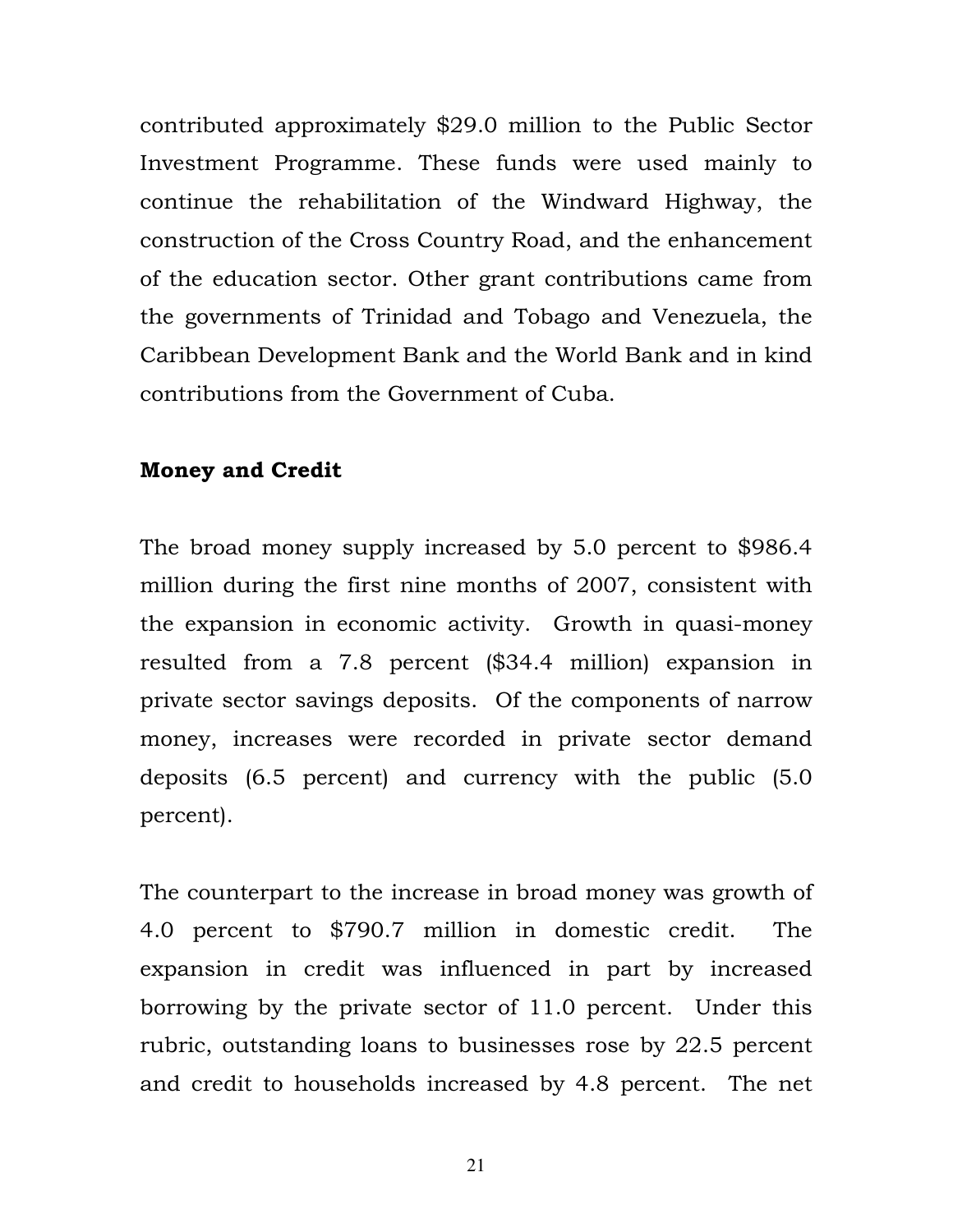indebtedness of the Central Government to the banking system fell to \$21.2 million, influenced by a 13.7 percent growth in deposits and a 9.7 percent reduction in commercial bank credit.

The distribution of credit by economic activity shows increases in outstanding loans to tourism by 17.8 percent, and to agriculture and fisheries by 11.8 percent. Outstanding loans for personal use rose by 4.1 percent, attributed to growth in credit for home construction and renovation and purchases of consumer durables.

Liquidity in the commercial banking system declined although remaining at a high level. The ratio of liquid assets to total deposits plus liquid liabilities fell by approximately 1.0 percentage point to 42.1 percent. Meanwhile, the loans and advances to total deposits, ratio increased by 2.0 percentage points to 80.4 percent.

Mr. Speaker, I now turn to the sectoral developments for 2007.

## AGRICULTURE AND FISHERIES

Agriculture continues to play a significant role in the economy of St. Vincent and the Grenadines despite the reductions in its contribution to GDP relative to the growing sectors of tourism and other services.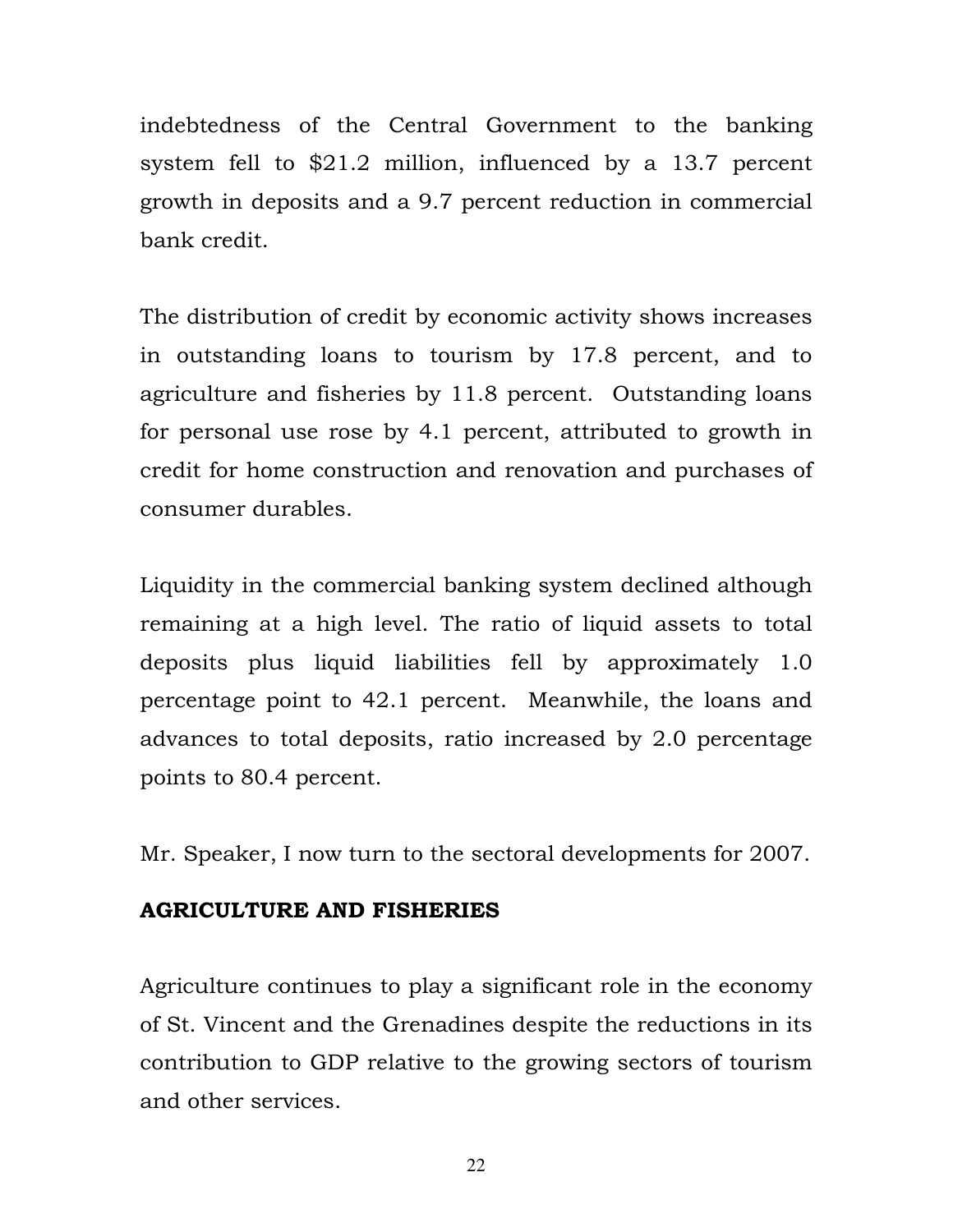The balance between food imports and exports has been widening. Total food imports increased from \$119.3 million in 2005 to \$125.1 million in 2006, while total agricultural imports (meat and meat products, crops, fish etc.) increased from \$54.1 million in 2005 to \$57.5 million in 2006. Total agricultural exports declined from \$49.2 million in 2005 to \$45.2 million in 2006 with bananas declining from an income of \$32.1 million in 2005, to \$27.5 million in 2006.

This indicates that there are significant opportunities for domestic investment in the sector, since there is already an available home market. The maximization of such opportunities requires a new look at investment and technical support to stimulate a modern commercialised agricultural sector. In response to this, the Government has formulated a National Food Production Plan.

Policies in the sector will focus on ensuring national food security, the production of selected commodities and products where there is comparative advantage for import substitution, and export expansion. Greater emphasis will be on the transformation of primary commodities into higher valueadded products that are internationally competitive.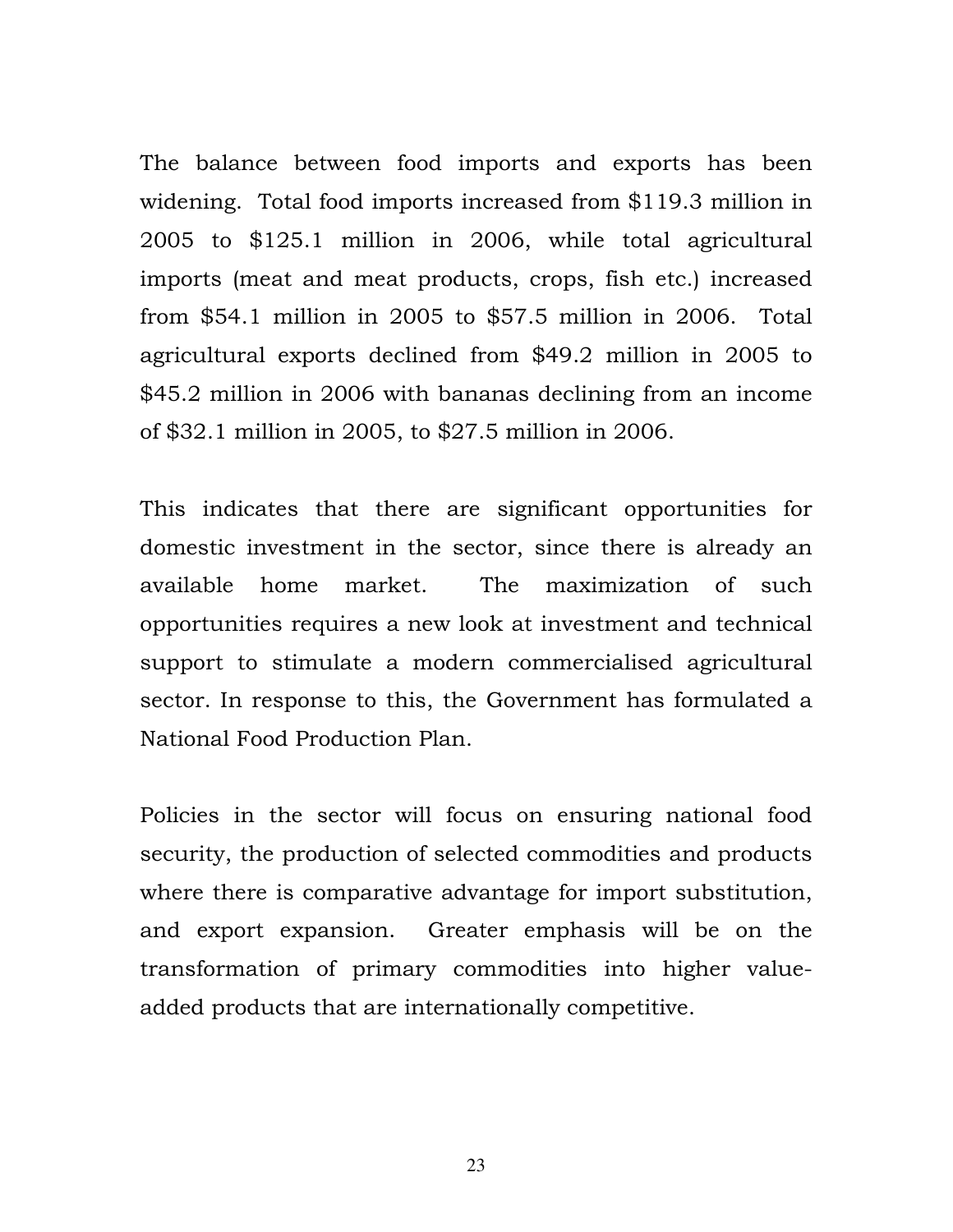Mr. Speaker, the production of root crops, fruits, vegetables and livestock inevitably demands firm measures to curtail or stamp out the theft of these commodities. The recently passed law in this regard and the recruiting of more police and rural constables are designed to assist in tackling this problem.

The strategies for growth and development will continue to be agricultural diversification, with and around bananas, the modernisation of the sector through the process of industrialisation where each commodity is transformed into light rural-type, labour intensive agro-processing industries that will result in higher value-added, and most importantly, the creation of a sound investment climate. The role of the private/public sector in joint venture investments will be promoted in keeping with the national and regional policy objectives for agriculture; while education, training and skills development through information technology and technological innovations, will be used as a stimulus to encourage young persons to participate in the sector.

The modern agriculture will be built on the fundamental principles of education and training, skills development, technological innovations including a marketing and production information system and market research, development in biotechnology, value-addition, and mechanisation where practicable.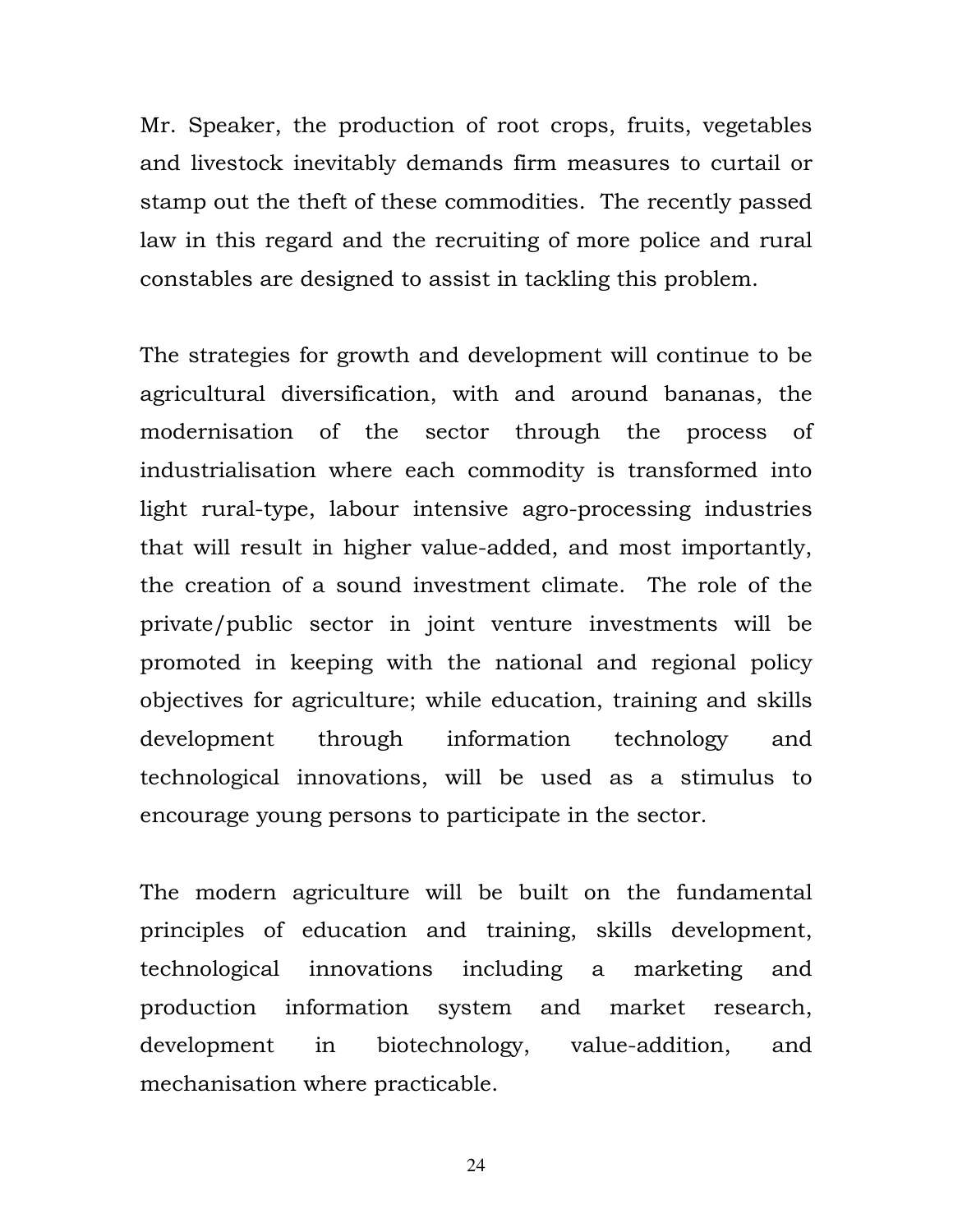In 2008 and continuing Mr. Speaker, other priority emphases will be:

- A special land-lease programme (Land Bank) which will make lands available to farmers, including those whose farms are affected with the moko disease and have no alternative lands, and to young farmers/entrepreneurs to be fully engaged in agricultural production.
- Revisiting the land tenure arrangements so as to allow persons leasing Government lands (on land reform estates) the opportunity to have legal title to land. This arrangement is to empower farmers to secure loans for investment in agriculture and to promote the reallocation of lands not utilised. To assist in the preparation of young farmers and other agricultural workers to benefit from these initiatives, we are establishing the Agricultural Training Institute.

The St. Vincent Banana Growers' Association continues to operate under much financial strain. Although the export earnings for the first half of 2007 have been much more than for the same period in 2006, the volumes exported are not enough to cover the operating costs and to meet the loans and other commitments. With the greater volumes of banana being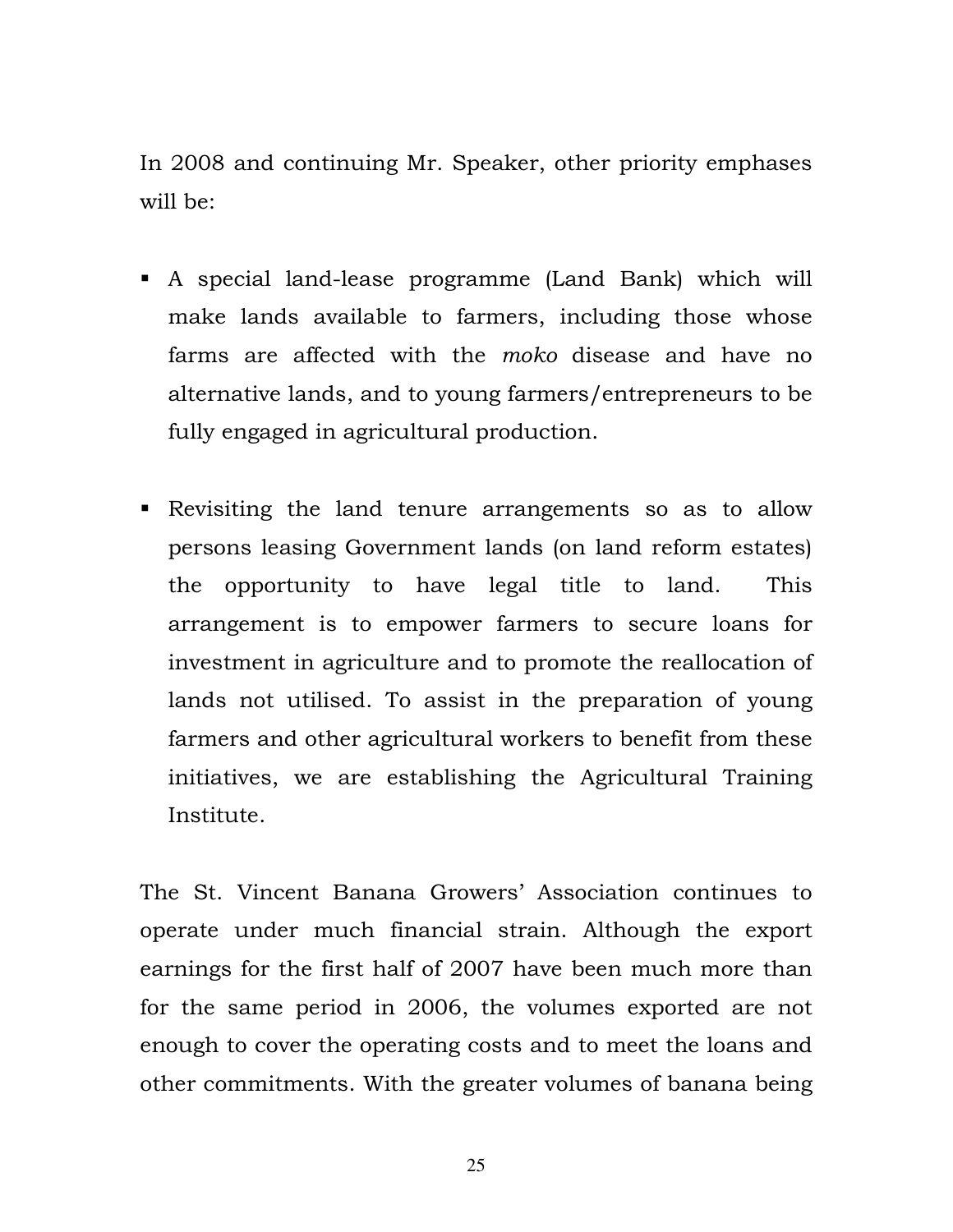sold under the Fairtrade label, the WINFA/Fairtrade and the Government are of the view that their organisation should play a greater role in the administration and management of the banana industry. Preparatory work to that end is already in train.

### Fisheries

Fisheries development remains an integral part of the economic diversification policy. The development of the requisite infrastructure is for the stimulation of growth and economic activity in the sector. Moreover, it is felt that interventions in the artisanal fisheries sector are critical to the enhancement of incomes in the rural coastal communities, especially those with a strong tradition in fishing. It is for this reason that the creation of a commercially viable fishing industry, while ensuring the sustainability of fisheries resources, remains a fundamental policy of this Government.

Work on the project for the construction of the Owia Fisheries Complex commenced earlier this year and the first phase is scheduled for completion in March 2008. This phase includes the clearing and excavation of the project site, the construction of retaining walls, jetty, slipway and breakwater, and the installation of sea defenses for the facility. This project is estimated to cost \$33 million dollars and is expected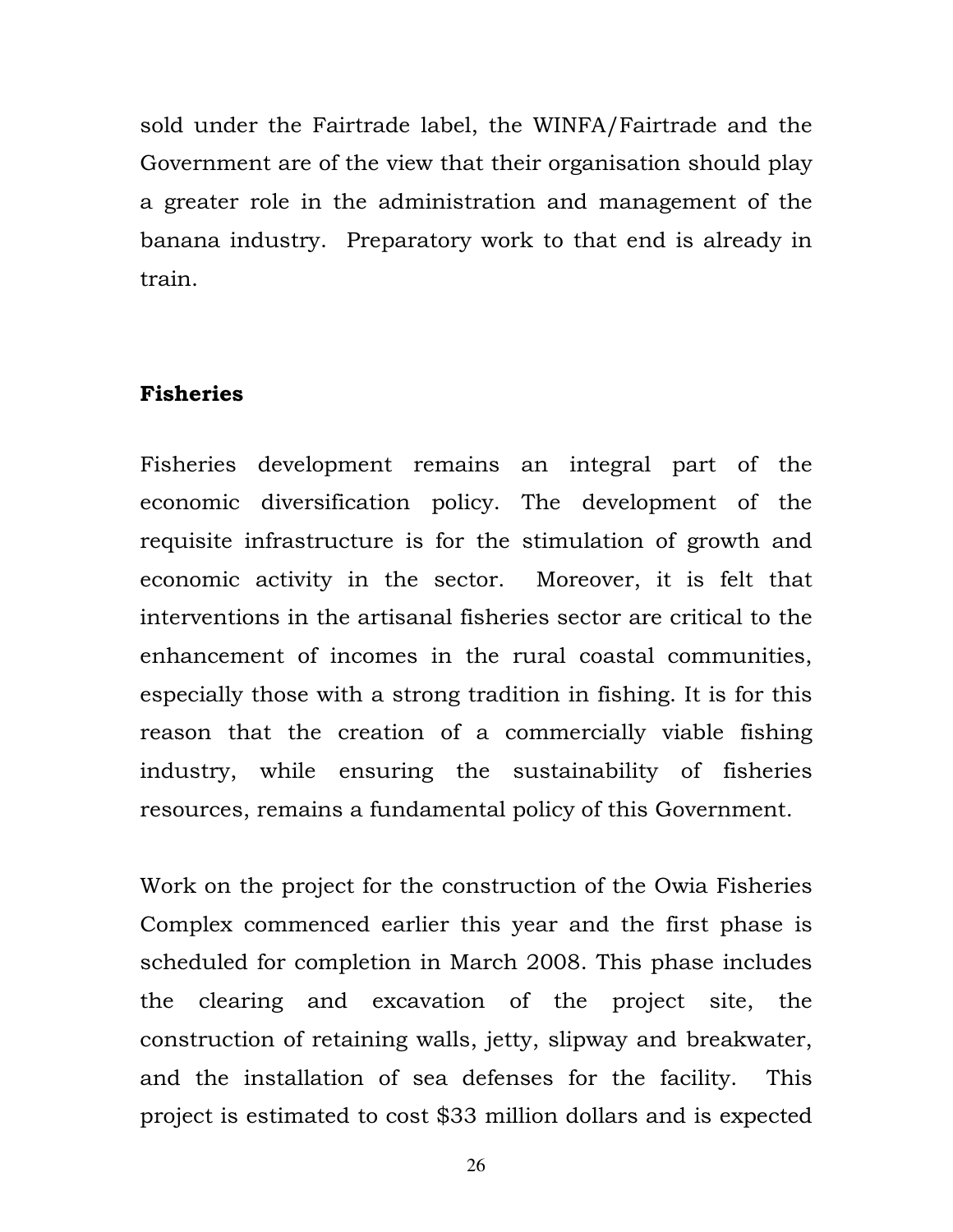to accrue significant benefits, not only to Owia and the surroundings communities but to the fishing industry as a whole. It is also anticipated that this project will provide a critical link with the tourism sector as well as be a port for emergencies where sea travel is necessary.

In recognition that commercialisation must be accompanied with strategic interventions within the fisheries sector, an allocation of million dollars \$6 million was made available as a revolving fund to the fishing industry stakeholders to facilitate access to loans with favourable terms and conditions to enhance their fishing fleet. These funds were made available to three indigenous lending institutions, with which the Ministry of Agriculture and the National Insurance Services have established memoranda of understanding. Loans of up to \$400 thousand and in special circumstances over \$400 thousand are now available at an interest rate of 8 percent per year. Moreover, mechanisms have been put in place to ensure that sustainable commercial fishing enterprises are established by fishers. To this end, a committee was set up to assess the applications and to monitor the continuing eligibility of borrowers.

Efforts to ensure that infrastructural development projects contribute to the economic viability of the fishing industry continued throughout 2007. We continue to provide the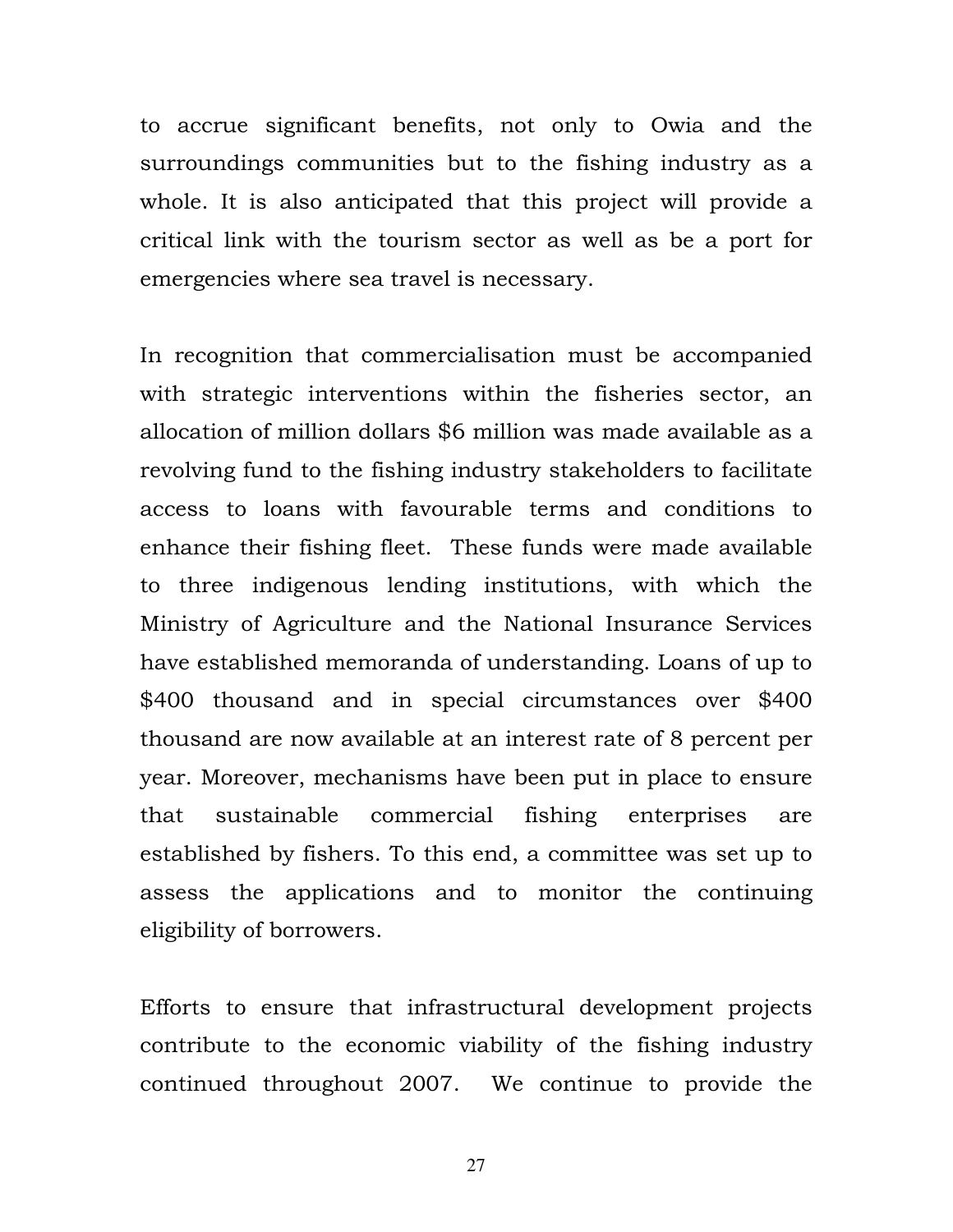National Fisheries Market Limited with the financial and human resources to facilitate effective and efficient management of the operations at the Kingstown Fish Market.

Efforts to provide training in fish handling and processing for plant personnel, fishers, and vendors continued throughout 2007, particularly so, at the Kingstown and Bequia Fisheries Centres. A number of Vincentians drawn from various fisheries centres and government departments have received training in HACCP standards and are accordingly certified.

### TOURISM

Mr. Speaker, tourism is the lead economic sector in St. Vincent and the Grenadines. Its contribution to every aspect of the economy, including linkages, is immense. Still, given the potential of our multi-faceted tourism product, much more can be achieved. It is the duty of the Government and all stakeholders in tourism to realise fully our tourism's enormous potential.

To be sure, there are some structural constraints such as the lack of adequate air access occasioned by the limitations, currently, of air transportation and the absence of an international airport. But these air access issues are being addressed in a focused way for a tourism take-off. However, even the current air access constraints do not fully explain an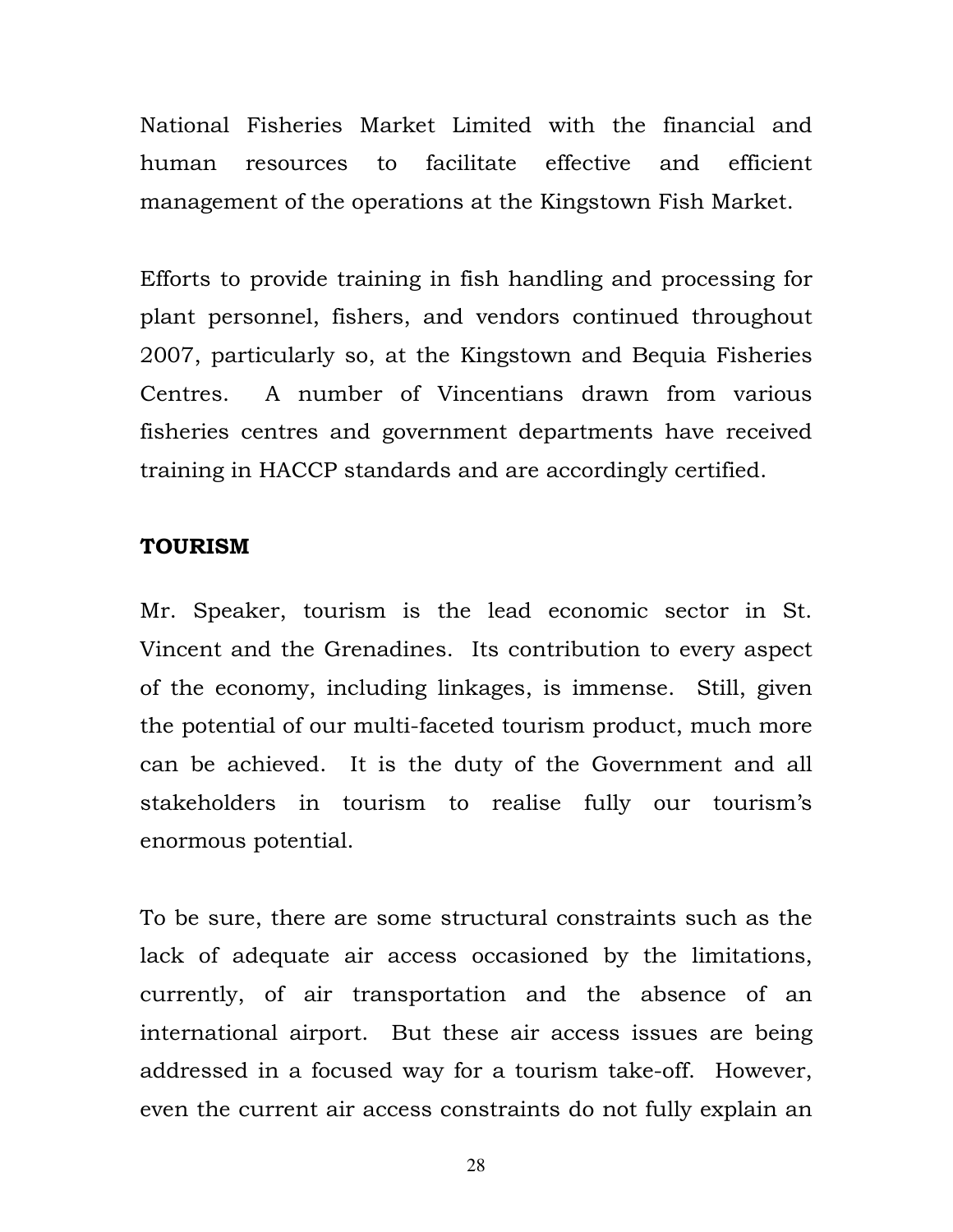insufficiency of the tourism sector development which, until recent years, was accorded a second-class status in St. Vincent and the Grenadines. It is not that progress has not been made, but better could have been done, and ought to be done. The challenges are many but with concerted efforts by all the relevant stakeholders, within the context of a creative and sensibly-focussed public policy and transformational, as distinct from transactional leadership, these challenges can be overcome in the medium-term. It is for this reason, centrally, that the Government piloted the National Tourism Authority Act a few months ago. And before the end of the first half of 2008, the Tourism Authority will be fully established and operational to provide the requisite transformational leadership of this vital sector.

In my Budget address last year, I listed a dozen transformational items, which among others, ought, with urgency, to be addressed in the tourism sector. I shall not repeat here save and except to say that:

"The transformation of our nation's tourism from the traditional 'sun, sea and sand' model to a more allembracing destination model is required. Part of our nation's challenge is to refresh our tourism before its maturation, to consolidate its core business, and to extend it to take advantage of emerging market segments".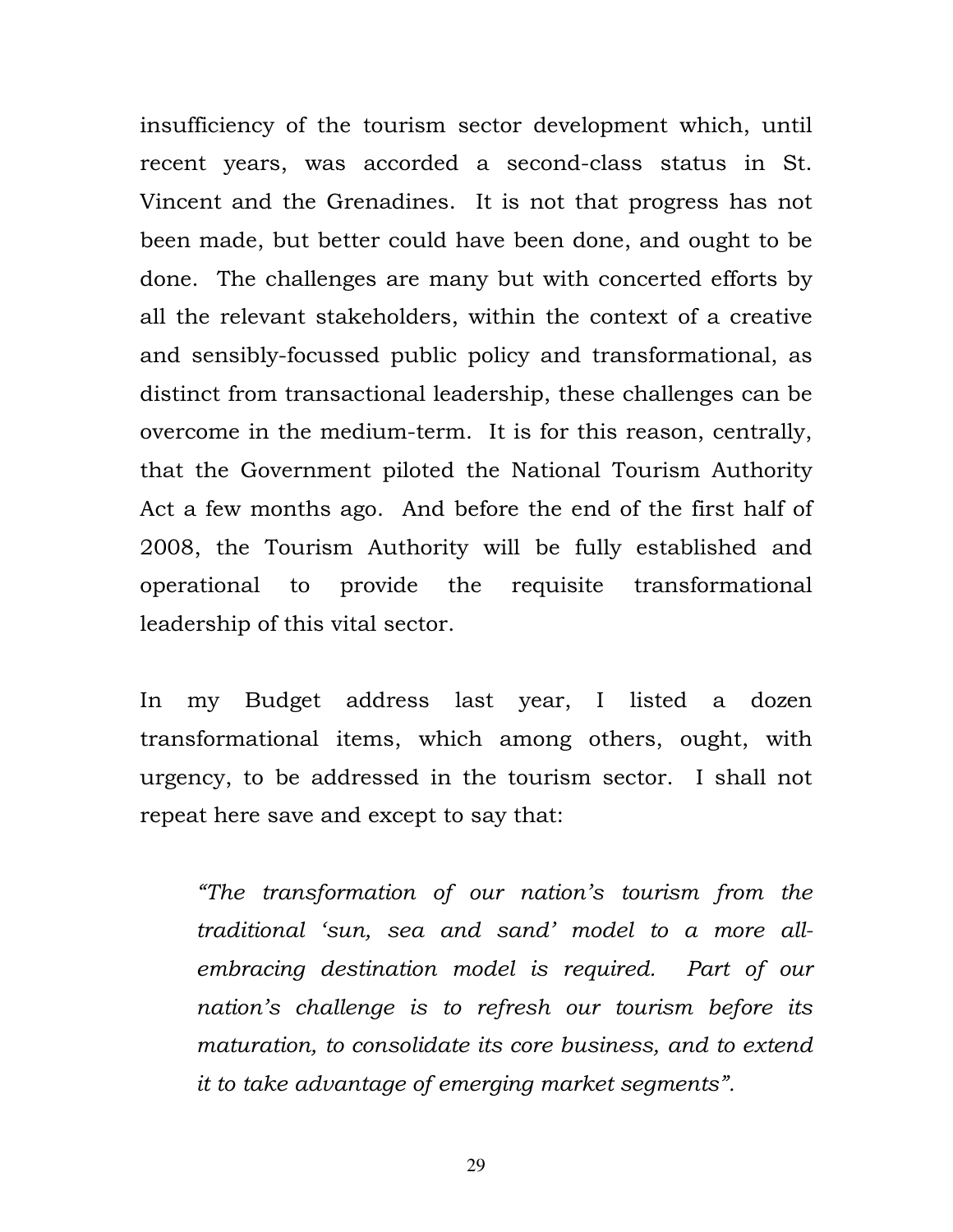Last year, 2006, and so far this year, 2007, much progress has been made in tourism but it has been uneven. Some of the limitations and weaknesses have been occasioned by matters outside of our national control, others not. Matters which we can and must correct include: The lack of a sufficiently aggressive, focussed marketing in the Caribbean and elsewhere; the absence of, or too few, "special holiday packages" offered by the hotels; the over-priced nature of some of our tourism facilities or services; the harassment of, or even crimes against, visitors, by a tiny minority of lawless persons; the under-developed condition of some of our tourism sites; the less-than-optimal coordination between the various agencies of the State which interface on tourism issues; and the lack of a sufficient public consciousness about the vital importance of tourism to our lives, living, and production.

Mr. Speaker, visitor arrivals in 2006 to St. Vincent and the Grenadines totalled 306,578, an increase of 19.7 percent over 2005. The growth areas were as follows: cruise arrivals by 52.6 per cent; yacht arrivals by 14.3 per cent; stay-over visitors increased by 2 percent and same-day visitors by 1.2 percent. The total gross visitor expenditure in 2006 was \$305.8 million compared with \$280.5 million in 2005. The figure projected for 2007 is \$324.4 million.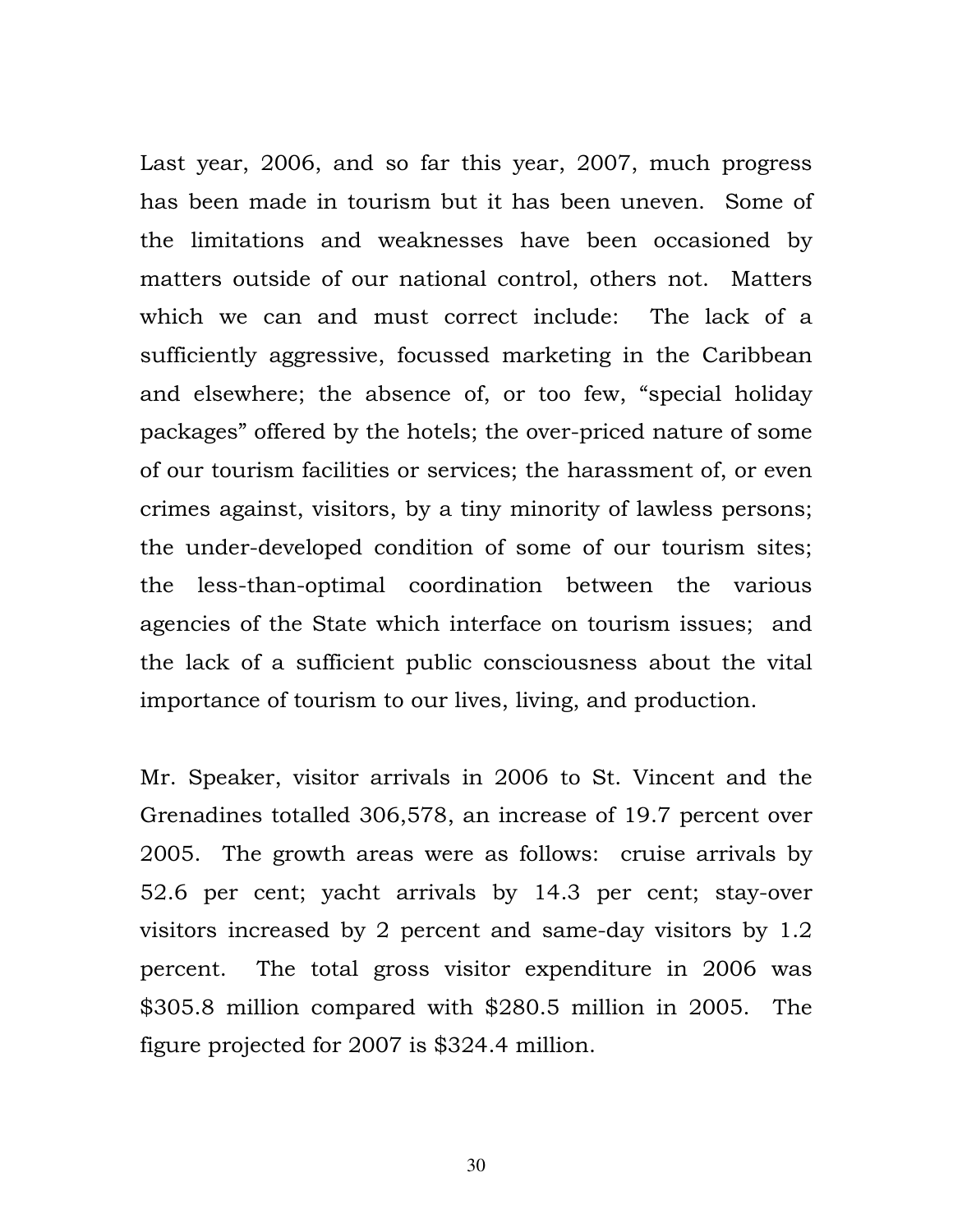Mr. Speaker, during the period January to August 2007, total visitor arrivals to St. Vincent and the Grenadines jumped by 25.7 percent over the corresponding period last year, from 201,388 to 253,112 visitors. The performance, however, has been mixed: There were declines of 4.7 percent in the stayover category and of 19.6 percent of same-day visitors. On the other hand, large increases were recorded for yacht arrivals (23.1 percent) and cruise ship visitors (66.1 percent). The Minister of Tourism will elaborate in his contribution later in this Budget Debate on the specific reasons for this mixed performance.

Mr. Speaker, the 2008 Estimates have earmarked significant resources directly to the promotion and development of tourism. This continues the trend set by this administration since 2001. The recurrent budgetary allocation to the tourism sector for 2008 amounts to \$14.2 million or 3.2 percent of the total recurrent expenditure budget. Included in this recurrent allocation is the sum of \$8.3 million earmarked for the promotion of St. Vincent and the Grenadines as a tourism destination. This sum is almost three times the figure allocated by the former administration in its last budget for 2001. Moreover, currently, when the promotion budget of the state-owned National Investment Promotions Incorporated (NIPI) is taken into account, a total of \$9.8 million is available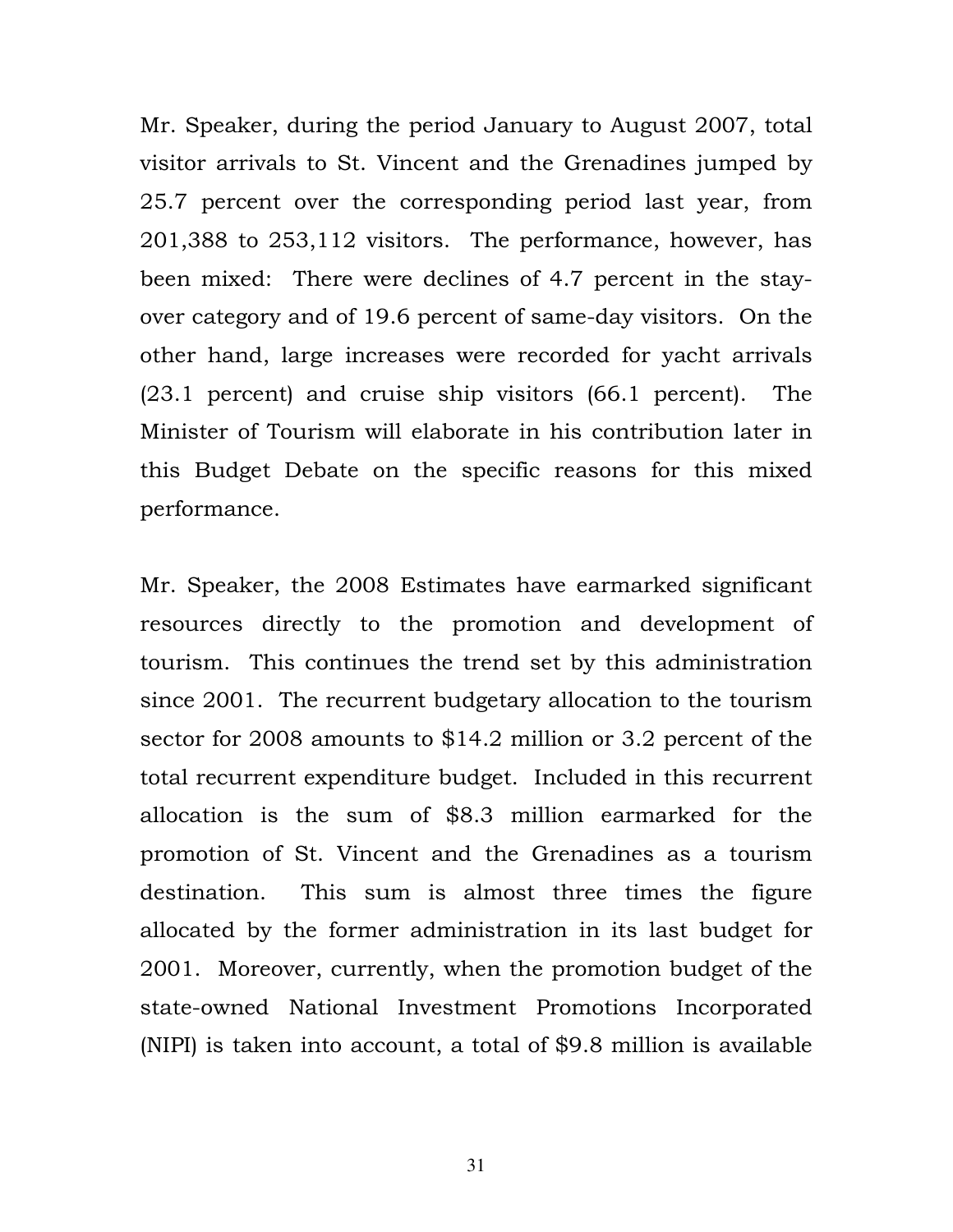for the marketing and promotion of St. Vincent and the Grenadines.

In the capital budget for 2008, the Ministry of Tourism has been allocated \$7.4 million or 3.1 percent of the total capital budget. Of this sum \$4.9 million is budgeted for the development of recreational sites and to establish the operational framework for the National Parks and Beaches Authority, and the National Tourism Authority. This project has a total project cost of \$17.7 million to be financed largely by a grant from the European Union. Another grant from the European Union in the sum of \$1.6 million is to be utilised in 2008 to develop a Tourism Master Plan to be implemented through the National Tourism Authority.

Mr. Speaker, outside of the budgetary allocations to Tourism through the Ministry of Tourism, there are big capital allocations to Tourism through other Ministries and State agencies. For example, the \$50 million Jet Airport at Canouan project is essentially a tourism project; so, too is the \$1.5 million for the rehabilitation of the Union Island Airport; and, of course, the largest tourism project ever undertaken in St. Vincent and the Grenadines is the international airport project at Argyle estimated to cost some \$475 million. Similarly, expenditures on national security, LIAT, health and sanitation,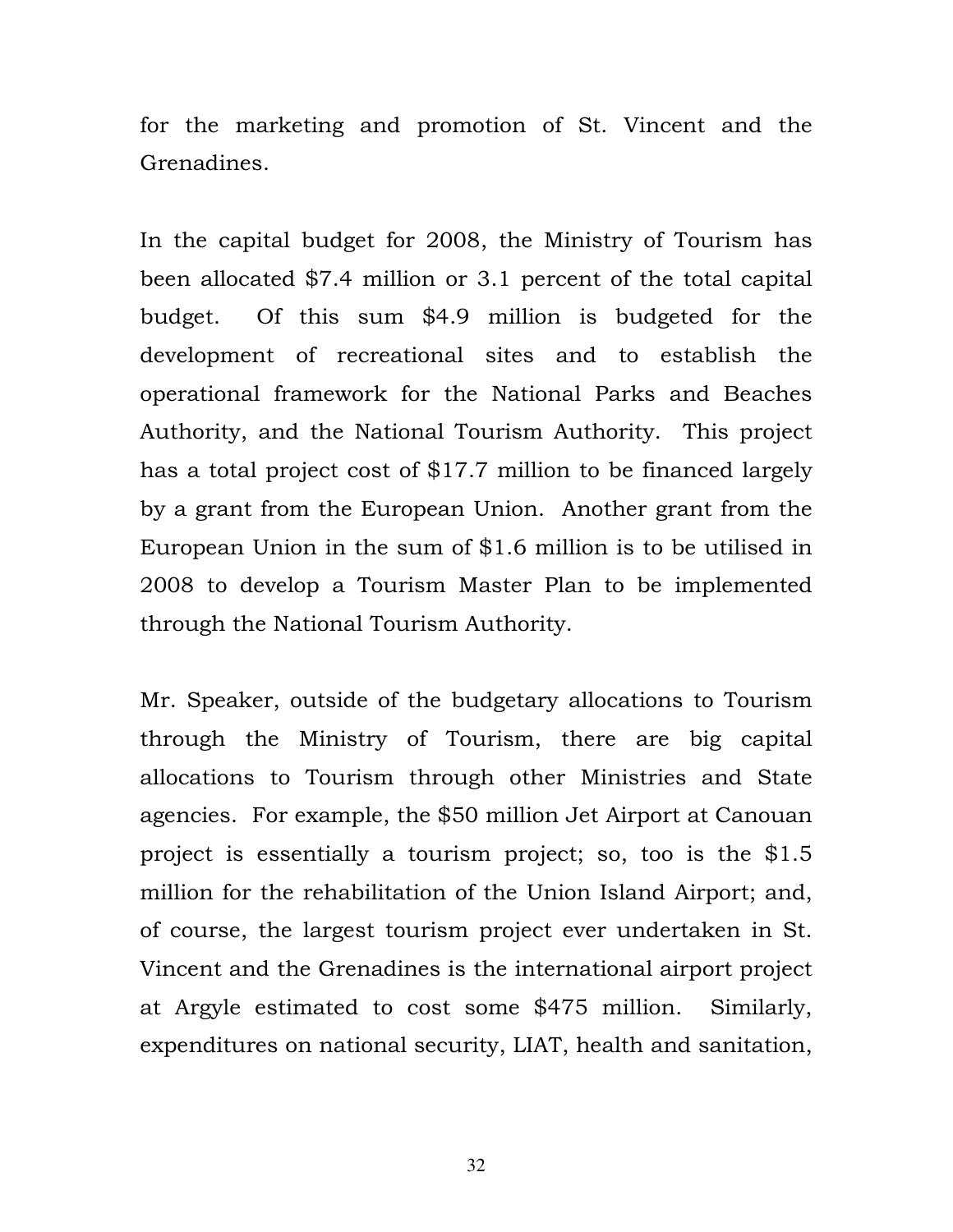education and culture, sports and transportation, water and electricity, are intimately connected to tourism development.

Mr. Speaker, there are several large and small on-going, and immediately prospective investments, both foreign and local, in the tourism sector. Ongoing are the following among others:

- the Buccament Resort, a project estimated to cost US\$200 million overall, which is targeted to complete its first phase of 81 cabanas in April 2008;
- the BM Resort (formerly Blue Tropic Hotel);
- the renovated and expanded Anchorage Hotel in Union Island, which will carry over 100 rooms;
- the Isle á Quatre Resort Development;
- the further expansion of the Canouan Development Project;
- the hotel development for Friendship, Bequia; and
- the resort development for Adams Bay, Bequia.

Further, plans are far advanced for hotel and tourism investments at Mt. Wynne/Peter's Hope; St. Hillaire, Bequia; Balliceaux; Petit Mustique; and a joint venture marina project at Canouan between the Government of St. Vincent and the Grenadines and the Developers on that island, among others.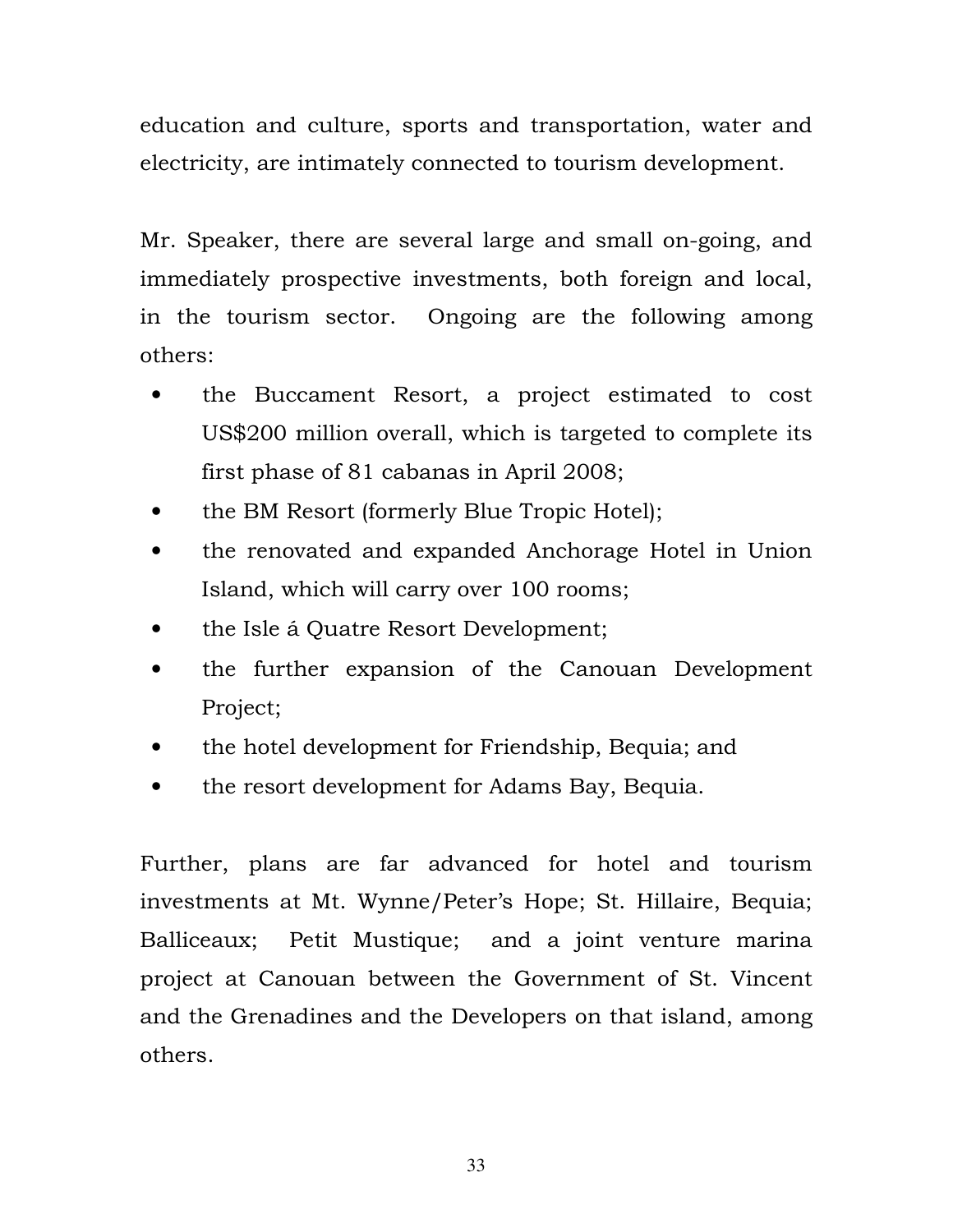These investments, on-going and immediately prospective, will add a considerable number of rooms to the current number of almost 2,000 in the tourism plant of hotels, apartments, cottages, villas, and guest houses.

Mr. Speaker, contrary to those who sneer disapprovingly at the cultural products available in St. Vincent and the Grenadines, this government is satisfied that our nation's musicians, entertainers, and cultural workers of the creative imagination have made, and are making, a splendid contribution to our nation's creative soul and to tourism development. Clearly, a more efficacious partnership between the State, the private sector, and the creative personalities needs to blossom fully. This Government stands ready to be so productively engaged.

Moreover, our national festivals have been developed and marketed since 2001 in a more focused way for the enjoyment of, and appreciation by, the visitors and ourselves. As always, of course, much better can be done. But undoubtedly there has been immense progress as witnessed through festivals such as the "Blues Fest", Carnival, "Gospel Fest", Heritage Month, Emancipation Activities, and "Nine Mornings". The Government intends to develop these festivals further for our nation's benefit and for commercial tourism rewards.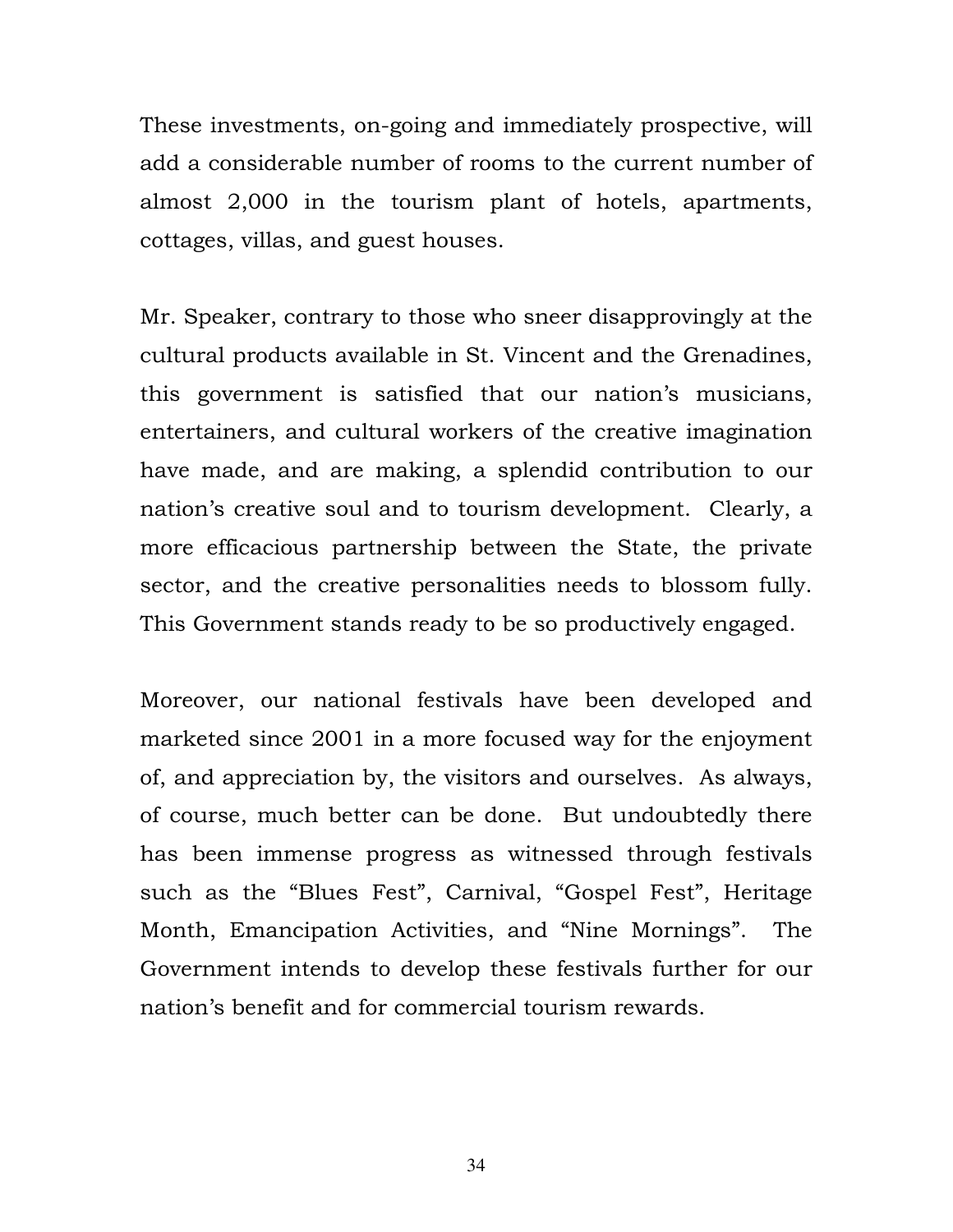Mr. Speaker, our country has been the recipient recently of several tourism accolades in 2006, including, "the Most Improved Destination" issued by the prestigious US-Magazine, Dream World Cruise Destinations, in March 2007; and the "Best Diving Island of the Year Award" awarded by the Caribbean World Magazine.

Clearly, we are doing many things right but we must do better. And while we are doing so, let us remember to keep our city and environs clean, and ensure that the handful of lawless persons do not harass or abuse our visitors.

## AIRPORT DEVELOPMENT AND AIR TRANSPORT

The Government of St. Vincent and the Grenadines is cognizant of the economic and social impact of airport development. Hence current policies are based on the premise that airport development has an important bearing on the movement of goods and people. It is within this context that Government has embarked on several initiatives aimed at enhancing airport development throughout the State.

# Argyle International Airport

The team of Cuban and Venezuelan engineers and technicians have completed their work on the final designs for the airport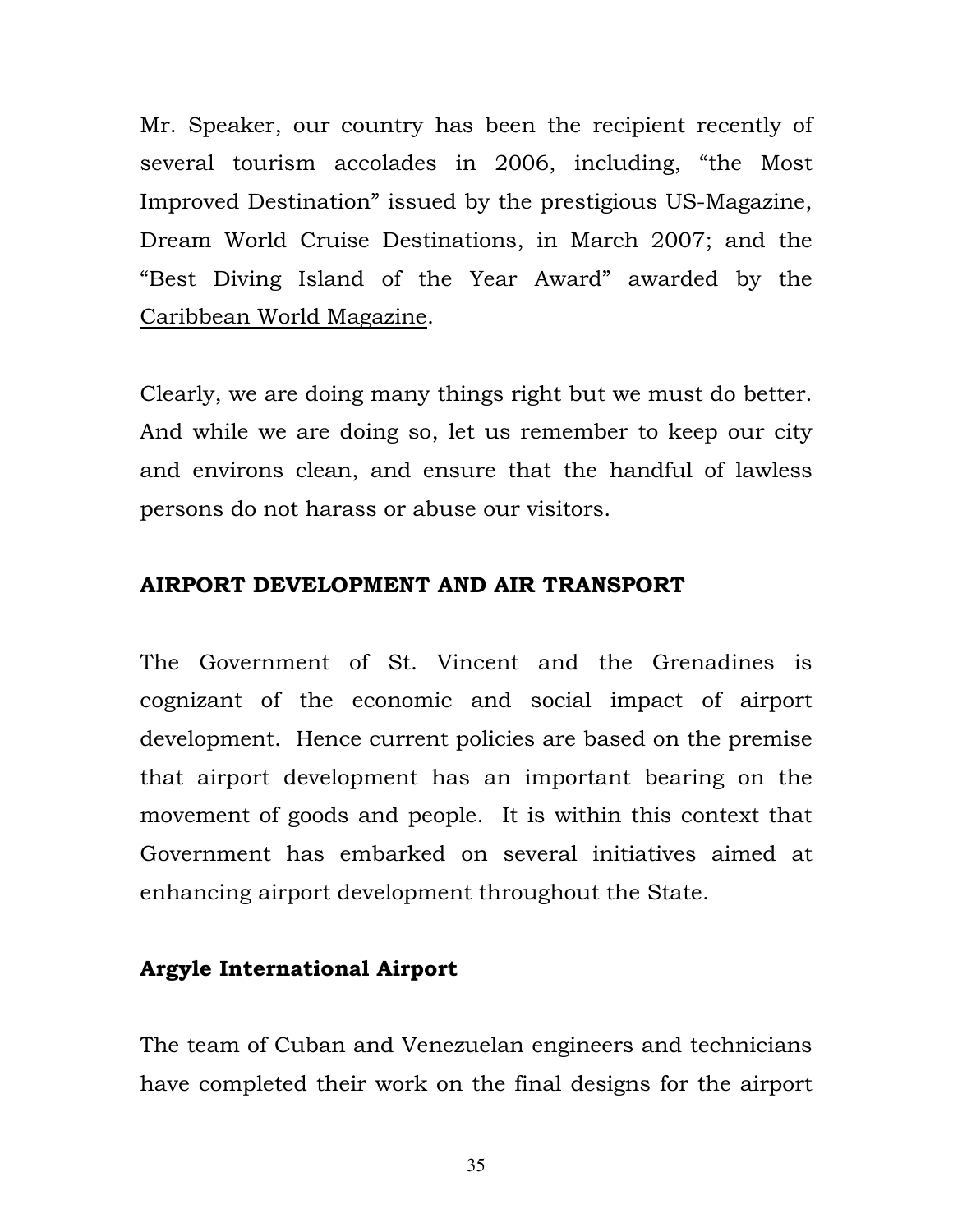and will soon make a presentation to the International Airport Development Committee. These designs will be used, among other things, to guide the earthworks, scheduled to begin in early 2008. For the first 12 months of earthworks, the plan is to concentrate on the first kilometre of runway which covers the area from the Southern end of the runway (Stubbs Bay end). The heavy-duty equipment, courtesy the Government of Venezuela, is being mobilised for trans-shipment to St. Vincent and the Grenadines and the team of technical workers from Cuba are already selected and are on stand-by to come to our country to commence the earth works.

In June 2007, representatives of the Eastern Caribbean Civil Aviation Authority (ECCAA) visited St Vincent and the Grenadines and indicated their approval of the plans for the Argyle International Airport as contained in the preliminary report submitted to them. They have, as expected, sought clarification on a few minor points, which the IADC will address in a follow up meeting with them in early 2008.

The new segment of the Windward Highway - the bypass road - is being done and is scheduled to be completed by July 2008. This project involves about 3 kilometres of road from Mt Pleasant to Peruvian Vale and a new reinforced concrete bridge. This component is estimated to cost US\$5.2 million, and is funded by a loan received from the Caribbean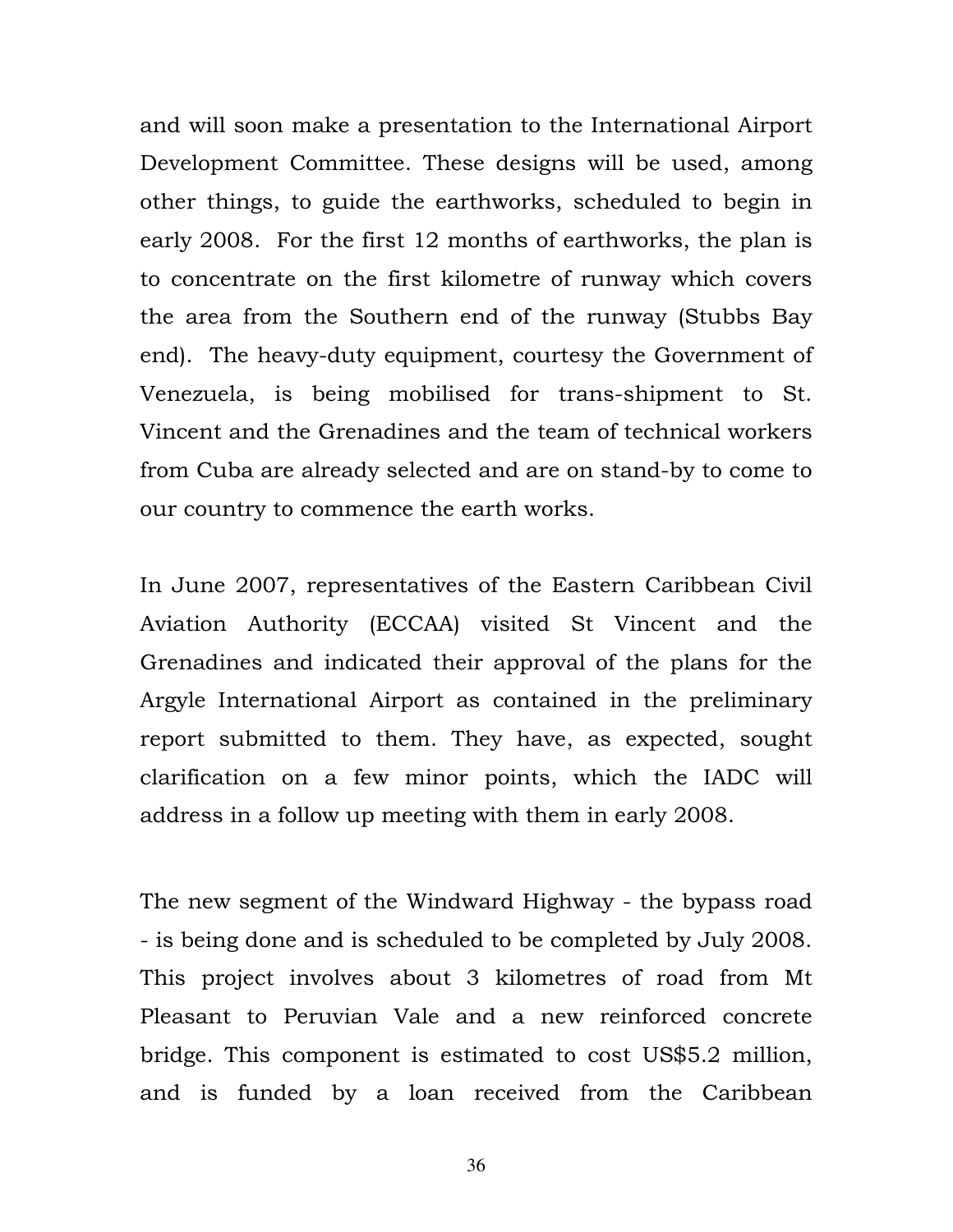Development Bank. The bypass road would be ready for public use before the existing Argyle main road is disrupted by earthworks on the second kilometre of the runway.

The IADC is also coordinating the building of a road that begins at Stubbs, crossing the airport zone at the southern end of the runway, and terminating in Argyle. This road is being done to provide access to homeowners who would continue to reside in the Mt Pleasant area, on the eastern side of the Argyle International Airport as well as the property owners and visitors to the recreational pond at Rawacou. At present, work on the road is at the design stage; the road should be completed by the last quarter of 2008.

In implementing the Argyle International Airport project, one of the responsibilities of the IADC is to identify and assess the potential environmental impacts of the airport and to put measures in place to prevent or reduce the negative impacts and amplify the positive ones.

In consideration of this responsibility, IADC signed a contract with Kocks Consult GMBH of Germany in September 2007, to undertake an Environmental Impact Assessment (EIA) of the airport construction. Kocks Consult is a highly recognised international firm with proven expertise in making environmental impact assessments of airport projects.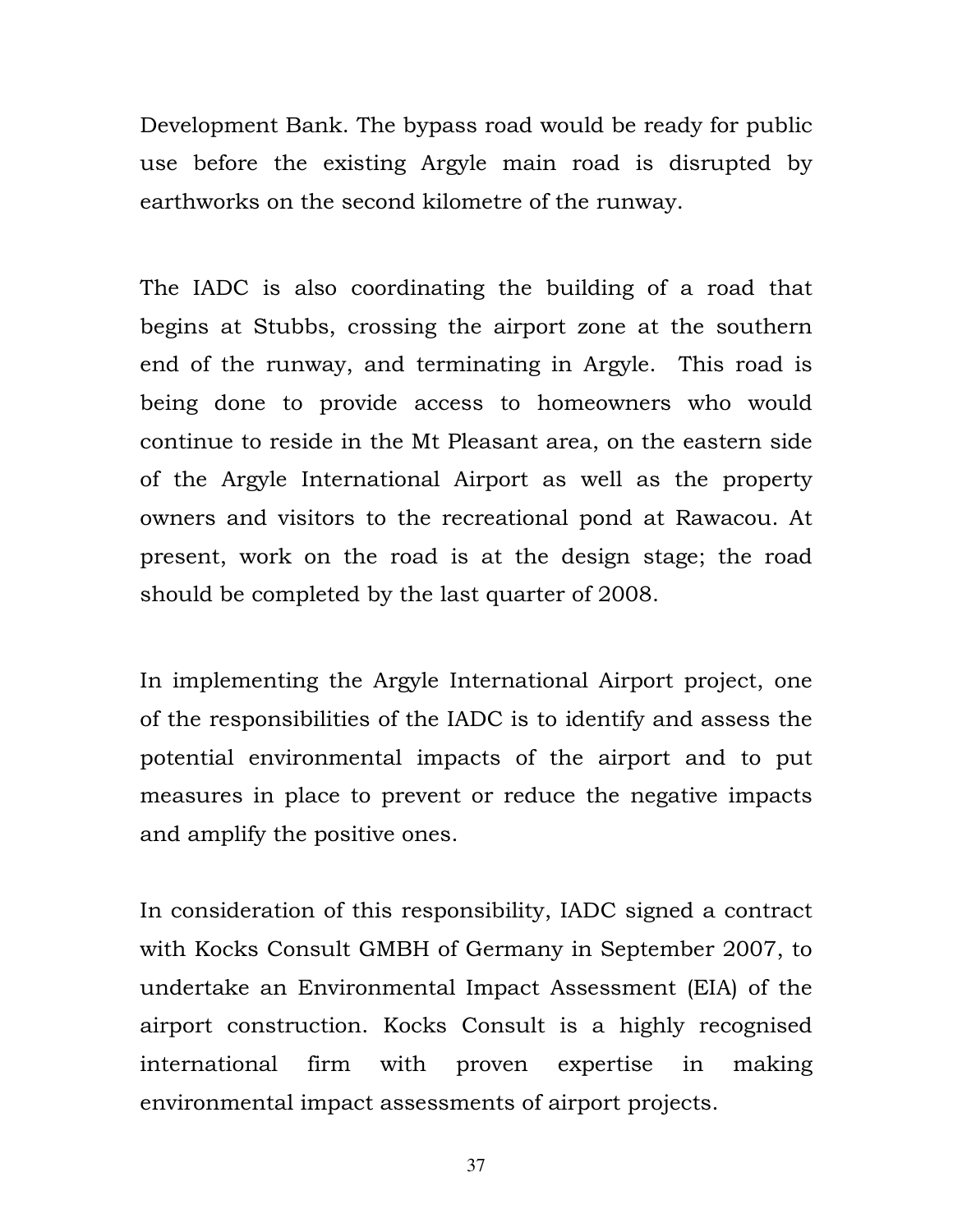The IADC is in the process of making final payments to property owners for built properties and is also making final arrangements to pay for the vacant land parcels in the airport zone.

The Government, through the IADC's land sales, being done by National Properties Limited, a state-owned company is meeting the cost of site acquisition. The financial plan elaborated at the inception of the project is to use bridging finance. So far the IADC has attracted two bridging loans: \$20 million from the National Insurance Services, and \$30 million from First Caribbean International Bank. These loans will be repaid over 5 years and 4 years respectively from proceeds of land sales.

The relocation and rebuilding efforts have been going well. During the year, in addition to the 21 acre parcel of land at Harmony Hall, the IADC has also bought and is in the process of developing for sale to affected Mt Pleasant and Argyle property owners, 3½ acres of land at Carapan, and 3 acres at Diamond.

We are in the process, too, of negotiating with the Malaysian Airport Authority (Malaysian Airport Holdings Berhad), which, on our invitation, has formally expressed an interest in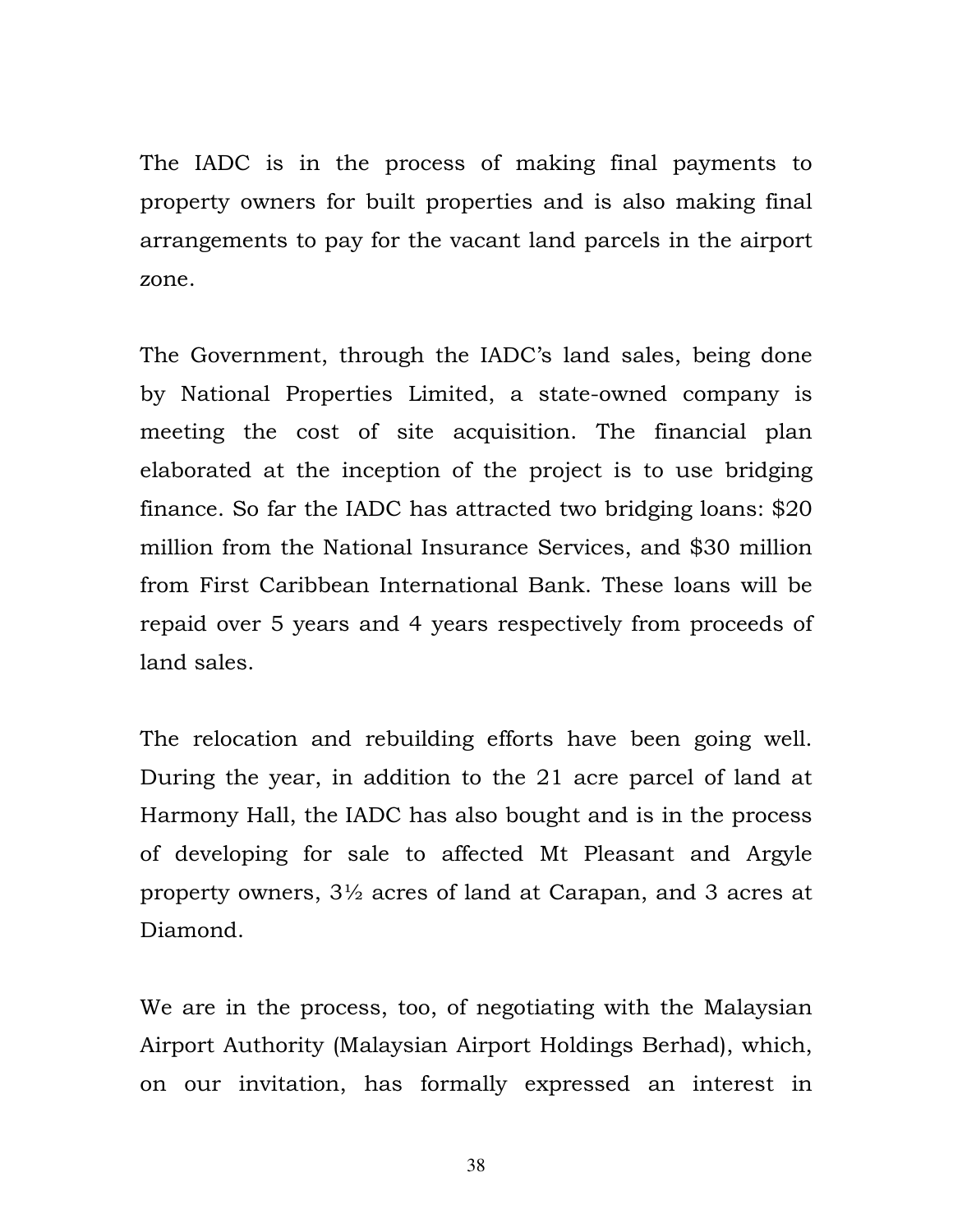providing management consultancy services for the Argyle International Airport. Though the details of the consultancy have not yet been fully worked out, it is expected that the consultancy services would include airport planning design, facilities planning, and operation and maintenance. The Malaysian Airport Authority has extensive experience in the management of airports both inside and outside of Malaysia. Their willingness to partner with us would ensure that the Argyle International Airport receives the quality management it needs for us to realise the return from the huge investment being made in this infrastructure. At the same time, the Government is addressing the training and recruitment of suitably qualified Vincentians to work in this area.

In July 2007, Government received an additional grant of US\$5 million from the Republic of China on Taiwan towards the Argyle International Airport project. This grant brings Taiwan's total contribution to the project, so far, to US\$30 million: US\$20 million as grant funds and US\$10 million as soft loan. Taiwan's contribution is earmarked mainly for the funding of the terminal building, control tower, roads and other support services of the airport project.

The financing arrangements spelt out by me in my speech to the Nation on August 8, 2005, on the Argyle International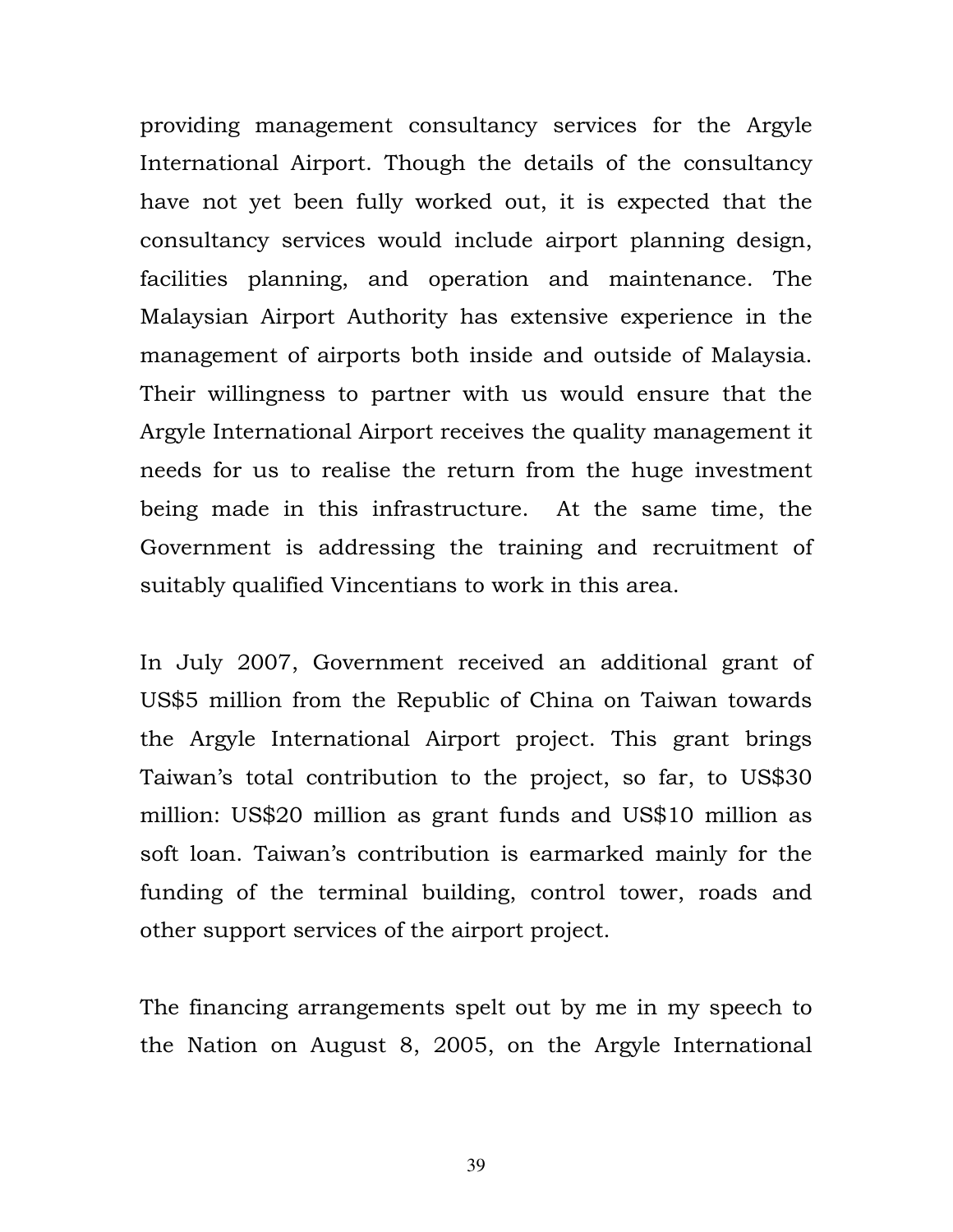Airport continues to form the basis of the financing approach to this project.

### Canouan Airport

Work on the extension and upgrade of the Canouan airport as a jet airport started in August 2006. This project includes among other things the lengthening of the runway from 1,005 m to 1,790 m, in order to upgrade the airport to a category C in accordance with ICAO standards, for the accommodation of jets. The project also includes a component to expand and upgrade the terminal building, and the upgrading of navigational and communication equipment to improve safety. This project should be completed early in the first quarter of next year. Its estimated cost, almost \$50 million.

# Air Transport

Over the past year, significant developments have occurred in the regional air transportation sector, not least among these has been LIAT's acquisition of the assets of Caribbean Star. This solution to what was hitherto a fragmented and chaotic situation has taken a somewhat circuitous route with good reason. Initially our early discussions centred on a merger between both airlines, but after many sessions of negotiations, it was finally determined that the purchase of Caribbean Star's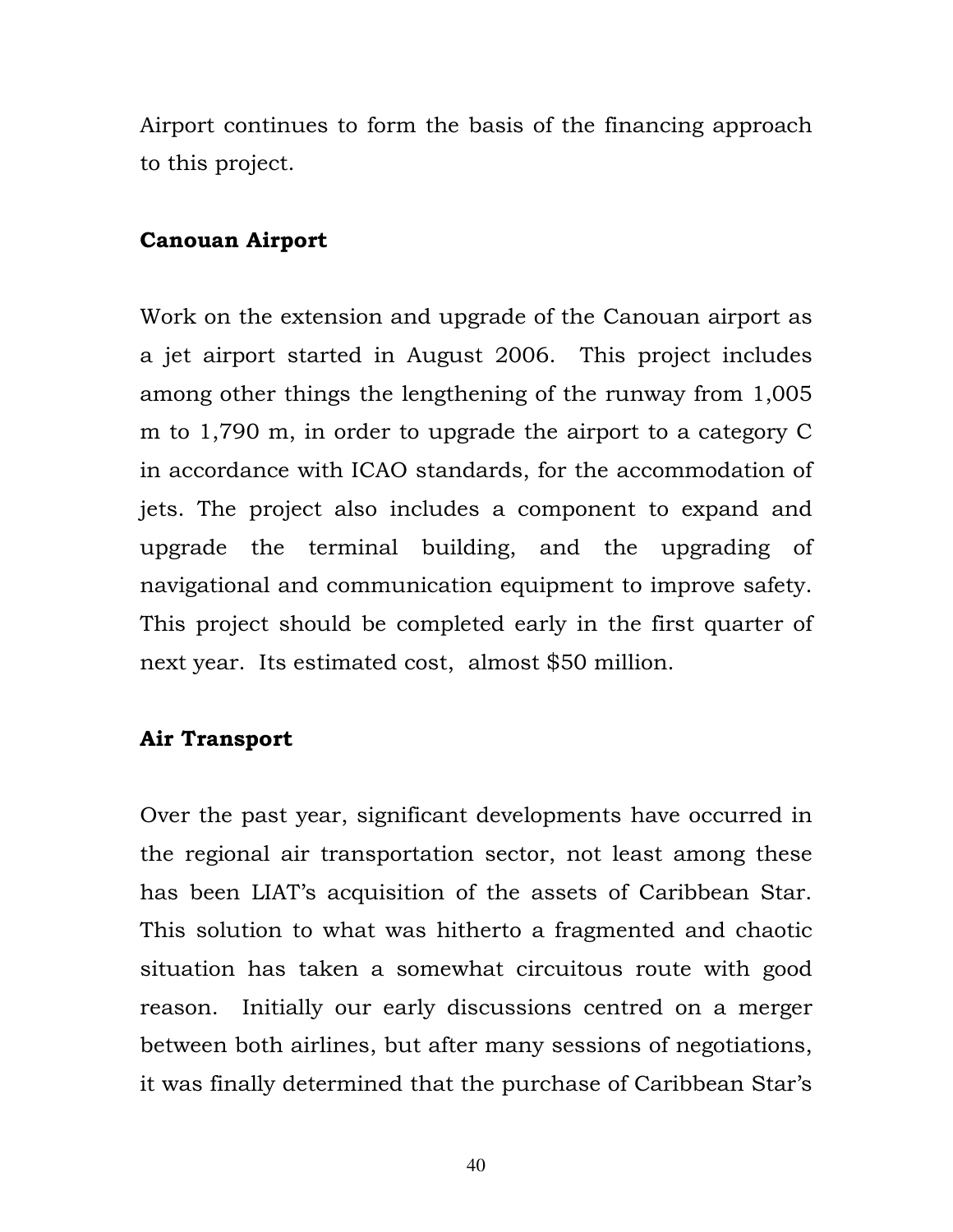assets with certain covenants, was the best option. To facilitate this decision, the three shareholder governments, including St. Vincent and the Grenadines, were able to secure a loan of US\$60 million dollars from the CDB with St. Vincent and the Grenadines being responsible for US\$5 million. The CDB loan is also accompanied by a technical assistance grant of US\$500 thousand to LIAT to be used for the purpose of organisational restructuring.

The transformation and restructuring process will see LIAT customising its services to meet market needs; enhancing its products to address past problems, including the vexing issue of customer service; rationalizing its route network strategy which will be based on three (3) hubs (Antigua & Barbuda, Barbados and Trinidad and Tobago) with a view to offering the highest levels of regional and international connectivity - a matter which is of strategic importance to us in St. Vincent and the Grenadines; refining its pricing strategy to reflect the cost of operation while being sensitive to the region's needs.

In this regard, it is imperative that the other countries that benefit from LIAT's services begin to make provisions for some form of market support where it is evident that the cost-based fares are too high for the particular routes. Government action is also required to address the travel taxes where these appear to be onerous.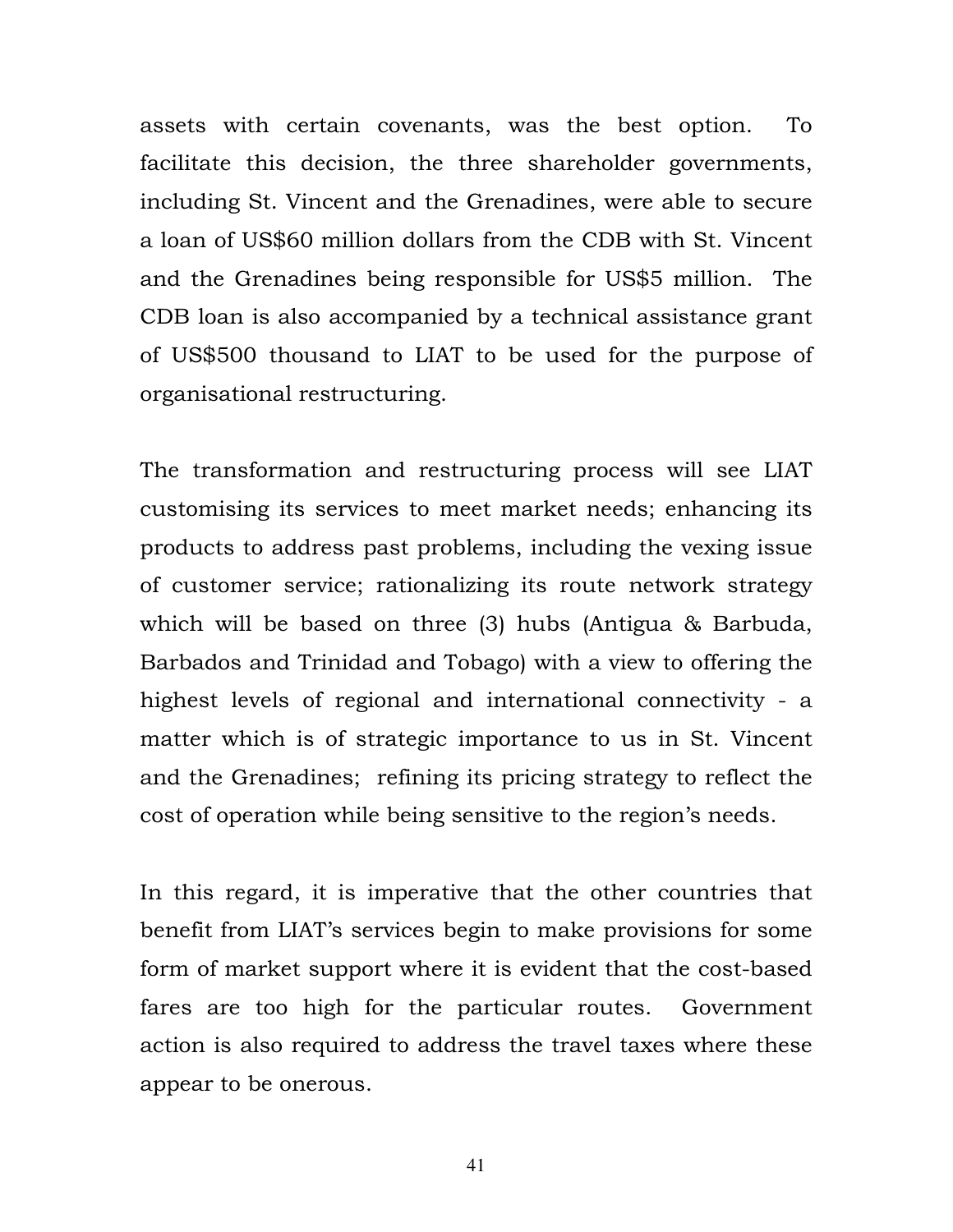#### EDUCATION

Since the launch of the Education Revolution in 2001, this nation has witnessed monumental accomplishments in every area of education in St. Vincent and the Grenadines. Still, as always, there is much more to be done and there are many weaknesses and limitations to be efficaciously addressed; and the strengths and possibilities are to be further enhanced to the fullest.

As a Government, we believe that the State has an over-riding obligation to put everything in place to deliver a quality education, with universal access, consistent with the resources at hand. And on this matter we must go the extra mile, pushing always the margins of achievement. The purpose of this quality and accessible education is basically three-fold:

- (1) To train critical minds in such a way as to educate the whole person to receive and transmit universal culture, including science and technology, but with a particularity resonant with, and grounded in, the ethos of our Caribbean civilisation;
- (2) To produce sufficiently skilled and trained persons in the requisite numbers to man and enhance, in the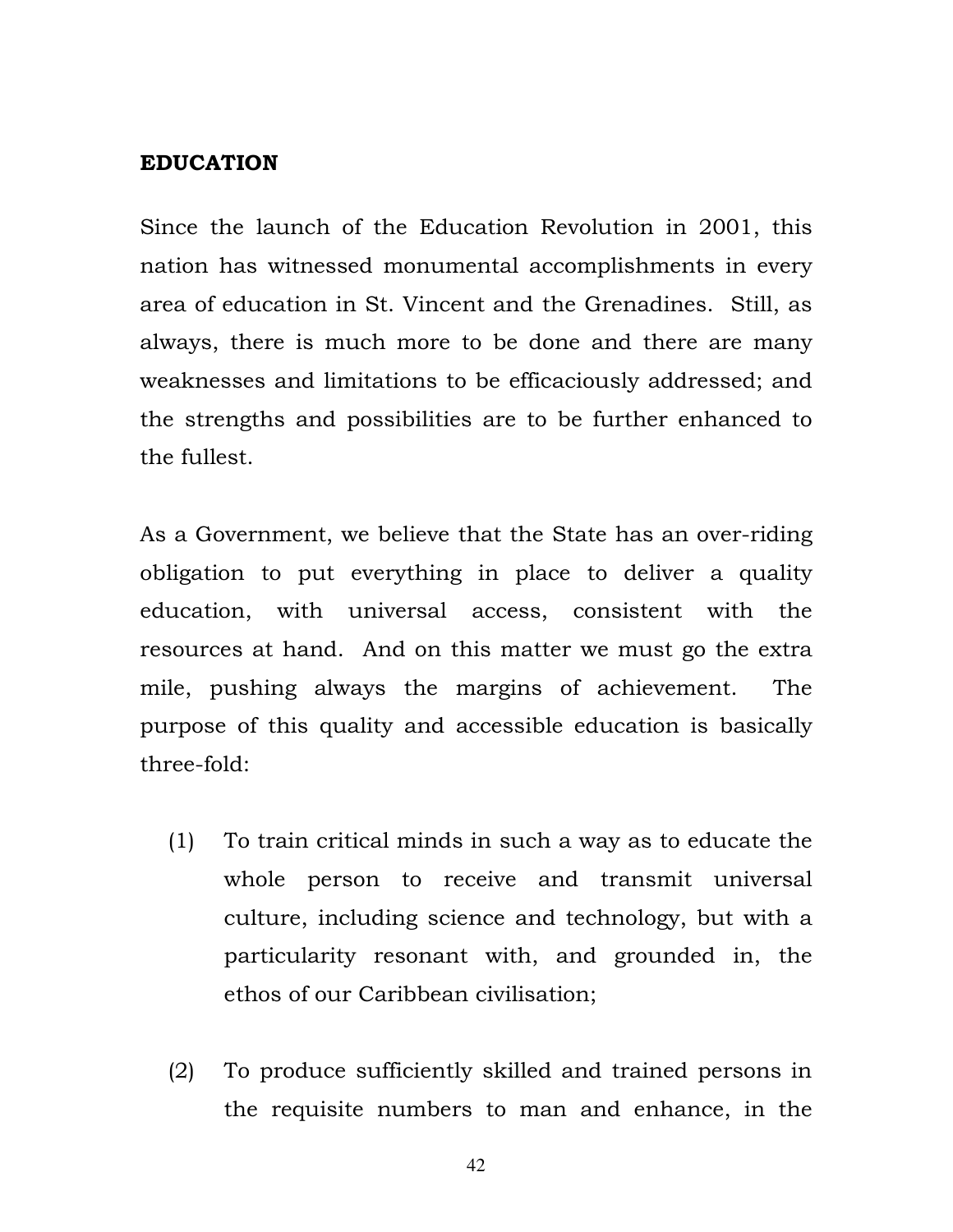most satisfactory way, our productive apparatuses at home, and for employment in the overseas market of this increasingly globalised world; and

(3) To facilitate and foster the building of a many-sided, modern competitive post-colonial economy which is at once national and regional. In short, the education system must be linked appropriately with the manpower needs of the country.

From these fundamental truths, beliefs, and purposes spring our mantras: "No child must be left behind; no teacher must be left behind; no parent must be left behind"; "let the youths soar like eagles with their wings unclipped"; and "each one must teach one" in our celebrated chorus: "Education, Education, Education".

Mr. Speaker, at each stage of this glorious Education Revolution, at each phase of this uplifting process, at each articulation of this or that creative educational initiative, the perpetual naysayers find fault amidst their debilitating evangelism of learned helplessness, negativism, and even paralysing despair. This Government, this people's government, will never ever embrace the caution of those, whether in St. Vincent and the Grenadines or elsewhere in international financial institutions, who want to slow down or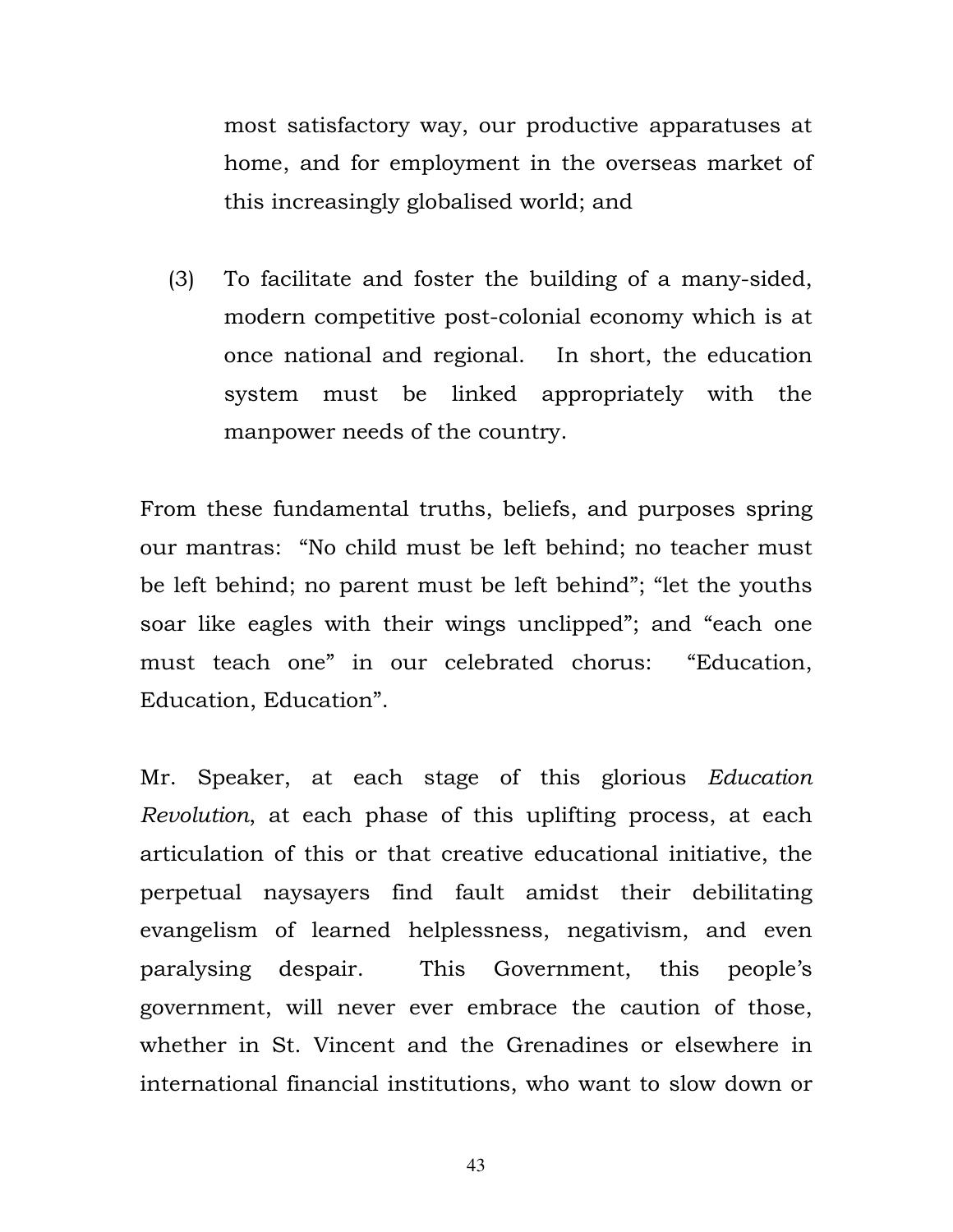encumber the education train which is well on its revolutionary journey. This Government embraces an educated, trained, knowledgeable, and enlightened population. We turn askance against ignorance and unknowing which are the real weapons of mass destruction.

Mr. Speaker, this restatement of our government's unequivocal policy stance in this the sixth year of the Education Revolution, provides an on-going reaffirmation of our central priorities: Education and, inextricably linked to it, Poverty Reduction. Every home in this land has been positively touched by these policies.

So, for the year 2008, we embark upon the process of further consolidating and extending the Education Revolution. And we have put the resources in the Budget for this on-going monumental enterprise.

In the Budget, both recurrent and capital, the sum of \$126.5 million or 17 per cent of the total Budget of \$757.1 million is allocated to be spent by the Ministry of Education: But, through other Ministries, significant additional expenditure is effected on Education to the tune of another \$25 million, approximately. Thus, recurrent and capital spending on education and training for 2008 amounts to \$152 million or some 20 per cent of the entire Budget. The principal items of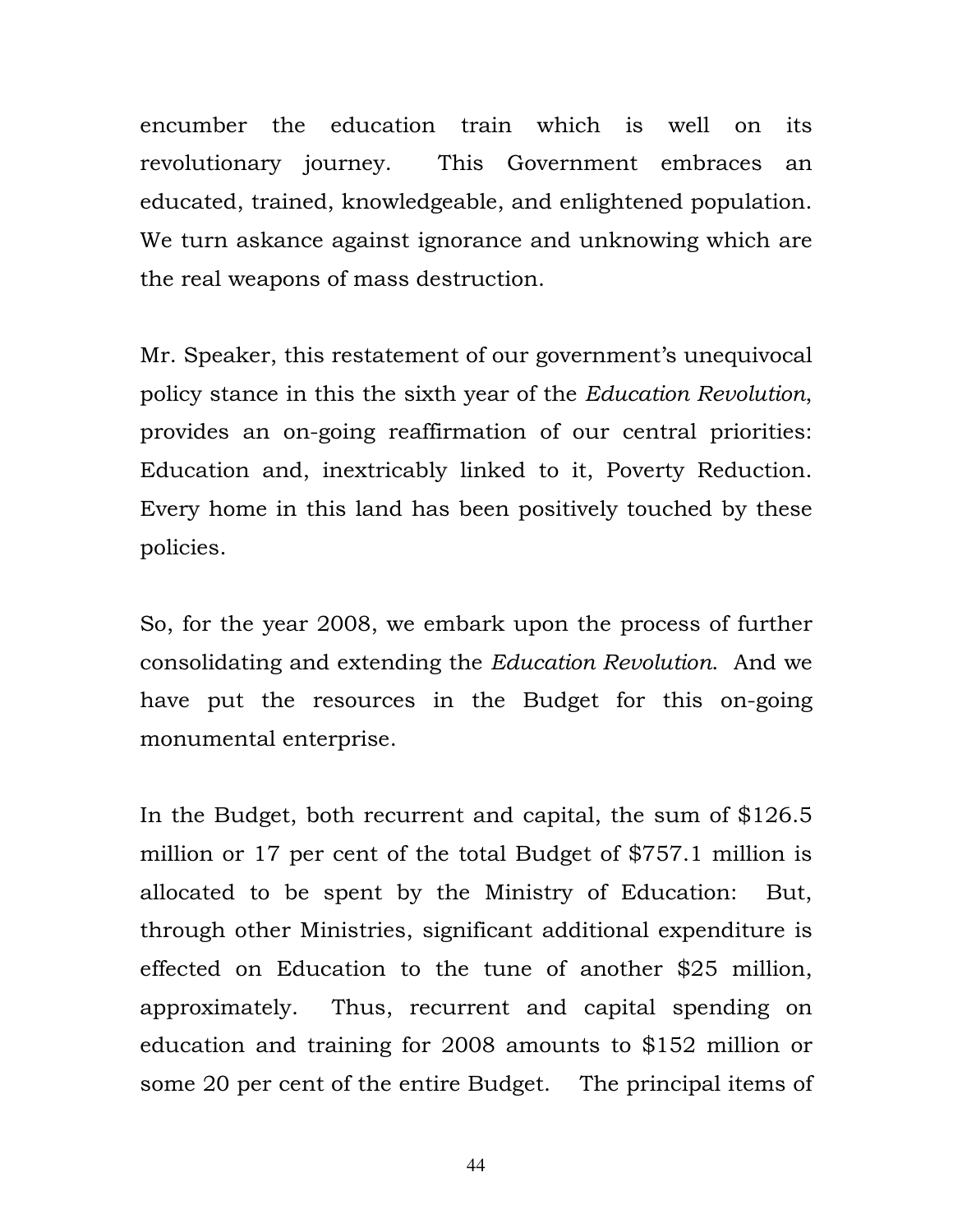additional expenditure on education outside of the Ministry of Education, include the following: \$4.5 million to the University of the West Indies; \$4 million for nursing education; \$4 million for training through the Public Service Commission; \$7.2 million for the construction of Modern National Library and \$1.5 million for constructing additional learning resource centres. Indeed, capital spending in the educational sector for 2008 amongst to \$53.9 million or 21.9 percent of the capital budget. This represents an actual increase of \$18.3 million or 51.4 percent over the 2007 capital budget.

Mr. Speaker, all these sums are augmented by university scholarships, through bilateral agreements with Cuba, Mexico, Venezuela, Taiwan, and Malaysia, among others and by the special loan programmes for tertiary education, including that for economically disadvantaged students.

Mr. Speaker, this year 2008 again holds great promise in the process of consolidating and extending the Education Revolution.

Permit me Mr. Speaker to highlight several of the sub-sectors within the Ministry of Education:

First, Adult and Continuing Education: During 2008, a comprehensive study will be conducted on this sub-sector to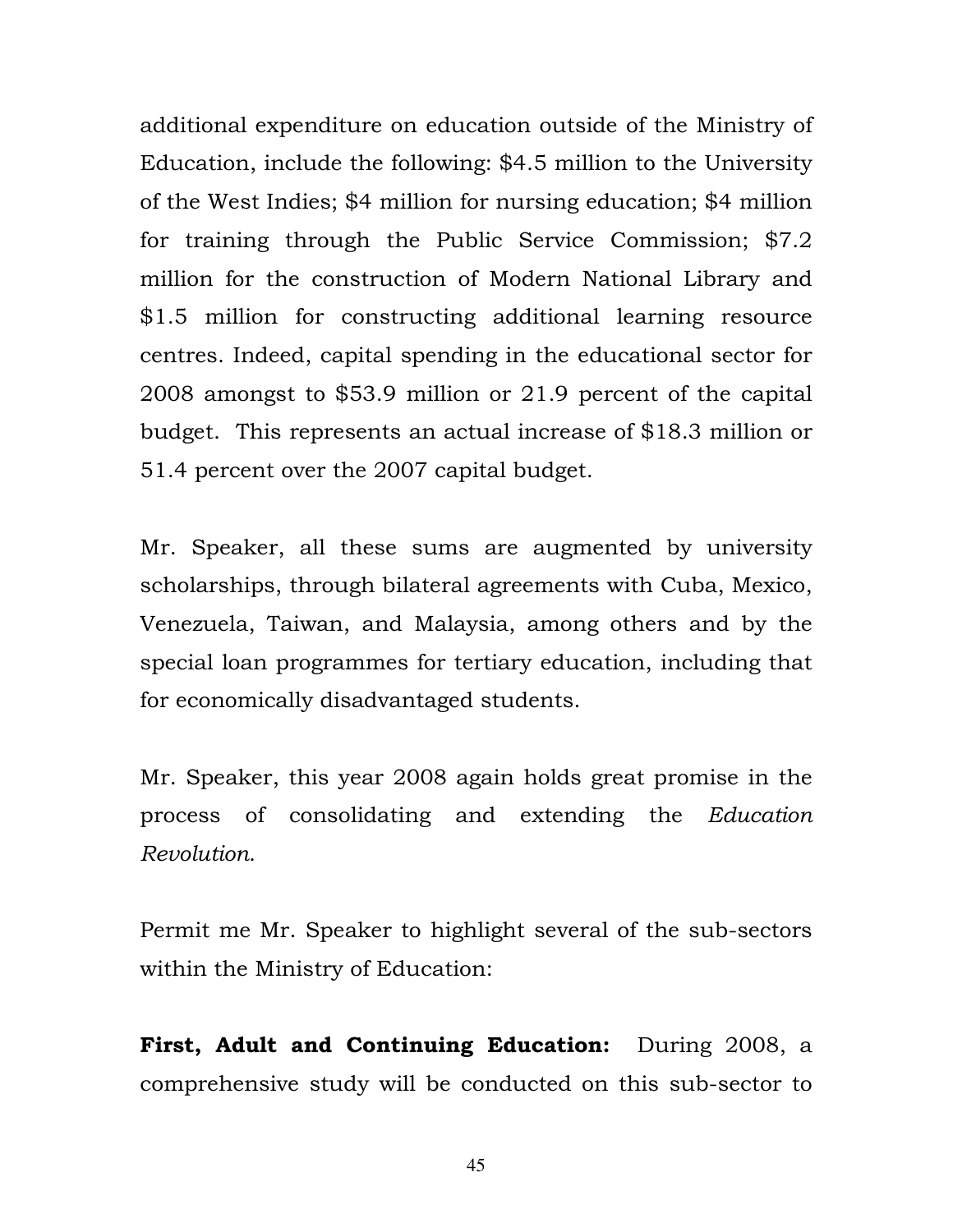guide its work more coherently and to build upon its remarkable successes thus far. This sub-sector is currently engaged in the implementation of activities in basic integrated literacy, numeracy, a life-skills programme, technical and vocational training, and a certification of sections of the skilled workforce. In the latter regard, in 2008, under the Special Framework of Assistance (SFA 2003), adult educational centres are to be constructed and equipped at a cost of \$4.5 million.

Secondly, the Early Childhood Education: Historically, in St. Vincent and the Grenadines, early childhood education has been within the domain of private operators of uneven quality and limited range. The Government, through the Education Act of 2006 and other authoritative policy pronouncements, has made it clear that a markedly enhanced early childhood Education programme is one of its central platforms. A policy framework, regulations and standards are being elaborated and refined. Further, the Early Childhood Division in the Curriculum Unit will build upon, and extend, its range of educational activities in this sector. The goal is to achieve, in practical terms, universal early childhood education by the end of 2010.

It is to be noted, in this regard, that all new primary schools are being constructed with an appropriate wing for early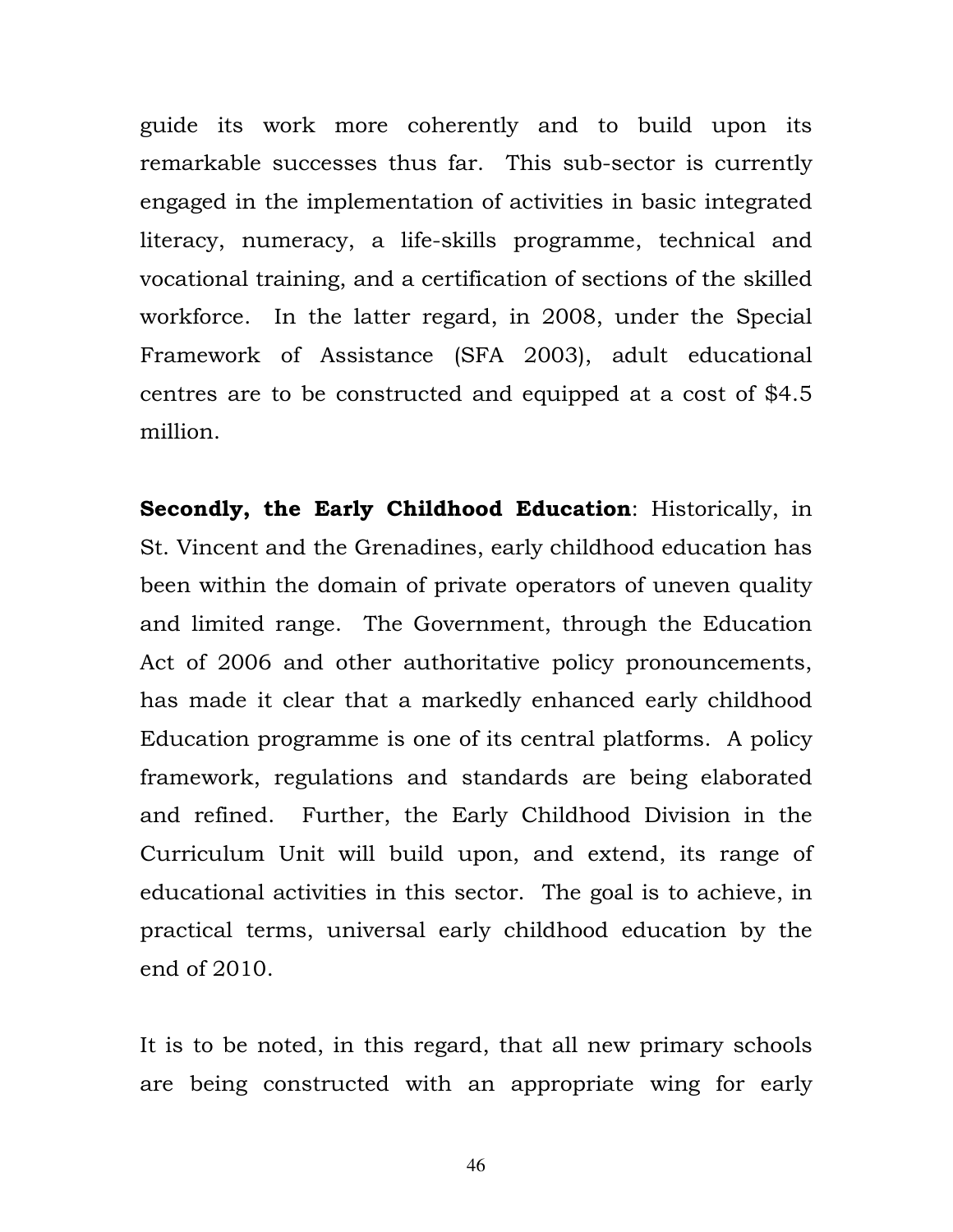childhood learners. Meanwhile, teachers are being trained in increasing numbers at all levels, including post-graduate university training, in early childhood education. Each child between the ages of  $3 - 5$  years, however economically disadvantaged its parents, must be afforded the practical, as distinct from a theoretical, opportunity for a quality early childhood education. To assist in this regard, an Education Access Fund for needy students is being created.

Thirdly, Special Education: Our nation's children and other persons with learning or special disabilities deserve the full attention of the education system. Some students with certain learning disabilities are quite properly schooled in the regular primary and secondary educational structures. Others, with more special needs are accommodated in special schools. Both the range and quality of the special education are being enhanced through numerous initiatives and programmes for the students, teachers, and parents alike. More and better quipped physical facilities are being provided. In 2008, further improvements will be effected at the Schools for Children with Special Needs at Kingstown, Georgetown, and Bequia. Moreover, the Ministry of Education, in keeping with best practices internationally, will further elaborate alternative models of special education in order to maximise the returns on scarce resources.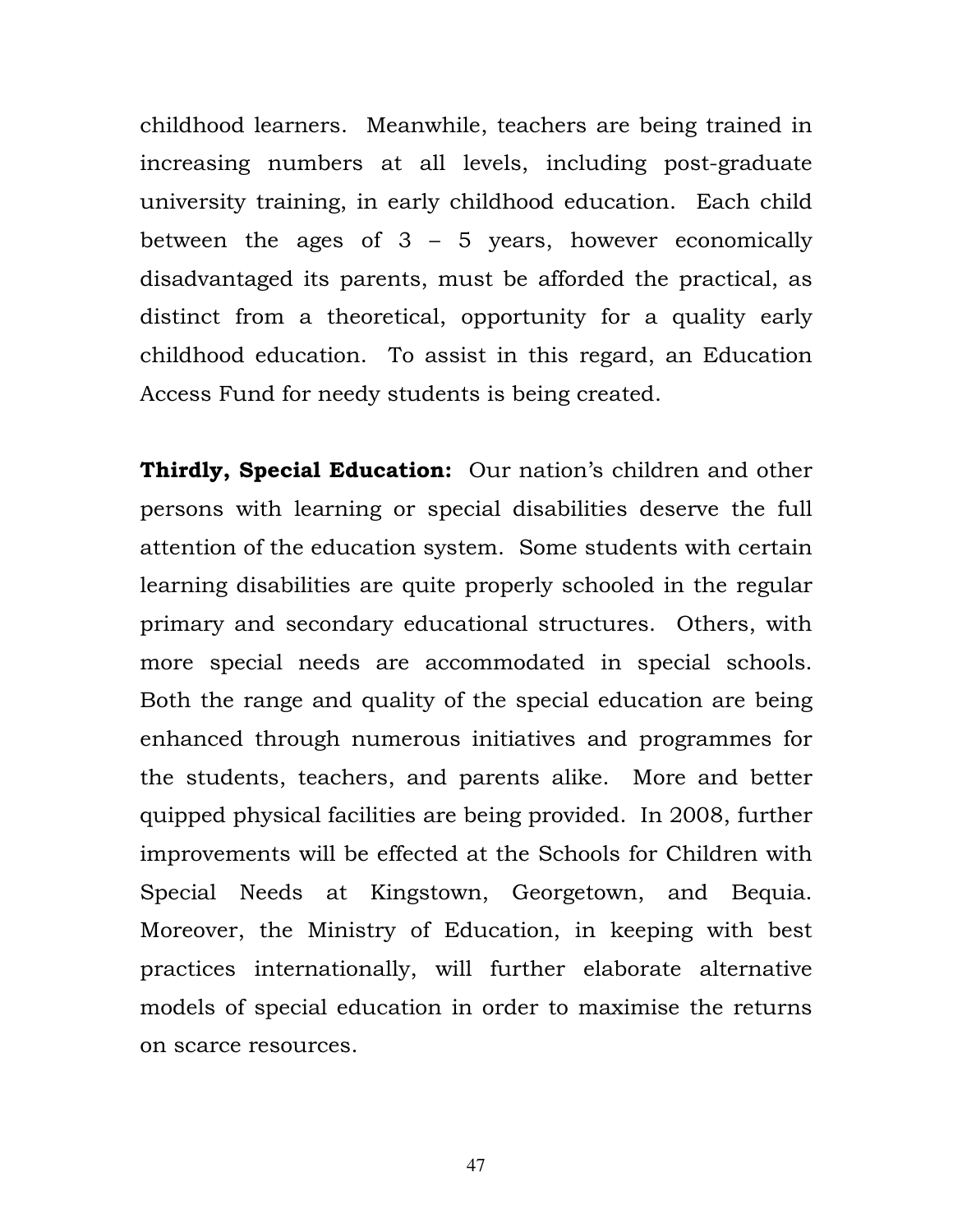**Fourthly, Primary Education:** The Result Indicators in the Estimates for 2008, which were approved last week in this Honourable House, emphasise a continued focus on primary education as part of the basic foundation for the entire educational superstructure. The 61 primary schools providing universal primary education to over 16,000 students through a teaching staff of some 1,200 and some 20,000 parents, and a recurrent budget of \$32.8 million for 2008, constitute a massive and complex undertaking.

Mr. Speaker, in terms of the pedagogics at the primary level, the Ministry of Education plans in 2008 to effect the following, among other things:

- \* Refurbish school plants in order to make available modern technologies, library and information centres, adequate classroom space, playing facilities, improved sanitation, and other facilities for students and staff;
- Continue to monitor the curriculum and to ensure an optimal delivery of it;
- Pursue a programme of on-going remedial education for relevant student sub-sets so as to manage better the transition to secondary education;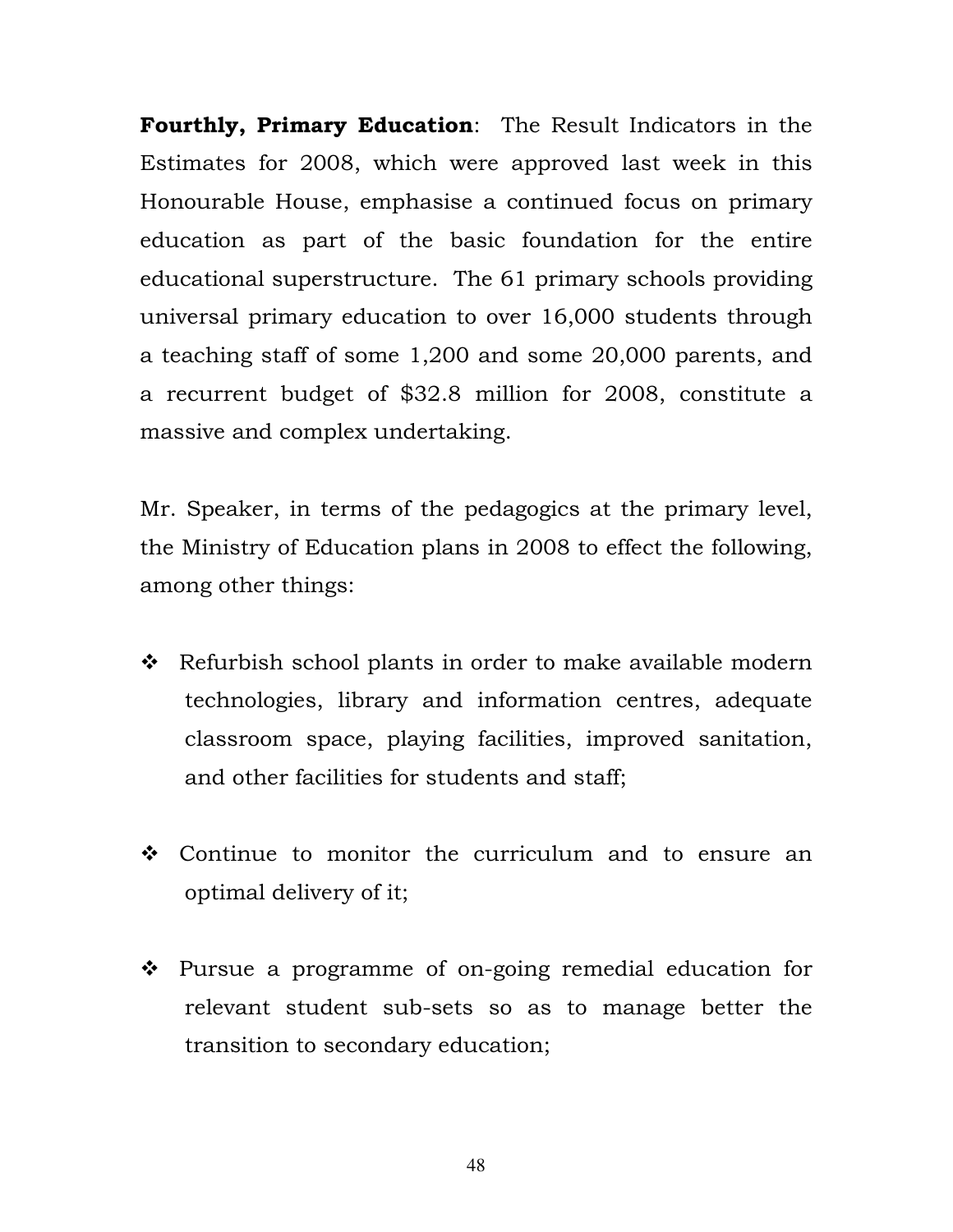- Establish all necessary mechanisms to ensure that teachers are held accountable for each child's learning and development; and
- Complete the construction of three primary schools at Bequia, Ebinboro, and Fair Hall.

Fifthly, Secondary Education: Mr. Speaker in 2001 when this government came to office, only 39 per cent of the 12-year olds were at secondary school. Within four years thereafter, all the 12-year olds entered secondary schools as access became universal and the quality enhanced. This remarkable achievement defanged the assorted partisan political critics and elitists who had prophesied, wrongly again, that this magnificent venture would fail. This government is rightly unrepentant for having taken the historic initiative to make available secondary schools places for all children of secondary school age. The children and their parents, especially the poor and working people, have responded with enthusiasm to this flag ship programme of the ULP government.

As was expected Mr. Speaker, the introduction of universal secondary education has created some unique challenges for the educational system. Many secondary-aged students who have not met the baseline academic requirements are at risk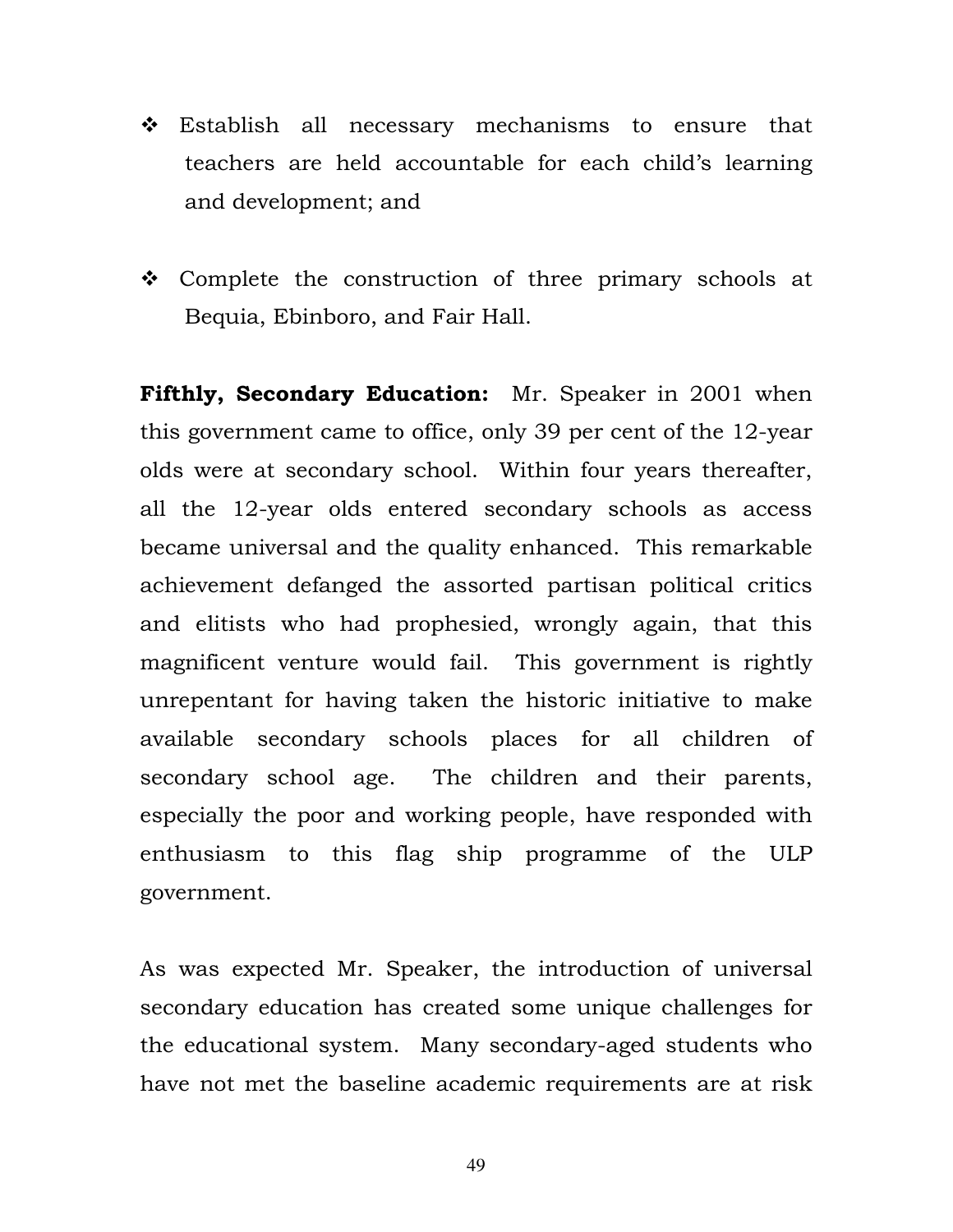because of their learning limitations. Accordingly, remedial intervention has had to be undertaken in many subject areas to assist these students. These interventions will continue and be sharpened in 2008.

Currently, three new modern, well-equipped secondary schools are at various stages of construction: A replacement for the Barrouallie Secondary School with funding from the Caribbean Development Bank and the Government of St. Vincent and the Grenadines; a replacement secondary school at Union Island with funding from the European Union and the Government of St. Vincent and the Grenadines; and construction of a "brandnew" West St. George Secondary School, financed from a loan from the World Bank and the Government of St. Vincent and the Grenadines, is expected to commence in the second half of next year after regrettable delays which were beyond this administration's control. Meanwhile, work will continue on rehabilitating and upgrading other secondary schools including the completion of the construction of the Intermediate High School.

Additionally, the modern National Library, under construction, has been allocated \$7.2 million for spending in the 2008; \$6.5 million being part of a grant from the Government of Taiwan; and the sum of \$3.2 million has been earmarked for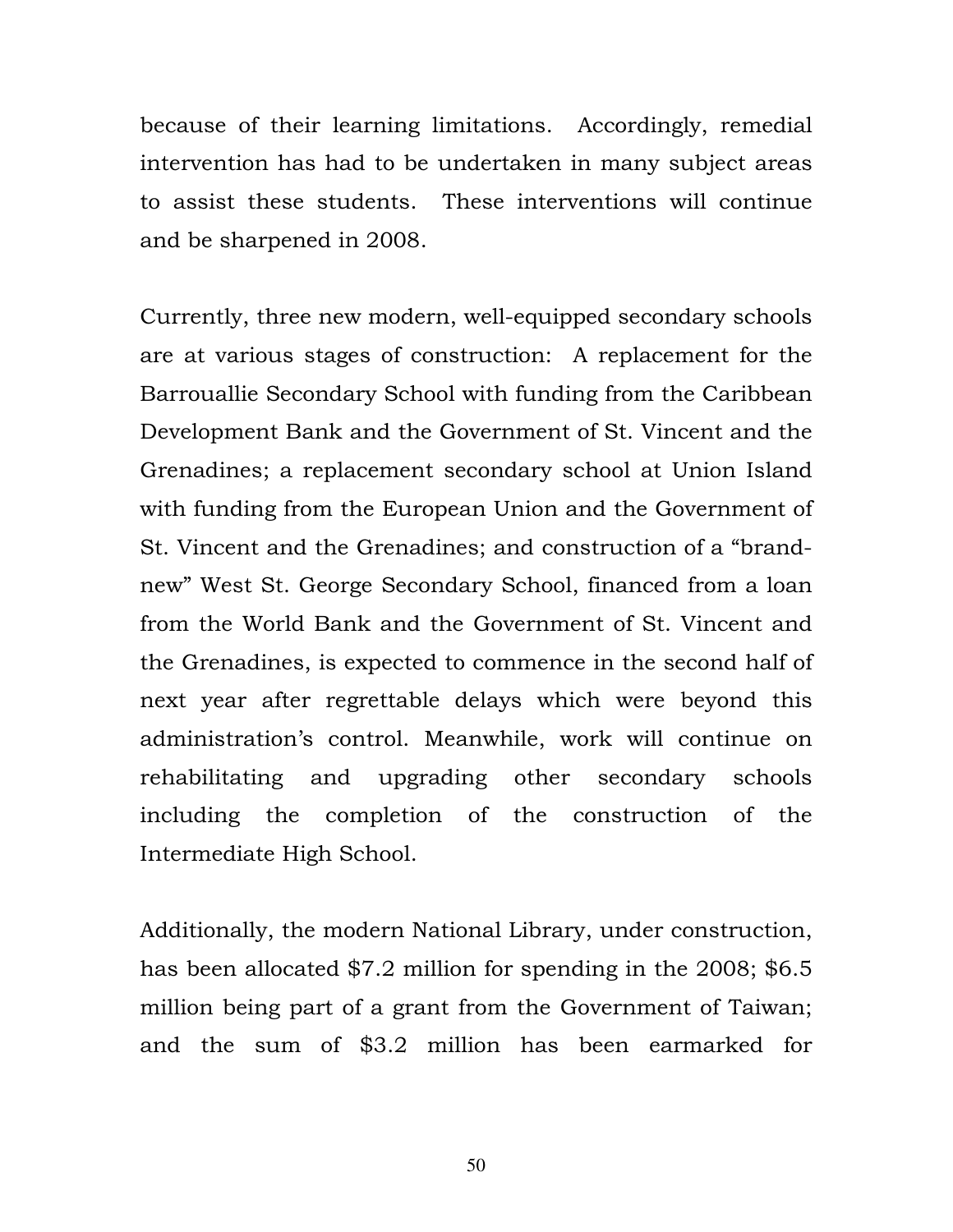educational improvements through Information Communications Technology.

In the meantime, the secondary education programmes will continue to be upgraded for better delivery and results, especially in mathematics, science, ICT, english, and foreign languages. More resources have been made available for this purpose.

Mr. Speaker parallel to secondary education is an ever-more varied and relevant programme of technical and vocational education for students of secondary school age who opt to pursue their training at one of the Technical Schools (formerly called Multi-Purpose Centres) in Kingstown, Campden Park, Georgetown, Layou, Barrouallie, and Petit Bordel. The twostorey modern facility at Kingstown, located in the premises of Bishop's College, is part and parcel of the improved facilities for training in the Technical Vocational and Educational Training programmes being offered. This is a vital area of the Education Revolution since it provides students with practical technical skills and a sound basic education for living and production.

Sixthly, Post-secondary Education. In each area of postsecondary education in St. Vincent and the Grenadines, there has been considerable progress: The numbers of students have more than doubled; in the case of School of Nursing, the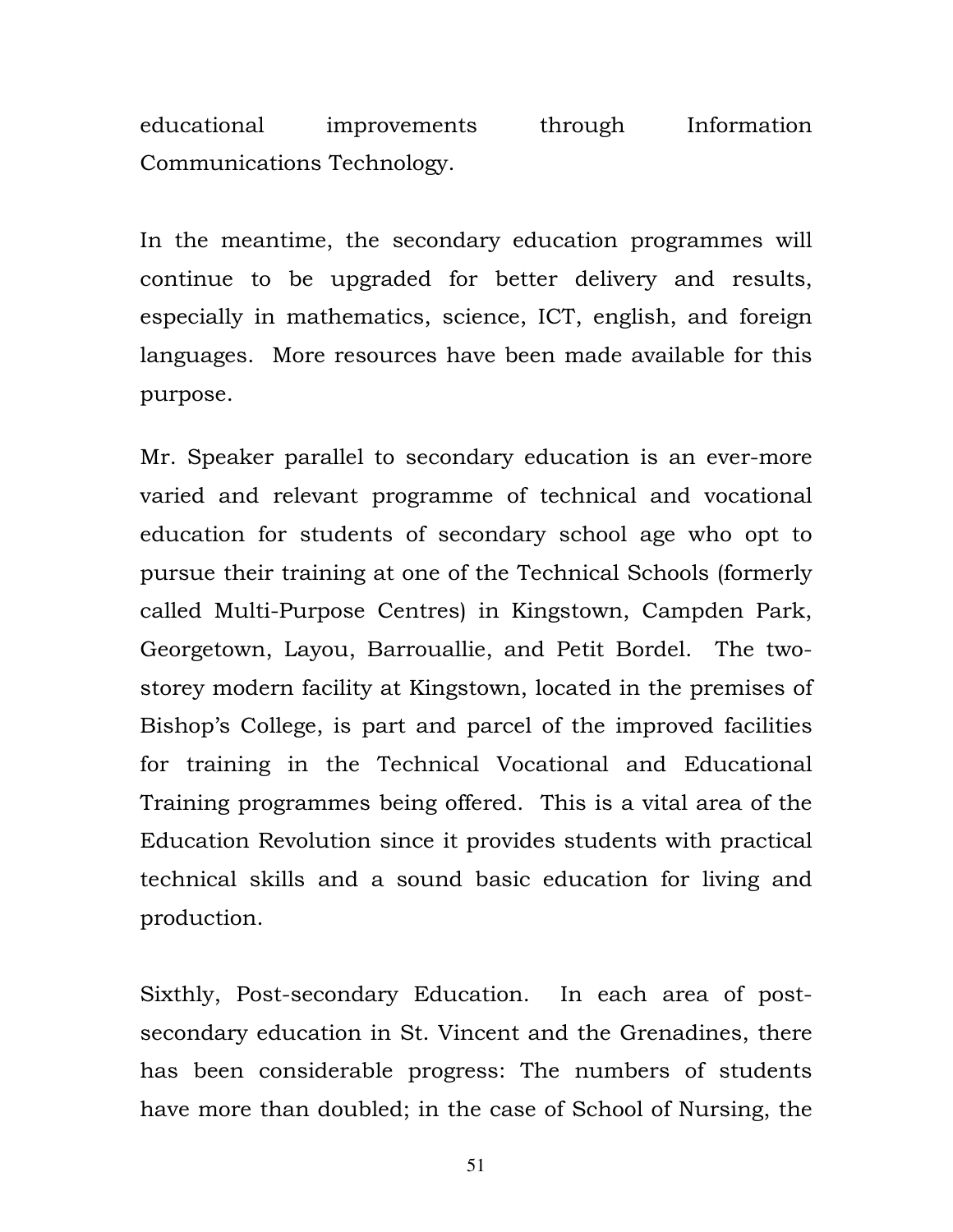annual student intake has increased five times; the quality and range of the education offered have improved markedly; and the physical facilities have developed to accommodate the student demand; the legislative and management arrangements have been put in place for a better functioning of the integrated Community College; and a strategic plan for the College is being refined, elements of which are already being operationalised. Throughout 2008, these initiatives, and others, will be pursued for the further development of the Community College and the School of Nursing.

Mr. Speaker, in the 2008 Estimates, the integrated Community College has been allocated \$6.3 million for recurrent spending; and \$4.05 million from the recurrent budget has been earmarked for the School of Nursing, a figure some ten times what it was in 2000.

Among the many initiatives for 2008 for the Community College, I mention two for which there are allocations in the capital estimates:

(1) The Community College Development Programme, for which \$270 thousand has been allocated to pilot a University of the West Indies franchise to pursue an associate degree at the College. This programme will enhance opportunities for those students who wish to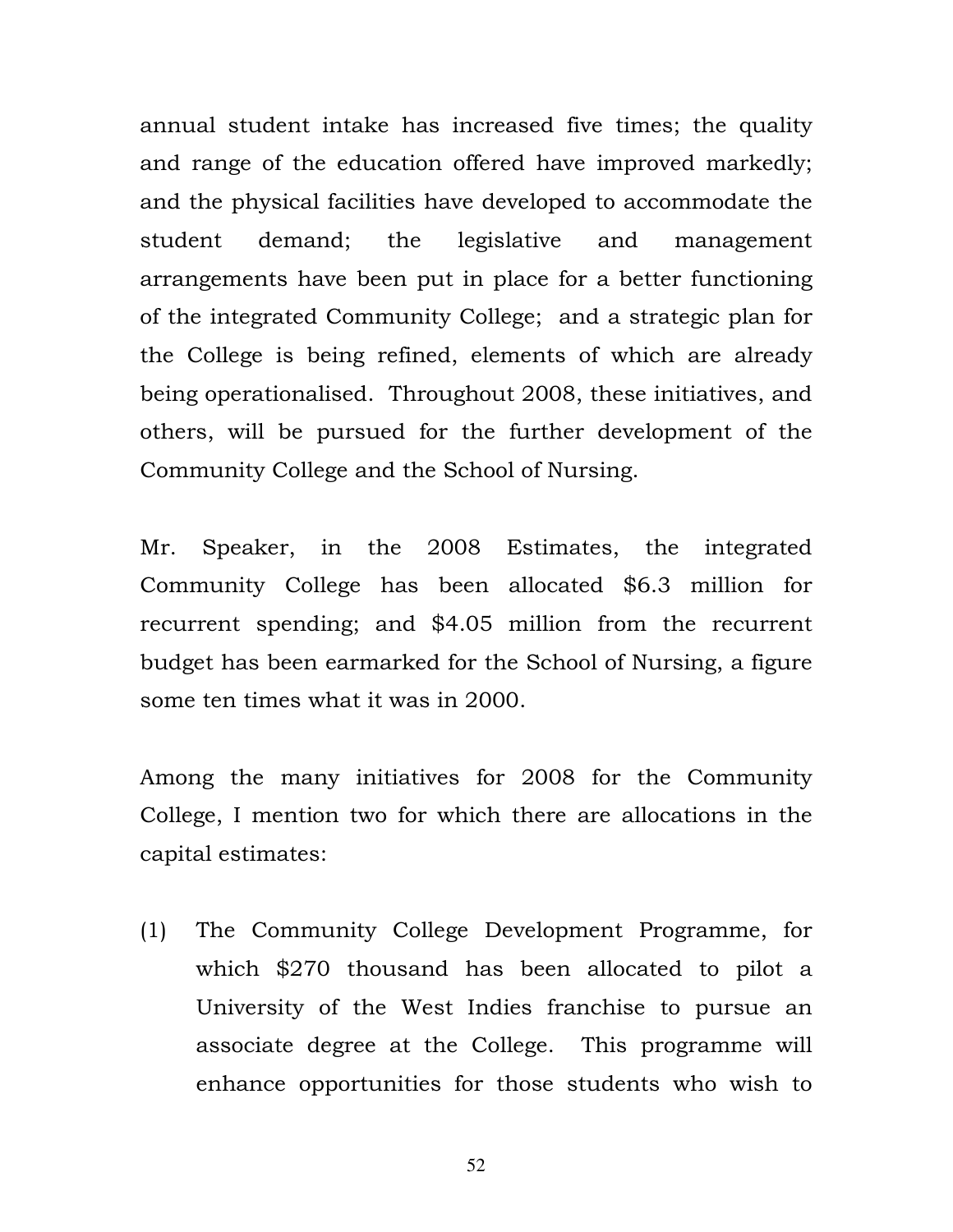pursue the "university degree track" immediately, commencing at the associate degree level rather than proceeding to the traditional Advanced Level or CAPE Examinations.

(2) There is a huge programme for Information Communication Technology training being designed for the Community College. A sum of \$2.7 million has been allocated in the 2008 capital budget for this. This project has a cost of in excess of \$20 million and is expected to be completed in 2010. It is part and parcel of a much larger many-sided educational project, with ICT training at its core, of over \$40 million, financed almost entirely by a grant from the European Union under the 9<sup>th</sup> European Development Fund (EDF) programme.

Seventhly, University Education: Since 2001, the number of Vincentians receiving university training has increased almost 10 times. The target of this government is to have, on average, at least one university graduate for each of the 33,000 households in St. Vincent and the Grenadines by the year 2025, at the latest. This will be achieved by face-to-face education in universities and colleges overseas and at our Community College and by way of distance education made available to students right here in St. Vincent and the Grenadines. The resources are accordingly being allocated in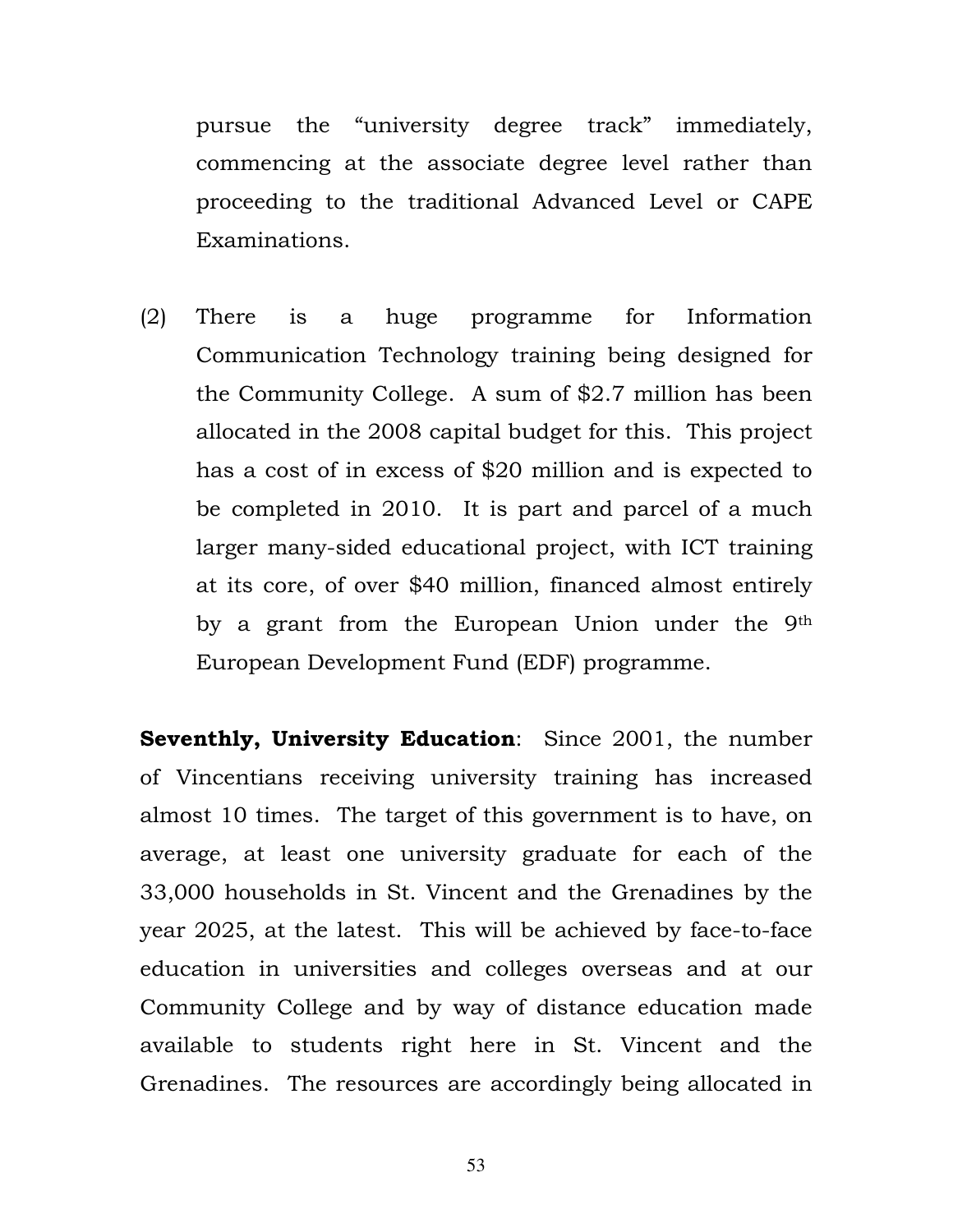the 2008 Budget and will continue so to be allocated so long as this government is in office.

Mr. Speaker, when this government came to office in 2001, St. Vincent and the Grenadines was ranked number five of the non-campus countries in terms of student admissions at the University of the West Indies. By 2005 this country was number one of the non-campus countries, in student admissions. This was achieved, and the achievement is being consolidated and extended, through increased budgetary allocations to UWI, an increase in the number of national and other scholarships, increased resources made available as grants through the Training Division of the Government, more monies allocated to the regular student loan programme, and the institution of the specially-designed university student loan programme for economically disadvantaged students under which the Minister of Finance signs as the guarantor of the loan for each student up to a maximum of \$120 thousand. Incidentally, this economically disadvantaged student loan programme has had a delinquent loan portfolio of under two per cent!

Beyond the University of the West Indies, St. Vincent and the Grenadines has hundreds of students at universities and colleges elsewhere in the Caribbean, Mexico, Taiwan, Venezuela, Malaysia, the USA, Canada, the United Kingdom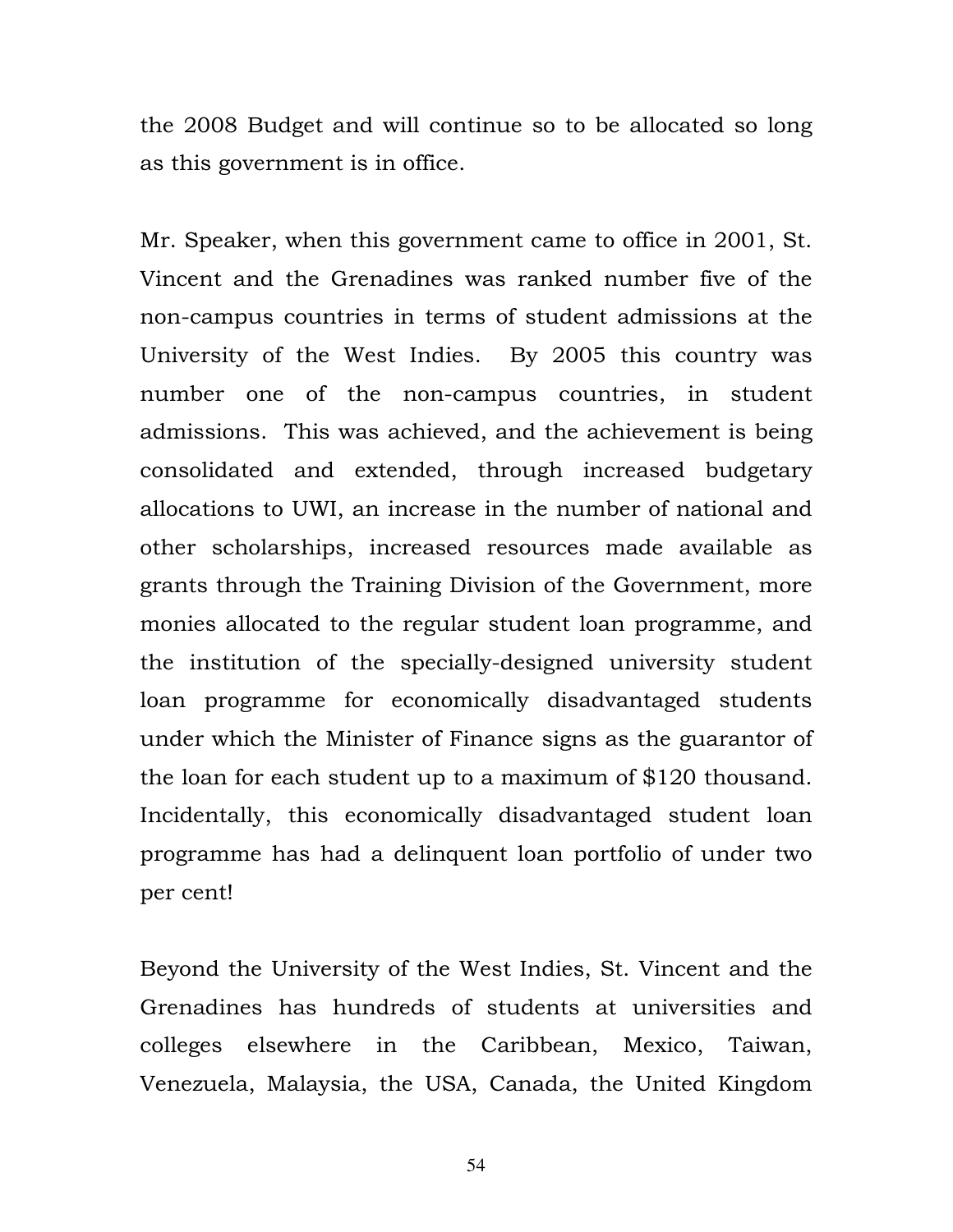and France and of course Cuba. We are in the process of finalising negotiations for our students to pursue university training at universities in Turkey and Morocco. Personally, I want to see Vincentians at universities in every corner of the globe.

Mr. Speaker, distance education is becoming more and more important in university education. To this end, St. Vincent and the Grenadines is part of a regional initiative, known as the Caribbean Knowledge Learning Network (CKLN), partly financed by the World Bank. Moreover, St. Vincent and the Grenadines through the 9th EDF of the European Union is elaborating its own programme of distance learning at the post-secondary level. Enormous opportunities are being further opened up for our nationals for university/college education.

Mr. Speaker, Honourable Members, there are two other issues touching and concerning the educational system which I must address, namely, its management, and school safety. Managing any educational enterprise of the magnitude and with the extant limitation of resources like the one in St. Vincent and the Grenadines is a huge challenge. To do so with the massive Education Revolution in progress is surely a monumental task. Clearly, further managerial reform is both necessary and desirable in order to deliver more efficaciously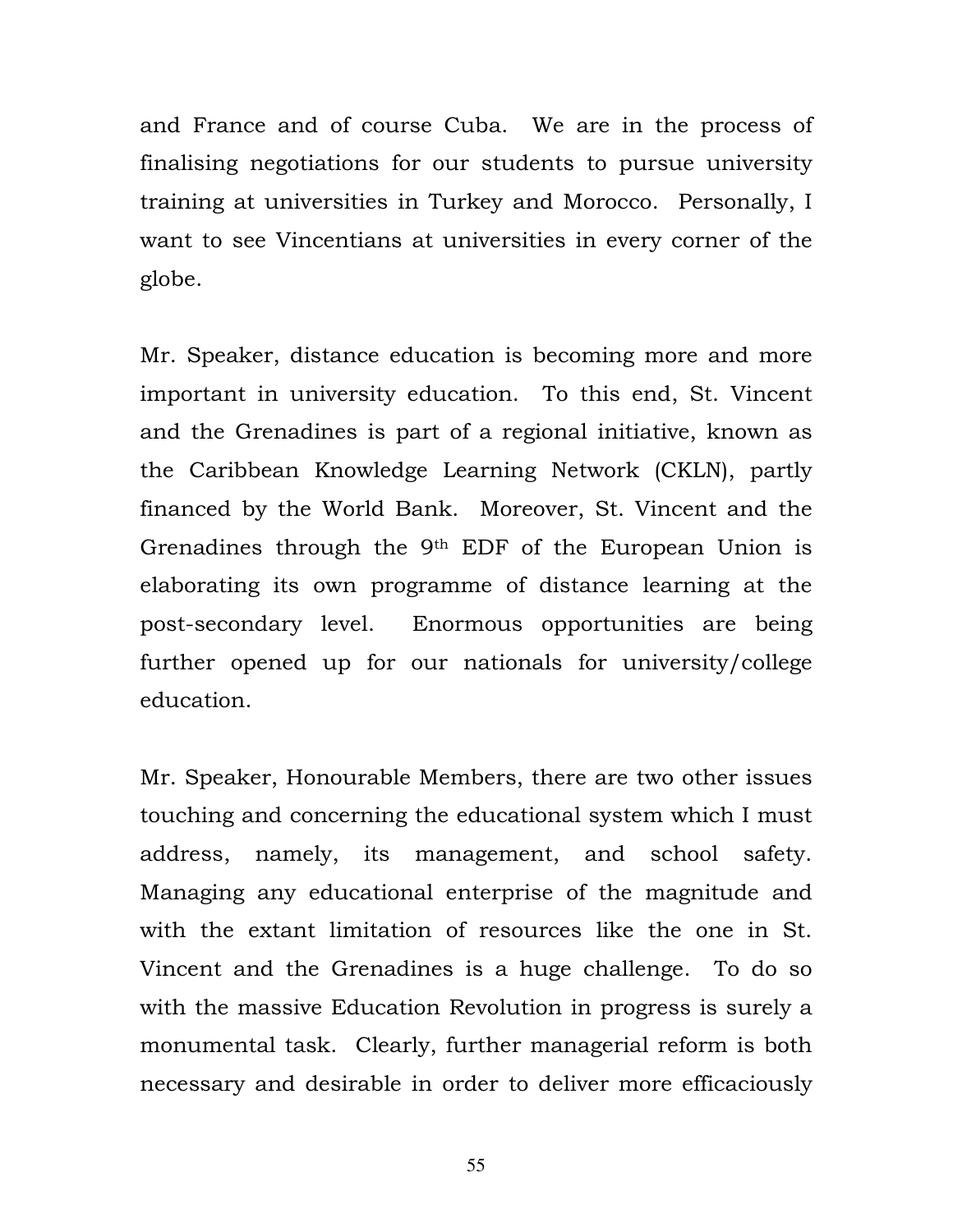the education product. For 2008, this matter is on the agenda for urgent action.

Regarding school safety Mr. Speaker, the Government has moved to stamp out violence in schools. The Ministry of Education has assembled a team of counsellors who will work in conjunction with the professionals in the Ministry of Social Development on this matter. Joining them is a fine police officer, Superintendent Hackshaw of the Royal St. Vincent and the Grenadines Police Force, who has been assigned to the Ministry of Education to assist in elaborating a "school safety" strategy and to aid in its implementation. The Cabinet has already received an oral report from Superintendent Hackshaw and it will shortly be sent a written preliminary assessment with recommendations for urgent action. Further, the Ministry's officials and I have met a delegation from the distinguished John Jay School of Criminal Justice of New York to discuss its possible assistance on school safety.

Mr. Speaker, it is true that the violence in our schools do not reach anything near to the level in other Caribbean countries, but this Government is absolutely determined that students and teachers must be able to function at our educational institutions in peace and with civilised standards. Let no one doubt our resolve in this regard!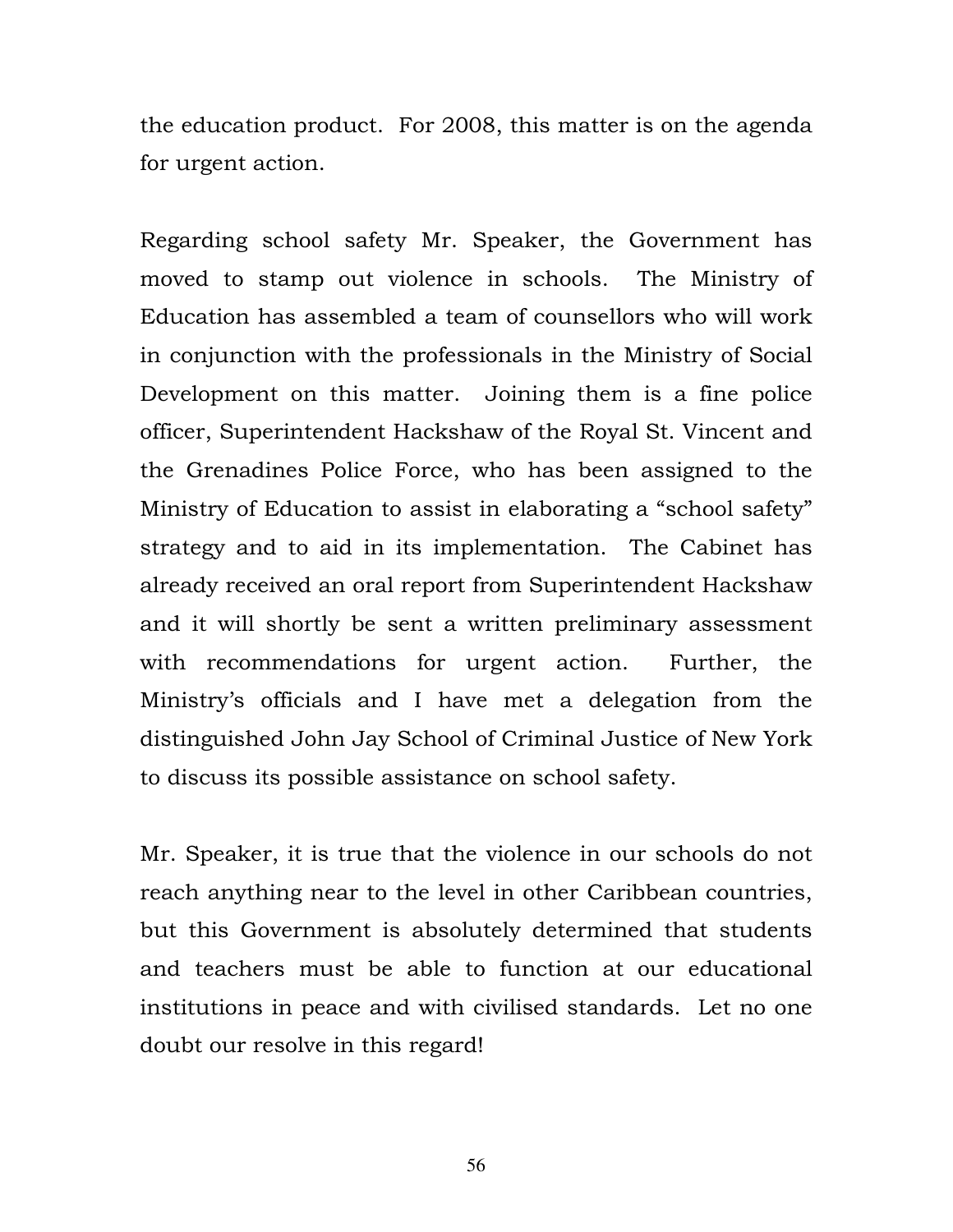#### **HEALTH**

St. Vincent and the Grenadines continues to progress in the delivery of health care services to its citizens. Last year, we reported on the overwhelming success of our Primary Health Care Programme and positive Vital Health Indicators, which continue to show improvements. Dental services have been extended; counselling services expanded into institutions and schools, and emergency medical services strengthened by equipping the district facilities and training staff.

The National Eye Screening Programme- Vision Now- a success story of the Government's foreign policy, took on a new dimension. No longer are patients required to travel to Cuba for corrective eye surgery. Instead, many of these services are being provided locally at the Milton Cato Memorial Hospital through the continuing effort of medical personnel from Cuba. Over 300 surgeries were completed in one (1) month. The whole *Vision Now Programme* is made possible through a \$30 million grant in kind from the Government of Cuba to whom we owe a debt of gratitude for their generousity.

Notwithstanding these achievements, there has been a rapid increase in the incidence of lifestyle diseases such as obesity, diabetes, hypertension, heart diseases, strokes, cancers and drug abuse. Sparing no effort, our government has responded to this scenario by signing the Port-of-Spain Declaration on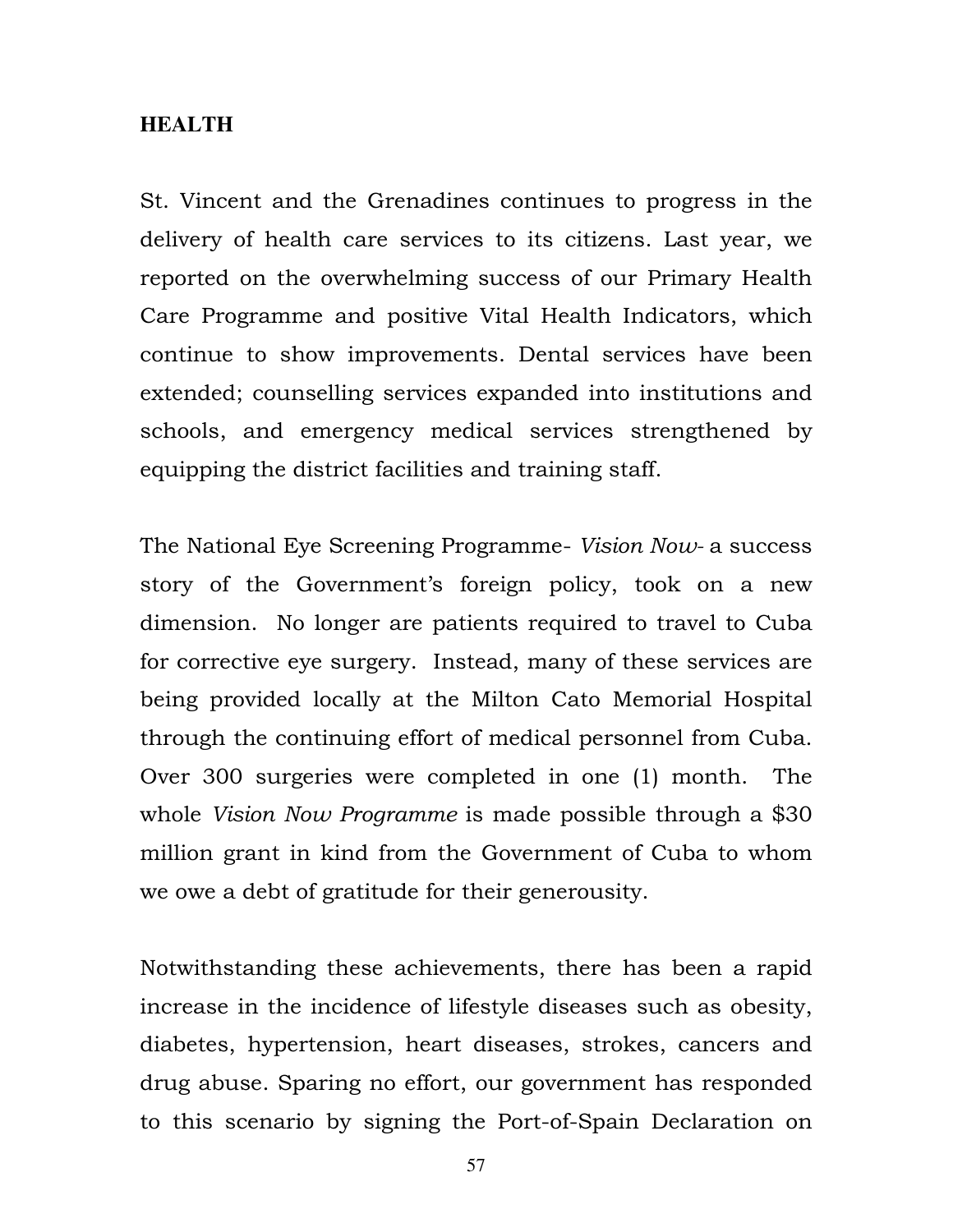non-communicable diseases earlier this year. We have also appointed an Epidemiologist who will play a vital role in the fight against the epidemic of non-communicable diseases in this country.

This administration continues to recognize the importance of a healthy population to social and economic development. For the first time, the Ministry of Health and the Environment can boast of a National Strategic Health Plan (2008-2013) to be launched very early in the New Year, which forms the basis for the development of the Health Sector and the targeted success of the many-sided Wellness Revolution which will be formally launched early next year. The Wellness Revolution is a most welcome, and natural companion, to the Education Revolution.

In this regard, we have identified several challenges which I outline below.

The first major challenge is to strengthen the health system in order to scale up disease prevention and control programmes. Accordingly, the primary health care strategy continues to be the main axis of the health care delivery system within the country, offering free health care to all, with the emphasis on the promotion of health and the prevention of illnesses. This service will be greatly enhanced in 2008/2009 with the improvement of various health centres. Already the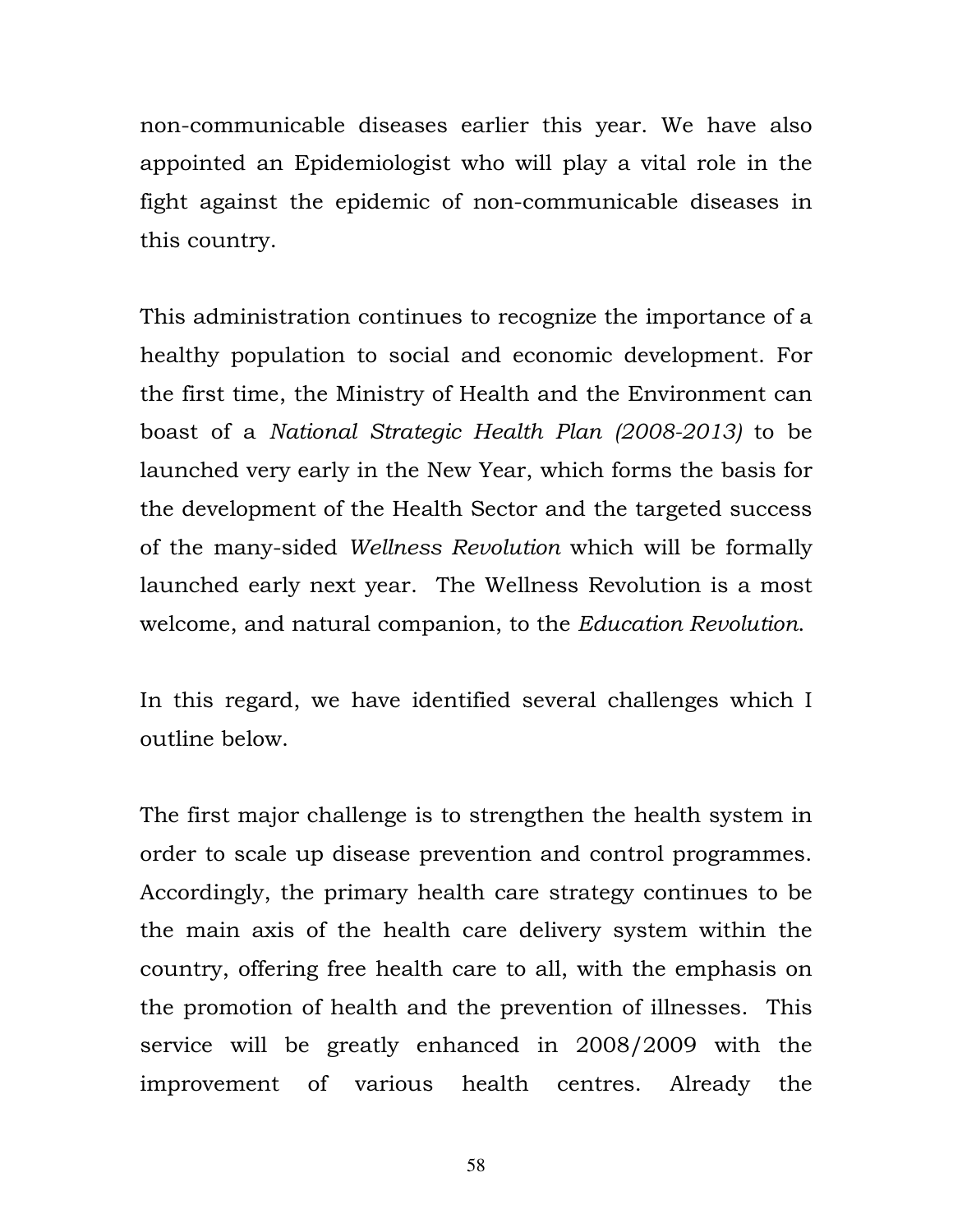refurbishing of the Nurses Quarters at Barrouallie is complete. Construction will continue on the Lowmans Windward Health Centre; and the Clare Valley Health Center will be upgraded to a model facility with the addition of an ambulance service and other amenities. District doctors will be available five (5) days per week at this and other specialist medical outpatient clinics.

Further, the Government continues to upgrade the delivery of Secondary Health Care service to the people of the state. The project to improve the Mental Health services within the State will commence early in 2008 with the introduction of comprehensive community psychiatric services. The objective here will be to strengthen the mental health outreach programme.

The shortage of health personnel has been addressed with seriousness as never before and this Government has managed to close successfully the gap between the necessary and the available nursing staff. There are presently two hundred and ten (210) persons being trained as registered nurses at the St. Vincent and the Grenadines School of Nursing and almost ninety (90) persons are pursuing similar training in the Republic of Cuba. Additionally, through the reclassification project and salary increases, we have improved the remuneration of nurses, doctors and healthcare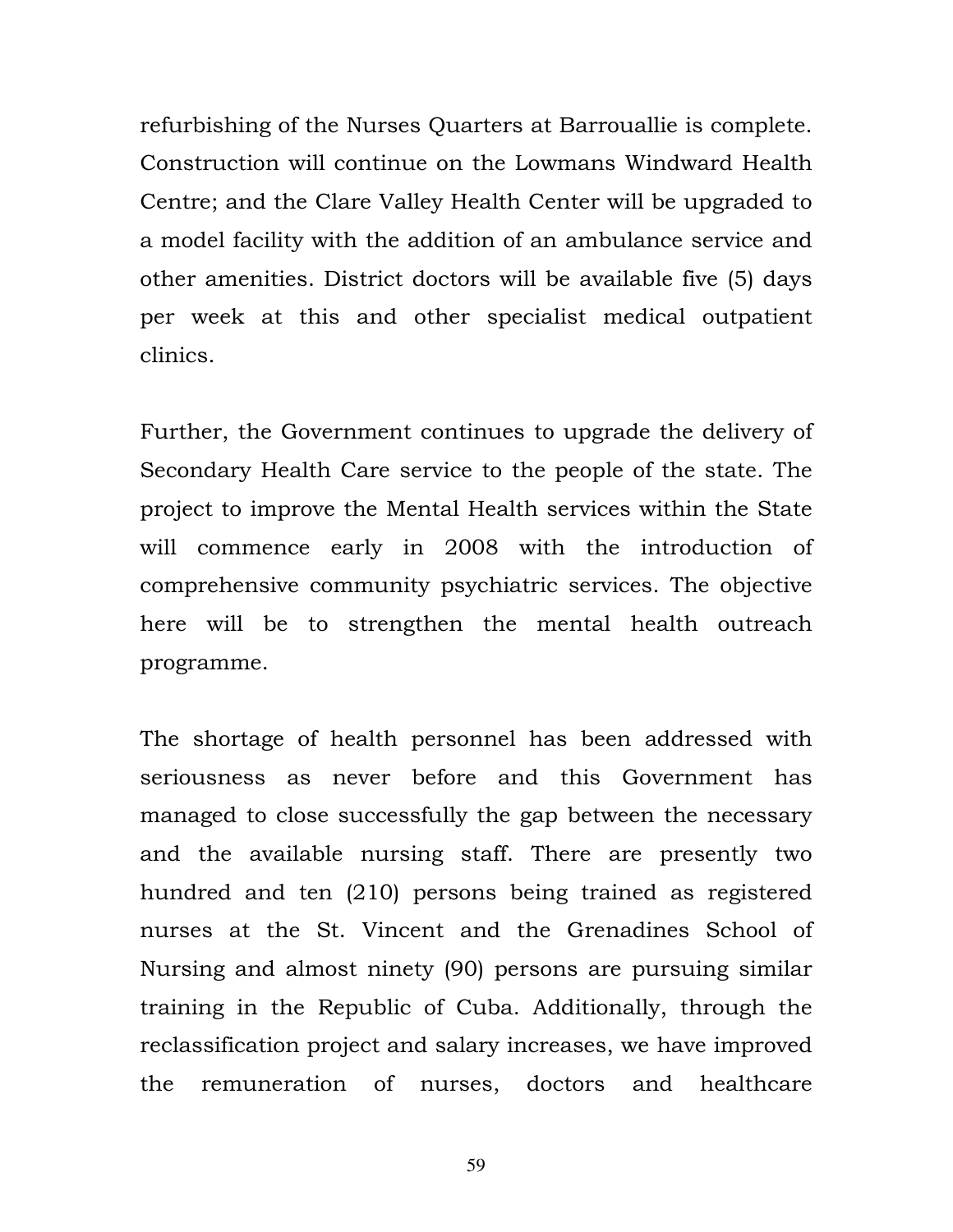professionals in order to retain our health care personnel. Having quality health care professionals is critical to any health care system.

As promised in the last Budget Address, technical plans for the state-of- the-art Medical Complex in Georgetown have been completed and construction has started. With assistance from the Government of Cuba this modern medical complex is expected to be a showpiece in health infrastructure. This extensive facility will provide Vincentians with vital medical services including the much-needed diagnostic and dialysis capabilities. The presence of this facility will enhance our prospect of attracting another medical school. This Medical Complex is targeted to cost some \$15 million in construction and equipment.

The second major health challenge is to ensure that health is prioritized in the overall development policies. This means that we must address the broad determinants of ill health, which among other things, includes, low levels of education, poverty, unequal gender relations, high-risk behavior and an unhealthy environment. We are mindful of the cross - sectoral nature of health determinants, and the fact that they must be addressed within a broad economic and political framework. We recognize that good health is a measure of well-being. It is also a driver of growth. Carefully- targeted investment in health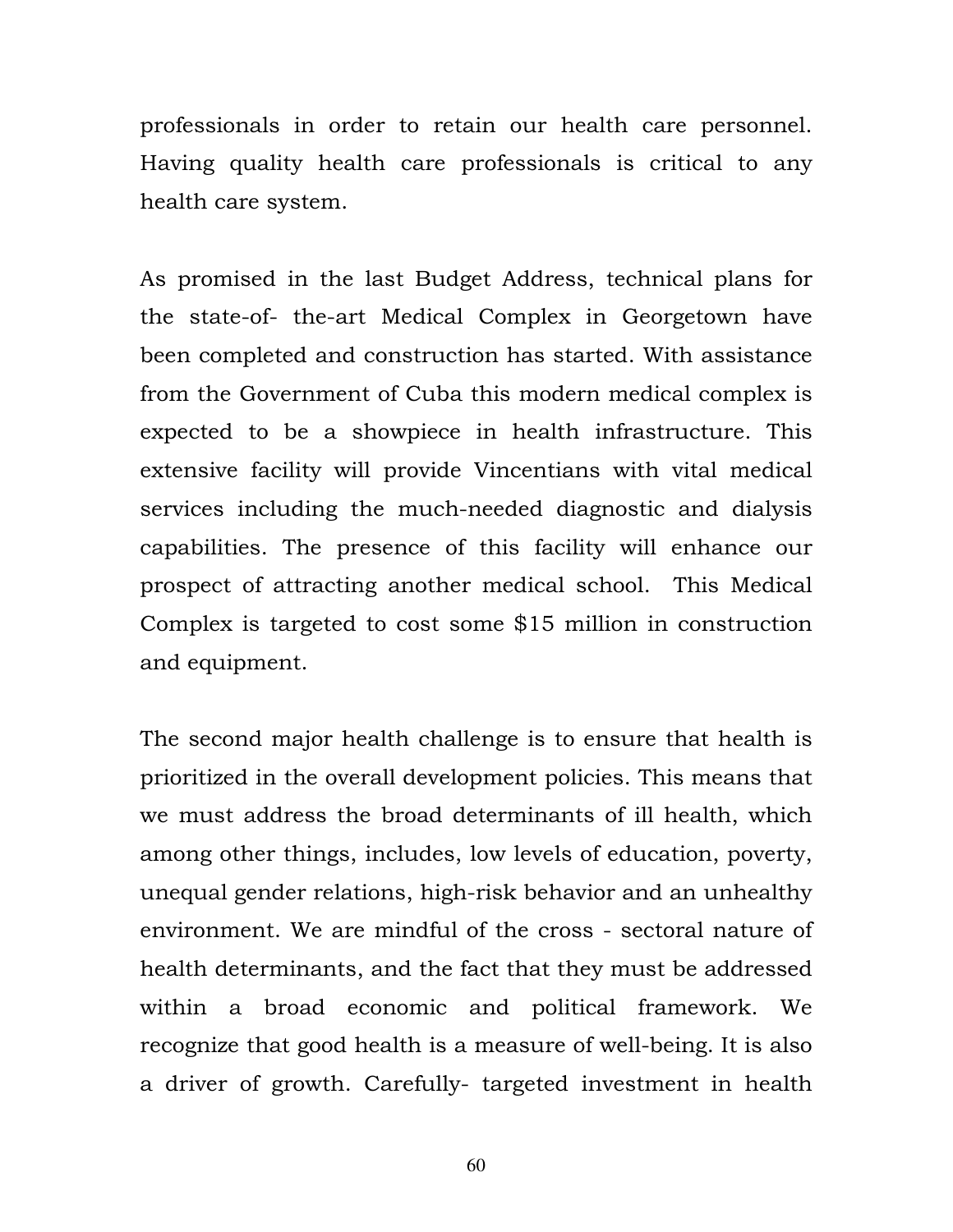would always deliver positive benefits for individuals, the economy, and society.

The third major health challenge is to develop health strategies that respond to the evolving needs of the population. This means developing cost-effective strategies, which address those diseases and conditions, that account for the greatest share of the burdens of diseases. Efforts are being made to reduce violence and injuries as well as non-communicable diseases. This is part and parcel of the Wellness Revolution.

A health related challenge is the management of the delivery of health services. Thus, the decision to alter the structures of management at the Milton Cato Memorial Hospital and to effect other managerial reforms in the health system.

Mr. Speaker, the recurrent budget on Health in 2008 is \$55.2 million and capital spending is put at \$18.8 million. Altogether a figure of \$74.1 million and is targeted to be spent on Health in 2008.

### HIV/AIDS

The Government of St. Vincent and the Grenadines continues to work with local regional and international partners in the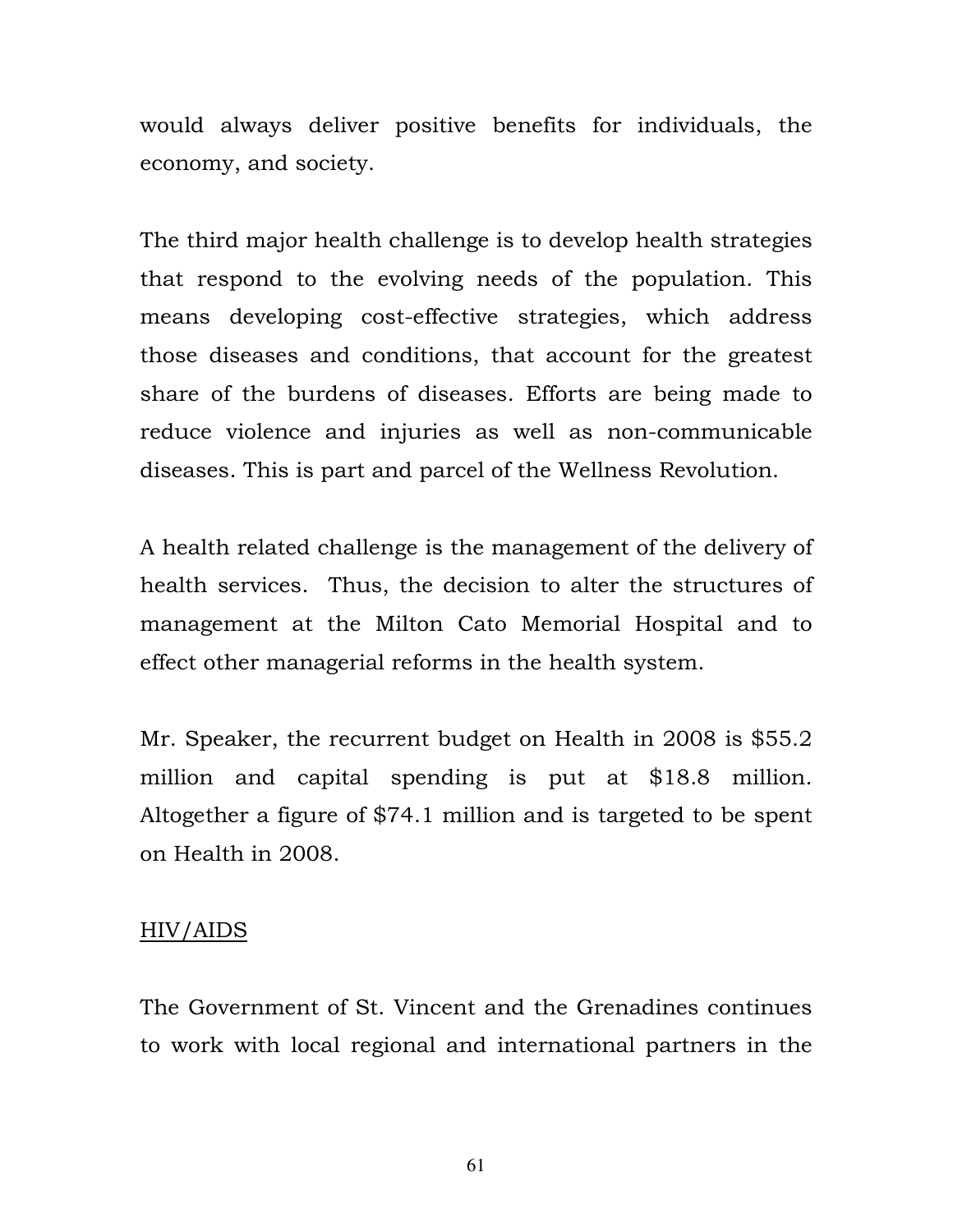fight against the HIV pandemic and has seen tremendous gains, this year.

- Through the World Bank Project the Government has in 2007 spent over four million Eastern Caribbean dollars (EC\$4,000,000) on the construction of the National AIDS Secretariat; the refurbishment of health centres and schools to facilitate the Voluntary Counselling and Testing programme; and the commencement of works on the Health Information System.
- We have also received assistance from the Global Fund against AIDS, Tuberculosis and Malaria.

The Government will continue to implement in every material particular its well articulated National Strategic Plan on HIV/AIDS. The Minister of health will elaborate later in the debate.

# DISASTER MANAGEMENT AND CLIMATE CHANGE

Evidence has been mounting over the past decades that the global climate is indeed changing. This is largely attributable to human activities. While changes in environmental conditions have serious consequences, these anthropogenic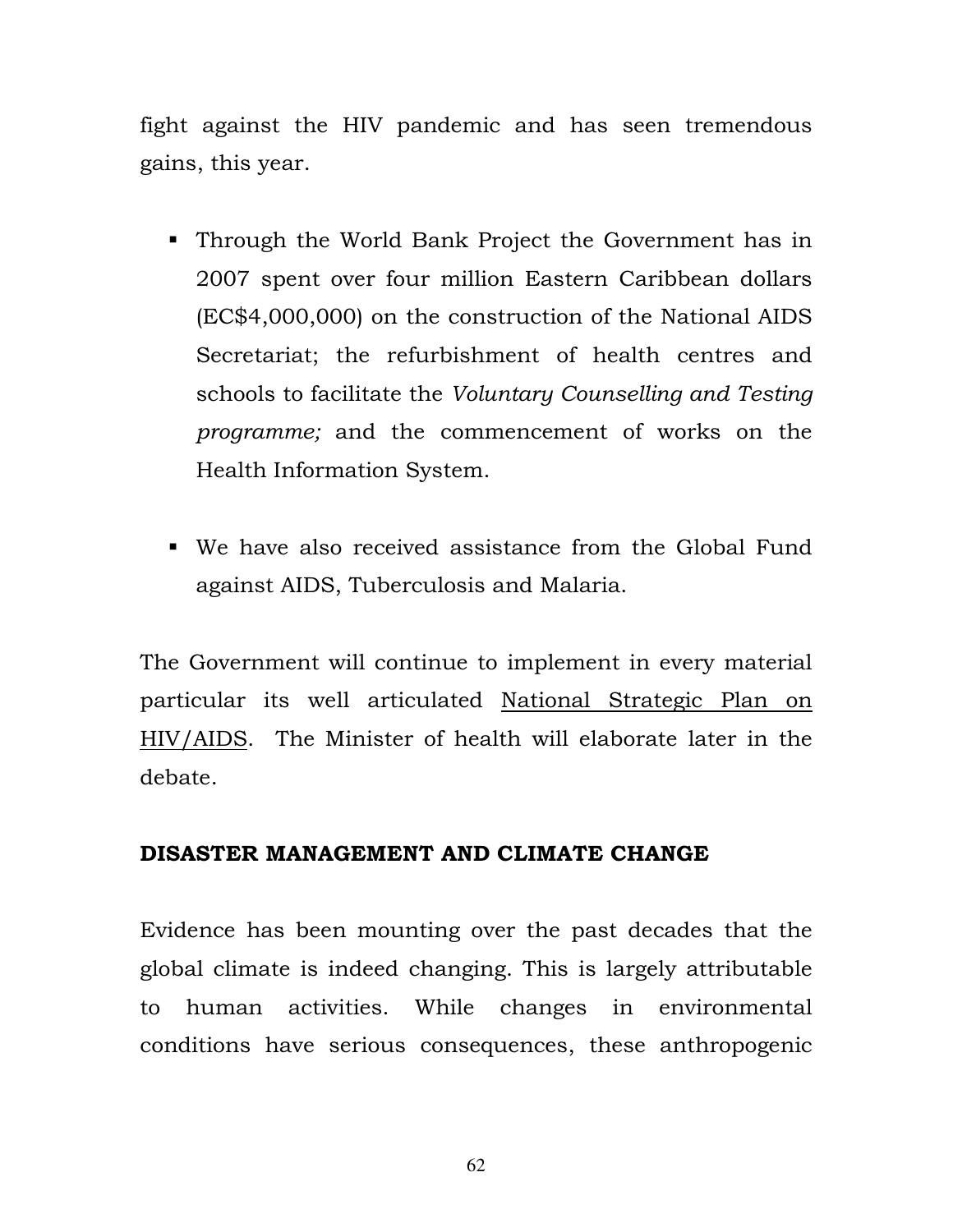greenhouse gas emissions also contribute to climate variability and weather extremes.

Here in our country, we are not immune to these phenomena. The potential devastating effects on the coastal areas, the spawning of mega hurricanes, and extremes of temperature are some of the manifestations of global warming.

In addition we have experienced changes in the rain pattern which could be attributed to global warming. The number of rain days is decreasing while the intensity of the rainfall on those rain days is significantly increasing. This must not be taken slightly, as it poses serious implications for the availability of water for domestic, commercial and agricultural use. Consequently, larger water storage tanks must be constructed. On the other end of the spectrum, intense rainfall could have devastating effects on the environment through flooding and landslides. Notwithstanding that there is little this country can do by itself to limit global green house gas emissions, we have to position ourselves to respond and mitigate as far as possible, the negative impacts. As such, government has embarked on a number of initiatives.

These include the implementation of the Global Environment Facility funded "National Resource Management Project" which would ensure that St. Vincent and the Grenadines complies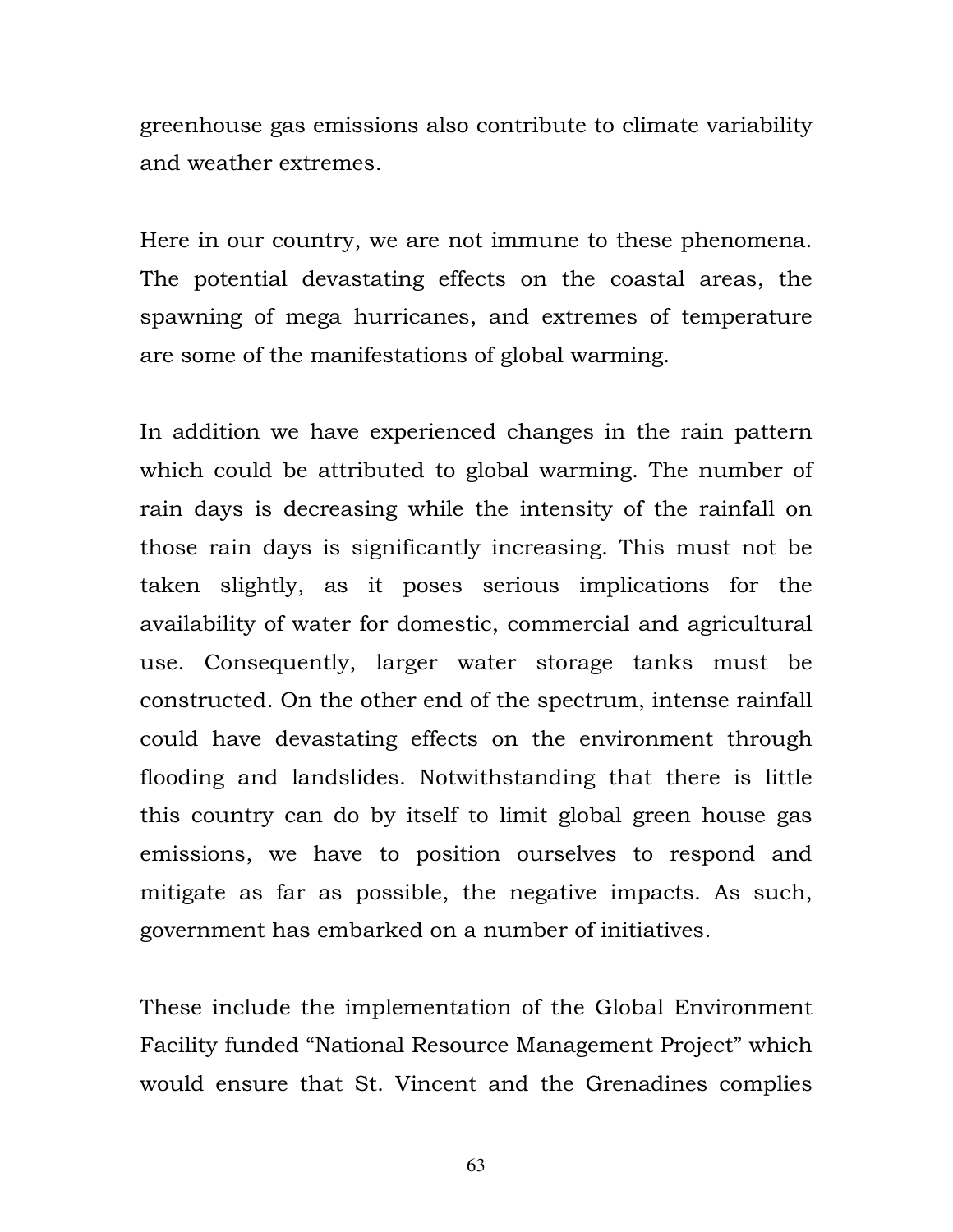with requirements of the climate change convention and the Montreal Protocol. Additionally, the Caribbean Community Climate Change Centre (CCCCC) would implement the GEFfunded Special Programme on Adaptation to Climate Change Project (SPACC), aimed at integrating climate adaptation principles into the eco-system management in Spring Village, Union Island, and Bequia.

St. Vincent and the Grenadines, along with other CARICOM member States joined the Caribbean Catastrophic Risk Insurance Facility (CCRIF), in 2007. It functions as a business-interruption insurance, which would provide the government with short-term liquidity if the country is hit by a category 5 hurricane or catastrophic earthquake. The main aim is to provide immediate liquidity to the State allowing it to function until additional funds can be accessed from other sources.

In 2008 and beyond, Government will:

- Finalise the National Physical Development Plan. This seeks to ensure among other things, the optimum use of land, in an effort to prevent flooding, land-slippage and damage to property.
- **Improve data collection capacity amongst environmental** and disaster management agencies. This will be done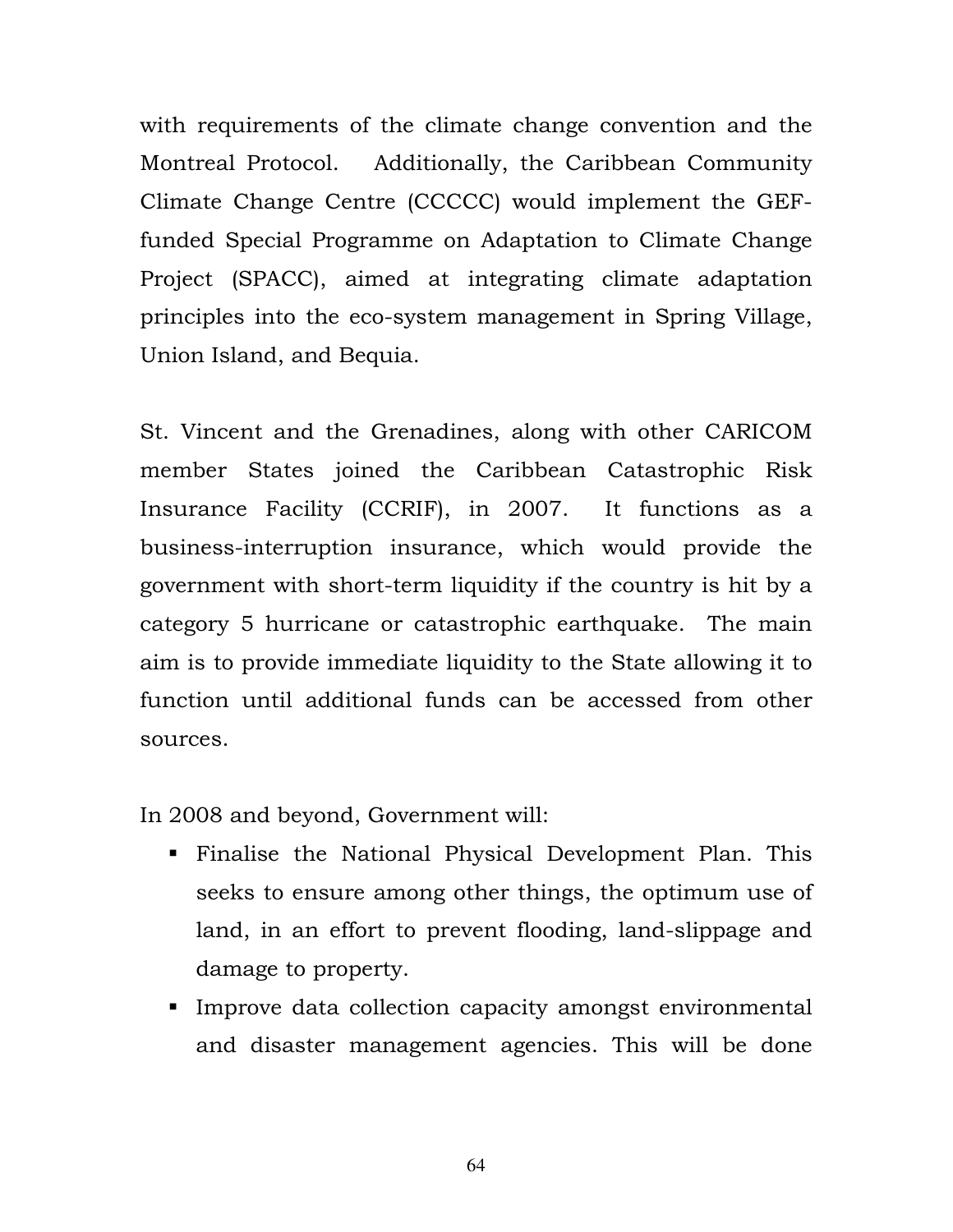through personnel training and the acquisition of vital pieces of equipment.

- Enhance the public's awareness to disaster management and climate change.
- **Further strengthen disaster mitigation strategies through** hazard mapping.
- Promote the integration of climate change considerations into the lifestyle of all citizens.

The National Emergency Management Office (NEMO) provides the leadership in the area of disaster preparedness and management. It will step up its excellent work further not only in the areas connected to hurricanes, storms, and landslides but also in respect of earthquakes and any possible volcanic activity.

# ROADS

Adequate road access is essential to achieve economic growth and development. In recognition of this fact, Government sees the need to upgrade, expand and maintain the road network throughout the country. In 2008 in our Estimates, approximately \$51 million have been allocated for road improvement and rehabilitation, including the Windward Highway from Fancy to Kingstown with funding from the EU, CDB and the Government of St. Vincent and the Grenadines.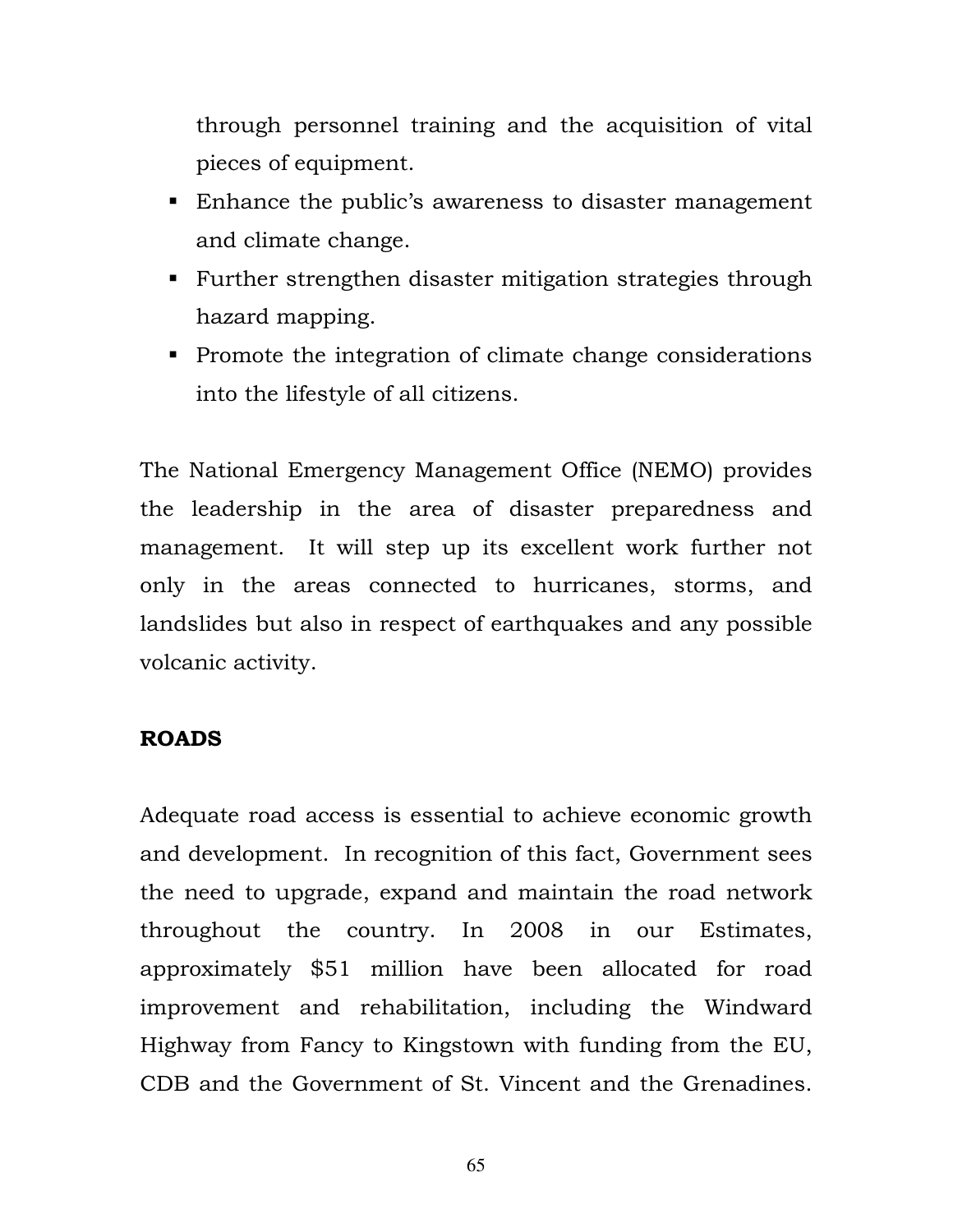Additionally, work valued at nearly \$130.0 million for a comprehensive road programme over the next 5 years would be implemented on a phased basis.

### WATER AND SOLID WASTE

The CWSA continued its steady operational and financial performance in 2006-2007, recording an overall surplus of \$416 thousand despite suffering a substantial foreign exchange loss and while subsidizing the Solid Waste Management Unit in the sum of \$1.1 million.

Over the last financial year the CWSA's assets have grown from \$83 million to \$88 million, while its receivables have been significantly reduced from \$4.4 million to \$3.6 million dollars.

Notwithstanding the excellent operational performance the CWSA is now faced with three (3) substantial challenges in the upcoming year:

1. A significant increase in its debt servicing requirements for important projects already serving the population, including the Dalaway and Windward Water Supply projects.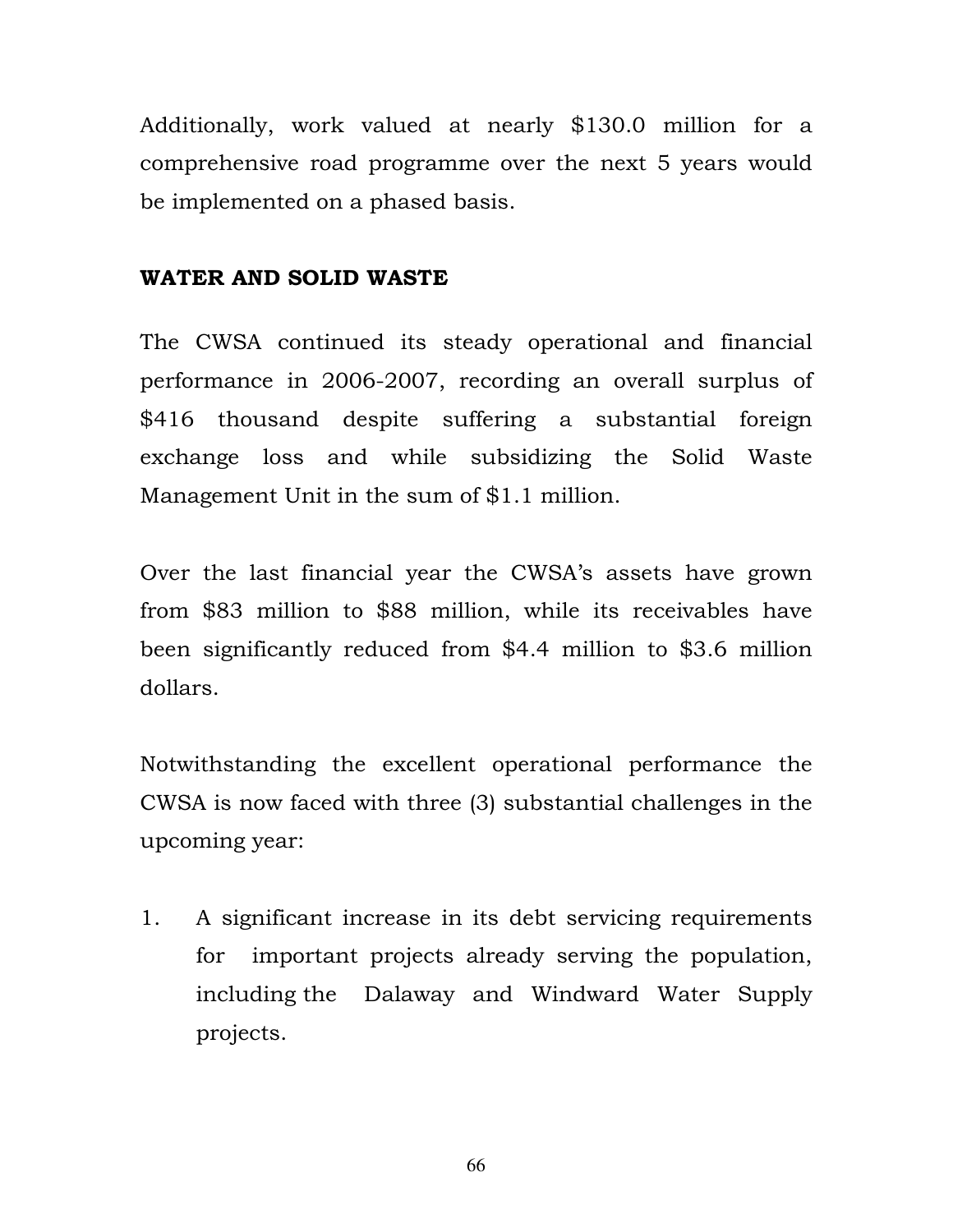- 2. The necessity to transform the Solid Waste Management Unit into a viable operation.
- 3. The provision of finance for several important expansion and improvement projects in both the water and solid waste sectors, to which the government of St. Vincent and the Grenadines will continue to make its contribution. These projects include: the implementation of the Grenadines Solid Waste Management Project; and the upgrade of water systems at Perseverance, Fancy, Dalaway, Layou and Green Hill. There will also be significant capital investment in computer technology aimed at improving the overall operational efficiency of the Authority.

### ENERGY

Buoyed by rapid economic expansion, electricity sales in St. Vincent and the Grenadines have increased by an annual average of 6.5 percent over the last five years. This increase in demand coupled with an aging plant has precipitated the need for more generating capacity and for improvements in the transmission and distribution systems. The growth in demand is expected to continue into the foreseeable future with the coming on stream of major tourism projects, such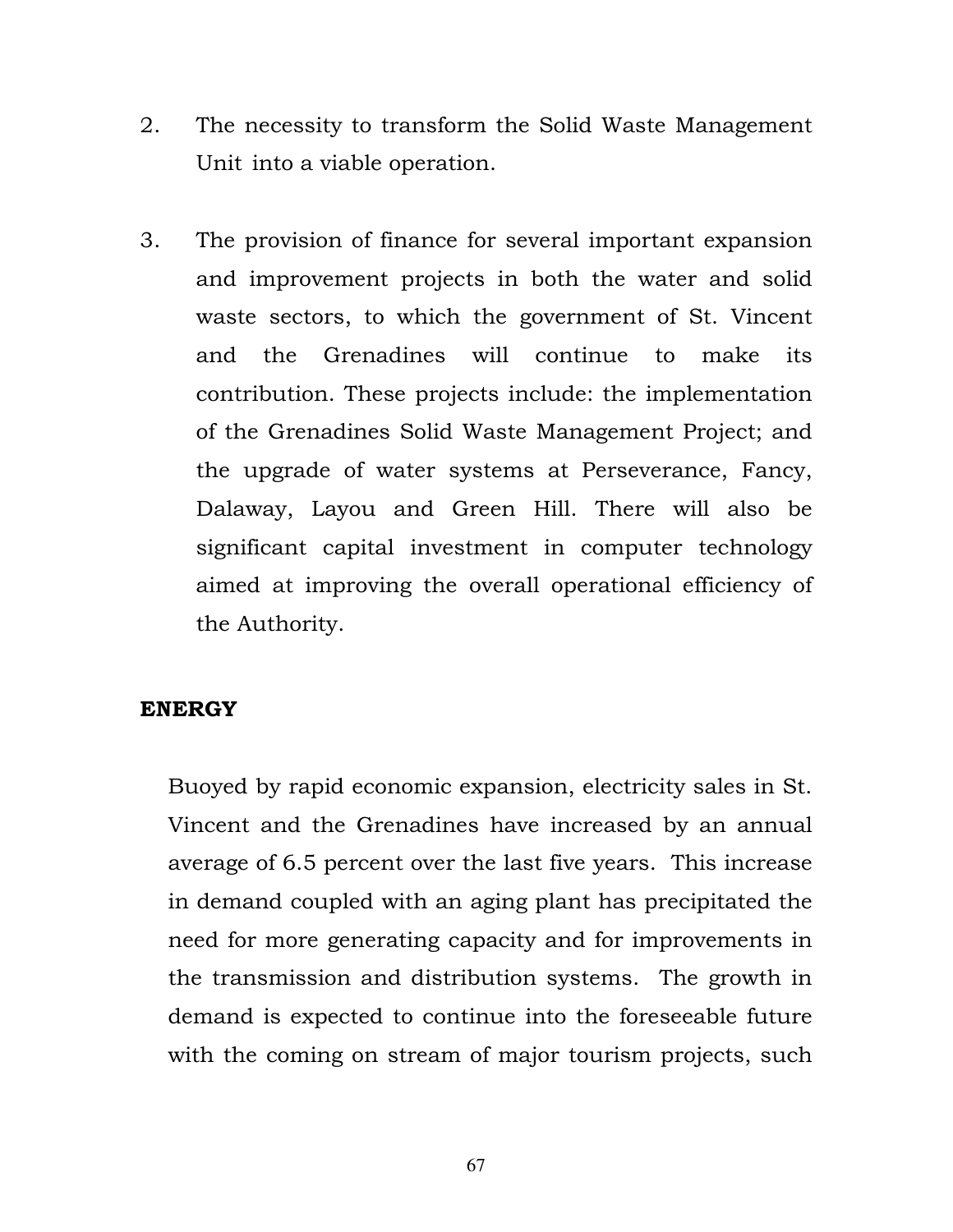as the Buccament Project, and with continued improvements in our people's living standards.

Accordingly, Vinlec has already drawn up plans for the installation of two additional engines with a total capacity of 8.6 megawatts. The addition of these engines along with the continued expansion of the 33 KV lines and several other small capital projects would require an additional capital investment of approximately \$70 million over the two years.

The increase in demand for electricity comes at a time when the cost of fuel has skyrocketed, with crude oil prices reaching record highs in November this year. Over the last four years, the price of oil has more than tripled with Brent Crude oil moving from an average of US\$30 per barrel in 2003 to over US\$90 per barrel in November 2007. Vinlec's excess fuel cost which amounted to \$12.9 million in 2002 is expected to surpass \$47 million this year. This cost has to be met by the consumers in the form of a higher fuel surcharge and the impact on other areas of the economy. As a result, the fuel surcharge which amounted to 14.4 cents per unit in 2002 increased to 34.4 cents per unit in 2006 and 35 cents per unit in the first eleven months of 2007.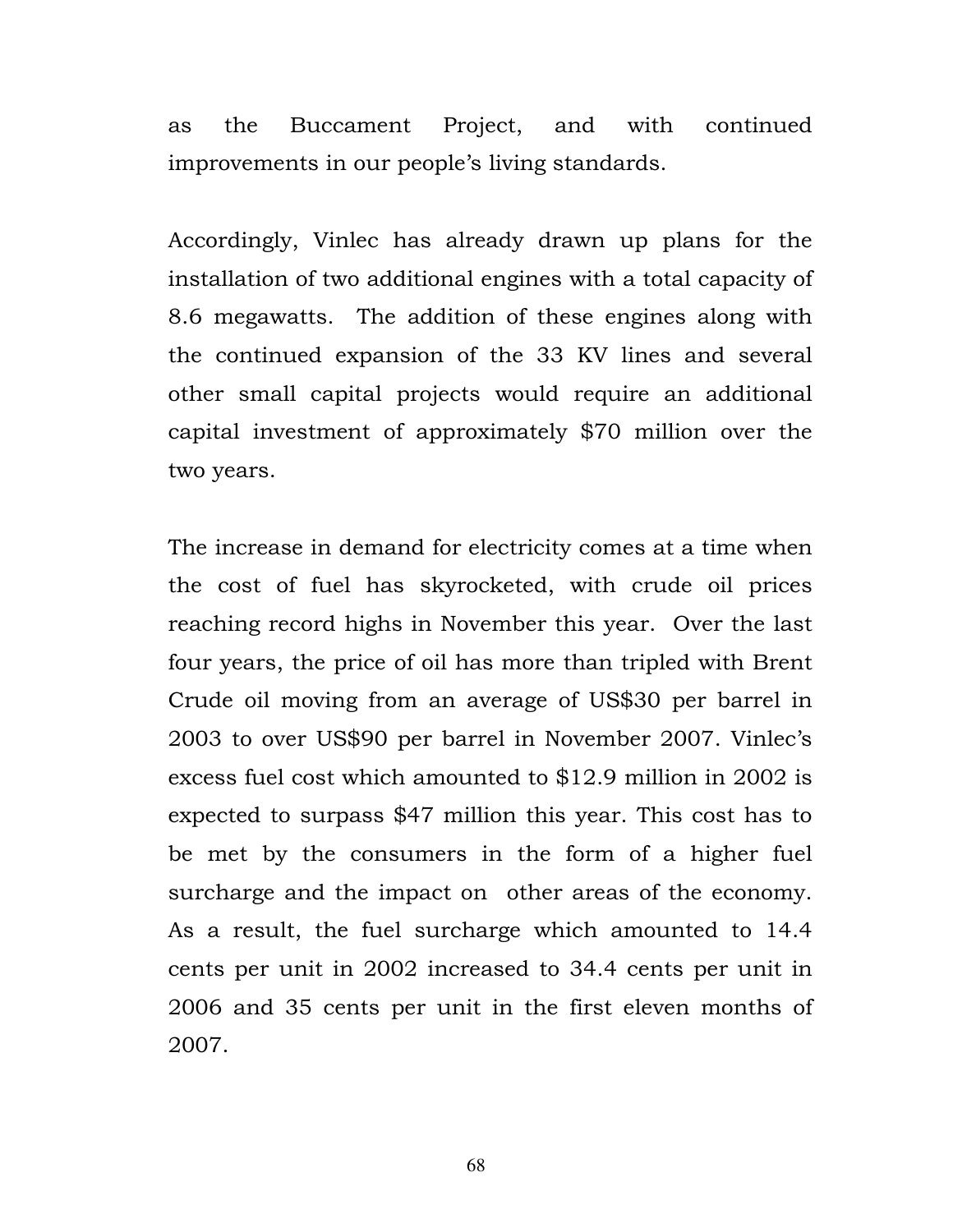Now that Government has received the report on the cost of service study, we are, among other things, reviewing the methodology used to calculate the fuel surcharge. The proposed new formula will give Vinlec an incentive to reduce its fuel cost by operating at a better heat rate, which measures the number of units produced from each gallon of fuel.

Rising energy cost is one of the principal economic challenges facing the country. We must therefore seek to formulate and implement strategies to minimize its adverse impacts on the economy and the population. This is why the Government is establishing an Energy Conservation and Development Unit in the Office of the Prime Minister to formulate appropriate responses to the existing global energy situation. This Unit will, among other things:

(1)Collaborate with the private sector and international agencies, to examine the feasibility of further developing renewable energy sources including biomass, wind and geothermal. We have already received a number of proposals from interested groups and look forward to further work in this area with practical urgency.

Indeed Mr. Speaker, preliminary data from the study of the Ribishi Point site have shown that there are great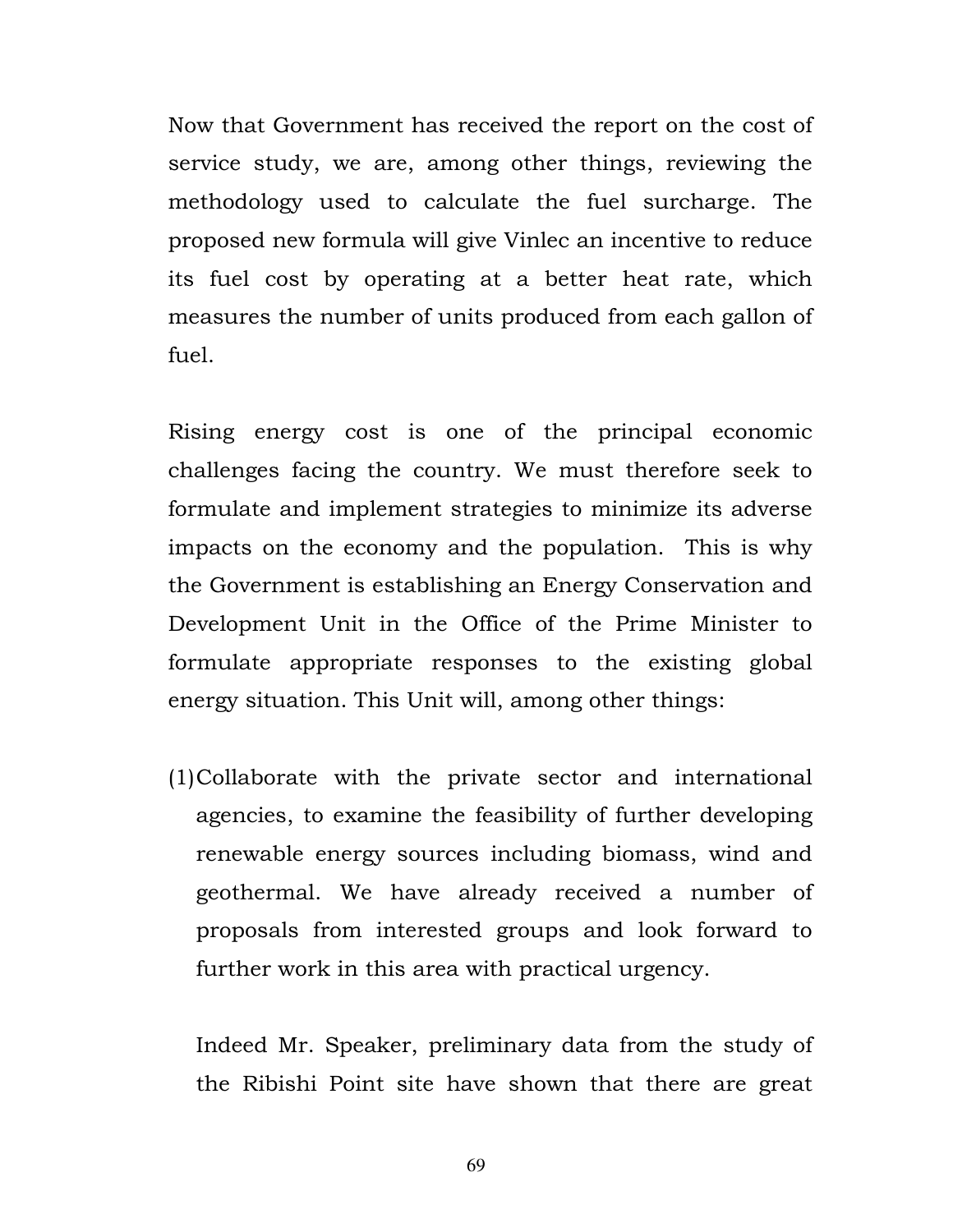prospects for the establishment of a wind farm and Vinlec has received expressions of interest from several investors.

- (2)Examine the feasibility of placing solar panels on all government buildings, within a five-year time frame, in order to generate a portion of the electricity consumed in these buildings.
- (3)Work with the Bureau of Standards to develop energy efficiency standards for motor vehicles, household appliances and equipment that are imported into the State.
- (4)Promote conservation and the use of renewable energy in private businesses, homes and government offices.

A Capital sum of \$1 million has been allocated in the 2008 Estimates for the establishment of an Energy Conservation Fund to develop an Energy Conservation Programme through this unit. Through this programme, we intend to convert the threat from high-energy prices into opportunities - opportunities to utilise more of our natural resources to provide for our energy needs, to provide more training and jobs for our people, to clean up our environment, to secure the transfer of technology, and to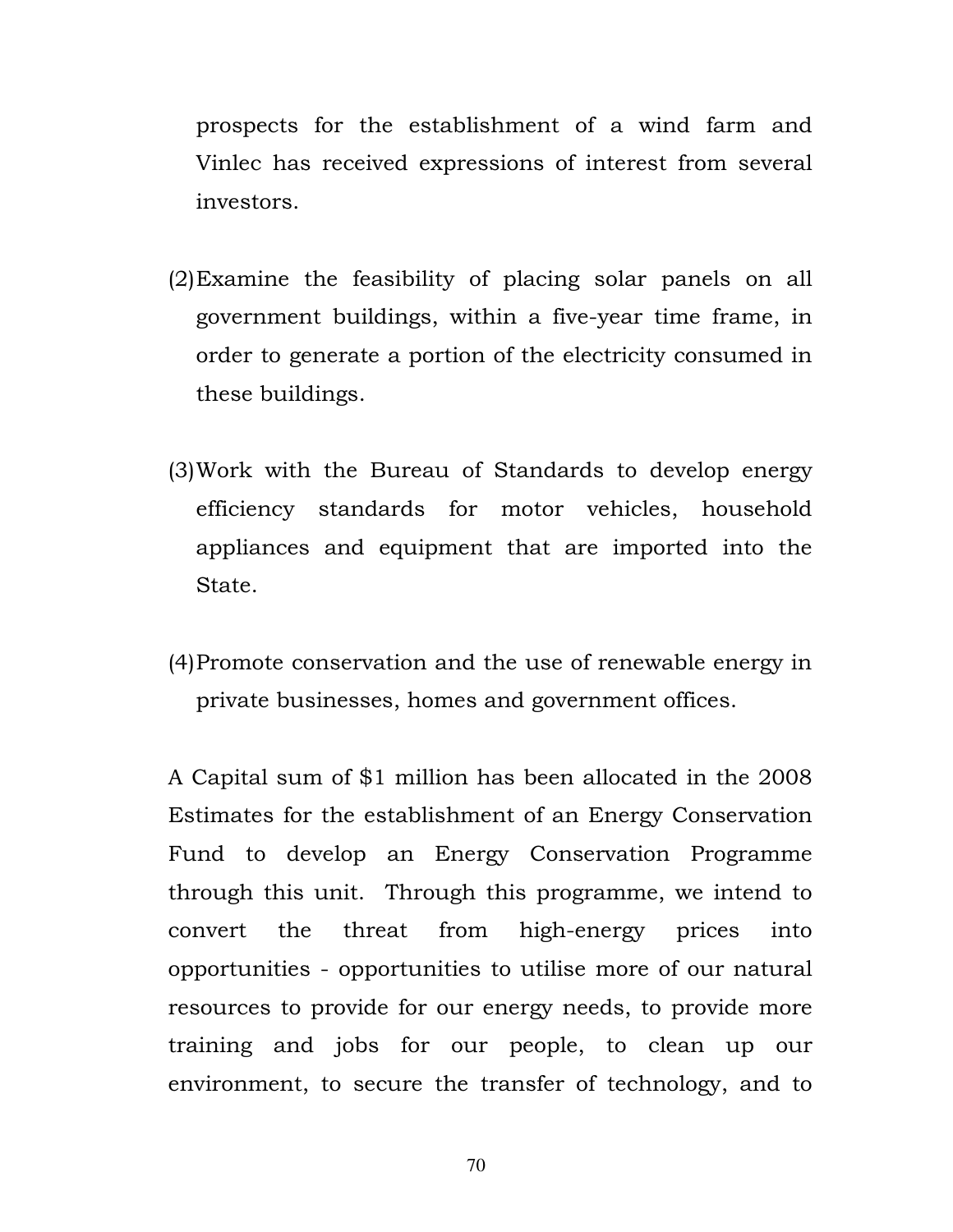develop further our Small Medium Enterprises and microfinance programmes.

#### TELECOMMUNICATIONS

During 2007, a number of activities aimed at bolstering the telecommunications sector has been undertaken. Some of these activities should result in declining costs, all part of the aim to fully liberalise and modernise the sector, in order to place the economy on a more competitive footing.

During the year, work continued on modernising the legal framework and in establishing the electronic and manual systems to enable the functioning of dispute resolutions. When this is completed, consumers would be provided with an avenue to have their disputes with service providers settled in a more efficacious manner than hitherto existed.

Other regulations such as those that relate to the provision of quality service are also in the final draft stages. With these in place, providers would be responsible for the provision of an agreed minimum level of service.

Building on work completed in 2006 and 2007, the final draft of the Universal Fund Regulations is undergoing its final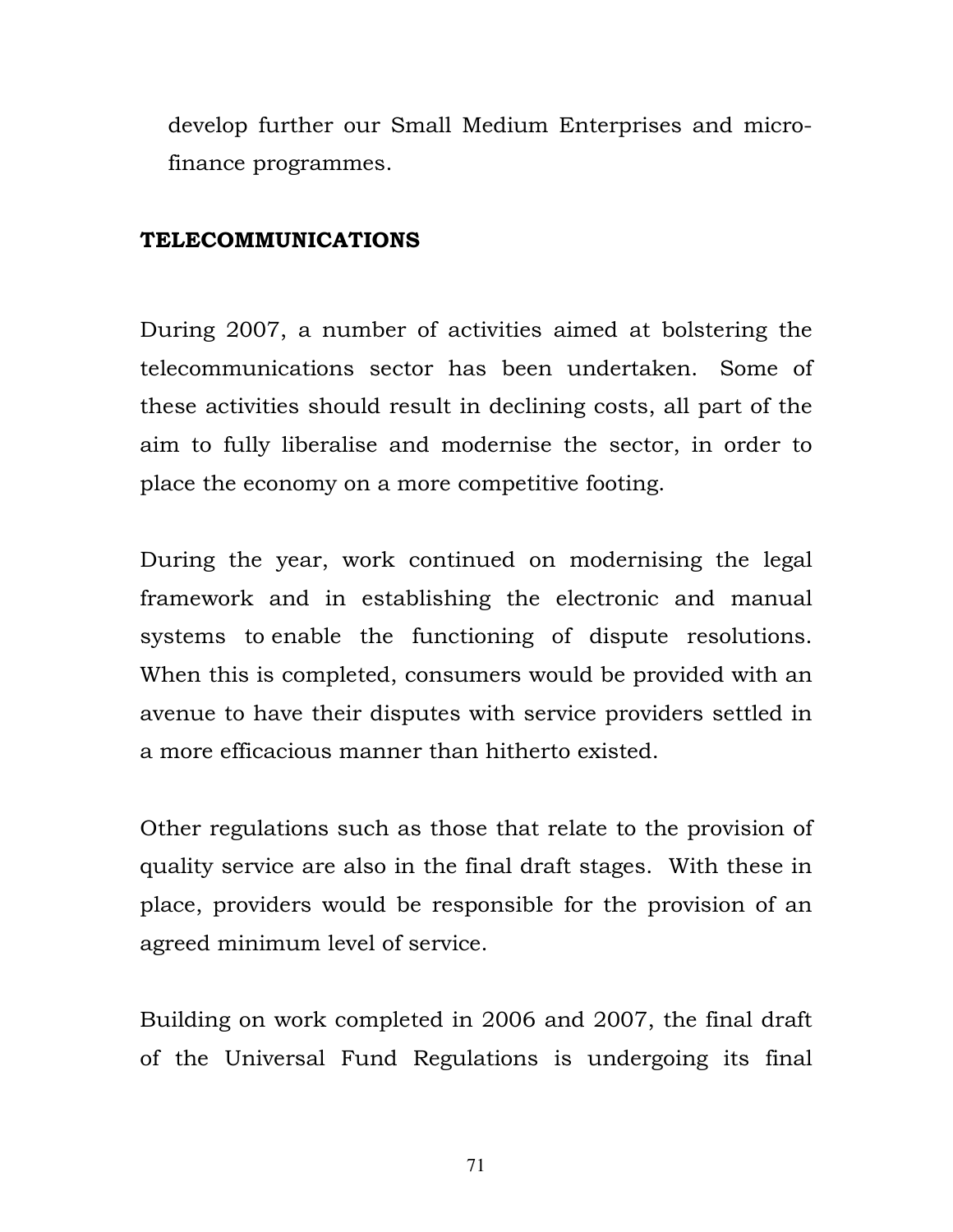review. It is expected that these regulations would be gazetted in early 2008 to operationalise the Fund.

The growth in fixed line telephones remained flat during 2007 and this is of some concern to the government, mainly because this sub-sector is the main medium through which high-speed internet access is available. It is therefore anticipated that with the full implementation of the Universal Fund, persons in the lower income bracket would have greater access to the internet. Mobile customers would also benefit from the declining rates. The impact should be significant as statistics indicate that around ninety percent of the population utilise this mode of communication.

Work has already commenced on the 4.5 million euros ICT Development Programme funded by the European Union and activities would move into high gear in 2008. As I noted in my 2007 Budget Speech, this project, among others things, would be for the establishment of a national e-business incubator centre, building capacity (especially among those of the population who were dependent on bananas), modernising the legal framework for the ICT sector and the computerisation of the Lands and Commercial Registry.

Telecommunication would be improved in 2008 in the Public Service, with the procurement of a modern PBX system. The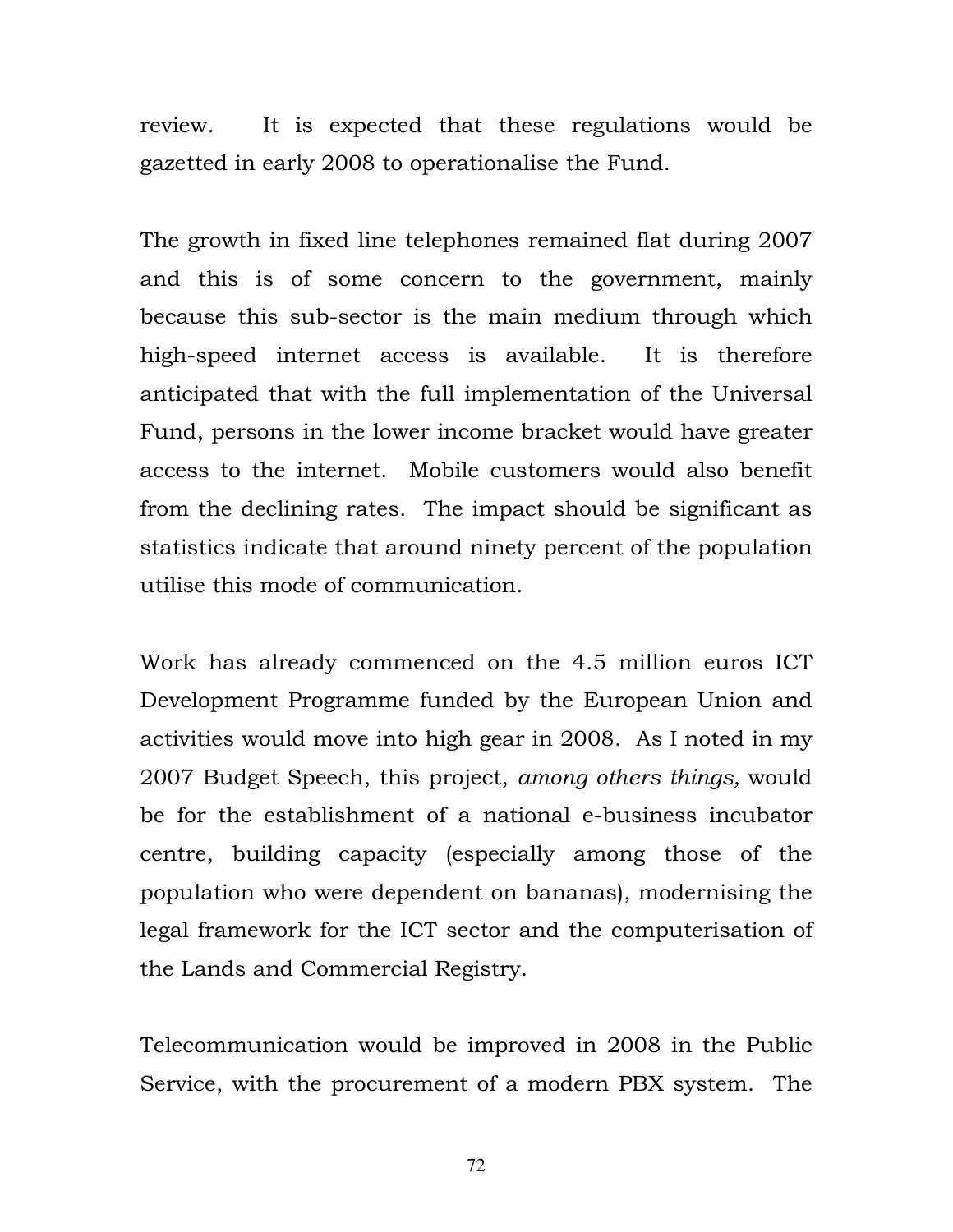current system is obsolete and is not capable of providing the service that is required in a modernised, competitive economy. It will cost about EC\$1 million and should impact positively on government's communication bill, especially as it will possess the ability to utilise voice-over-internet-protocol (VOIP).

#### YOUTH

The youth constitutes 58 percent of the population in St. Vincent and the Grenadines. This large segment presents great challenges but by the same token, magnificent opportunities for transforming our economy and society if we can channel this youthful vigor towards productive ends. The youth development policies will have several broad themes.

First, there is a renewed focus on human capital development and opportunity - creation for our young people. Through programmes which are being implemented by the Ministry of Education, the Government ensures that the young people of our nation have ample opportunities to enhance their ability to compete successfully in the job market and to develop themselves as rounded persons.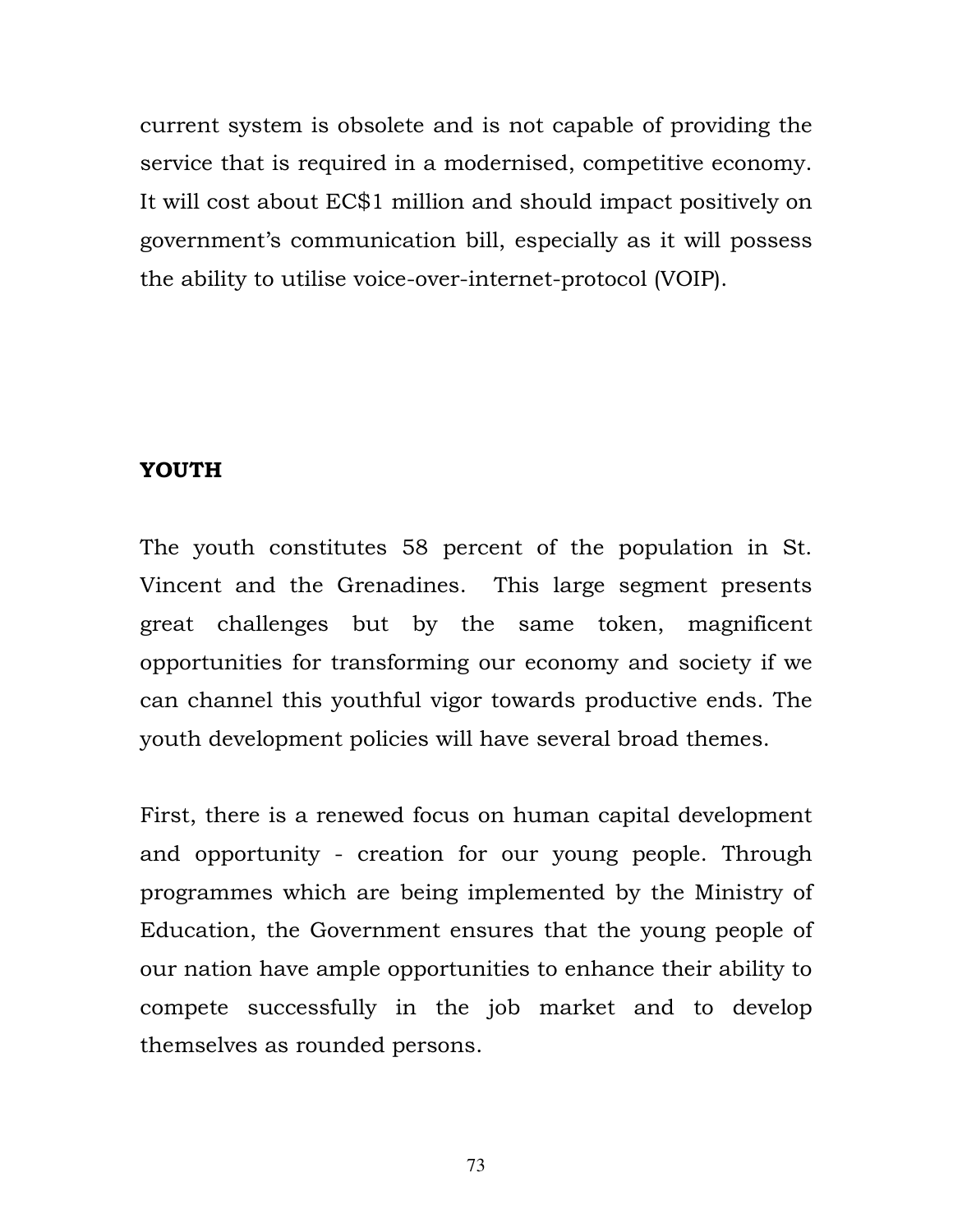Human capital development is more than simply widening the knowledge base and skill of our young people. It also includes ensuring that we have a healthy youth population particularly with the prevalence of communicable diseases such as HIV/AIDS. In this regard, the Ministry of Health, under the HIV/AIDS Project, will continue several youth driven activities in collaboration with non-governmental and community based organizations. These include peer counselling programmes, mass media programmes, and youth-targeted community outreach services.

There will also be a focus on developing the capabilities of the youth to participate in national decision-making processes. Through programmes such as "Youth now", and "As the Youth See It" the young people of our nation will have the opportunity to speak up and debate issues of national importance. The Youth on the Block programme will be fully implemented in 2008. It has enormous potential for job creation, entrepreneurship, culture and sports.

### SPORTS

This Government views sports as an important vehicle for national development, both in terms of its potential for building our youth and for the opportunities it can offer in the area of tourism.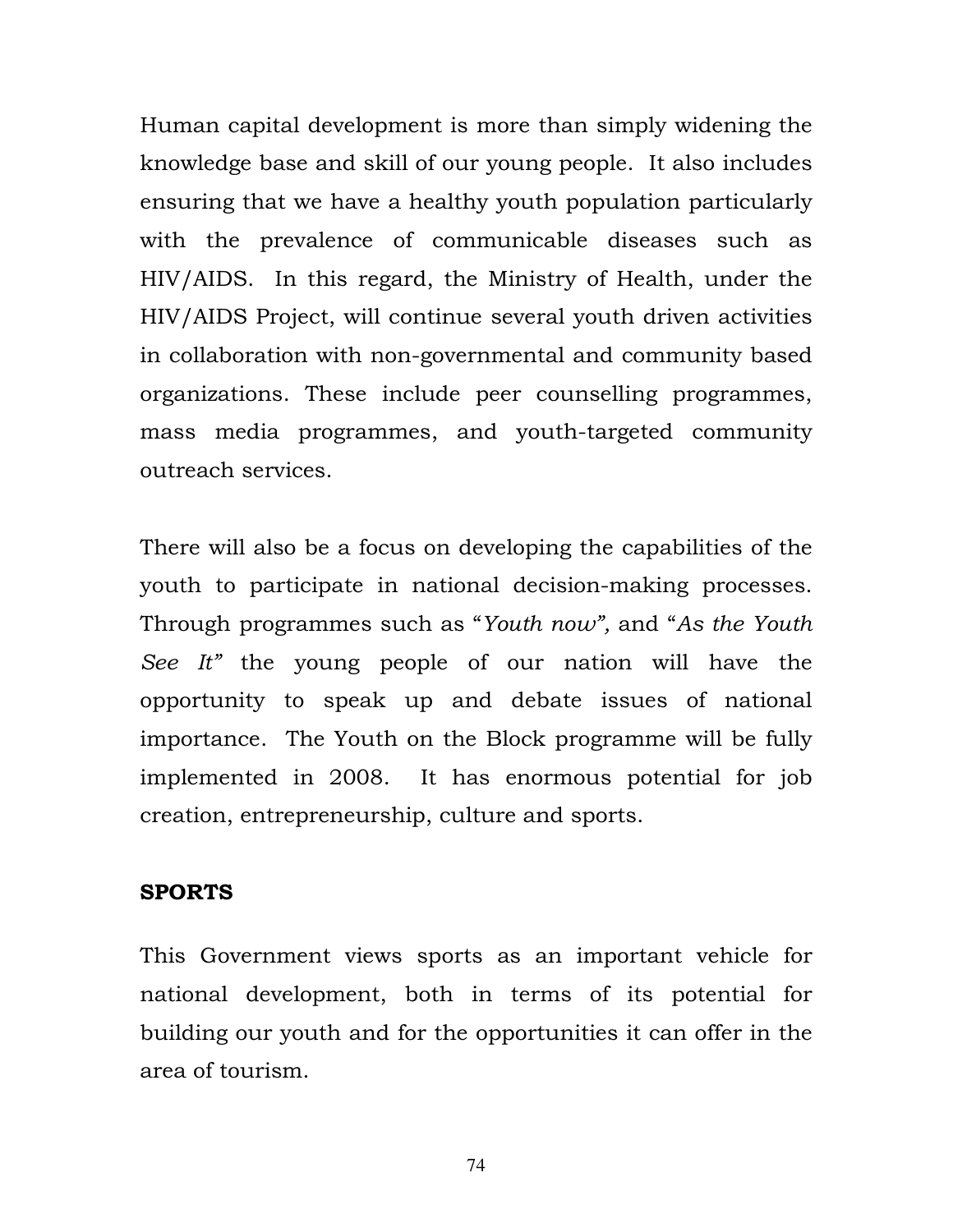The National Stadium remains high on the development agenda of this administration. In this regard, in the 2008 budget, a sum of \$1.5 million has been allocated to this project and construction work is expected to commence by mid-2008.

There are, too, budgetary resources allocated to rehabilitating community playing fields, which complement similar works done through the Social Investment Fund with substantive monies provided by the Alba Caribe Fund of Venezuela.

Combined with these capital projects, the Sports Division will work in close collaboration with the other ministries particularly the Ministry of Health and the Environment to further consolidate its national programme geared toward the enhancement of wellness and fitness in our country. This is part of the Wellness Revolution. The Minister of Youth and Sports will elaborate on these matters further in this debate.

### NATIONAL SECURITY

The ULP government takes its responsibilities regarding national security most seriously. The safety of our citizens, residents, investors and visitors is vital for any civilised living or productive activity. The maintenance of law and order at a level consistent with democratic life, liberty, and the pursuit of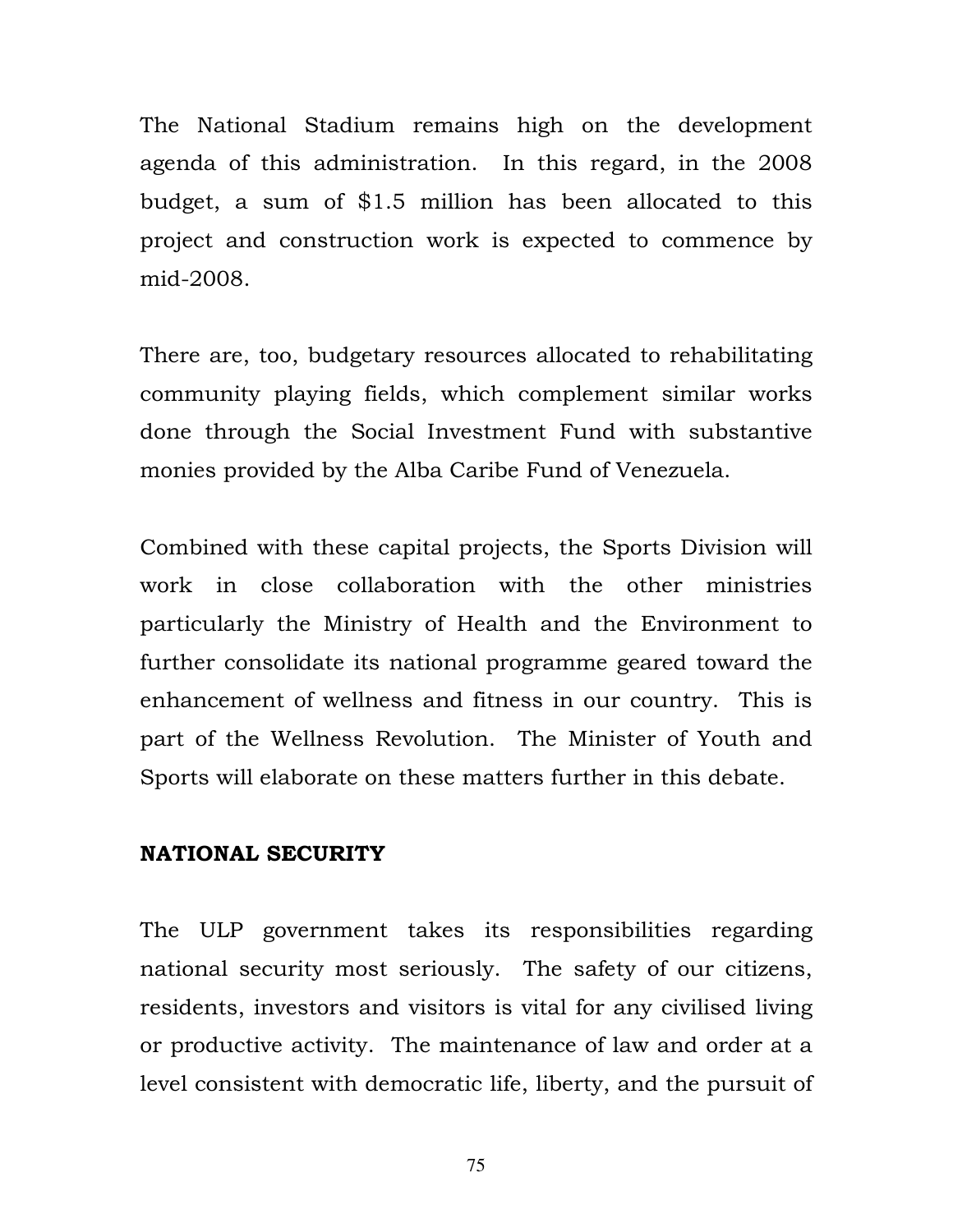happiness is of paramount importance. A derogation from this takes a society down a road, which may lead to a veritable Hobbesian state of nature where life is "nasty, brutish, and short". This government will never permit such a descent; it will not flinch in being tough on crime and tough on the causes of crime. All law-abiding citizens have an obligation to work in concert against criminal activities and to bring the perpetrators of crime to justice. And no one should ever be allowed to profit from crime, especially serious crime, in a civilised society.

These are bedrock propositions which must be restated in a context where crimes of violence have been rising in St. Vincent and the Grenadines and our nation finds itself living in an increasingly dangerous Caribbean, Latin American, and yes American neighbourhood.

Mr. Speaker, in February 2003, this Honourable House endorsed the government's 14-point Strategy on Fighting Crime. Within this Strategy are lodged a series of practical policies and programmes. Appropriate, and consequential work plans have been devised.

Mr. Speaker, the several institutions in the formal security apparatus of the State are: The National Security Council; the St. Vincent and the Grenadines Police Force, including the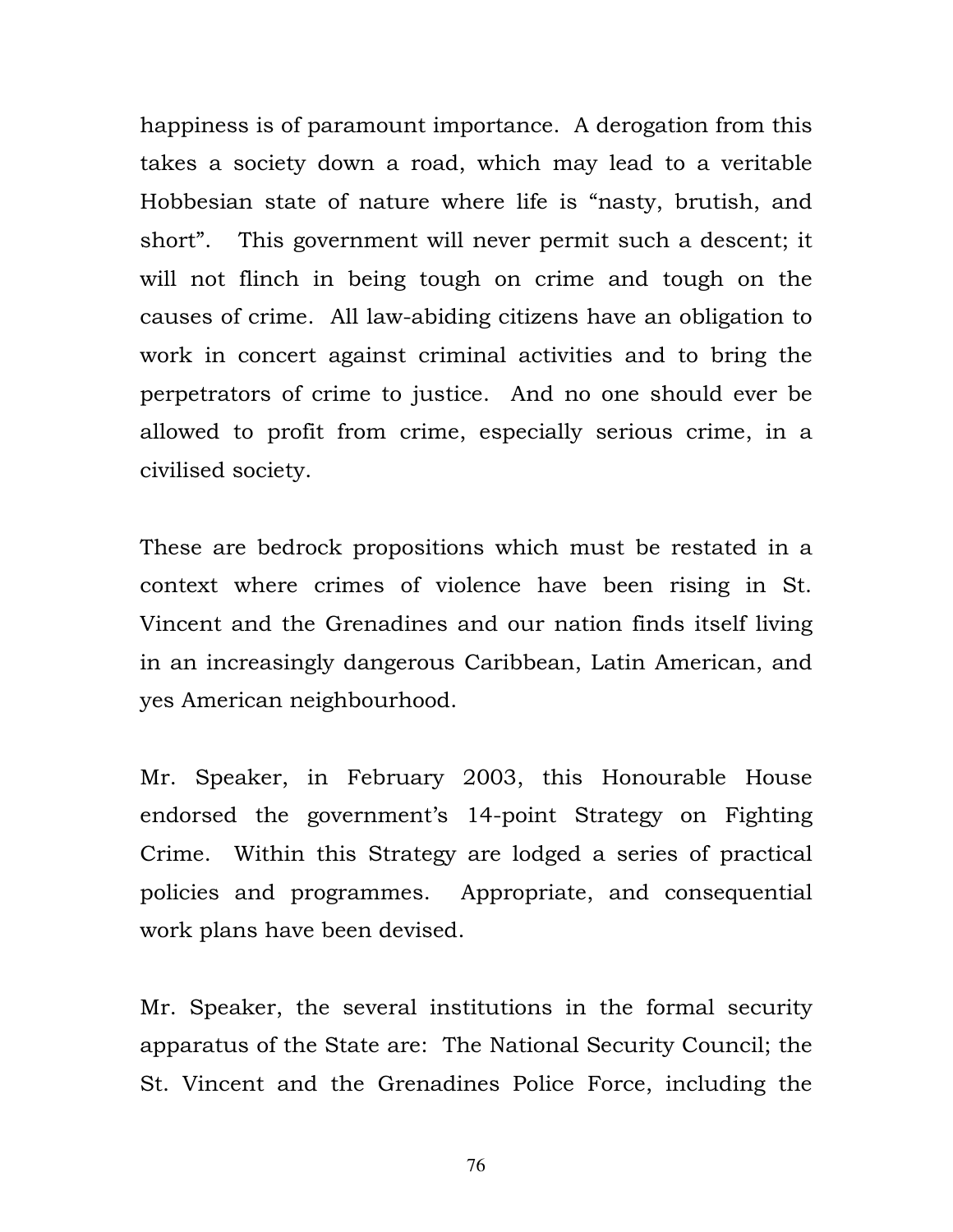Coast Guard and Fire Service; the National Commission on Crime prevention (NCCP); the Prisons; the Regional Security System (RSS) and other regional or international entities of which St. Vincent and the Grenadines is a part, or to which our country is linked by treaty arrangements. Each of these institutions plays a vital role in the delivery of national security service. And each is being beefed up so as to combat crime.

Central to the organised fight against crime is the Police Force. The reform of the Police Force in keeping with certain recommendations from the Durant Report of 2005 will continue in 2008. Among the central initiatives to be pursued, in this regard, relate to enhanced training, community policing, manpower development, an increase in salaries and an improvement in working conditions, the better equipping of the Police Force, and the rehabilitation or construction of Police Stations.

Mr. Speaker, the 2008 recurrent budget for the Police reveals that there has been a substantial improvement in pay for policemen/women as a consequence of the reclassification exercise and the salary increases. The Police Service itself has been allocated 73 new posts in the 2008 Estimates. Additionally, there are 12 new posts in the Fire Service and a provision of \$172 thousand to employ 20 Rural Constables to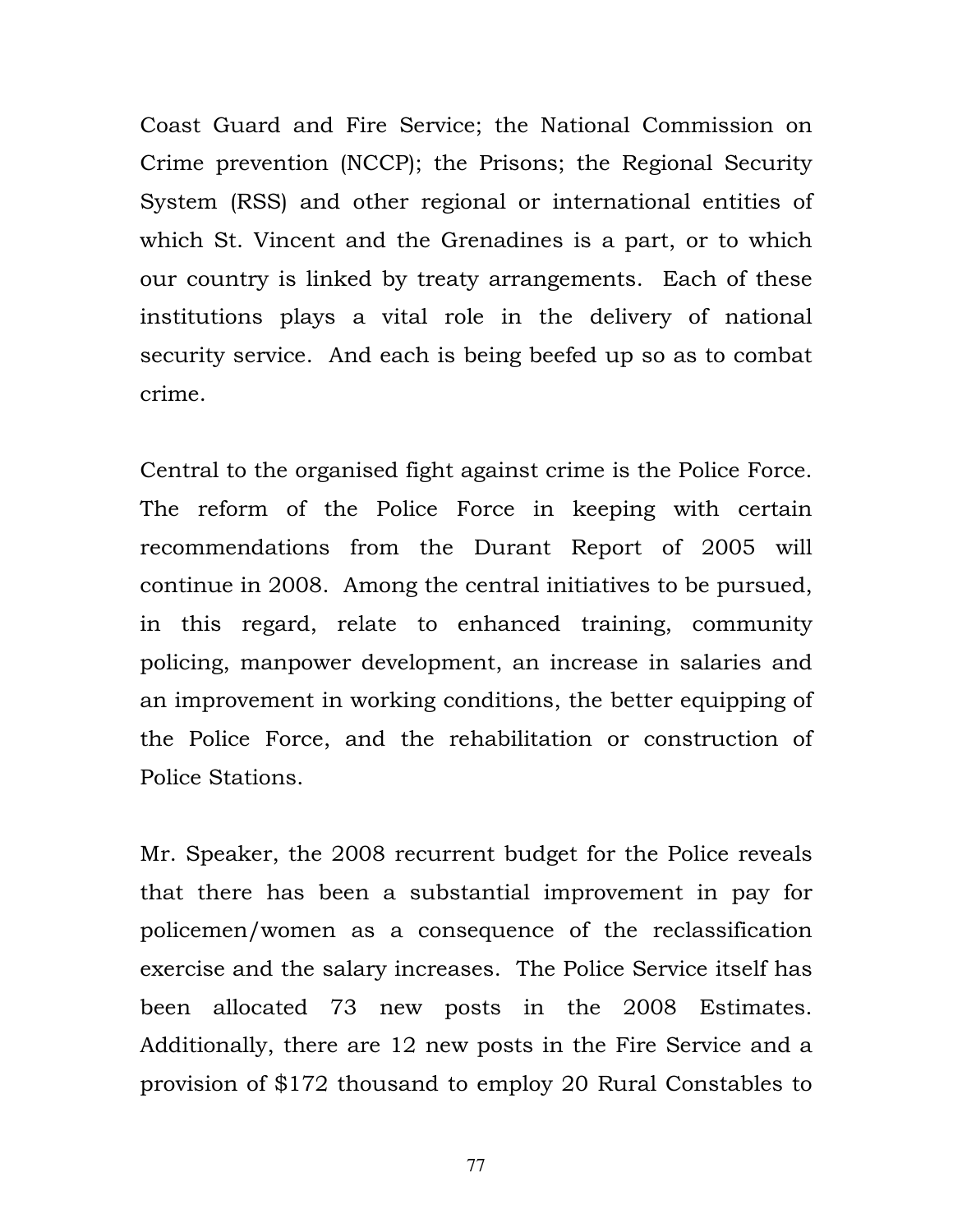assist in the fight against praedial larceny. All told this adds 105 new posts to the security forces.

The recurrent budgetary allocation to "national security" amounts to a more than commendable 10.3 percent of the total recurrent budget. On the capital side of the budget \$17.9 million or 7.5 percent of the entire capital estimates has been allocated to "national security".

Among the principal capital items of expenditure on national security are: National Security Enhancement; Advance Coastal Surveillance System; the refit of a Coastguard Vessel; the construction and renovation of Police Stations; the ongoing construction of the Modern Correctional Facility; and the purchase of Fire Trucks.

Mr. Speaker, the National Commission on Crime Prevention (NCCP) and other State agencies have been working assiduously to lift the disciplined organisations such as the Cadet Corps, Marine Cadets, Police Youth Clubs, Girl Guides and Boys Scout. The expansion of the Cadet Corps from around 75 in 2001 to over 400 today and the formation of the Marine Cadets have been particularly impressive.

Accordingly, the government will be facilitating the hosting of the 19th Caribbean Cadet Camp next year. Further, in 2008,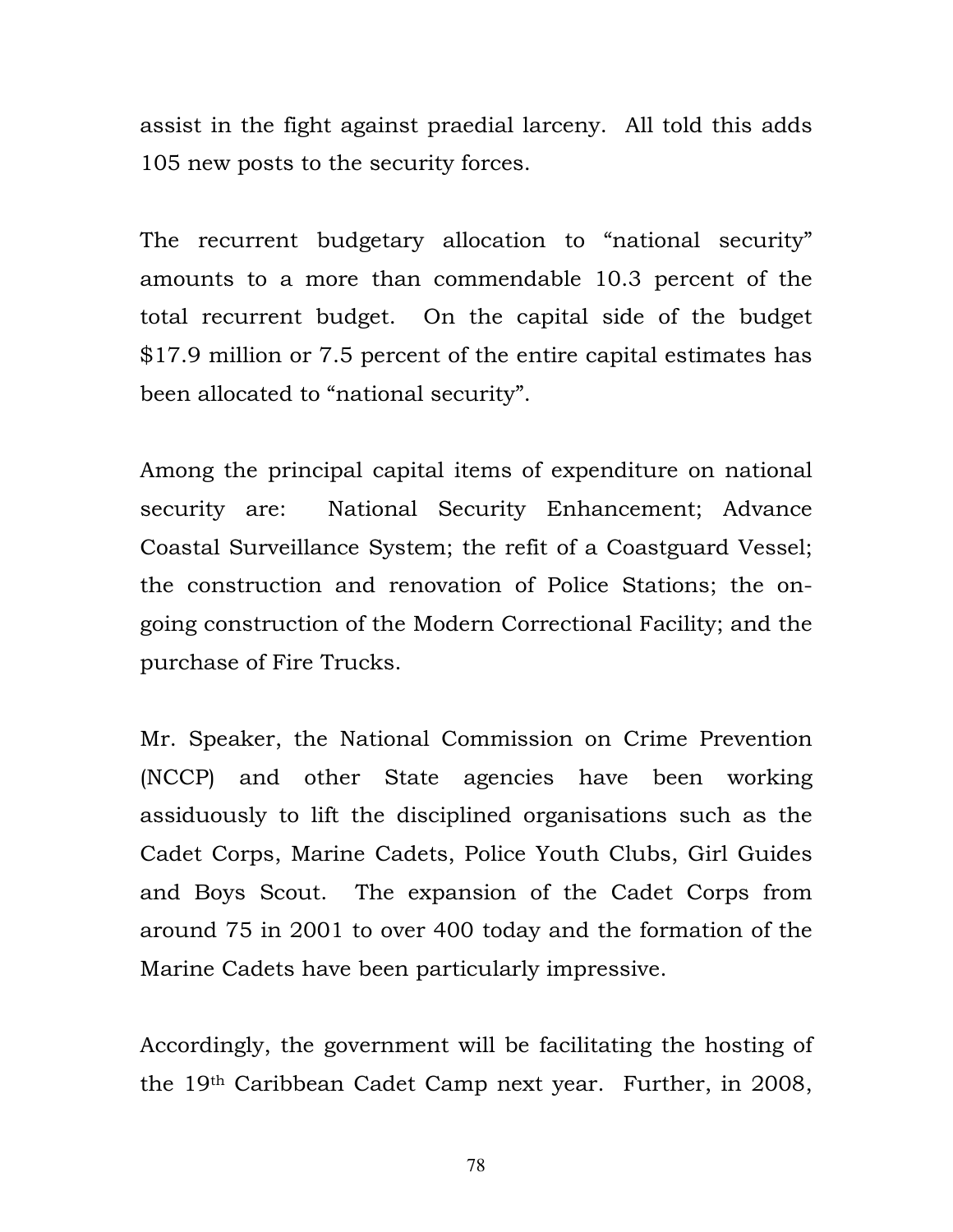the Project Brief and draft design for a Modern Cadet Headquarters will be developed. It is the goal of the government to have in excess of 1,000 Cadets by the year 2012. I encourage the eligible young persons to join the Cadet Corps or other disciplined organisations.

Mr. Speaker the NCCP and the Police Force continue to work with the church and community groups in the battle against crime. In 2008, another initiative called "Pan Against Crime" will be unveiled. The Youlou Pan Movement will be central in this programme. A sum of \$150 thousand has been allocated for "Pan Against Crime".

#### FINANCIAL SECTOR

Mr. Speaker, financial sector development is a component of the modern, competitive economy. Accordingly, the Government has been working with the Eastern Caribbean Central Bank and other Eastern Caribbean Currency Union (ECCU) governments in fostering the establishment of a modern, highly sophisticated and efficiently regulated financial system. The foundation of this system has been laid in a stable currency, fairly low inflation and a widening range of financial products and institutions.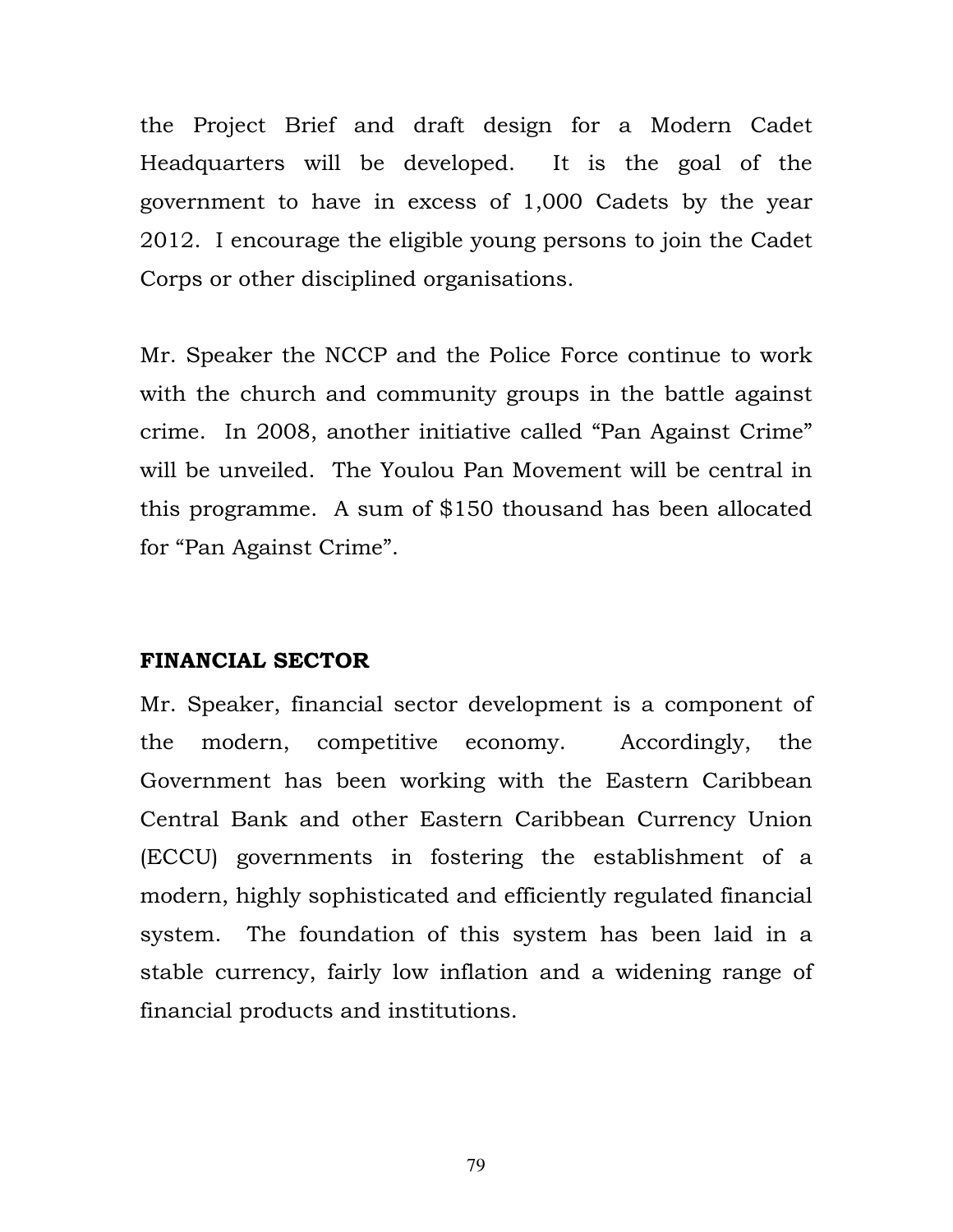During 2008, our focus will shift to the retail payment system which refers to the collection of procedures, rules, standards, instruments, institutions and technical means used to exchange financial value between two parties discharging an obligation. The soundness and efficiency of the payment system are fundamental factors in sustaining economic activity and economic development. The payment system is also indispensable for the stability of financial markets and the stability of the currency.

In St. Vincent and the Grenadines payment instruments are used in a sub-optimal manner, from the efficiency point of view. There is excessive use of cash and an insufficient use of electronic instruments, and e-money. Further, conditions applied to payment services are usually not transparent nor clear to the stakeholders and the public, nor in concert with the policies pursued by the authorities.

We will therefore seek passage of a new Payment Systems Act and amendments to the Bills of Exchange Act, in order to:

(i) Ensure that the infrastructure and the market for payment services work smoothly, efficiently, and fairly to all participants and users.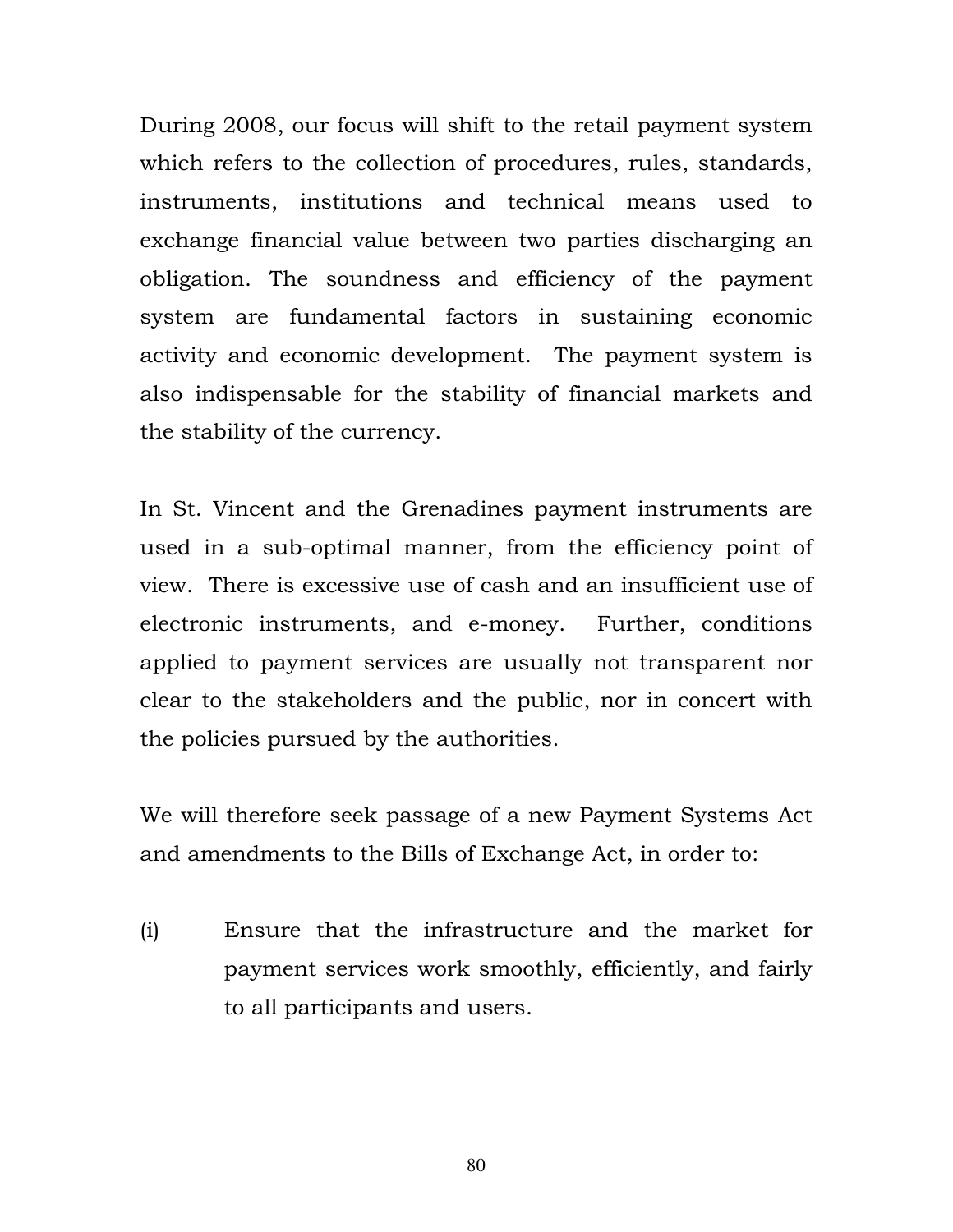- (ii) Minimize the risk of transmitting shocks across the economy such as a failure to settle payment obligations by individual participants.
- (iii) Pursue the level of technology and institutional development necessary to satisfy the payment needs of a growing and open economy.
- (iv) Enhance the role of the Central Bank as the supervisor and regulator of the payment system.

In 2008, we will also pay close attention to the system for the regulation and supervision of building societies and credit unions and bring into effect the Motor Insurance (Third Party) Act. These activities Mr. Speaker, were planned for 2007, but unfortunately were not implemented by Ministry due to a heavier than normal work load for the Ministry of Finance and Economic Planning, in particular the introduction of the Value Added Tax.

Another area of the financial system that will be subject to close scrutiny in 2008 is the Anti-Money Laundering/Combating Terrorist Finance Regime (AML/CTF). In 2009, the International Monetary Fund (IMF) will carry out an evaluation of St. Vincent and the Grenadines' AML/CFT regime. More particularly, the IMF would assess our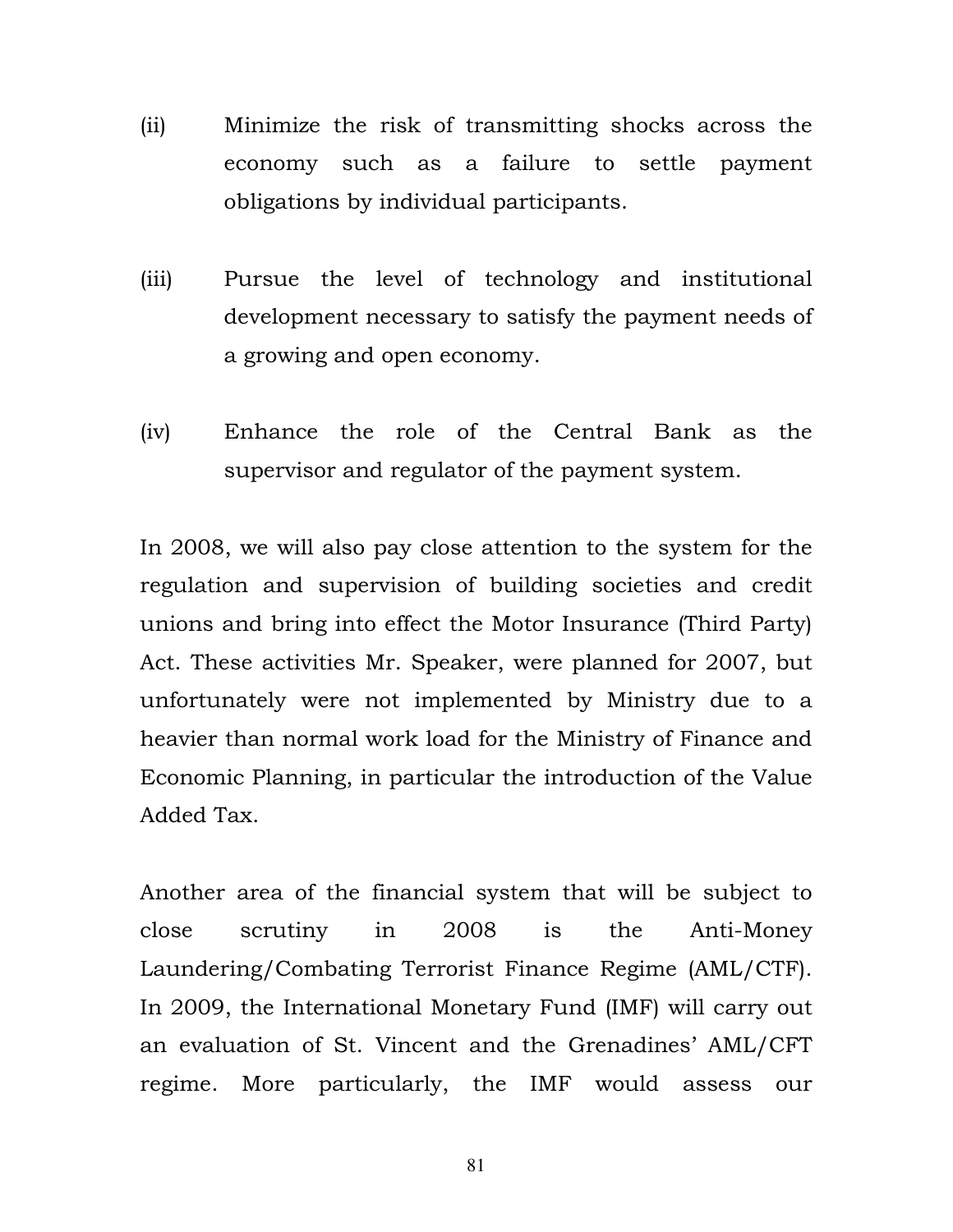compliance with International Standards. Over the last six years or so, the Government has mainly, through the Financial Intelligence Unit (FIU), made tremendous strides in developing our AML/CFT regime and has also made several important legislative changes to bring our laws in line with International Standards.

We are therefore confident that we will obtain a positive outcome from this assessment. We must nonetheless make the necessary preparations and ensure that officials and other persons involved in the exercise are fully appraised of their role in the process and understand the methodology to be used by the assessors.

# NIS and Pension Reform

One of the central planks in the evolving Wellness Revolution is the provision of social security services for the population. This is why the government continues to pay so much attention to the operations of the National Insurance Services, to seek its further development and extend its benefits to workers and self-employed persons. The NIS is an important vehicle for the well-being and security of a significant portion of the population.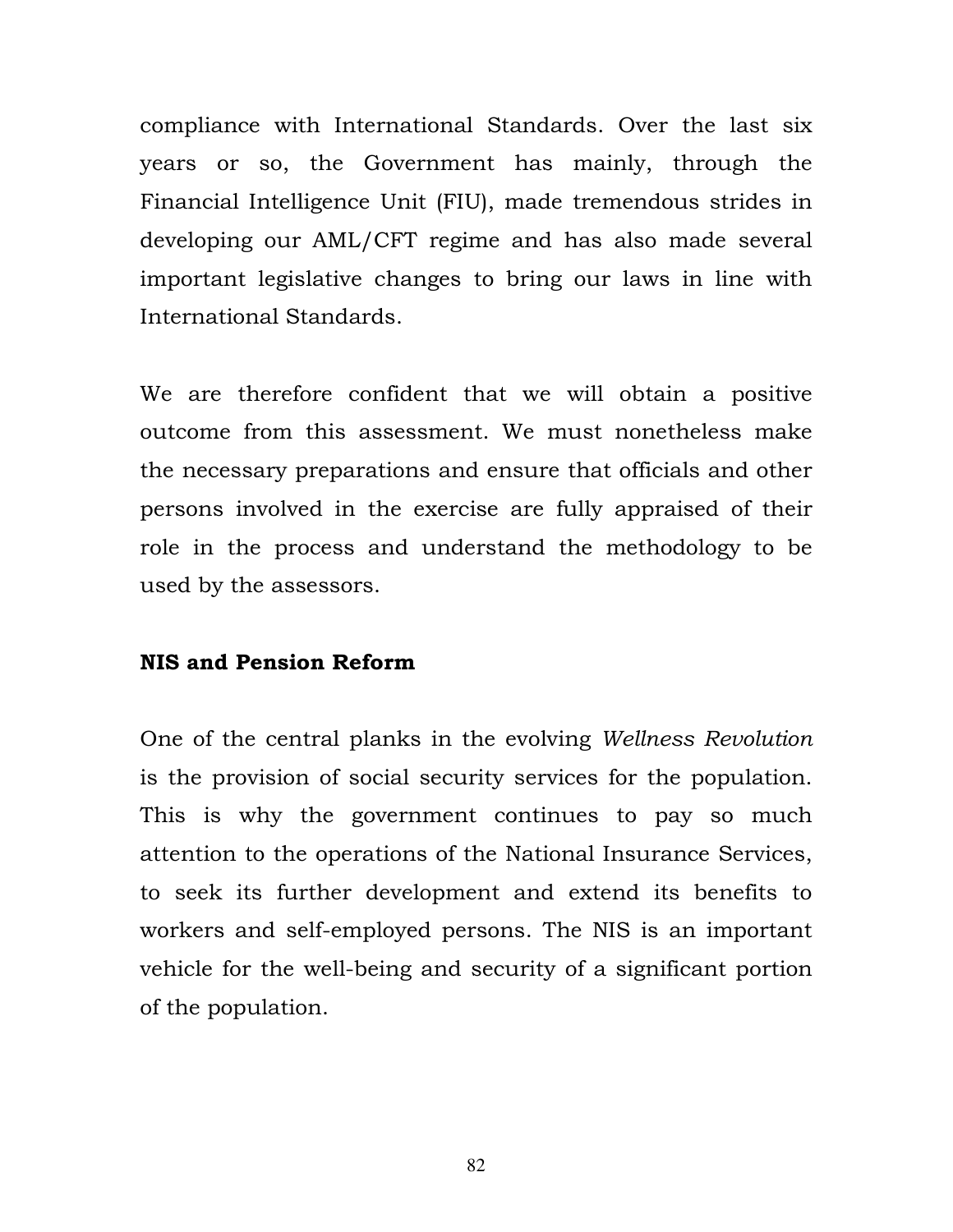The last actuarial valuation of the NIS showed that the NIS was actuarially and financially sound and had enough reserves as at the end of 2004 to pay expenses for the next 12 years. The report however pointed out that cost was projected to increase rapidly and to surpass current contributions by the year 2012. The NIS would still have more than enough funds to pay its future expenses, but some of the investment income, instead of being used towards the build-up of reserves will have to supplement the contribution income to cover its expenses. This would obviously lead to a decreasing net income and consequently a depletion of fund reserves if suitably ameliorative measures are not taken.

At the end of 2006 total reserves in the NIS amounted to \$339.2 million, having grown by \$21.5 million during the year. These funds were invested in a variety of instruments with approximately 41 percent of the assets held in cash and marketable securities and another 50 percent invested in longer-term assets, including bonds, loans, mortgages, equities and real estate. The remainder was invested in property, plant and equipment. As at 31st December, 2006 total assets in the institution amounted to \$341.1 million.

In order to avoid any future problems relating to the NIS, the Government is currently reviewing various options for reform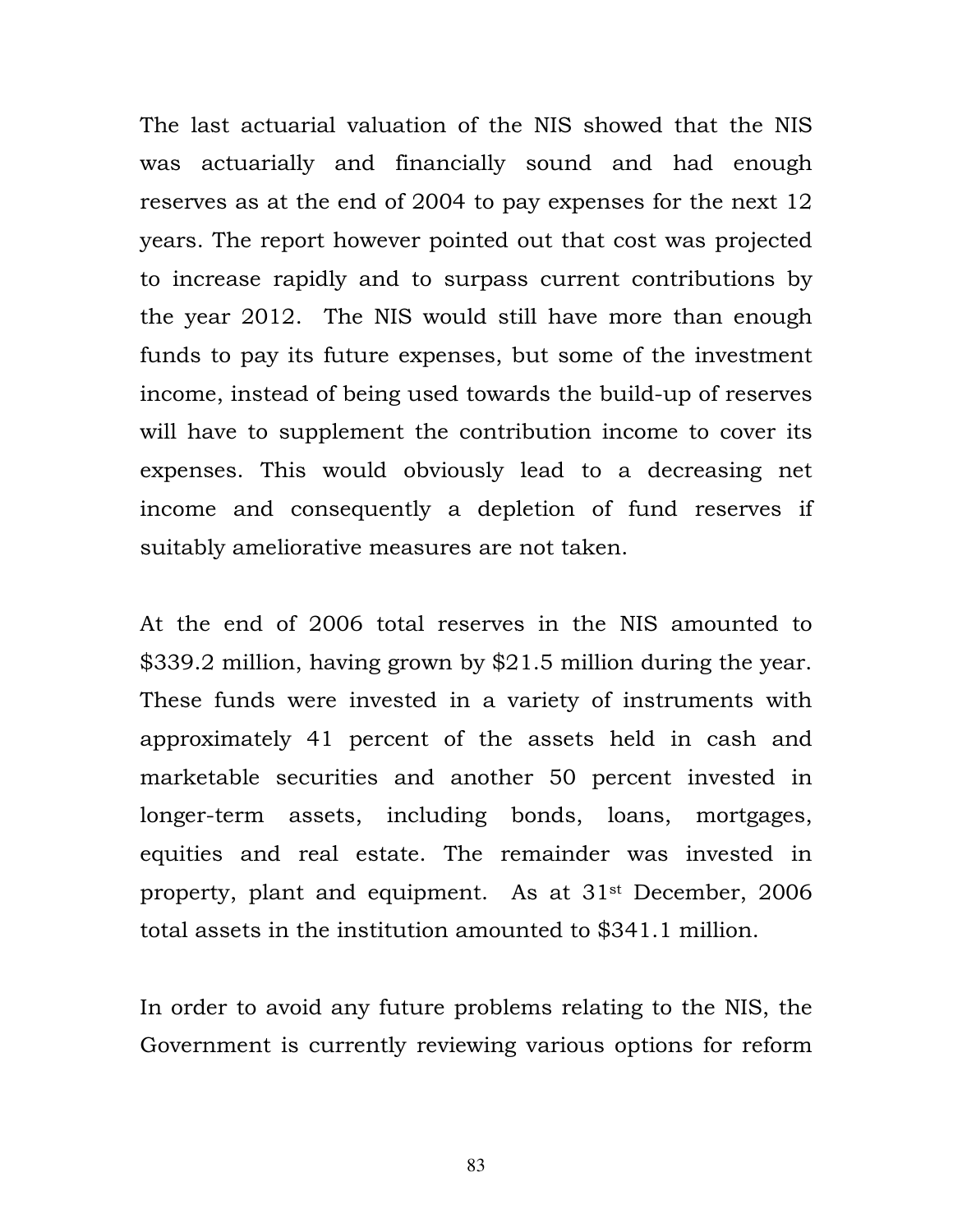of the system. These options include but are not limited to the following:-

- (i) a gradual increase in the contribution rate for the long-term benefit branch;
- (ii) a gradual increase in the retiring age;
- (iii) automatic price indexations of benefits in lieu of periodic, ad hoc adjustments;
- (iv) a change in the calculations of survivors benefits to better protect the families of young workers.

Government will also be exploring options for reform of the Public Service Pension System. Because the NIS and Public Service Pension System operate in parallel, public servants can get full pensions from both, which would potentially make their combined pensions higher than their income at retirement. This is clearly not a sustainable proposition and government will examine the feasibility of aligning the NIS and Public Service Pensions but in such a way not to place public servants at any disadvantage.

 The need to reform the legal and regulatory framework for private pension plans is a closely-related concern. A properly-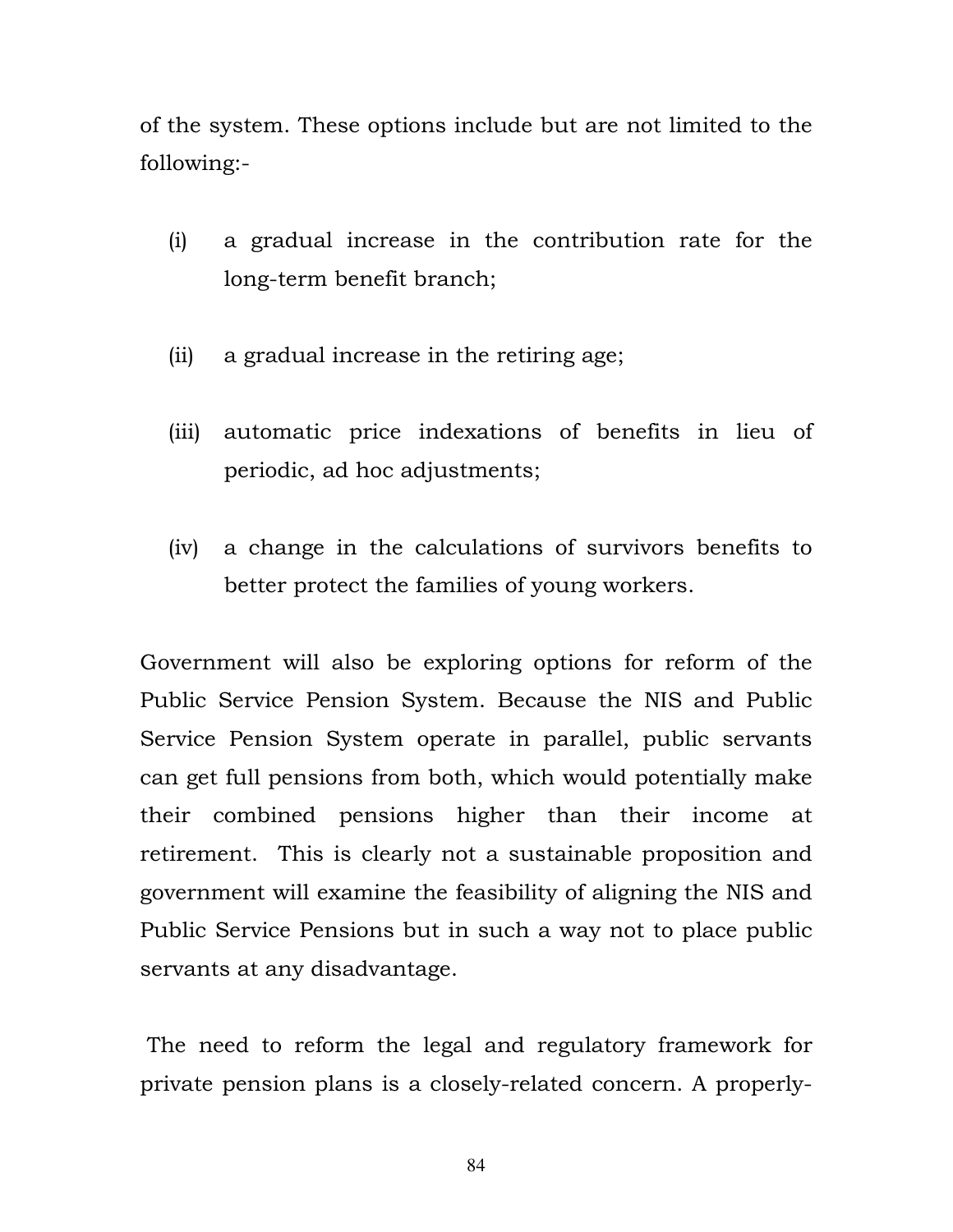regulated private pension system not only provides income security for the elderly, but can also have a positive impact on aggregate savings and investment. The Insurance Act of 2004 makes provision for regulating the operations of Pension Fund Plans in St. Vincent and the Grenadines, with the Ministry of Finance and Economic Planning charged with this responsibility. Confidence in the security of private pension plans is greatly enhanced by a sound regulatory framework.

There are still too many persons who are failing to operate in accordance with the law. Therefore, the Ministry of Finance will step up its efforts to ensure that our pension fund meets the relevant regulatory and prudential guidelines. In particular, the Ministry will ensure that the licensing requirements, disclosure standards, governance standards and minimum capital requirements are met.

#### Public Debt

The disbursed outstanding public debt was estimated at \$1.12 billion as at 30<sup>th</sup> September, 2007, the equivalent of 77.0 percent of GDP. This figure includes an amount of \$164.8 million for the Ottley Hall Shipyard Project, (which was written-off in October 2007). When the adjustment is made for the Ottley Hall loan the total public debt for St. Vincent and the Grenadines amounted to \$998 million, the equivalent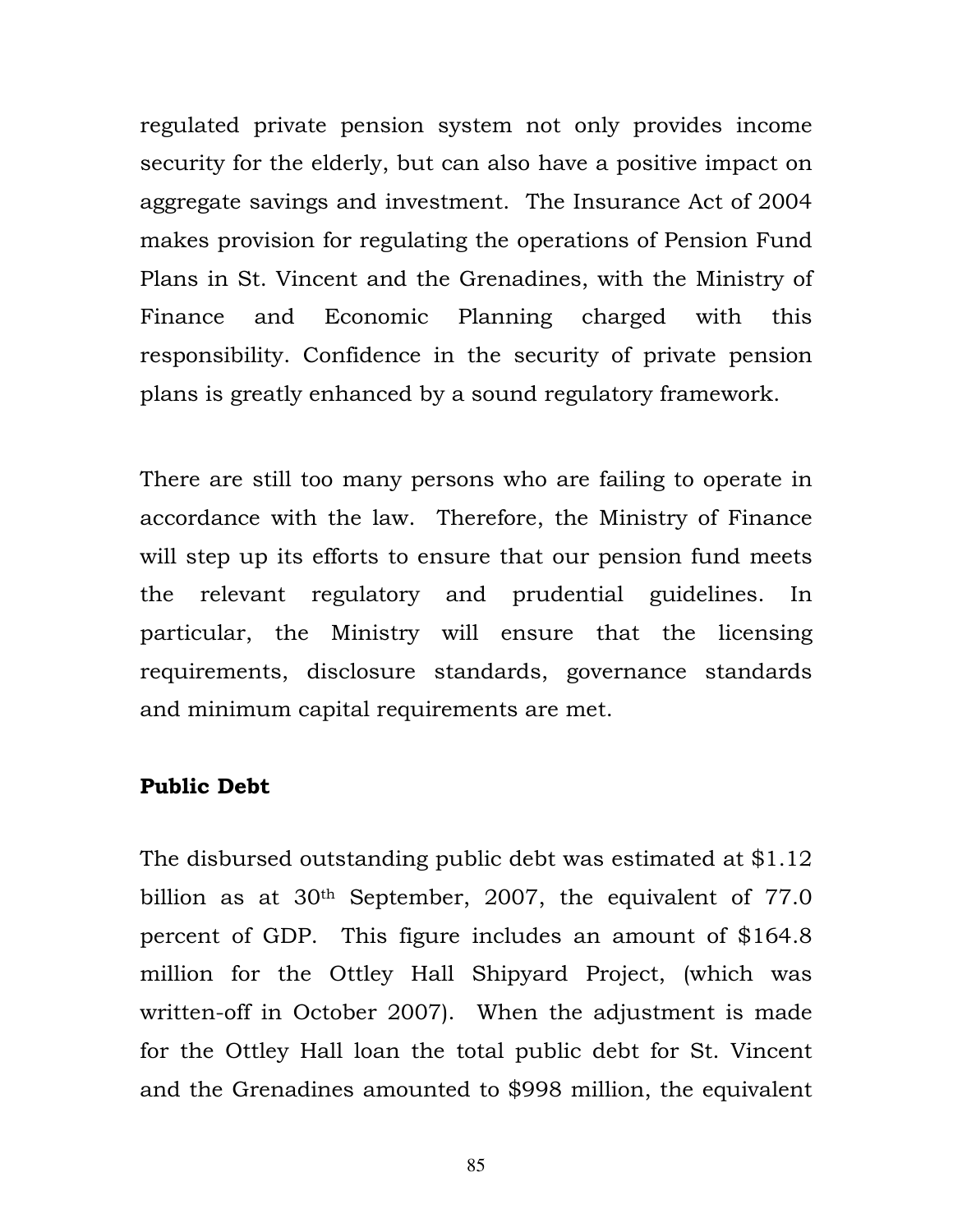of 66 percent of GDP. This is \$76.5 million less than the public debt at the end of December 2006.

Other major developments during the year include the following:-

- (i) Repayment of the 2006/2007 \$30 million bond issue from the sinking fund established for that purpose.
- (ii) A loan of \$25 million from the National Commercial Bank to refinance the Ottley Hall loan and some other debts, including an amount of approximately \$2 million for the redundant traffic lights in Kingstown.
- (iii) A loan of \$30 million through a bond issue on the Regional Government Securities Market to partially finance the 2007 Public Sector Investment Programme.
- (iv) Disbursement of approximately \$11.0 million by the Caribbean Development Bank for the Windward Highway Rehabilitation, the Basic Education and the Lowmans Bay Power Projects.
- (v) A loan of \$30 million by the International Airport Development Company from First Caribbean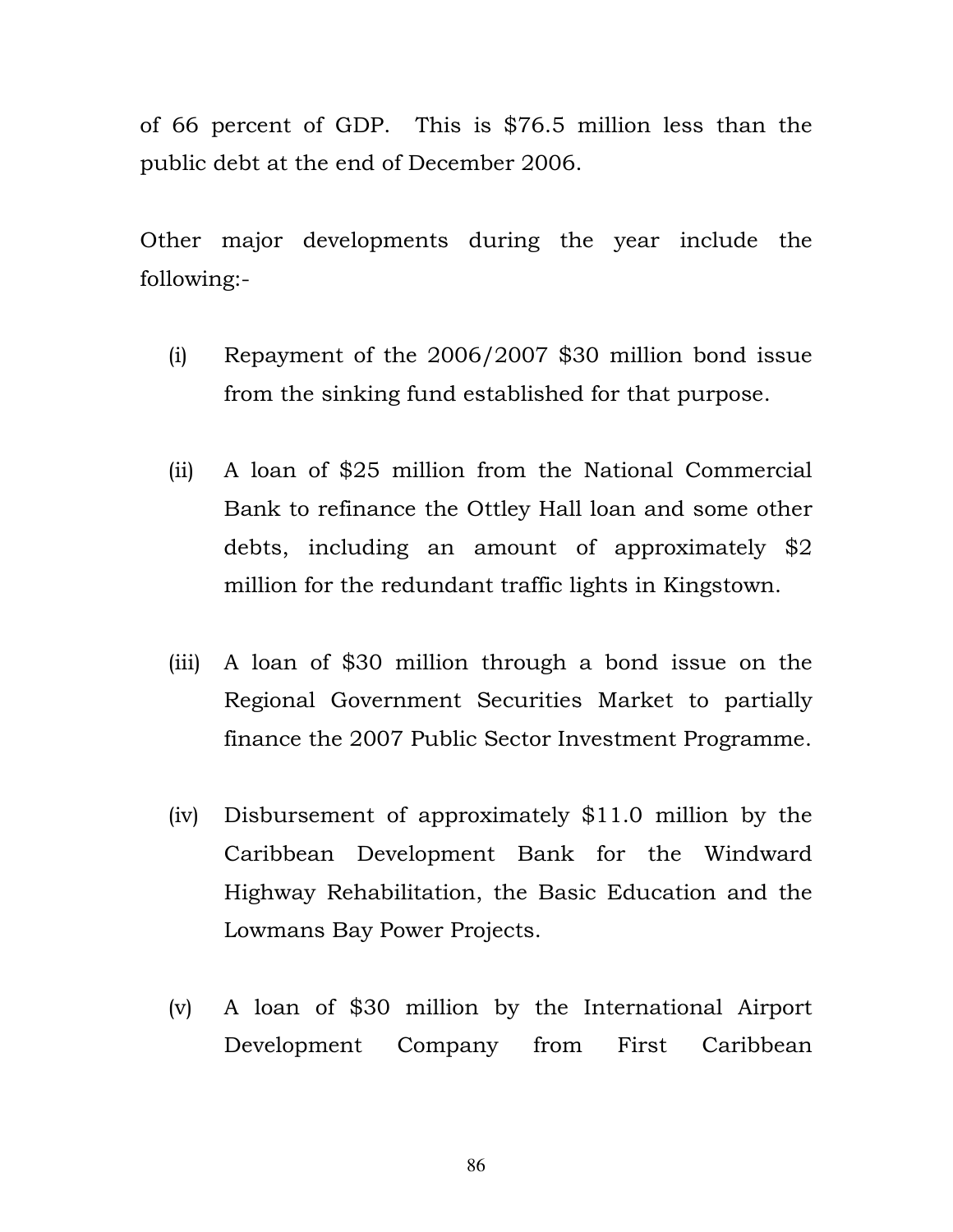International Bank to be used for bridging finance on the Argyle International Airport Project.

For 2008, we plan to borrow an additional \$100 million of which \$30 million relate to the 2007 Public Sector Investment programme and \$25 million is for the 2009 Public Sector Investment programme. By structuring the loan in this fashion we would obtain better terms and conditions and we would be able to attract international investors.

As pointed out in my last Budget address, over the mediumto-long term the Government aims to restrict the public debt and to bring it as close as possible to the benchmark level, recommended by the Monetary Council of the Eastern Caribbean Central Bank. This will be achieved by containing the fiscal deficits and by increasing the growth potential of the economy. A key consideration in this process is how far to cut the overall fiscal deficit. This involves difficult choices. Mindless cuts in expenditure, without concerns for the consequences may yield short-term fiscal savings, but they can also result in substantial long-term cost. To achieve an ongoing reduction in the debt level requires a strategy that is measured, thoughtful and responsible. That is what this Government is pursuing.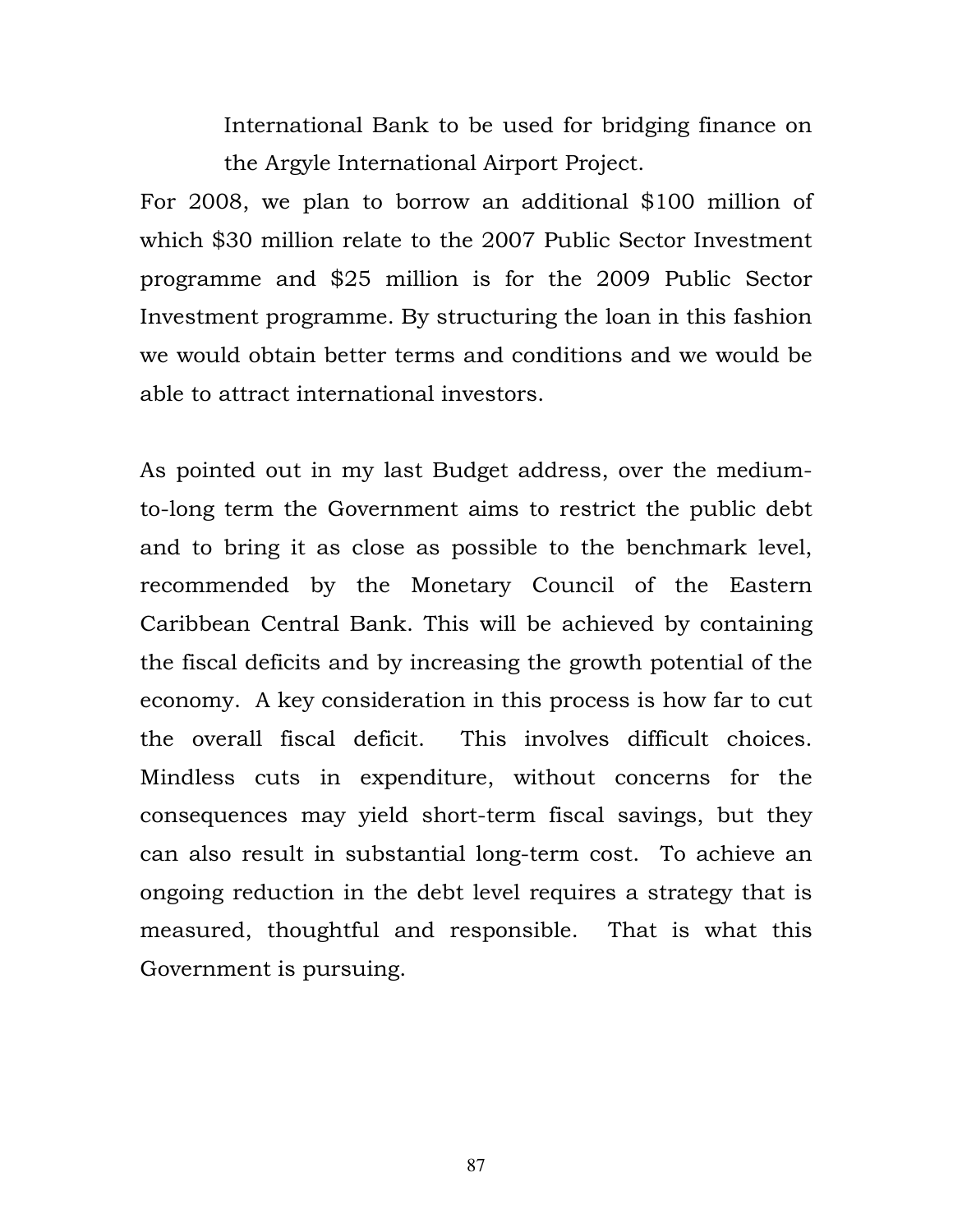## Resource Requirements

The expenditure budget for 2008 amounts to \$757.3 million comprising of recurrent expenditure (including amortization) of \$517.5 million and capital expenditure of \$239.8 million. The total budget is some \$127.2 million or 20.2 percent more than the 2007 approved estimates.

The 2008 estimates of current expenditure (excluding amortization), is \$447.53 million, which is some 13 percent more than the current estimates for 2007. This is a fairly large increase, which results from the convergence of several factors. First, the 10 percent salary increase for public servants which was recently announced, coupled with the reclassification of the public service, have added in 2008 \$24.9 million (12.9 percent) to the allocation for wages and salaries. We, however expect that with this improved remuneration there will be a commensurate increase in productivity in the public service and that less of our trained professional will be enticed to seek job opportunities beyond our shores. This will more than compensate for the higher personnel costs.

Secondly, the provision for interest on the public debt was increased by \$8.62 million (18 percent), notwithstanding the decline in the size of the public debt. The increase in debt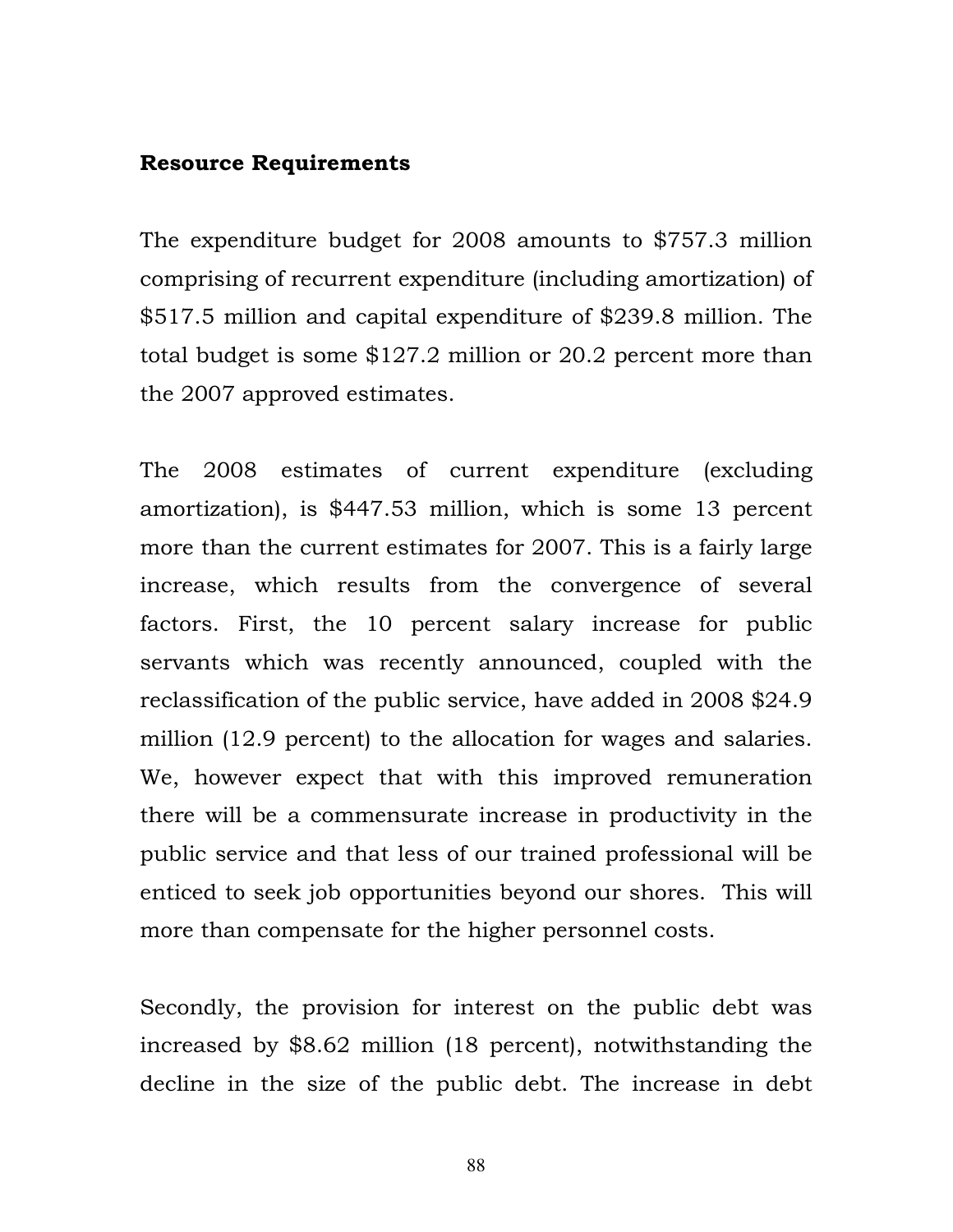servicing cost stems from the need to service the \$25 million loan obtained for repayment of the Ottley Hall and other loans, the higher overdraft and the new loan of \$100 million which will be raised to finance the Public Sector Investment Programme.

Thirdly, there has been a \$9.30 million (12.9 percent) increase in the provision for Transfers.

In spite of this increase in the estimates of current expenditure the budget includes a small current account surplus of \$0.16 million, as there was a similar increase (12.2 percent) in the projections of current revenue. The projected growth in revenue for 2008 will come primarily from growth in GDP, a more efficient tax collection and from the full year impact of the VAT. Preliminary assessment of the VAT and Excise Tax, show that the combined taking on a monthly basis, is approximately \$2.5 million more than the taxes that they replaced. Of course some of this additional revenue is attributable to growth in GDP and increases in imports.

Financing of the budget will come from current revenues of \$447.82 million, capital grant of \$116.17 million, capital revenue of \$4.0 million, loans of \$113.45 million and other capital receipts of \$75.82 million. We once again are placing reliance on grant financing for the Public Sector Investment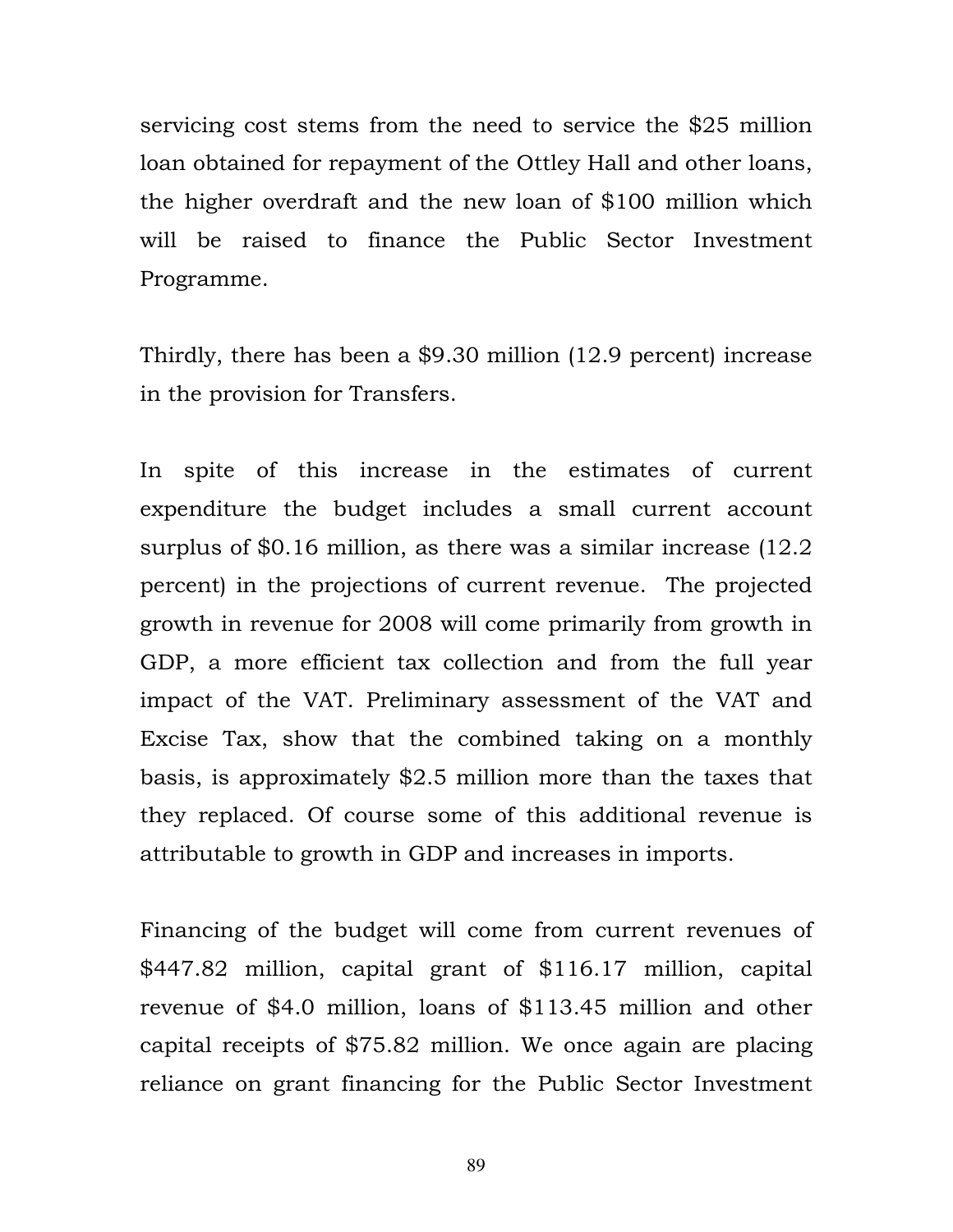Programme. For 2008, over 48 percent of the capital budget is to be financed from grants up from 44 percent in 2007.

The main source of these grants is the European Union from which we expect to receive \$62.5 million in 2008. Many of the projects to be financed here are ongoing projects for which Financing Agreements have already been signed. These include the Union Island Secondary School \$5.00 million, EU Education Support \$5.5 million, Improvement of Education Programme \$2.70, Windward Highway Rehabilitation \$25.7 million, Private Sector Development \$1.5 million, ICT Development Programme \$1.0 million, National ICT Training almost \$1.0 million, Tourism Development \$4.3 million and many more. Additionally, we have programmed some EC\$15 million from budgetary support.

Other major sources of grant funds are the Republic of China on Taiwan \$19.07 million, Trinidad and Tobago \$11.5 million, Japan \$10 million, Cuba \$8.0 million in kind, Venezuela \$2.1 million, CDB \$1.1 million and Global Environmental Facility \$1.0 million. There is absolutely no doubt that with proper sequencing of works we would be able to realize and efficiently utilize most of the grants funds budgeted for 2008. This will go a long way in helping us to reduce the level of borrowings, without having to reduce overall capital spending.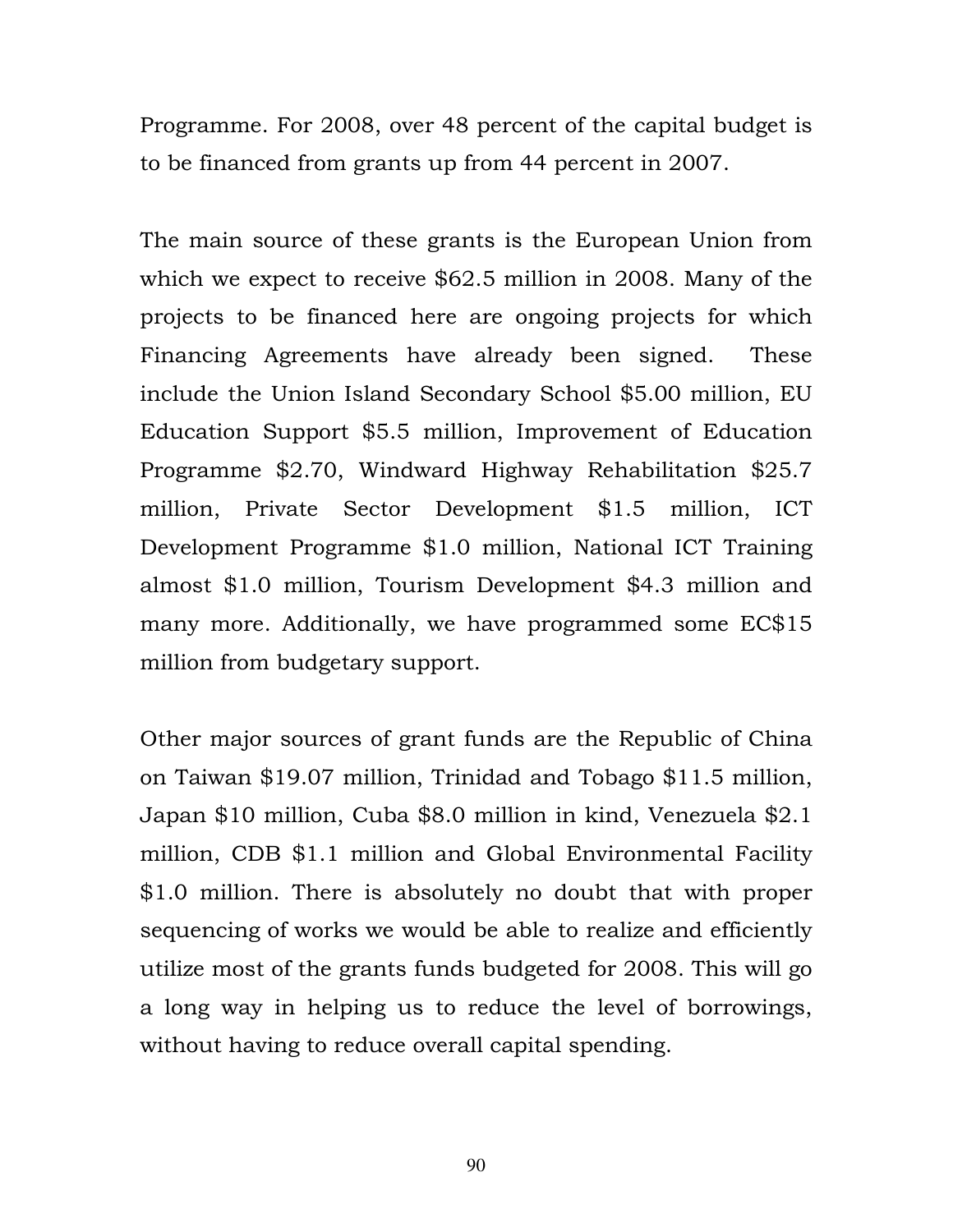With such a large pipeline of grant-financed projects we will naturally have fairly large local counterpart requirements. Indeed a large portion of the borrowing requirement for 2008 is to finance counterpart contributions particularly in education, road construction, and security. The Ministries responsible for these three areas account for over sixty eight percent (68%) of the 2008 loan-financed expenditure.

Of the \$113.5 million in loan expenditure for 2008, some \$25 million or so will come from borrowing in previous years with the Canouan Airport Development project accounting for \$18.6 million of this amount. Another \$21.5 million will be in the form of concessionary loans from the Caribbean Development Bank and the World Bank. This means that only \$67.4 million will be required to be raised on local, regional and international capital markets.

# FISCAL MEASURES

Mr. Speaker, for 2008, we have designed a comprehensive package of fiscal measures which are intended to bring a measure of relief to workers and businesses and to improve the country's competitiveness. This is of critical importance with the advent of the CSME and as the country tries to attract and retain skilled professionals and investment.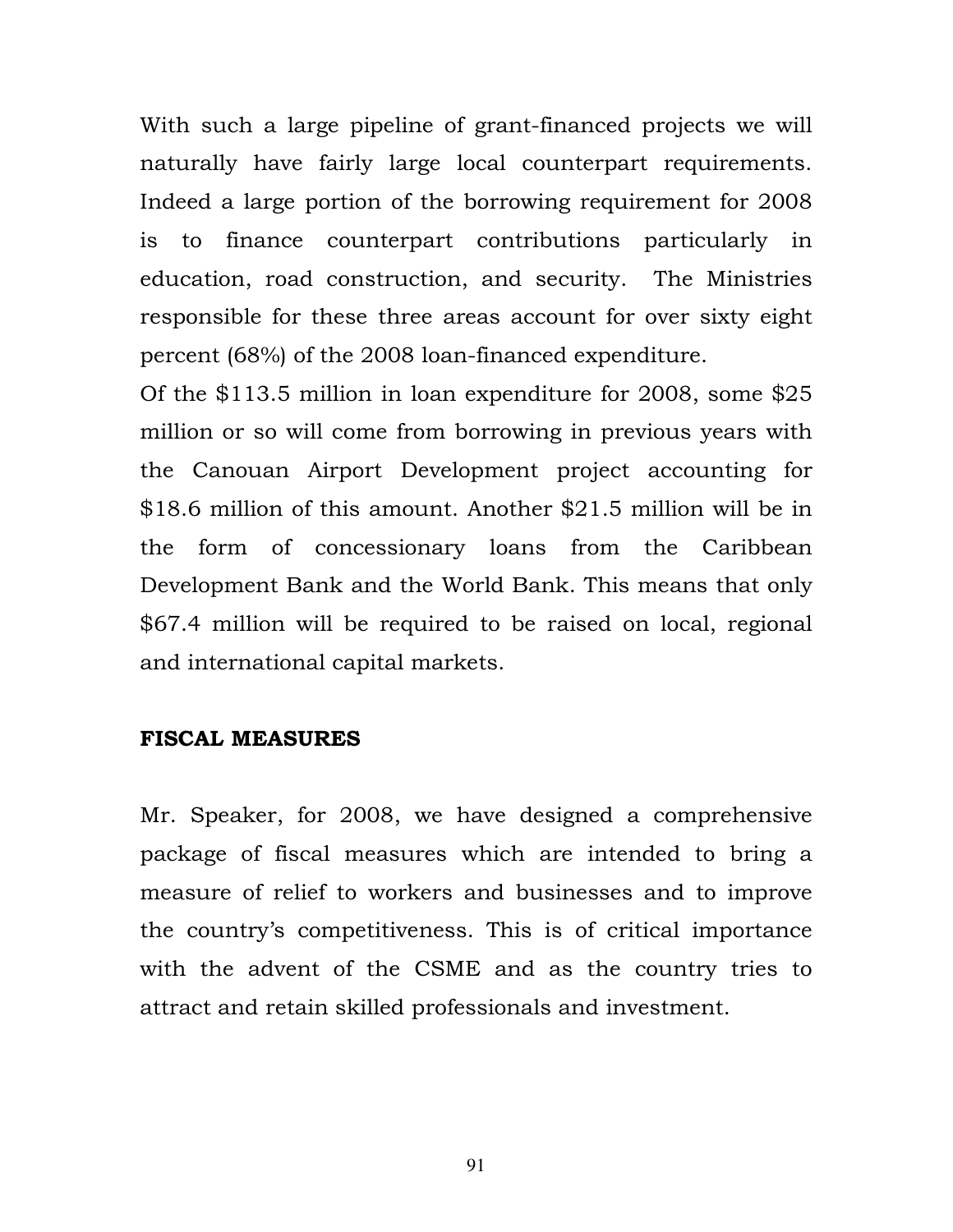## Income Tax

I propose to implement a further reduction in income tax effective from the income year beginning in January 2008. For individuals the threshold will be increased from \$15 thousand to \$17 thousand and the top marginal rate will be reduced from 37.5 percent to 35.0 percent. For companies the standard rate of tax will also be reduced from 37.5 percent to 35 percent.

This is the second consecutive year that we are reducing income taxes and Vincentians can look forward to further reductions in the coming years as we fulfill our commitment of lowering the highest tax rate to thirty percent or less.

The estimated cost of this measure is approximately \$9.5 million per annum, and it comes at a time when the government has large expenditure commitments on both the recurrent and capital sides of the Estimates, as I have just outlined.

### VAT

Notwithstanding the very successful implementation of the VAT and modern Excise, a number of problems have been identified which now require corrections. Accordingly, I propose to amend the VAT Act to:-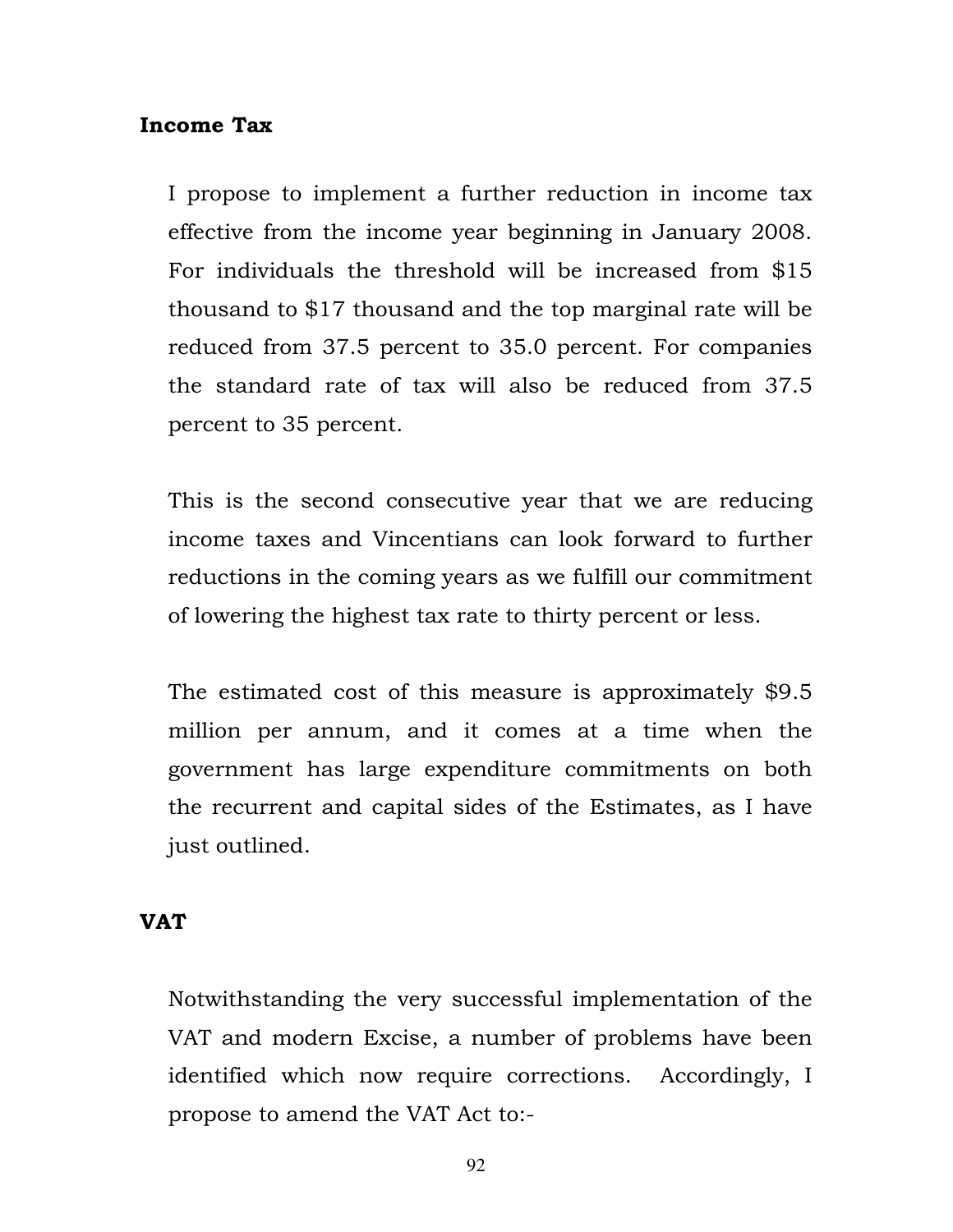- (i) Require all hotels to register for VAT regardless of threshold;
- (ii) Zero-rate the following:
	- (a) Water supplied by CWSA to domestic consumers (this was previously exempt)
	- (b) The surcharge or service charge impose by producers of hotel accommodation provided that the surcharge or service charge does not exceed ten percent and no less than 90 percent of the amount collected is added to the wages of the workers;
	- (c) Solar water heaters, solar panels and related equipment.
	- (d) A list of selected foods and personal items, namely:

| Salt             |
|------------------|
| Yeast            |
| Sanitary napkins |
| Baby diapers     |
| Toilet tissue    |
| Undergarments    |
|                  |
|                  |

(iii) To exempt the following: -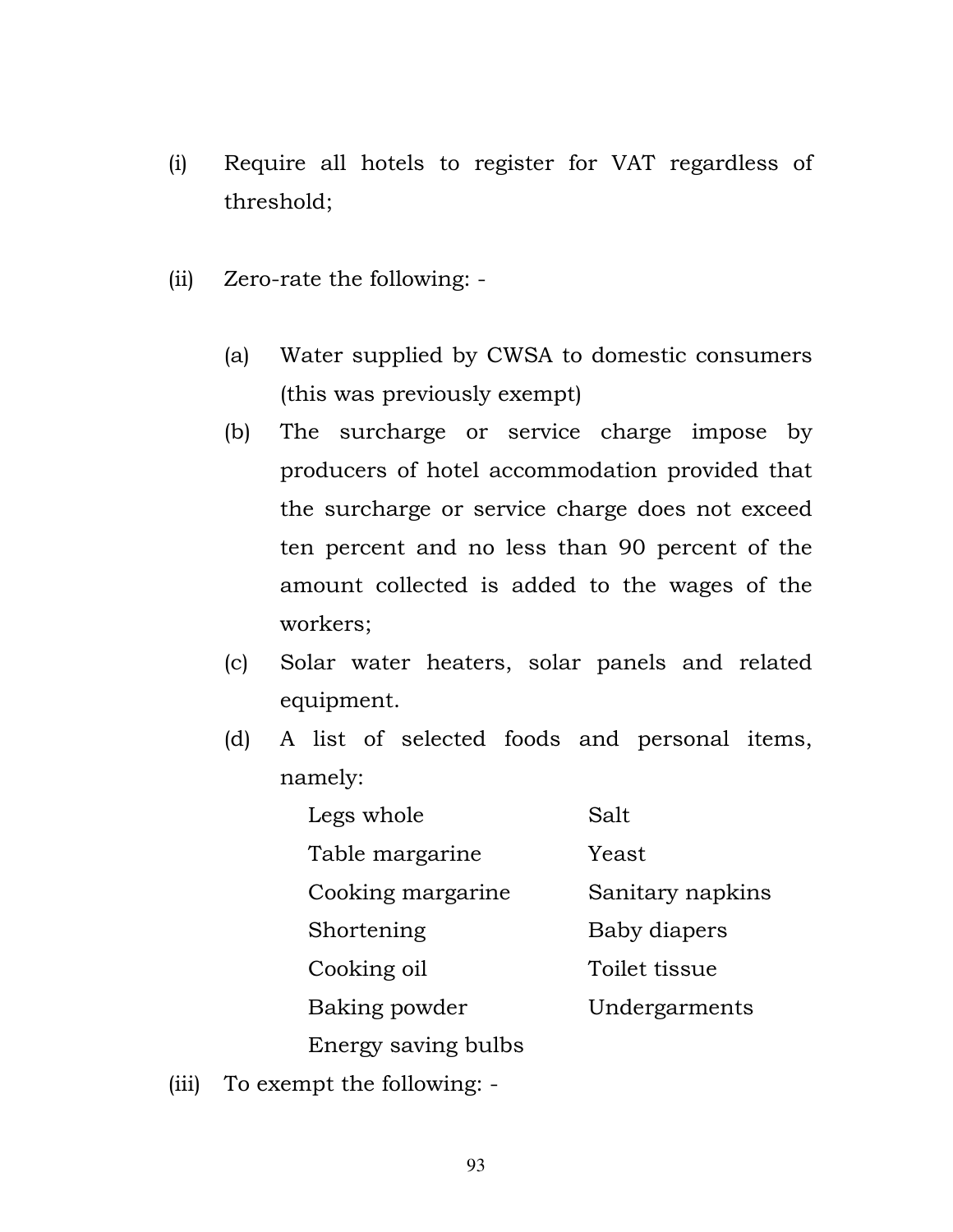- (a) Yachting services provided by persons licensed under the Yacht Licence Act.
- (b) Sale of real property
- (c) A list of selected food items:

Onions Lentil peas Garlic Pigeon peas

- (iv) To charge a reduced VAT rate to 10 percent for diving, tours and other tourism related services.
- (v) To allow the Comptroller of Customs and Excise to register persons who are undertaking tourism related developmental activities. This would allow the investor to obtain refunds for input VAT, during the construction phase.

 These concessions on all these VAT related measures will cost an estimated \$6.0 million per annum.

# Interest Levy

In an attempt to provide an additional boost to the residential mortgage market, I propose to reduce the interest levy to 0.5 percent for those financial institutions whose sole business is that of granting residential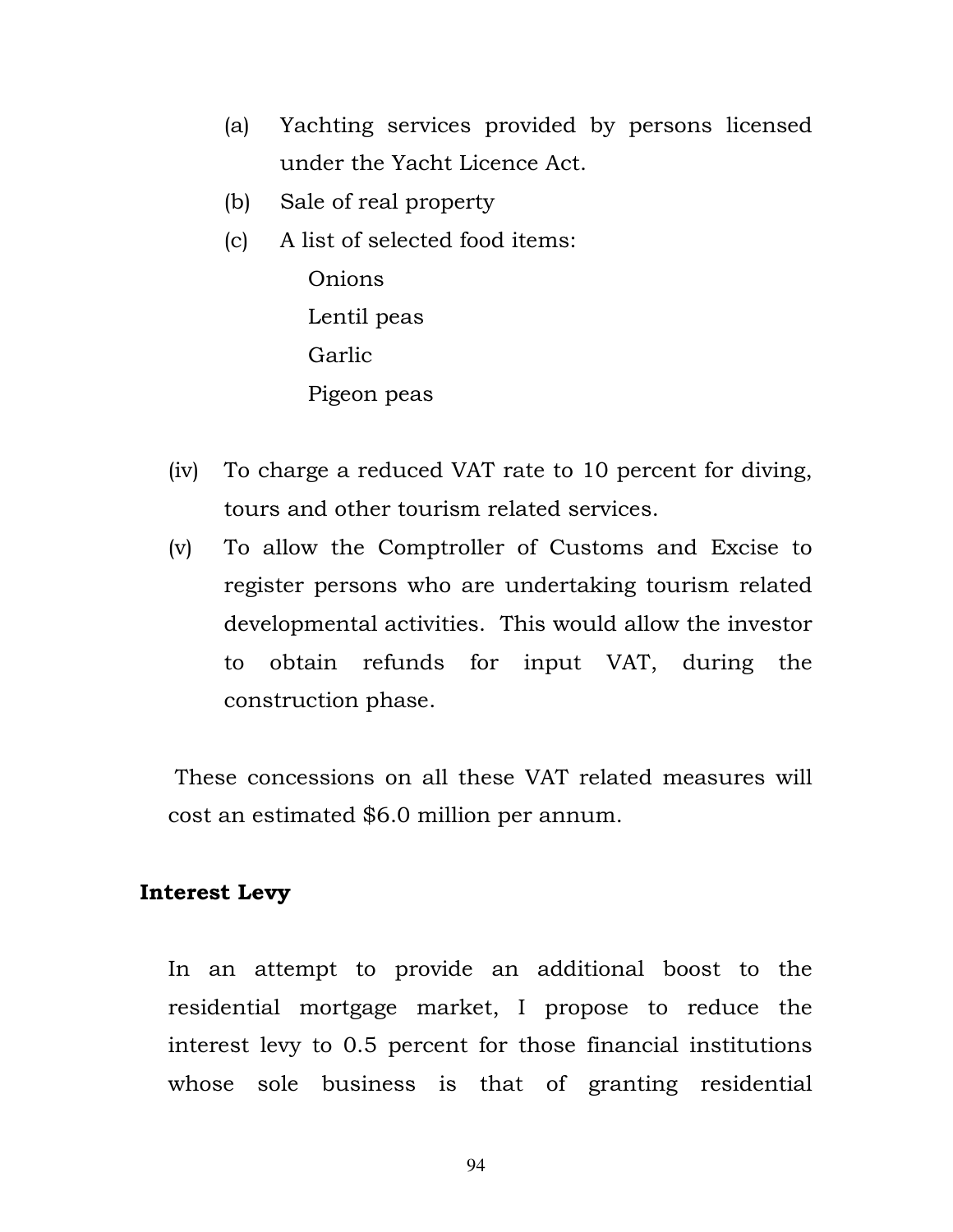mortgages. The institutions will continue to qualify for the mortgage deductions pursuant to the Act.

This measure will cost approximately \$0.6 million per annum.

Further, a number of financial institutions are usually tardy in the payment of the tax. I therefore propose to amend the Act to impose a penalty of 1.5 percent of the outstanding balance for each month or part thereof that the tax remains outstanding by the financial institution.

# Excise Tax

I propose to increase the excise tax chargeable on cigarettes and alcoholic beverages. This is in keeping with our position in promoting wellness. The link between those products and certain life-style diseases and conditions is well established and there is no doubt that excessive consumption of alcohol and smoking has contributed to increases in our health care costs.

Similarly, I propose to impose an excise tax of 5 percent on aerated beverages. This measure is expected to yield an additional \$250 thousand per annum.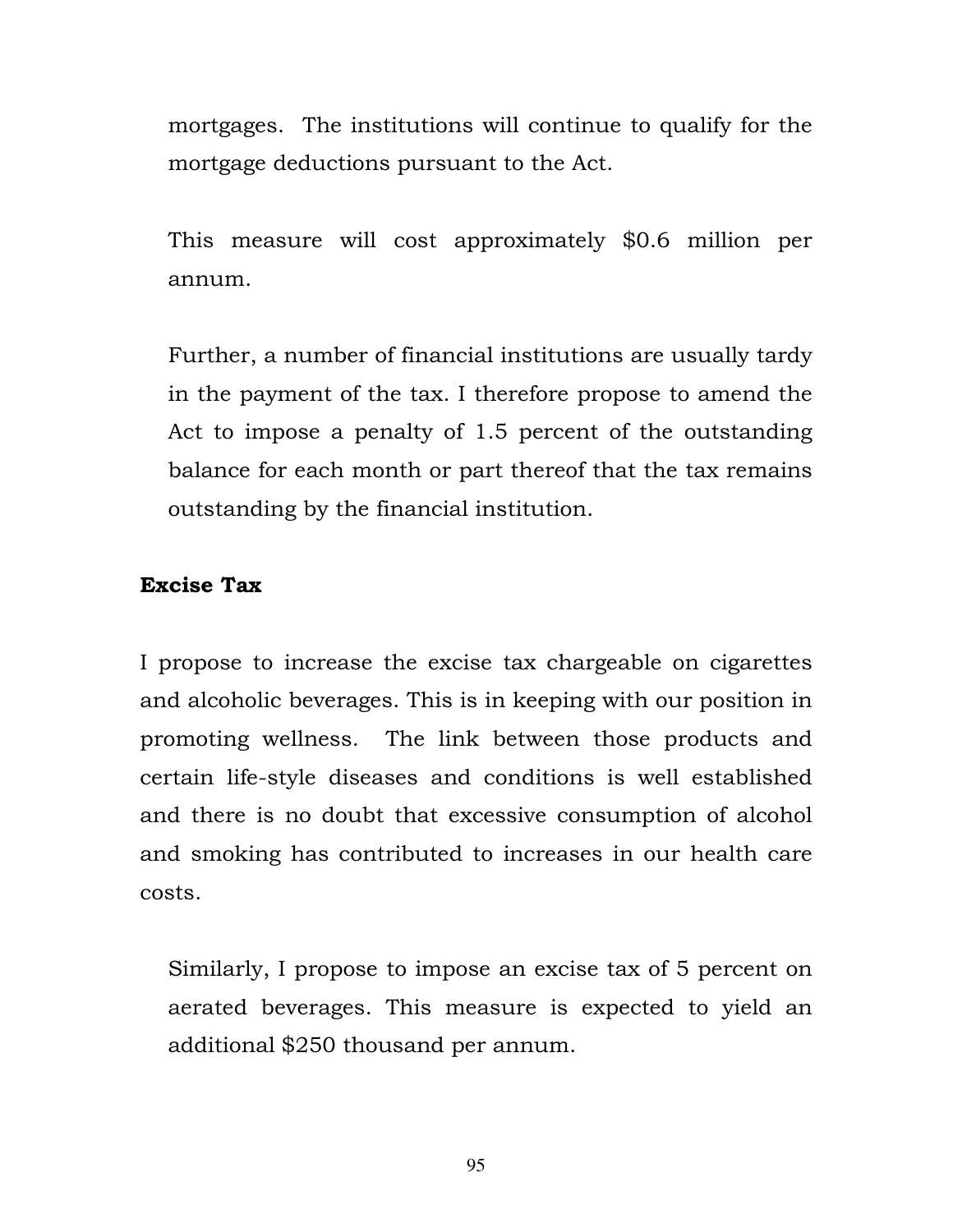#### Motor Vehicle License

I propose to increase the annual charges for motor vehicle licenses and related matters by approximately 25%. As a concession to the providers of public transportation the charges for hired cars and passenger buses (including minivans) will not be increased.

Expenditure on road repairs and construction consumes an increasingly huge proportion of the budget. Thus, it is reasonable that the users be asked to bear a larger share of this cost. Motor vehicle licenses were last increased in 1999. In real terms the proposed increases are no higher than they were in 1999 dollars. It should be borne in mind, too, that in 1999 there were just over 6,000 registered vehicles; today, the number is in excess of 21,000. So, far more damage is done to the roads now than hitherto.

The measure is expected to yield \$1.2 million per annum

# Yacht Licence

Yacht licence fees were last increased in 2002 so I do not proposed to institute any wholesale changes to the rate structure. There are however some anomalies in the rate structure which favour boats based outside of St. Vincent and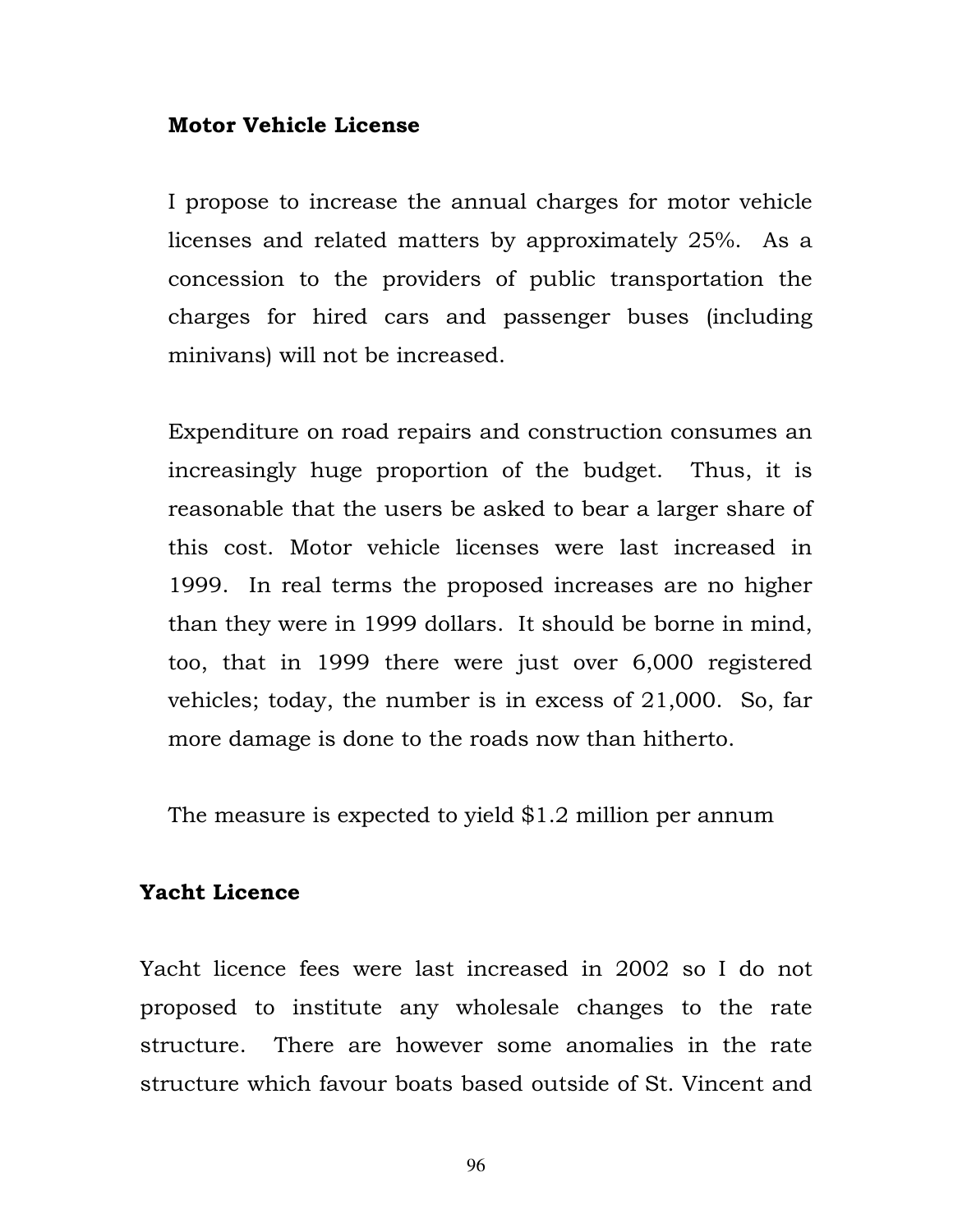the Grenadines and which create difficulties in the administration of the Act.

Furthermore, there are still too many visiting yachts which refuse to carry out the necessary clearing procedures when entering the waters of St. Vincent and the Grenadines. Apart from the revenue loss, this practice represents a serious threat to our national security.

I therefore propose to amend the Yacht Licence Act in order to:

- (i) Require that all locally-based yacht charter companies provide monthly returns of revenue and the number of yachts in their fleet, within fifteen days of the end of each month.
- (ii) Impose a penalty of up to \$20 thousand for noncompliance with the Act, in terms of non-clearance of customs and immigration.
- (iii) Abolish the existing cruising tax of \$5.00 per person per day and replace it with a flat fee of \$35.00 per person irrespective of the duration of their stay, up to one month from the date of issue.
- (iv) Increase the occasional charter yacht licence from \$100.00 to \$125.00 and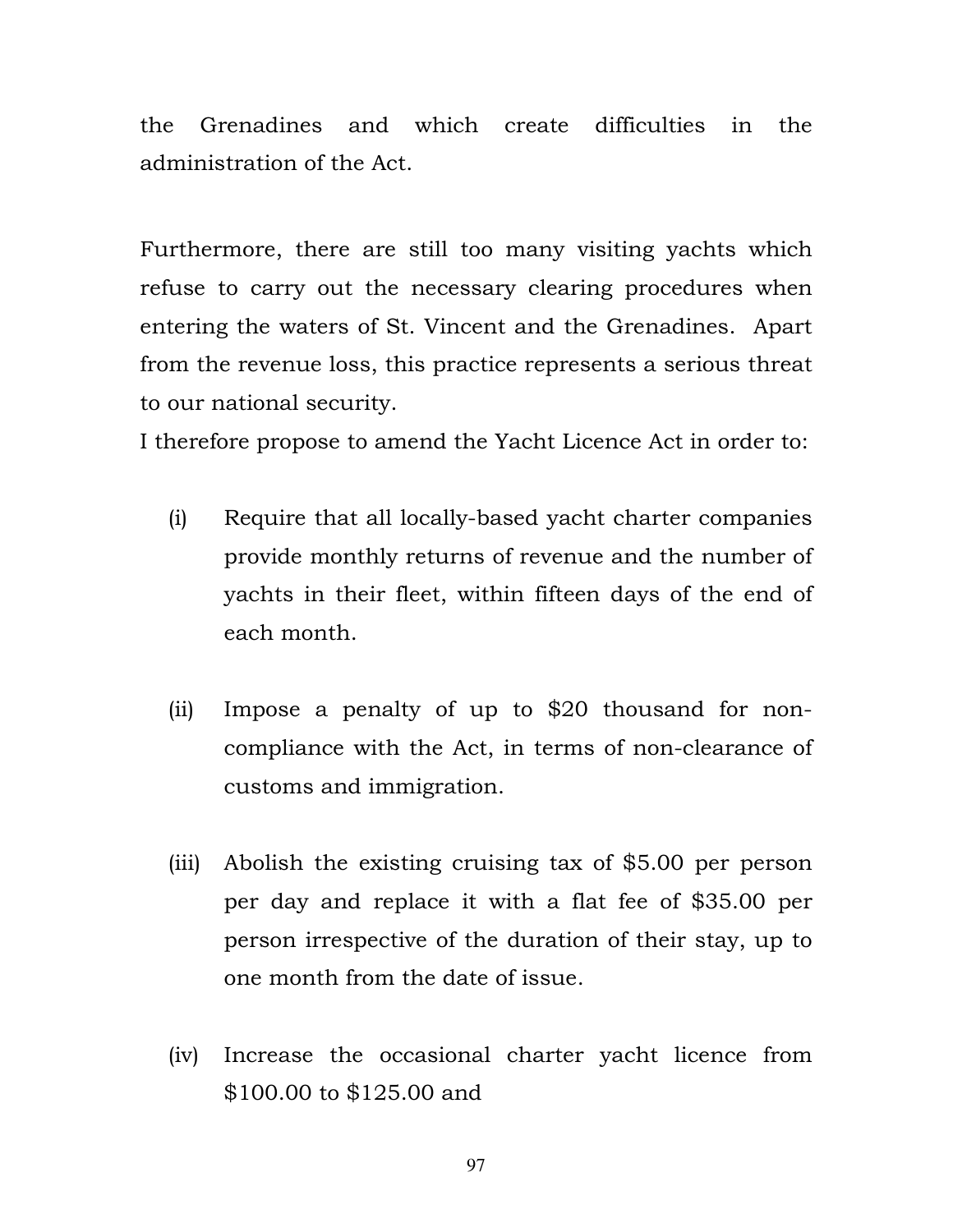(v) Increase the fee for chartered yachts from \$4.00 per foot per month to \$5.00 per foot per month.

I have discussed these changes with operators in the sector and they have all agreed that the new proposal represents a fairer, reasonable, competitive more efficacious arrangement. We will however consult further with stakeholders in the sector in order to determine the most appropriate date for the new fee structure to take effect.

The yachting sector will also receive a boost from the arrival of the three patrol vessels which have been ordered and are expected to arrive early in the new year. Further, we are exempting yachting from VAT, as explained earlier.

# Other Charges

Changes are also proposed for various other services including airport charges, passport and immigration services, custom warehouse licensing fee and liquor licence.

Details of proposed new charges are appended hereto.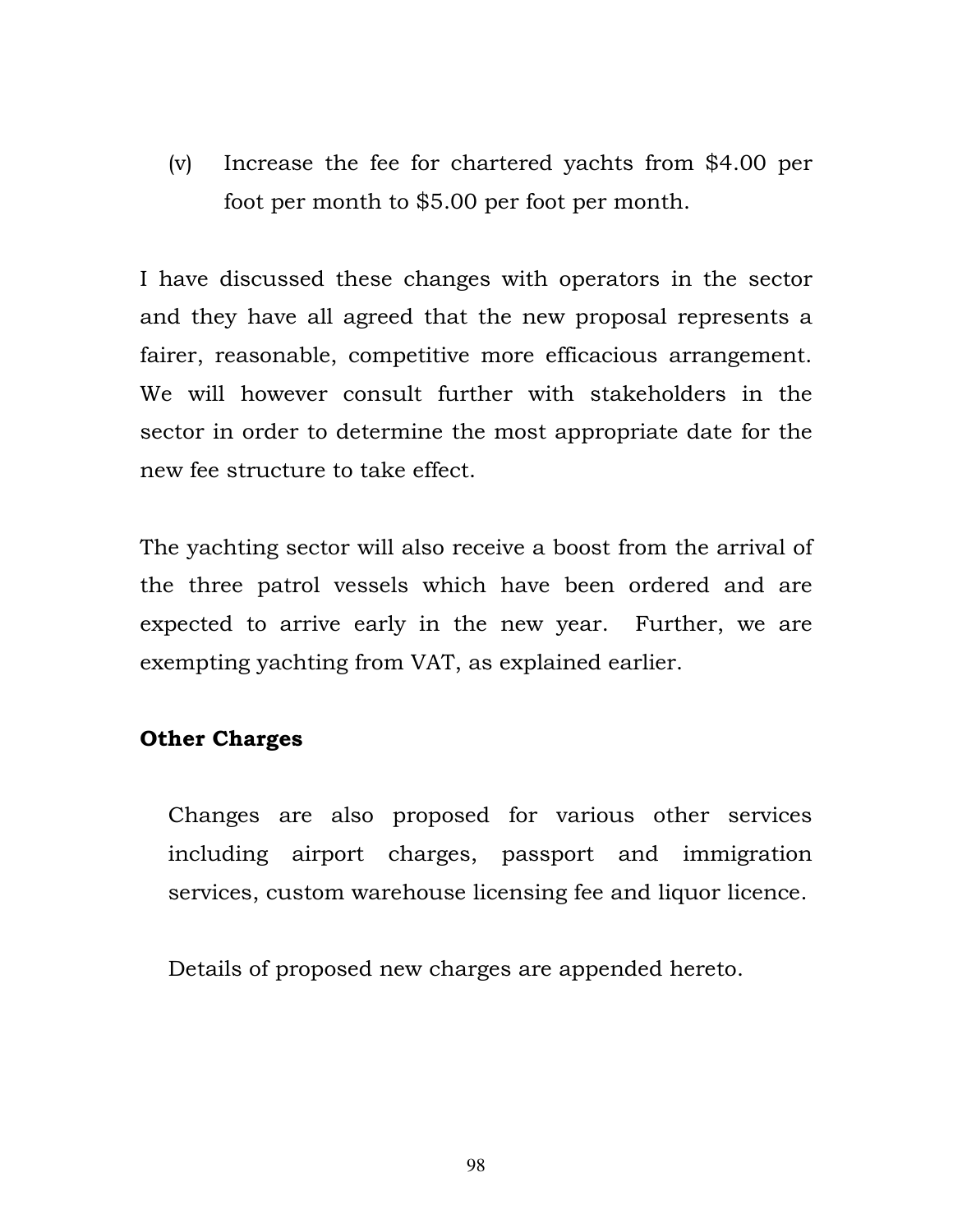## Prices for Petroleum Products

As explained in the section dealing with energy oil prices have skyrocketed in recent months and are now at record highs. With no corresponding increase in the local retail price it means that the Government is now subsiding prices of petroleum products at a high level. The current subsidy is \$1.09, \$2.61 and \$3.38 per gallon for gasoline, diesel and kerosene respectively.

At these rates the annual cost to the Consolidated Fund is over \$15 million, which is clearly neither sustainable nor advisable.

Accordingly, I propose to increase the retail prices of gasoline, kerosene and diesel as follows: -

|        | Current<br><b>Price</b><br>per gallon | <b>Proposed</b><br><b>Price</b><br>per gallon |
|--------|---------------------------------------|-----------------------------------------------|
|        | Gasolene 11.50                        | 12.60                                         |
| Diesel | 8.75                                  | 10.35                                         |
|        | Kerosene 8.34                         | 10.60                                         |

The government intends to implement again the subsidy for public transport vehicles so as to lessen the burden of the increases on the travelling public. It is to be noted that the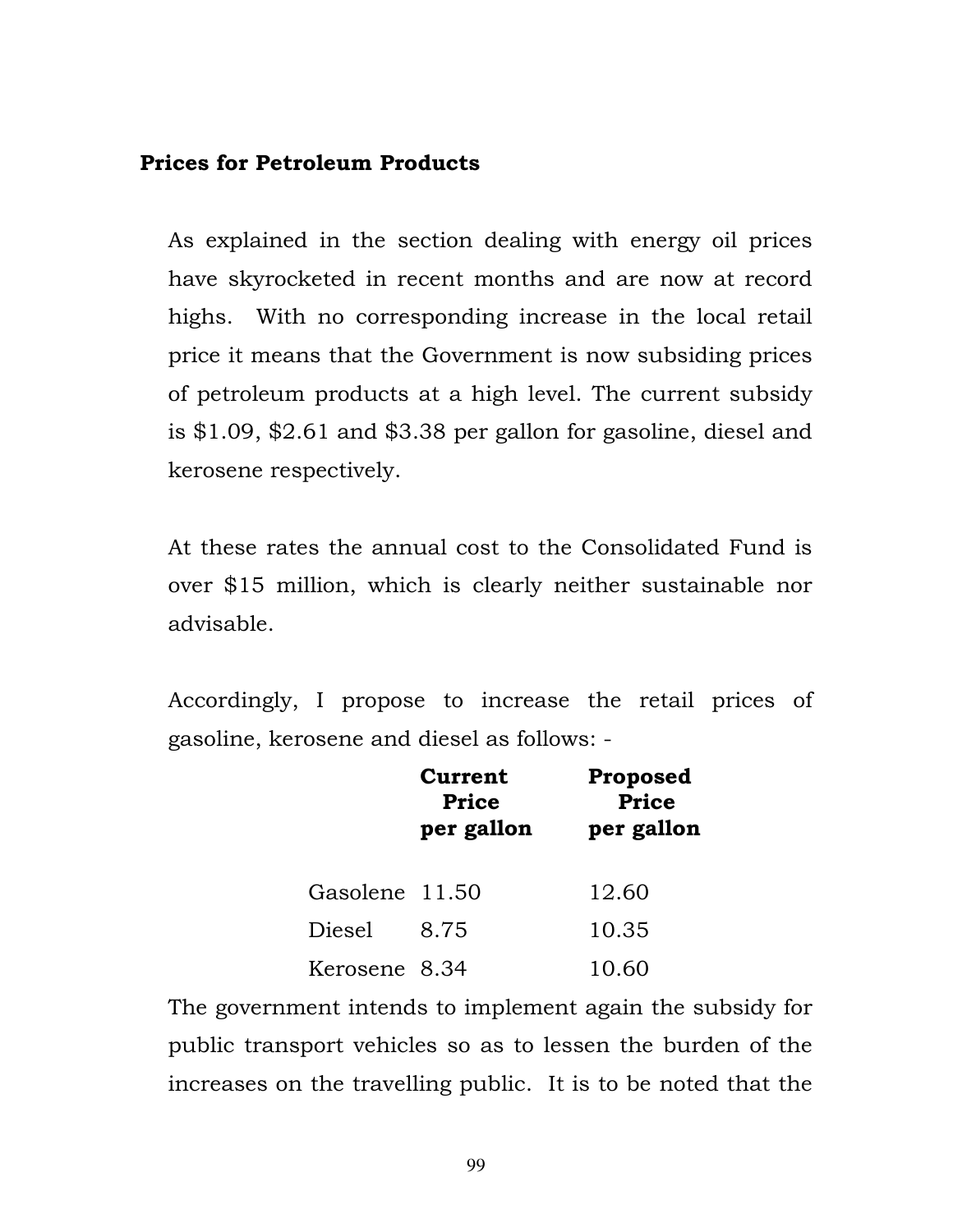Eastern Caribbean Currency Union, through its Monetary Council, has established the policy of an automatic pass-on of the increases or reductions in the price of fuel on the international market.

# Contributions to NIS

I have already outlined the need for the NIS to increase its contribution income in order to offset future benefit payments and to avoid depletion of its reserves. Accordingly, I wish to propose that with effect from January 01st, 2008 the contribution rate be increased as follows:- Employee's contribution from 2.5 percent - 3.5 percent Employer's contribution from 3.5 percent - 4.5 percent

These charges still make the contributions among the very lowest in the region for the benefits provided.

This measure is decidedly pro-worker since it strengthens the employees' retirement and other benefits.

### **CONCLUSION**

Mr. Speaker, Honourable Members, as I conclude, let me thus summarise some of the recent positive developments in the economy. These include: The rebound in real economic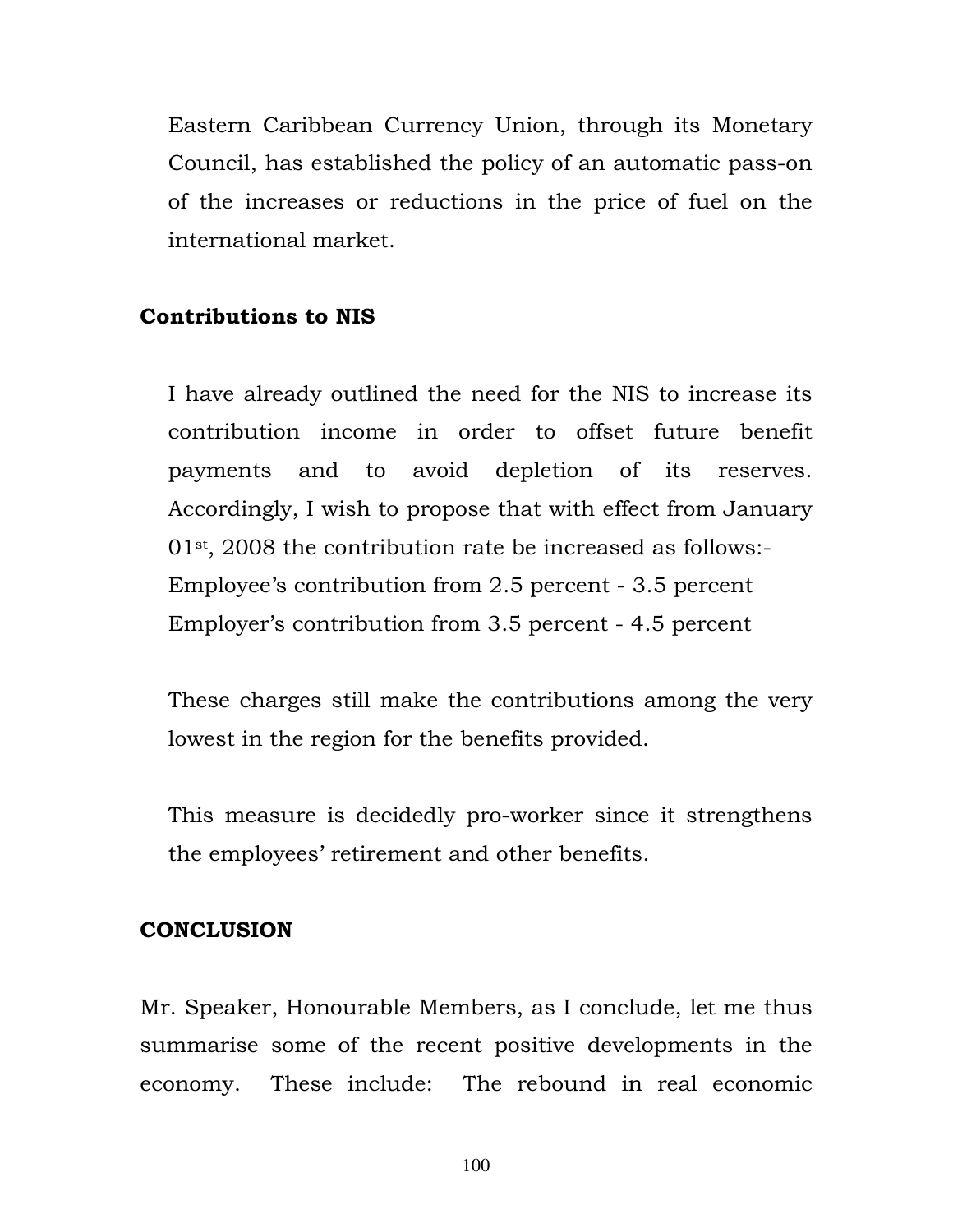growth in 2006; job creation; the admirable fiscal consolidation in 2007; the write-off of the Ottley Hall debt in the sum of \$165 million; the successful introduction of VAT in May 2007; the resilience of the economy to recent financial market turbulence internationally; the strong and improved implementation rate of the capital budget; the increase in job creation; the reduction of poverty; the growing competitiveness of St. Vincent and the Grenadines; the enhanced attractiveness of St. Vincent and the Grenadines for investments, local and foreign; the improvements in the overall performance of State enterprises such as the National Commercial Bank, the National Investments Promotions Incorporated, the National Properties, the National Lotteries Authority, the National Insurance Services, VINLEC, CWSA, and the International Financial Services Authority; the deepening of regional integration; the marked improvements in the condition of the physical infrastructure, including the construction of the Canouan Jet Airport and the Rabacca Bridge; the consolidation and extension of the Education Revolution; the laying of the bases of the Wellness Revolution; and the Reclassification Exercise.

It is to be emphasised Mr. Speaker, that expenditure on Education, Health and Wellness must no longer be mistakenly seen as spending on non-productive items, as some still do. Education, Health and Wellness, and some other ostensibly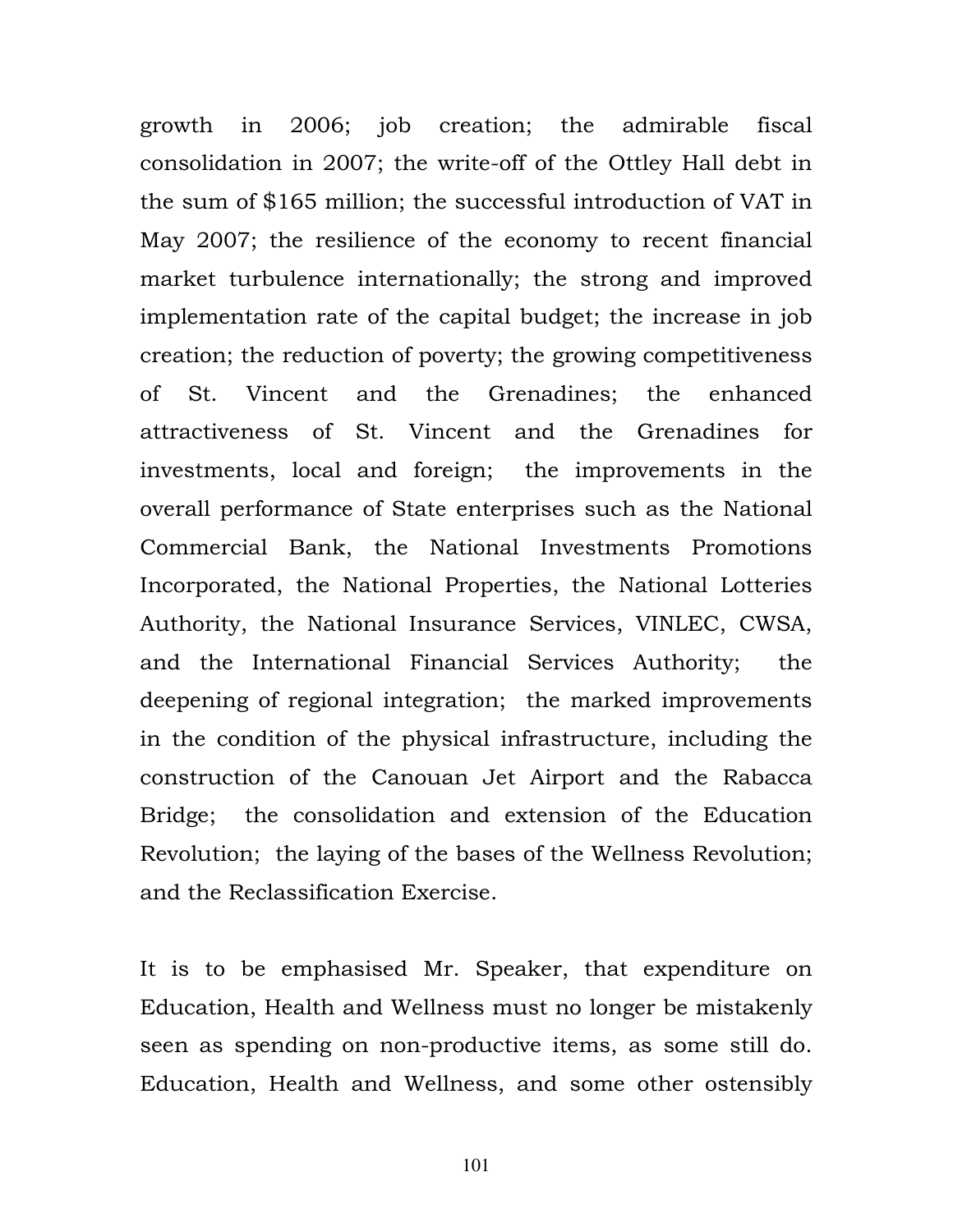socially-based spending are indeed directly or, at the first remove, indirectly productive expenditure. The old distinctions between productive and non-productive expenditure no loner hold water. Thinking on development economics and comparative political economy has long gone past these essentially ancient paradigms and formalistic classifications. The legitimate queries and concerns are now of a different order: They relate, among other things, to issues of efficiency in spending, cost effectiveness, relevance, and socio-economic linkages, and overall development.

Mr. Speaker, my government has been very focused in its quest to achieve greater resilience to financial shocks, and fiscal and debt sustainability. We have fashioned in conjunction with National Economic and Social Development Council, a Social Contract, which has these issues at the forefront. In the same vein, the Ministry of Finance has drawn up a Draft Fiscal Covenant which contains a framework for a debt management strategy. Robust economic growth, our prudent borrowings, our streamlining and prioritising of the capital budget, our expenditure controls and monitoring, the tax reform measures, the successful search for debt relief, the articulated policy to reform the system of social security and retirement benefits, our stable currency and the pivotal role of the Eastern Caribbean Central Bank, the move to establish a single regulatory unit for non-bank financial institutions, the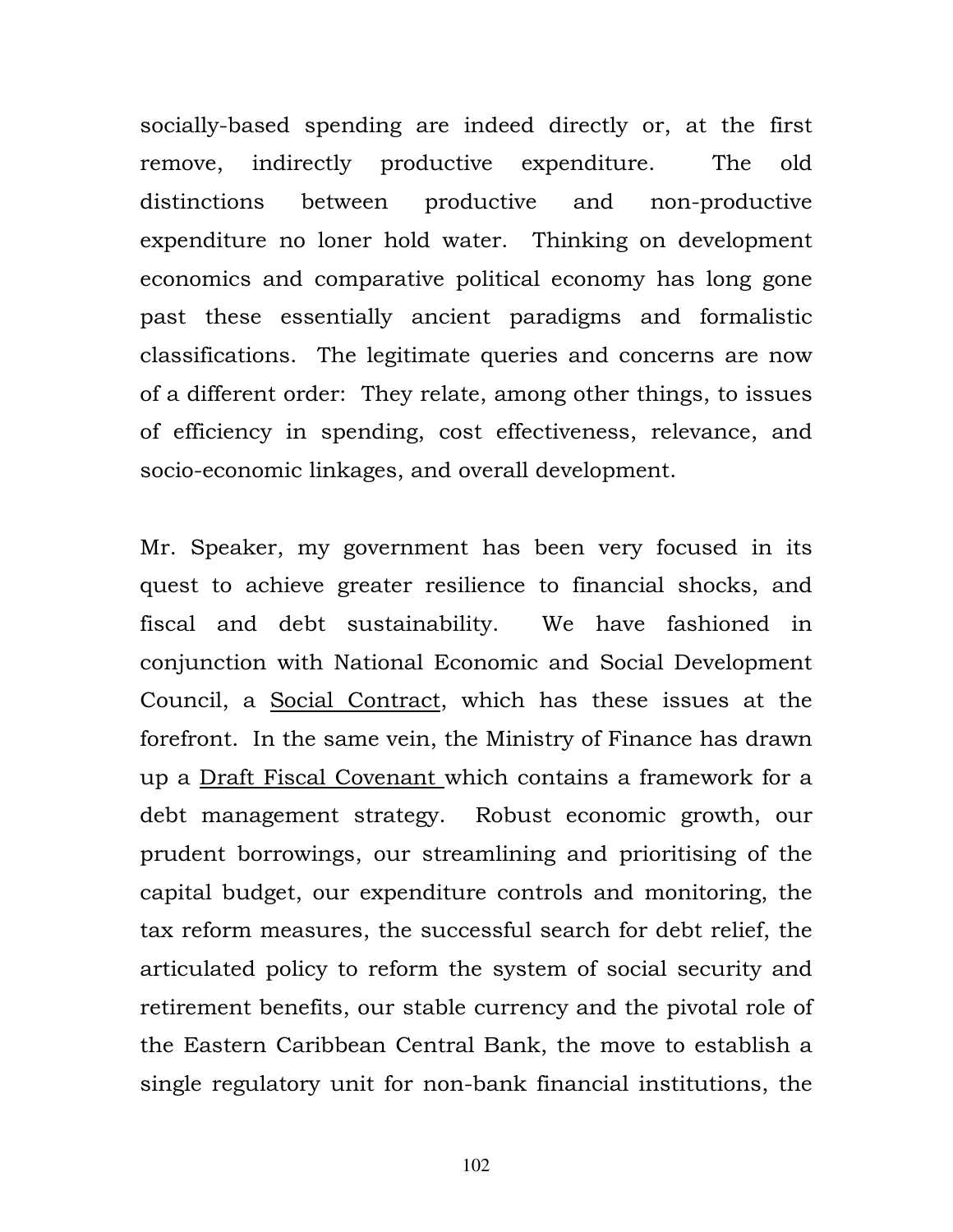use of the savings from the financing arrangements under Petro Caribe agreement for concessionary finance, the securing of an even higher level of remittances from abroad, the push generally to enhance social safety nets, and much more, are all part and parcel of achieving greater resilience to financial shocks, and fiscal and debt sustainability.

Mr. Speaker, the International Monetary Fund (IMF) has done an interesting analysis, comparatively, of the macro-economic performance of eleven CARICOM Countries, including the six independent member-states of the Eastern Caribbean Currency union (ECCU), covering the changes for the periods 1990 - 1997 to 1998 – 2006. A ranking was then devised based on indices of overall fiscal balance, debt, inflation, and real growth in Gross Domestic Product (GDP), each index being configured absolutely and relatively. Countries were ranked from 1 to 14 in each category, with the best performer receiving the highest scores. The scores were then summed for each country, with equal weight to each category of macroeconomic performance. Finally, the summed-up scores were normalized so that the scores for all countries range from 1 to 100.

In this ranking, Trinidad and Tobago and the Bahamas were accorded first and second spots with scores of 100 and 93.4 respectively. St. Vincent and the Grenadines was third with a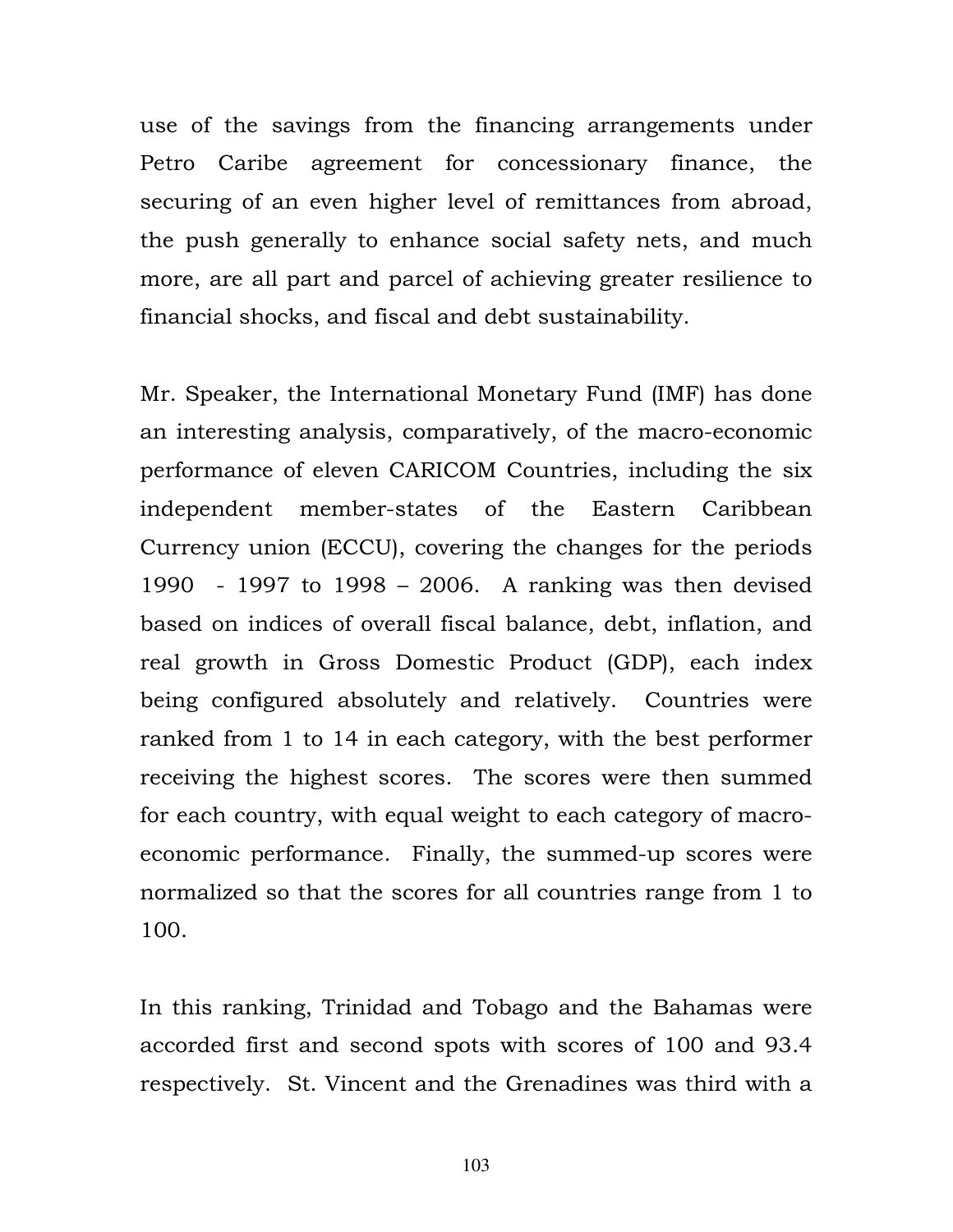score 70.3, then thereafter were the others in the following order:

Antigua –Barbuda; Belize; St. Lucia; Dominica; Grenada; Guyana; Jamaica; and St. Kitts – Nevis with score of 23.1.

Mr. Speaker, it is evident from the overall data, absolutely and comparatively, that St. Vincent and the Grenadines has been performing quite well and better than most of our neighbours. This assertion does not mask or hide my government's acceptance, of the many challenges which our country still faces or its socio-economic limitations.

Indeed, these challenges and limitations, have been identified heretofore in this presentation. This 2008 Budget has produced policies and resources to meet and overcome them. This Budget builds on existing progress. I can thus assert that the economic state of our nation is sound and is improving markedly despite the challenges and limitations.

The government has been doing its part wonderfully well in this our march to progress, but clearly it could not have done it all by itself. Every sector of our nation, at home and abroad, has contributed to improving our common weal. So, too, have our friends from overseas who have stood in solidarity with us as a nation. And in the crafting of this budget I want to thank all the participants in our many consultations including: the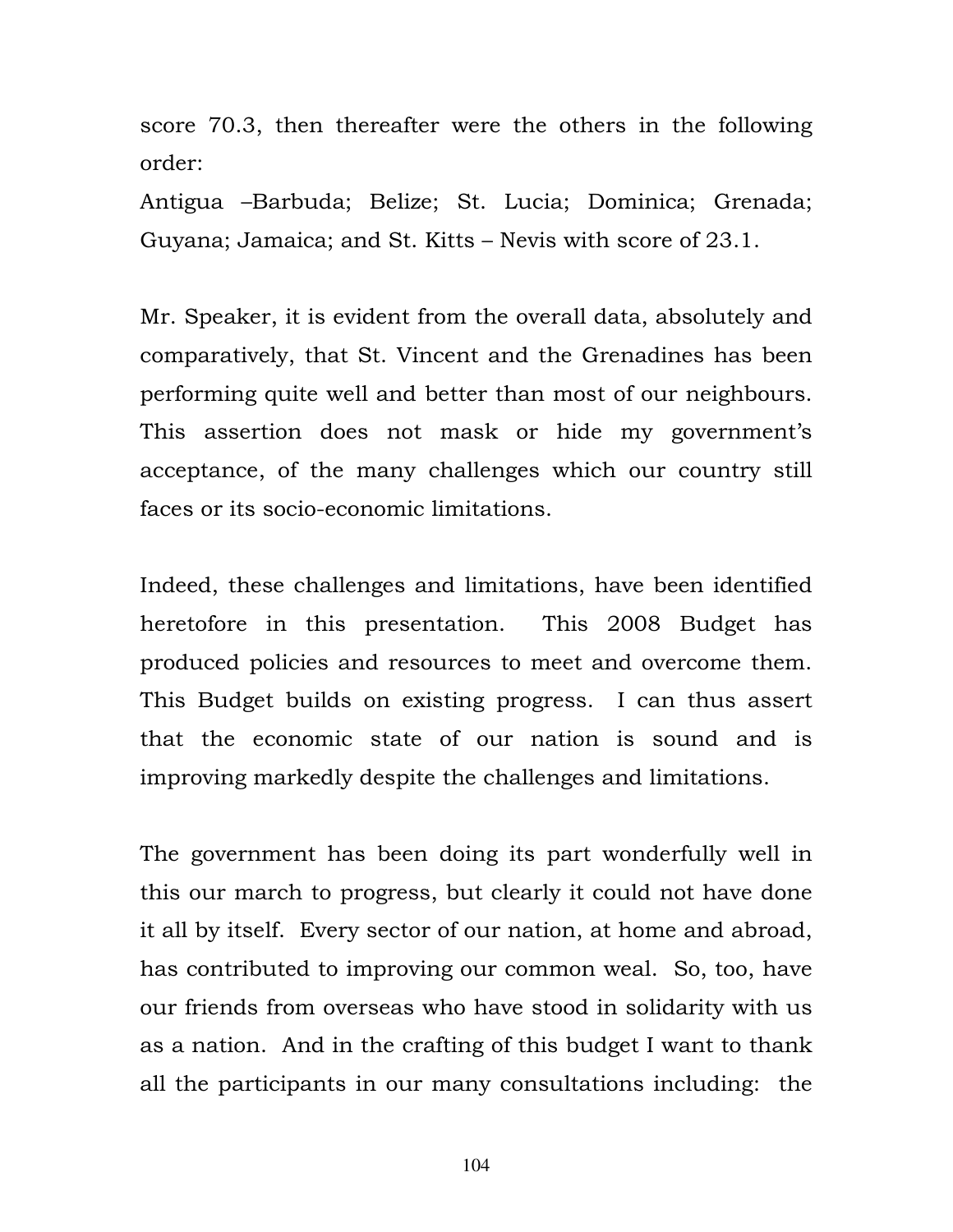working people, the farmers, the fisherfolk, the trade unionists, the business persons, the entrepreneurs, the bankers and financiers, the insurers and professionals, the hoteliers and tourism providers, and other persons from all walks of life. Their input has been most beneficial to my government and to this budgetary exercise and I thank them.

Mr. Speaker, the almost 7 per cent economic growth last year, 2006, and the estimated 6.6 per cent real growth this year, 2007, have afforded my government the opportunity to share the fruits thereof with the poor, (including the elderly poor), the working people, all the producers of wealth, the business community, and the nation as a whole.

On the 28th anniversary of our nation's independence on October 27, 2007, I announced a series of measures which brought good cheer to all Vincentians. The 5 per cent backpay from January 1, 2007, for all established central government employees and daily-paid workers was paid at the end of November at a cost of some \$9 million to the Treasury. In the December 2007 pay packet, most established public employees (all the nurses, all the police officers, over 80 per cent of the teachers, and a sizeable number of civil servants) will receive salary enhancements in excess of 6 per cent, on an average, in the "reclassification exercise", back-dated to January 1, 2007. This "reclassification" pay enhancement will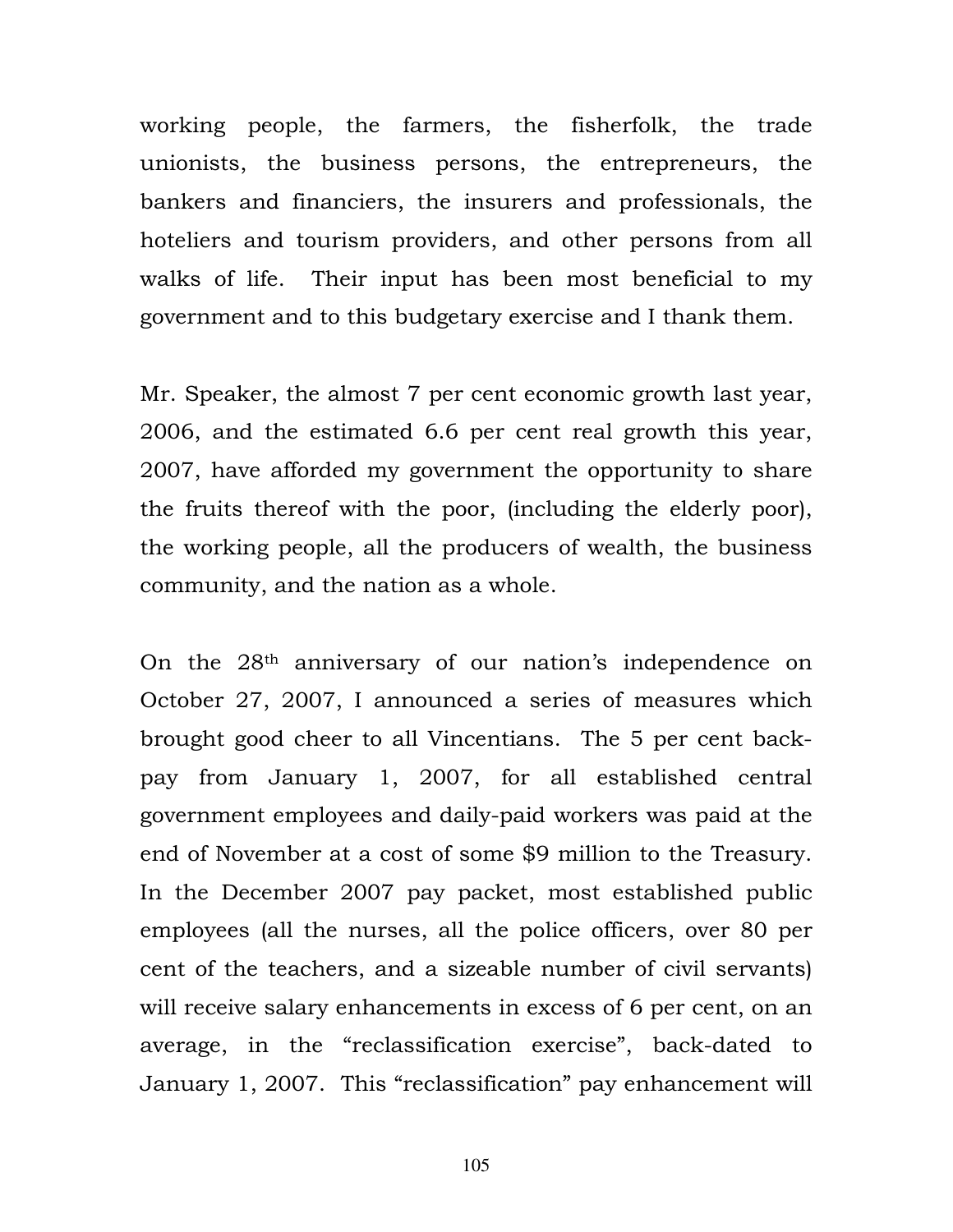cost the Treasury a further \$9 million, approximately. In the pay-packet, too, for December 2007, all government employees will receive a tax-free bonus of \$250 if they worked in excess of 150 days for the year; those who work up to 150 days with a minimum of 100 days will receive one-half of the bonus, that is, \$125.00. This bonus will cost the Treasury in excess of \$1.5 million. I fully expect that the State enterprises and the private sector would follow-suit with Christmas bonuses for their employees.

Further, with effect from January 1, 2008, all public servants, teachers, nurses, policemen/women will receive another salary increase of 5 per cent. So, too, would the daily-paid employees of the Government. These pay increases for 2008, plus the salary for the additional public employees to be hired, will lift the salaries and wages bill by \$24.8 million from \$193.1 million to \$217.9 million.

As usual, the pensioners on central government pensions will receive the same percentage increases as for the salaried public employees.

Additionally, for December 2007, the following will receive more benefits: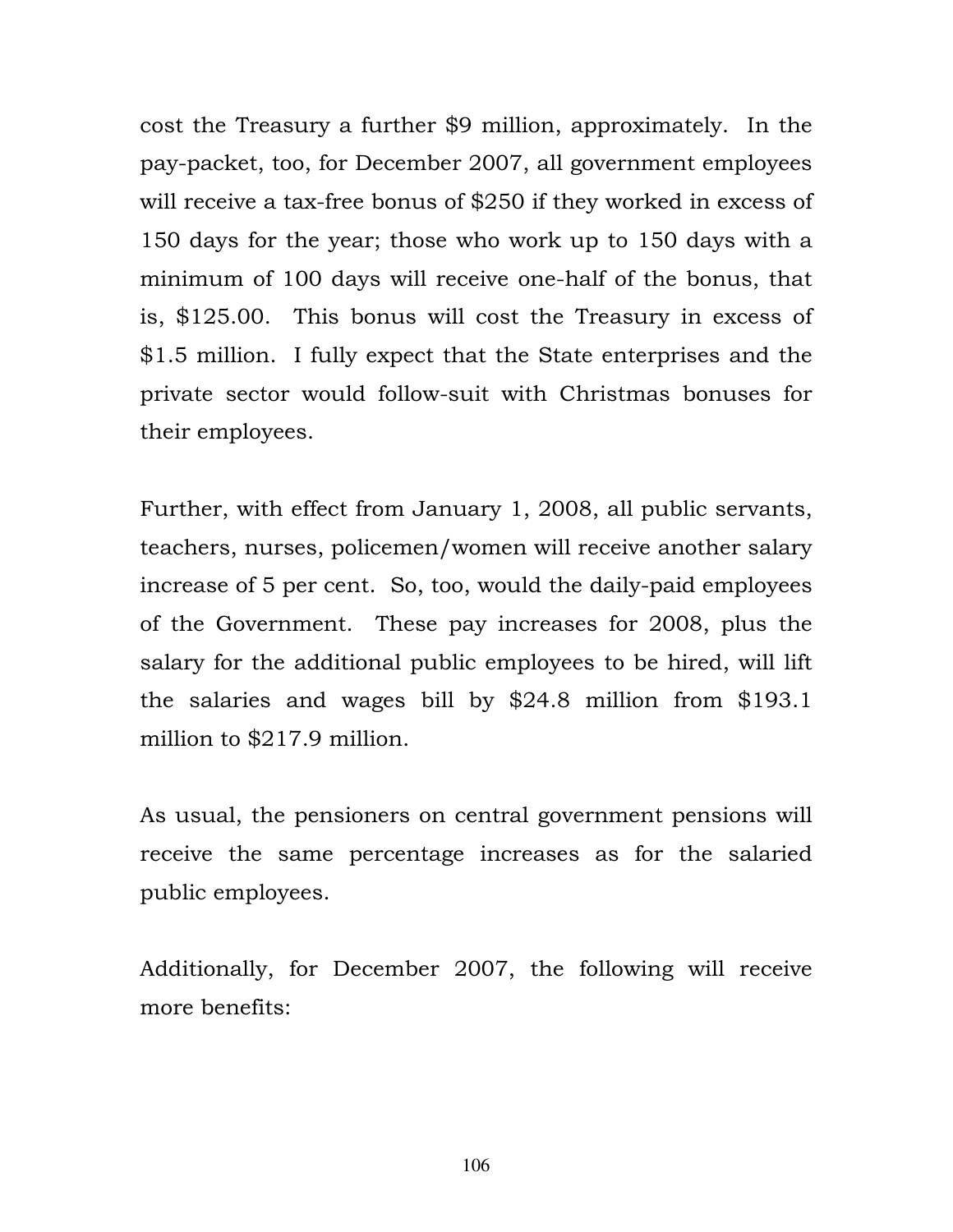- 1. 7,700 of our nationals, comprising elderly persons who are economically disadvantaged, some persons who are physically challenged, and deserving children or students who receive a monthly stipend in public assistance or those who receive the non-contributory aged pension, and disabled pensioners on the NIS, will get a special \$75 Christmas bonus when they receive their regular December payment. This bonus will cost some \$600,000.
- 2. A Christmas bonus, too, will be paid to banana farmers based on \$1 per carton of bananas sold per farmer during the first six month of the year 2007. This bonus amounts to \$619,954.
- 3. In excess of 7,000 persons, as I speak, are, or have been, employed on a Special Christmas Cleaning and Repair Works Programme, costing so far in excess of \$2 million.
- 4. The importers of family barrels for Christmas again this year have these barrels enter duty-free between the period November 19th to December 31st 2007. Over 17,000 barrels are expected to be cleared duty-free.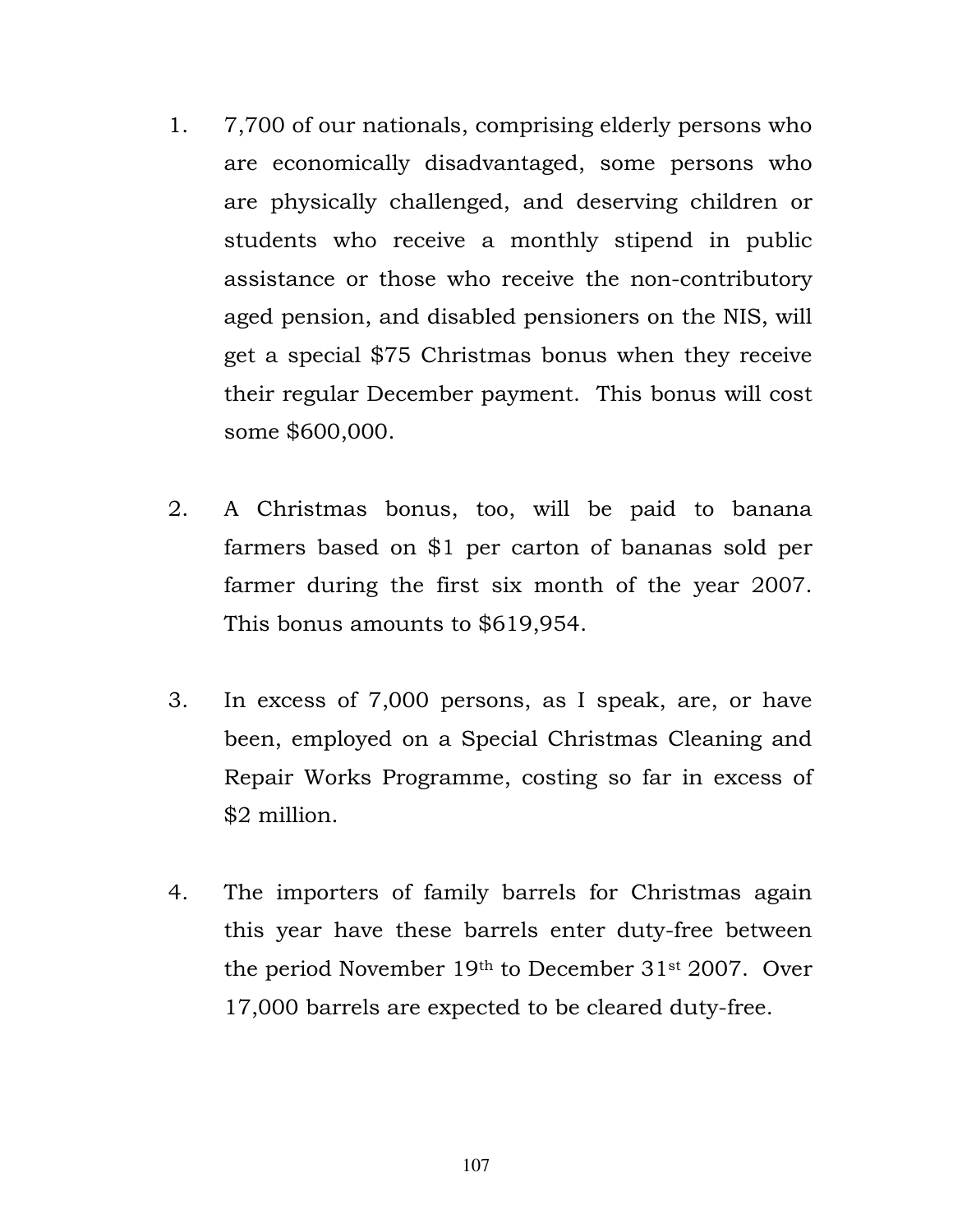Mr. Speaker, next year, three other categories of persons are also due increased benefits:

- 1. The persons who are on public assistance will, from January 1, 2008, receive an increase of \$30 monthly for each recipient, across the board. Thus those who currently are paid \$125 will receive \$155. They, because they are over 65 years of age, will continue to be exempted from the \$12 monthly basic water charge at the CWSA. Those who receive \$115 now will each be paid \$145 monthly from January 1, 2008.
- 2. The non-contributory old-age pensioner at the NIS will also each receive an increase of \$30 monthly.

Please note that the regular NIS pensioners will await the next actuarial review scheduled for early 2008 for any increases which may be proposed.

- 3. The YES volunteers will receive an increase from January 1, 2008, of \$50. Their stipend will thus rise to \$450 monthly.
- 4. Workers who are paid minimum wages will receive increases next year consequent upon the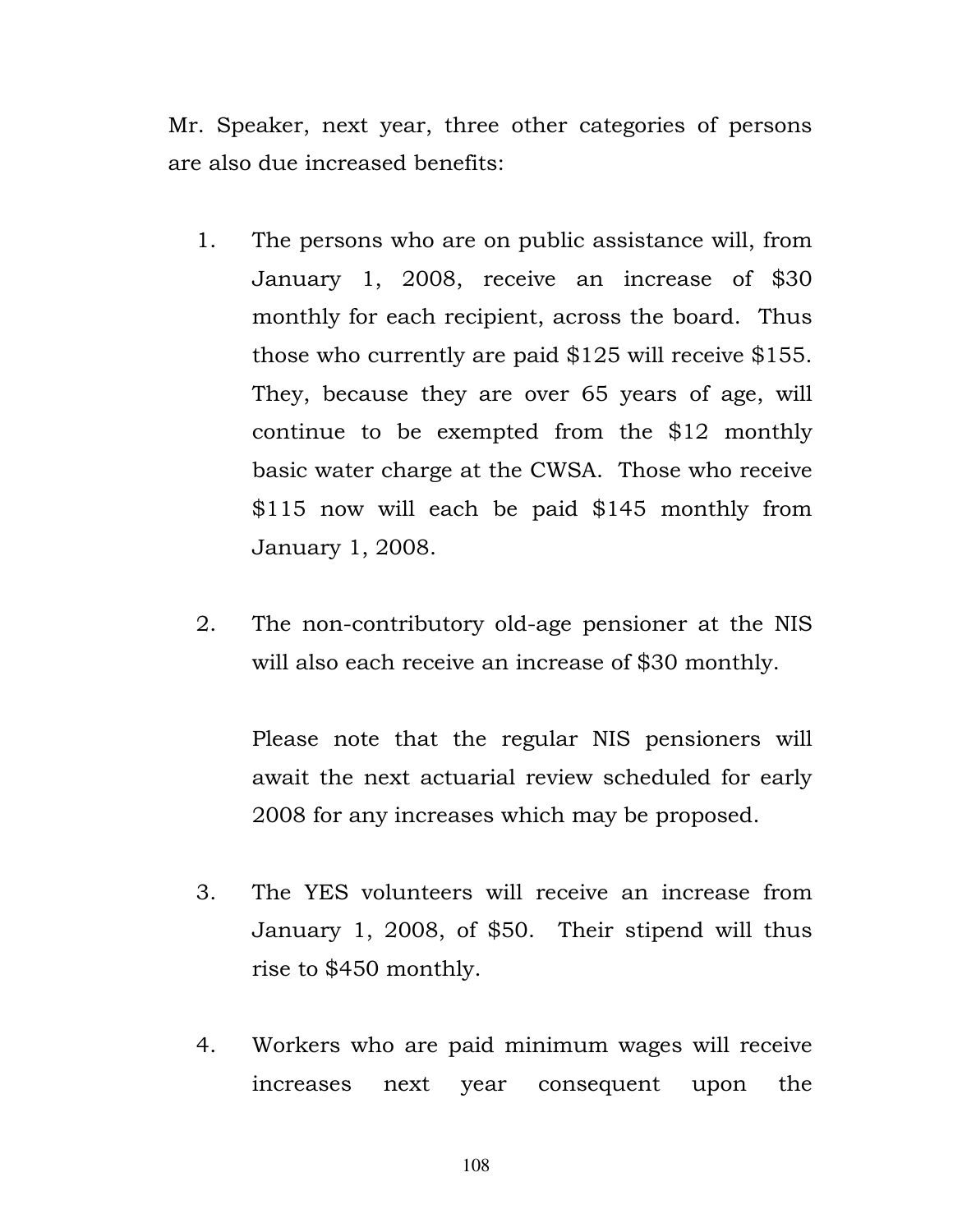conclusions of the Wages Councils which were appointed earlier this year.

Mr. Speaker, Honourable Members, my government is looking out, too, for pregnant women and mothers who receive nutritional support currently through the Ministry of Health. They will be accorded further assistance. In the 2008 Estimates there is a provision for a 25 per cent increase. Similarly, the school feeding programme has its budgetary allocation for 2008 increased by 25 per cent.

All these pay increases and enhancements, bonuses, and benefits are supplemented immensely by the reliefs announced earlier in this speech in respect of income tax, company tax, and the VAT. Every single household in St. Vincent and the Grenadines is being personally touched, positively by the public policies of this government, including the proposals in this 2008 Budget. As a whole, the nation's economy is being put more surely, more firmly, more decidedly, and with greater equity on a progressive, developmental path, in the people's interest.

Mr. Speaker, I reiterate that all this is not to affirm that things are perfect. My government never promised

109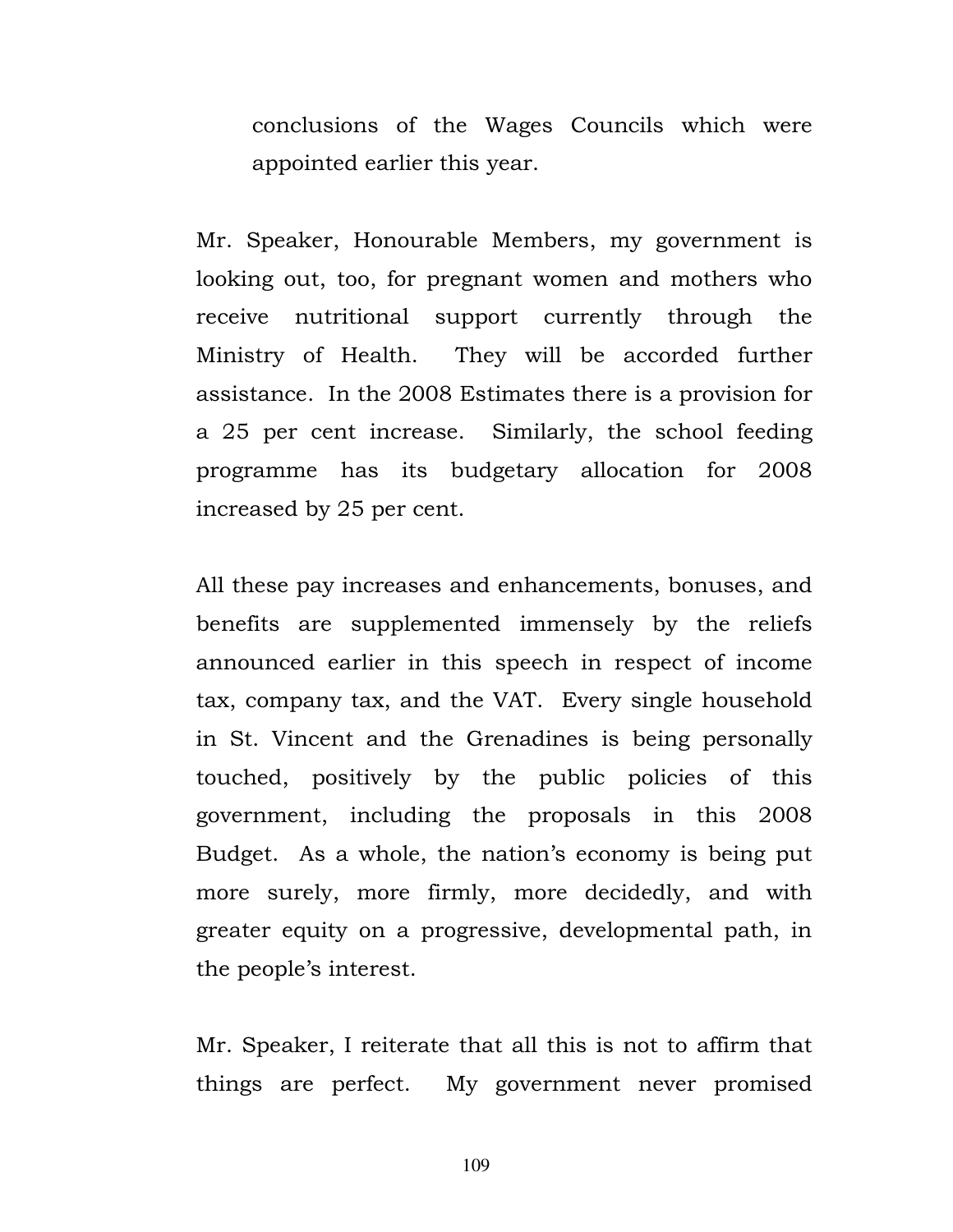perfection. Those who will be satisfied only with perfection must await their presence on the other side of eternity. But here on this "Earthly City" known as St. Vincent and the Grenadines, my government promised the people "good governance", the best governance possible. That is what we are delivering with this 2008 Budget; that is what we have delivered in 2007.

So, in 2008, we must now implement this splendid Budget in the best possible way, to produce the optimal results for the magnificent, hard-working, law-abiding and good-natured people of St. Vincent and the Grenadines. Ours is a small country, but we are a great people! St. Vincent and the Grenadines may lack substantial material resources; we do not have a large territorial area, though our seascape is huge, comparatively. We do not own the riches of oil and minerals. But Almighty God has blessed us with a wondrous land and sea; and most of all He has made us beautifully as a people, with enormous gifts. Our strength is in us. That is why we must be educated and trained to the fullest extent possible; we must keep well; and we must show daily a good neighbourliness which is the outward sign of our inward grace.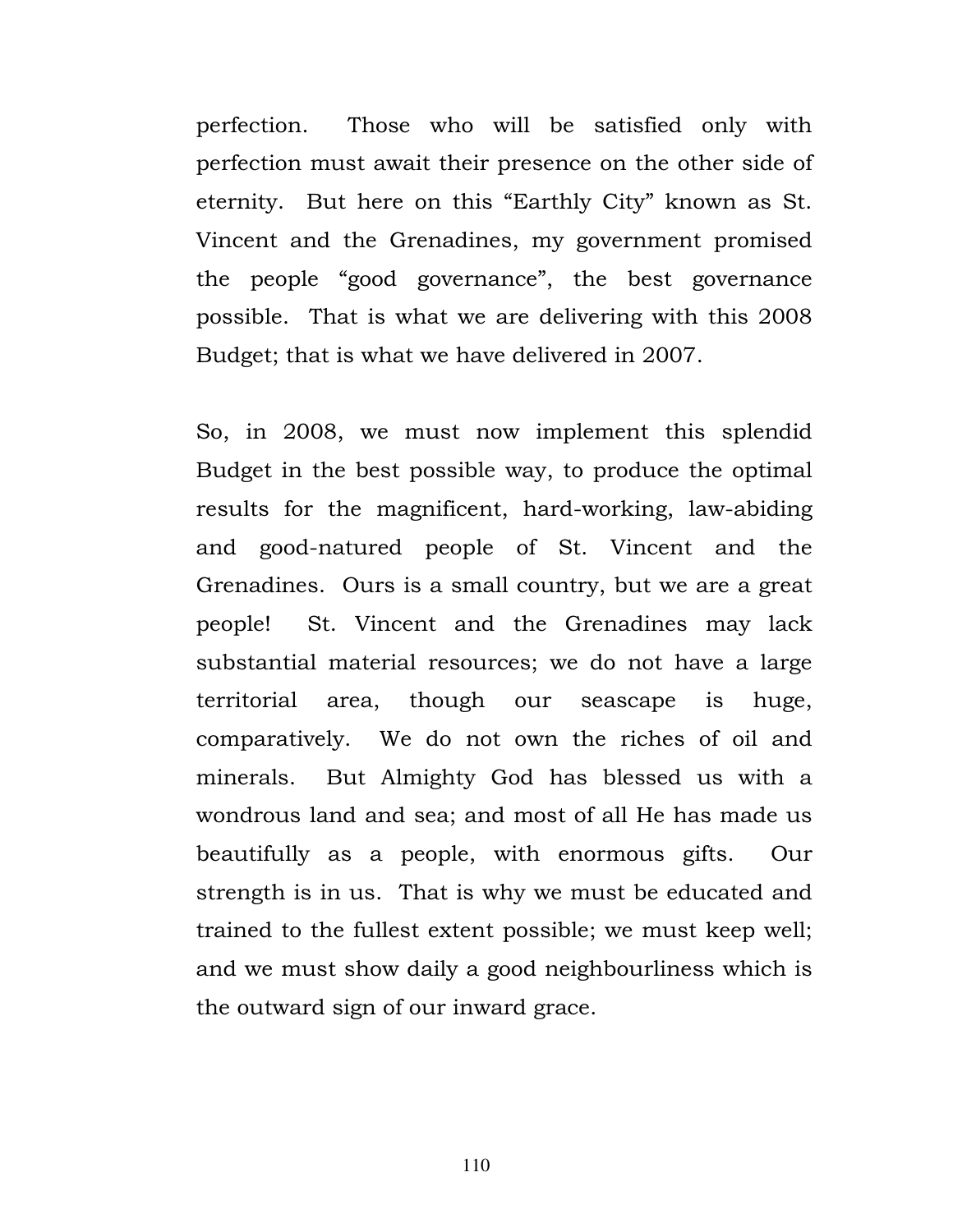Mr. Speaker, it thus begins with each of us. The inner peace which we each seek begins with each of us — you and me, individually. It is this which surely must restrain us from hurting someone physically with crimes of violence or some other criminal activity. Our country is too small to persist with all the senseless wrangles and mindless posturings which to a large degree are rooted in greed and vanity, which are debilitating and incapable of being satisfied.

Mr. Speaker, Honourable Members, as a people we ought surely to come to the realisation by now that we own our nation. It is ours. We are not tenants in this land; we are not mere occupants; we are the real owners. This is not a plantation on which we must use trickery, cunning, or a debasement of ourselves in order to get on in life. No! We are the owners of our landscape and seascape in this a thriving and competitive democracy, in this most glorious component of our Caribbean civilisation, in which daily we reaffirm that this nation is founded on the belief in the supremacy of God and the freedom and dignity of man. Thus, we must work together and build this land which we proclaim that we love. Much has been given to us as a people; much is expected from us in return. Let us lift our productivity and our conduct.

111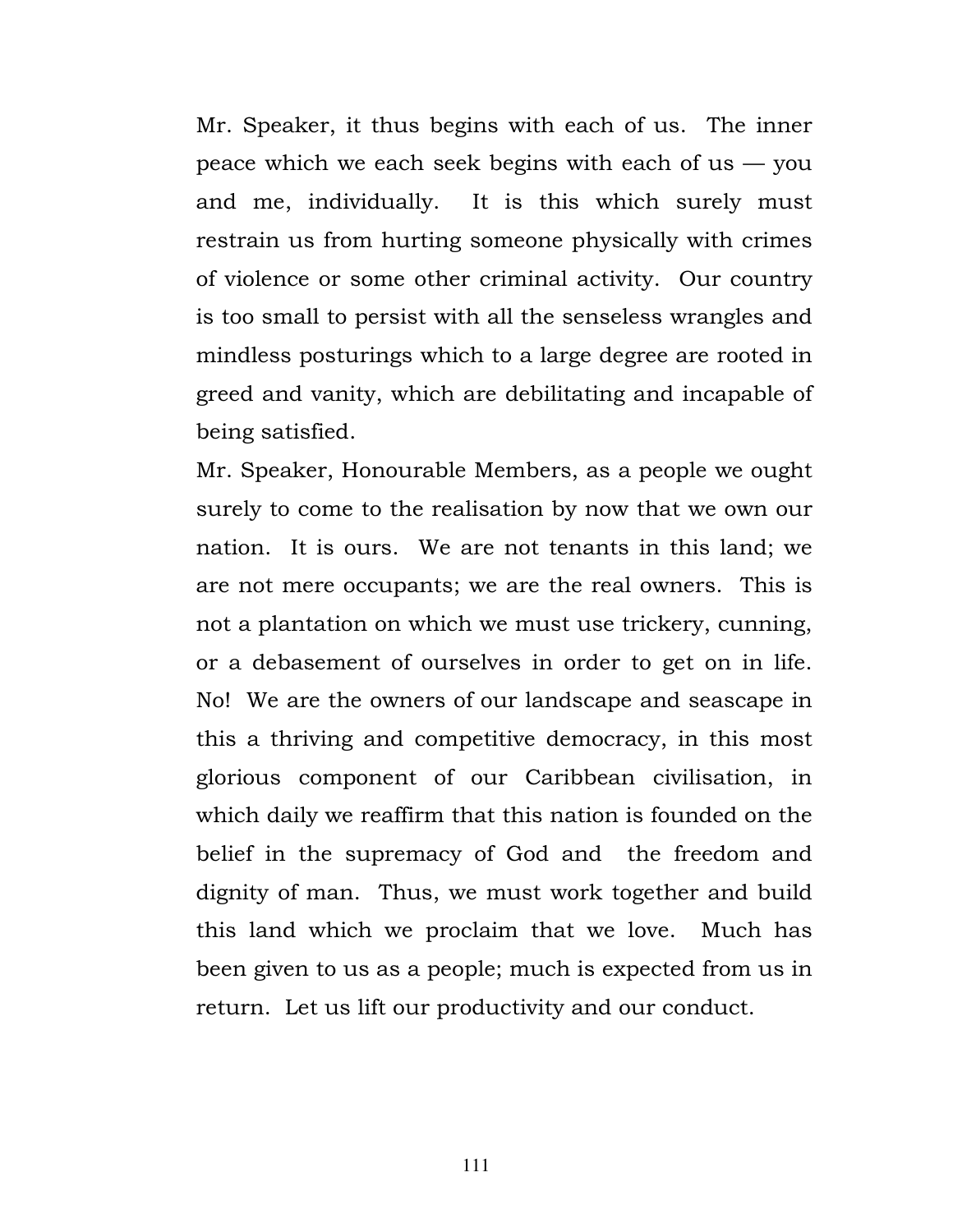Today, I present a Budget based on numbers in the Estimates but it is much, much, more than that. We deliver a statement about ourselves, about who we are as a people, about our past, our present, and about a future which only of all time is ours to desecrate.

Mr. Speaker, it is our duty, individually and collectively, to ensure that the majesty and beauty of our land and people shine always in optimism and achievement. Our deceased bard, Ellsworth "Shake" Keane, has so inspired us poetically, in his "The Age of Chains":

"Beautiful was my country in time's rains, Beautiful is my country in the warm hopeful season. An age of chains did not sully her mountains, Nor pain's broad knuckle smudge out the sun . O Beautiful. "I can catch her voice in the thick hills, Her impulse Gathers green in the wood her breath skying. In the quick tempo of the river I hear her high sighing. A song that is good O Beautiful

 "Up and far beyond care of the wind's corroding, Ruin of star and light's utter end,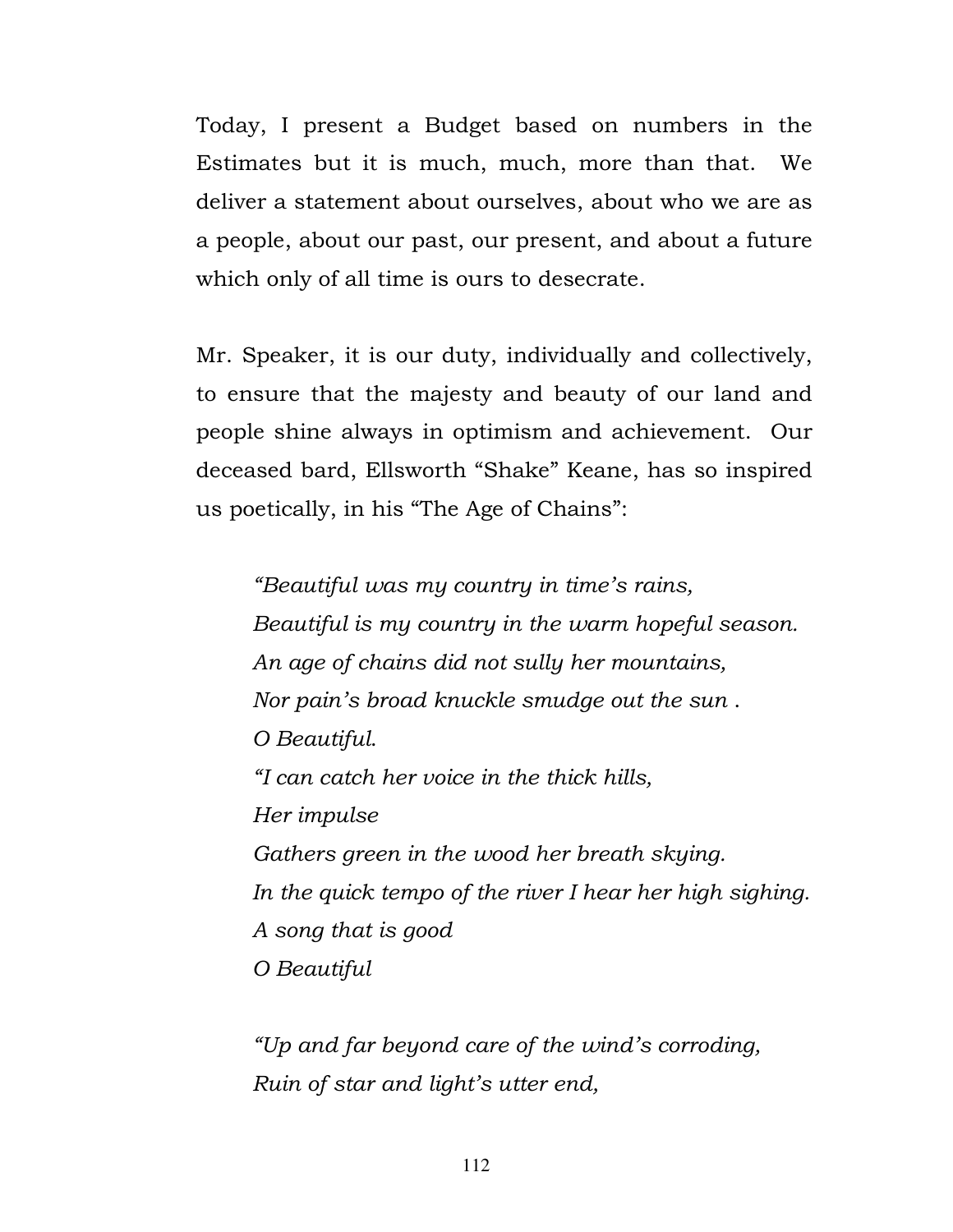Toil and her heart's hopes extend Beautiful. Sun's her monument; And her brightness is of a bright sky's hoarding."

Thank you!

Appendix 1

Summary of Proposed Changes – 2008 Current Rate (\$) Proposed Rate (\$)

### **Liquor Licences** (per quarter)

| Class 1 | Wholesale            | 200.00 | 250.00 |
|---------|----------------------|--------|--------|
| Class 2 | Retail – Town        | 120.00 | 150.00 |
| Class 3 | Retail - Country     | 85.00  | 110.00 |
| Class 4 | Retail – Grenadines  | 85.00  | 110.00 |
| Class 5 | Hotel                | 250.00 | 315.00 |
| Class 6 | Refreshment House    | 250.00 | 315.00 |
| Class 7 | Occasional (per day) | 100.00 | 125.00 |
| Class 8 | <b>Bottle</b>        | 200.00 | 250.00 |
| Class 9 | Proprietary class    | 250.00 | 315.00 |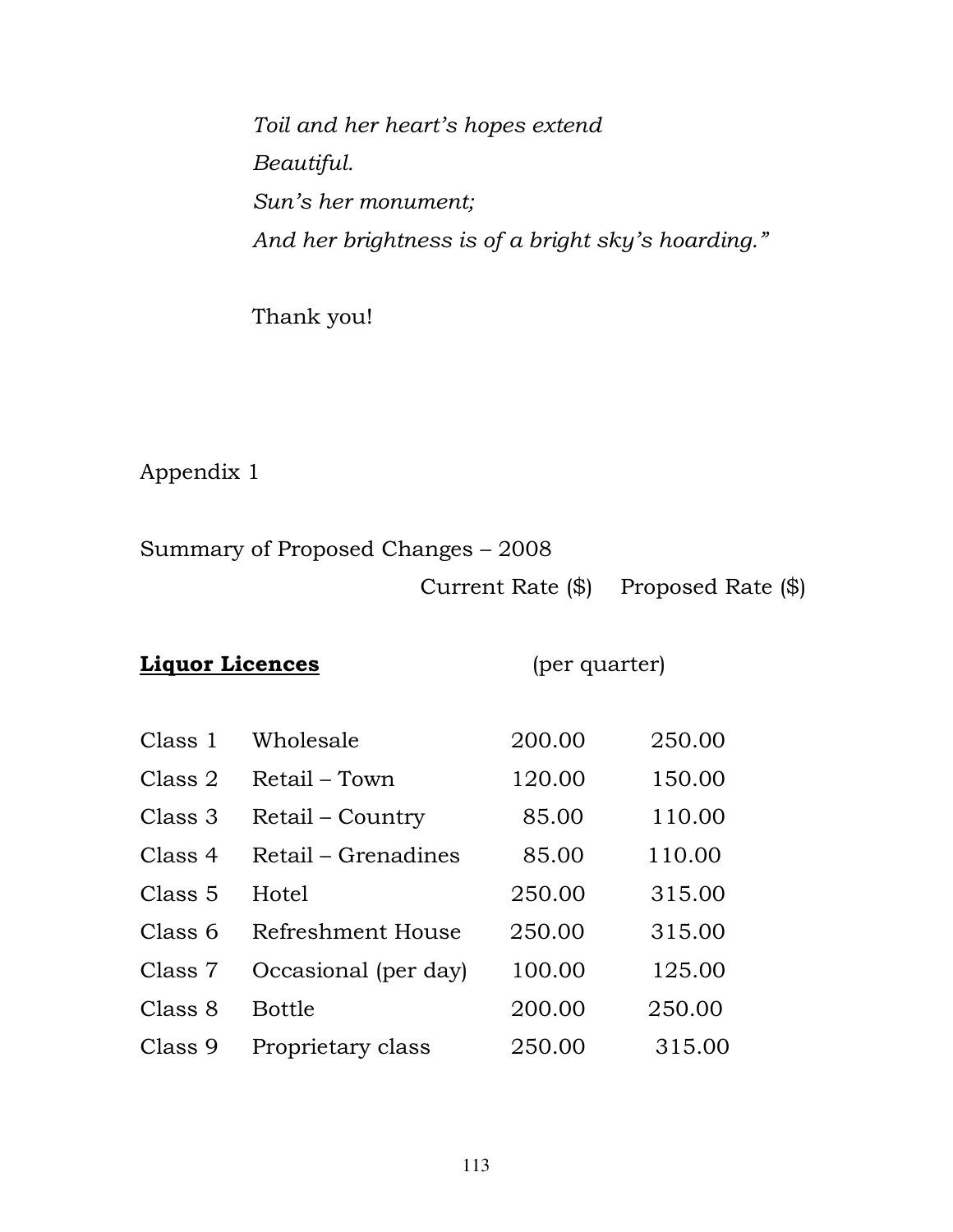## Customs Warehouse Licence

| Closed            | warehouse                           | 500.00 | 750.00  |      |
|-------------------|-------------------------------------|--------|---------|------|
|                   | Opened warehouse                    | 750.00 | 1000.00 |      |
|                   | Visiting fee (per hour)             | 10.00  | 12.50   |      |
| Minimum per visit |                                     | 20.00  | 25.00   |      |
|                   |                                     |        |         |      |
| <b>Excise Tax</b> |                                     |        |         |      |
|                   | Beer and stout (per litre)          | 0.50   | 0.55    |      |
|                   | Wine, vermouth, other fermented     |        |         |      |
| <b>Beverages</b>  |                                     |        | 3.00    | 3.30 |
|                   | Brandy, whiskies, rum (under proof) |        |         |      |
|                   | Vodka, gin (per litre)              |        | 3.00    | 3.30 |
|                   | Other spirituous beverages          |        | 3.00    | 3.30 |
|                   | Cigars and cigarettes               |        |         |      |
|                   | of tobacco or tobacco substitute    |        | 10%     | 12%  |
| Aerated beverages |                                     |        |         | 10%  |
|                   | Incandescent bulbs                  |        | 40%     | 100% |

### Airport Charges and Air Transport Licensing Fees

i. Rental of Advertising Space

| large signs | 700 | 1,200 |
|-------------|-----|-------|
| small signs | 400 | 750   |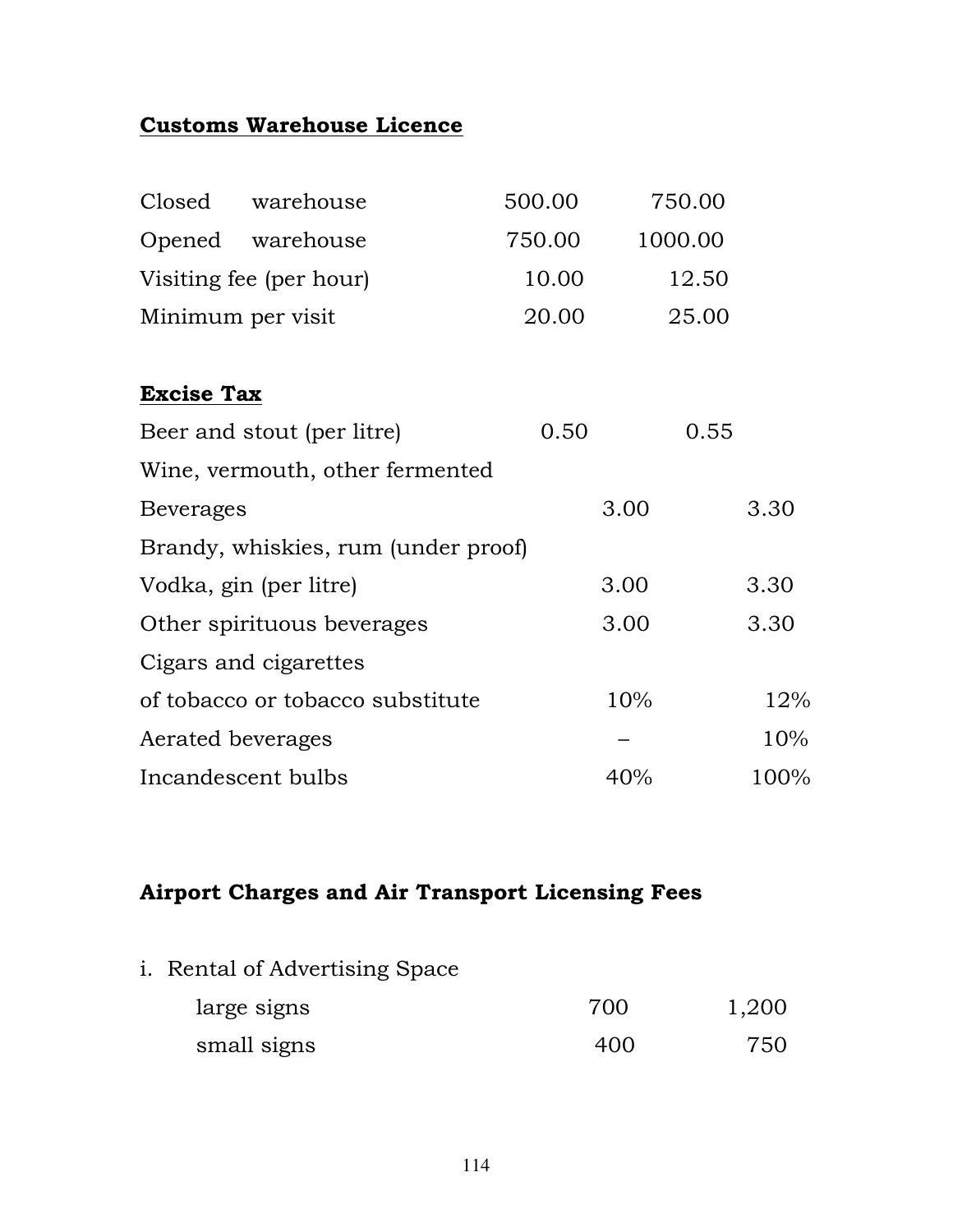| ii. Extension Fees                     |       |       |
|----------------------------------------|-------|-------|
| First hour or part thereof             | 80    | 100   |
| Additional hour or part thereof        | 120   | 150   |
| Up to midnight                         |       |       |
| Additional hour or part thereof        | 120   | 200   |
| After midnight up to 6 a.m.            |       |       |
| iii. Air transport licences and Permit |       |       |
| <b>Application Fee</b>                 |       |       |
| Class I                                | 200   | 250   |
| Class II                               | 150   | 200   |
| Class III                              | 200   | 250   |
| Class IV                               | 150   | 200   |
| iv. Annual Charge                      |       |       |
| Class I                                | 1,000 | 1,250 |
| Class II                               | 600   | 250   |
| Class III                              | 1,000 | 1,250 |
| Class IV                               | 800   | 1,00  |
|                                        |       |       |
| v. Variation                           |       |       |
| Class I                                | 250   | 325   |
| Class II                               | 120   | 160   |
| Class III                              | 250   | 325   |
| Class IV                               | 150   | 200   |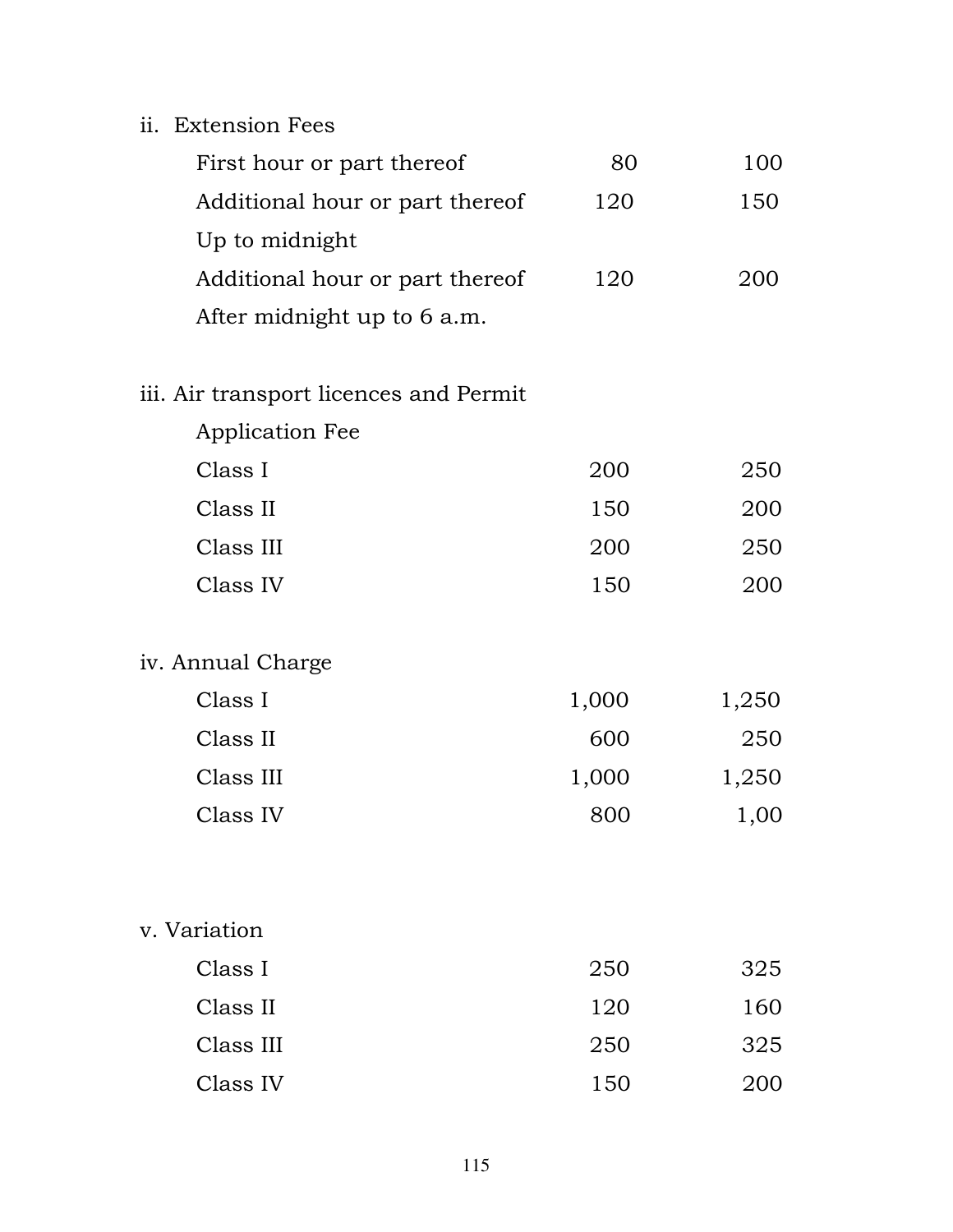## Annual Fees and Duties – Motor Vehicle

#### Part A

Private Motor Cars

| Not exceeding 2000lbs tare          | 250 | 315   |
|-------------------------------------|-----|-------|
| Exceeding 2000lbs but not           |     |       |
| exceeding 3000 lbs tare             | 325 | 410   |
| Exceeding 3,000lbs tare             | 400 | 500   |
| <b>Private Motor Tricycles</b>      |     |       |
| Not exceeding 2,000lb tare          | 125 | 160   |
| Exceeding 2,000lbs                  | 150 | 190   |
| <b>Private Motor Cycles</b>         |     |       |
| Without side Car                    | 150 | 190   |
| With side Car                       | 200 | 250   |
| <b>Goods Vehicles</b>               |     |       |
| Of less than 2 tons tare            | 550 | 700   |
| Of 2 tons tare but less than 3 tons | 700 | 875   |
| Of 3 tons tare but less than 5 tons | 800 | 1,000 |
| Of 5 tons tare and over             | 800 | 1,200 |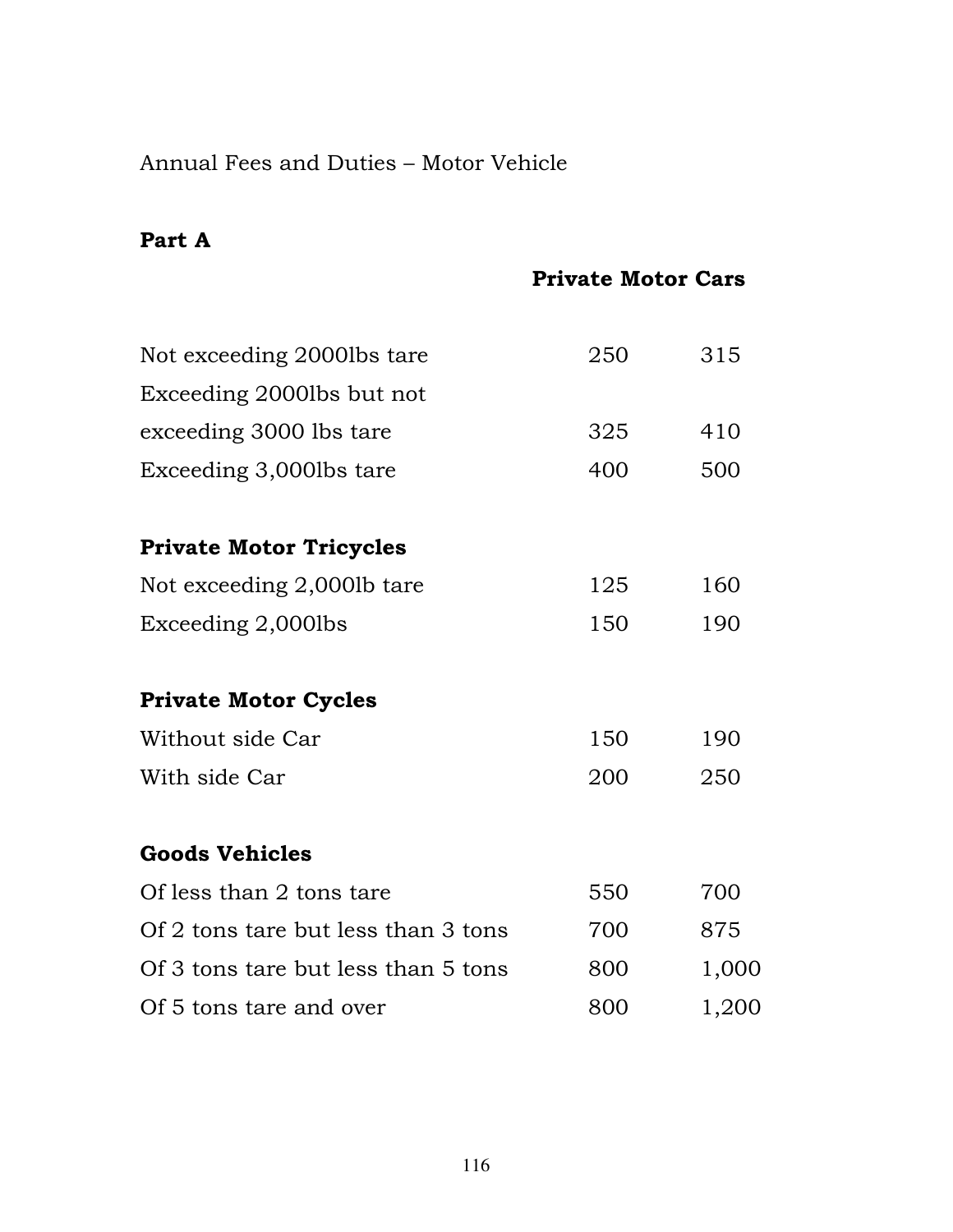# Trailers

| Not exceeding 1 ton tare              | 150 | 190 |
|---------------------------------------|-----|-----|
| Of 1 ton but less than $1\frac{1}{2}$ | 200 | 250 |
| Of $1\frac{1}{2}$ but less than 3 ton | 225 | 250 |
| Of 3 tons tare or over                | 225 | 300 |
| <b>Tractors</b>                       |     |     |
| Of less than 2,600 lbs tare           | 150 | 190 |
| Of 2,600 lbs tare or over             | 175 | 225 |
| <b>Hearses</b>                        | 500 | 625 |
| <b>Hiring Cars</b>                    |     |     |
| Licensed to carry less than           |     |     |
| 4 passengers                          | 275 | 225 |
| Licensed to carry less than           | 325 | 325 |
| 6 passengers                          |     |     |
| Motor buses less than 2 tons          |     |     |
| License to carry passengers only      | 375 | 375 |
| Motor buses of 2 tons but less        |     |     |
| Than 3 tons licensed to carry         |     |     |
| Passengers                            | 400 | 400 |
| Motor buses of 3 tons                 |     |     |
| Tare Licensed to carry passengers     | 425 | 425 |
| Rental motor cycles                   | 175 | 175 |